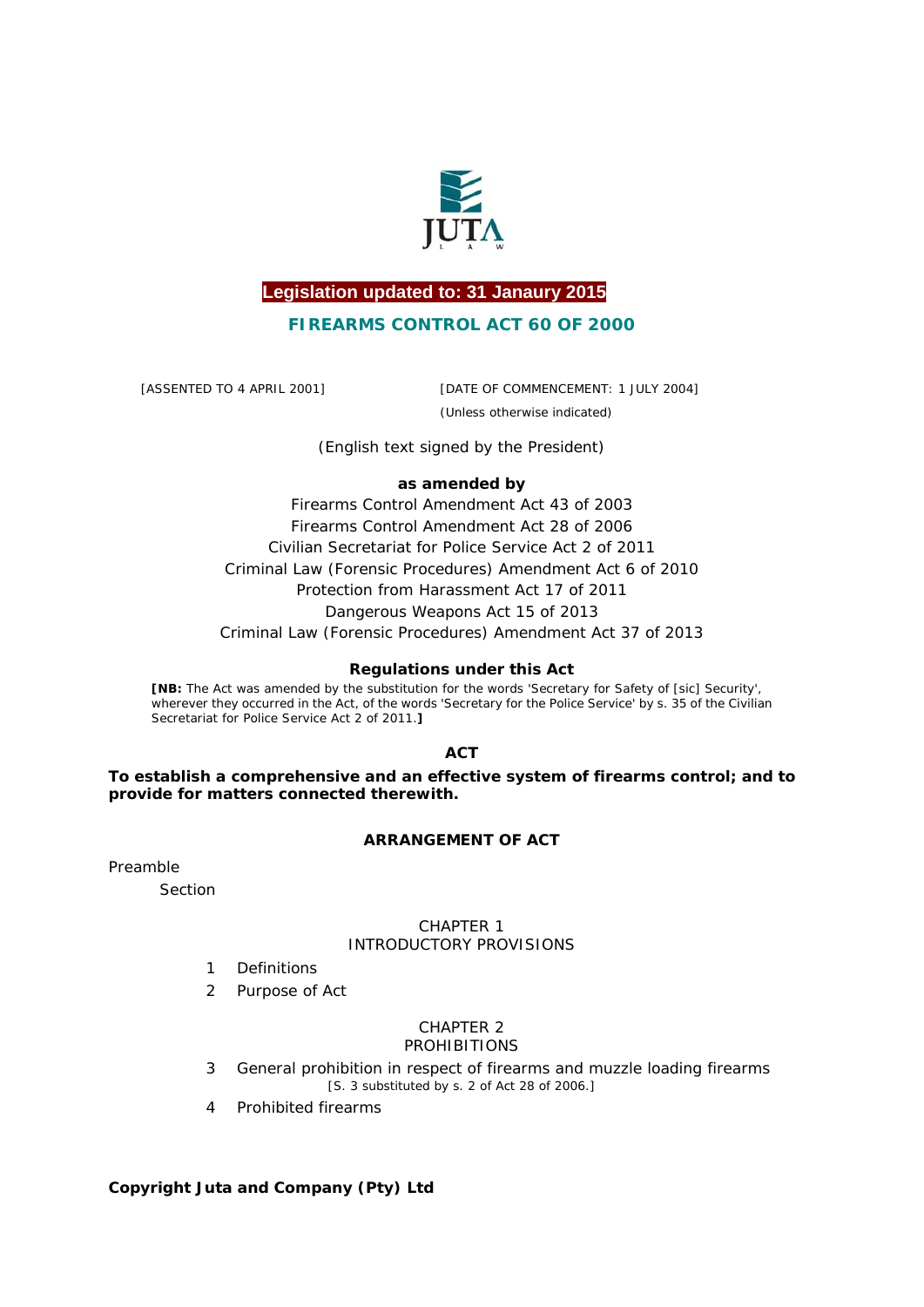### SPECIAL PROVISIONS IN RESPECT OF CERTAIN DEVICES

5 Devices not firearms for purposes of this Act

#### CHAPTER 4

### COMPETENCY CERTIFICATES, LICENCES, PERMITS, AUTHORISATIONS AND ACCREDITATIONS

- 6 Competency certificates, licences, permits and authorisations
- 7 Applications by persons other than natural persons
- 8 Accreditation

### CHAPTER 5

### COMPETENCY CERTIFICATES

- 9 Application for competency certificate
- 10 Competency certificate
- 10A Renewal of competency certificate

[S. 10A added by s. 10 of Act 28 of 2006.]

### CHAPTER 6

# LICENCE TO POSSESS FIREARM

- 11 Separate licence in respect of each firearm
- 12 Additional licences
- 13 Licence to possess firearm for self-defence
- 14 Licence to possess restricted firearm for self-defence
- 15 Licence to possess firearm for occasional hunting and sports-shooting
- 16 Licence to possess firearm for dedicated hunting and dedicated sports-shooting
- 16A Licence to possess firearm for professional hunting [S. 16A inserted by s. 12 of Act 28 of 2006.]
	- 17 Licence to possess firearm in private collection
	- 18 Permit to possess ammunition in private collection
	- 19 Licence to possess a firearm, and permit to possess ammunition, in public collection
- 20 Licence to possess firearm for business purposes
- 21 Temporary authorisation to possess firearm
- 22 Holder of licence may allow another person to use firearm
- 23 Identification marks on firearms
- 24 Renewal of firearm licences
- 25 Notification of change of address
- 26 Notification of change of circumstances
- 27 Period of validity of licence or permit
- 28 Termination of firearm licence
- 29 Defaced, lost or stolen licences, permits and authorisations
- 30 Central firearms database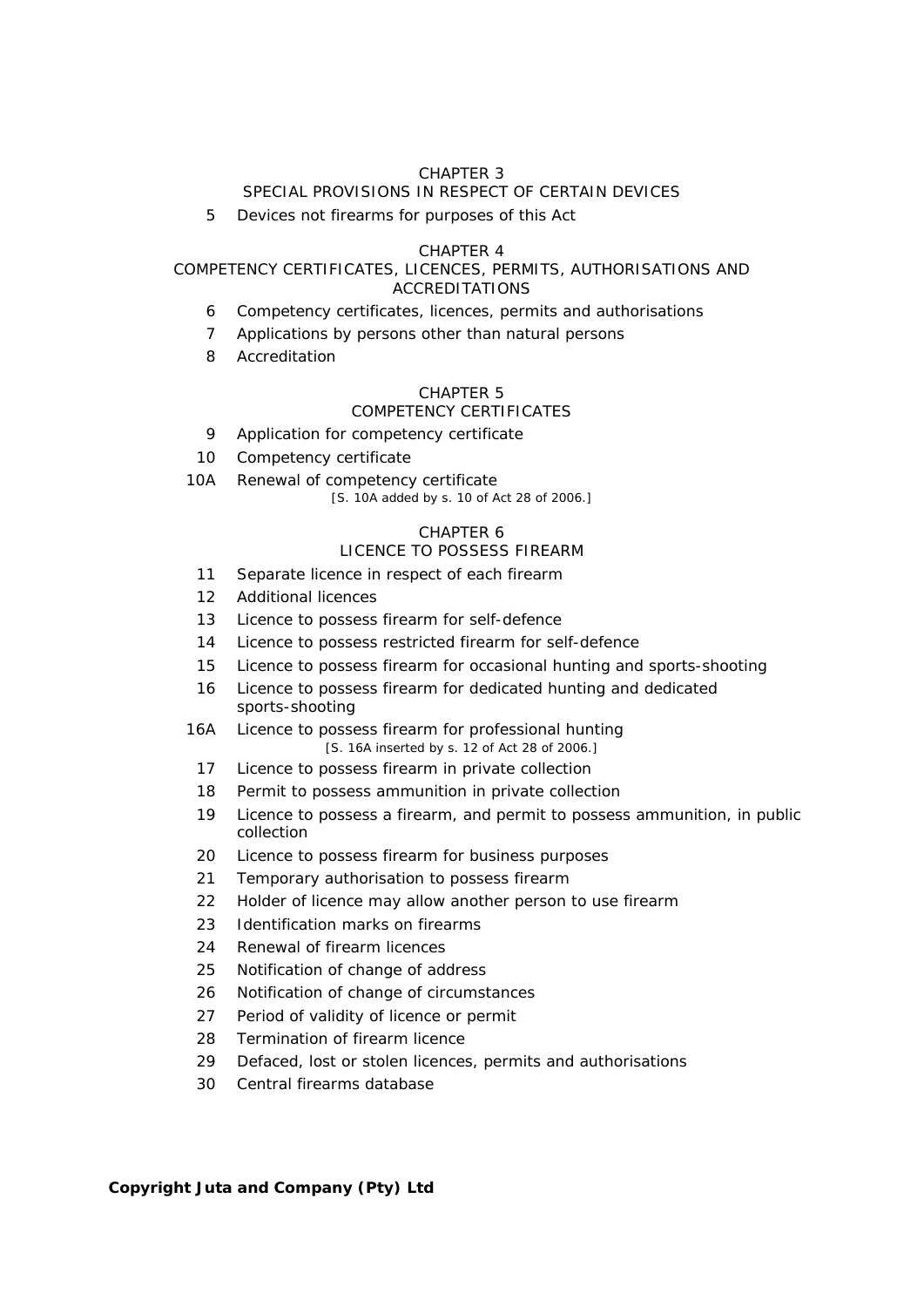LICENCES ISSUED TO PARTICULAR CATEGORIES OF PERSONS - DEALERS, MANUFACTURERS AND GUNSMITHS

# *Part 1*

# *Dealers*

- 31 Prohibition of unlicensed trading in firearms, muzzle loading firearms or ammunition
	- [S. 31 substituted by s. 19 of Act 28 of 2006.]
- 32 Requirements for dealer's licence
- 33 Conditions imposed on dealer
- 34 Dealer's licence
- 35 Renewal of dealer's licence
- 36 Temporary authorisation to trade in firearms and ammunition on premises other than those specified in dealer's licence
- 37 Change of premises
- 38 Notification of change of circumstances
- 39 Duties of dealer
- 40 Establishment of centralised dealers' database
- 41 Suspension of dealer's licence
- 42 Termination of dealer's licence
- 43 Application of other laws
- 44 Defaced, lost or stolen licences

### *Part 2*

### *Manufacturers*

- 45 Prohibition of unlicensed manufacture of firearms and ammunition
- 46 Requirements for manufacturer's licence
- 47 Conditions imposed on manufacturer
- 48 Manufacturer's licence
- 49 Renewal of manufacturer's licence
- 50 Temporary authorisation to display firearms and ammunition on premises other than those specified in manufacturer's licence
- 51 Change of premises
- 52 Notification of change of circumstances
- 53 Duties of manufacturer
- 54 Establishment of centralised manufacturers' database
- 55 Suspension of manufacturer's licence
- 56 Termination of manufacturer's licence
- 57 Application of other laws
- 58 Defaced, lost or stolen licences

# *Part 3*

### *Gunsmiths*

- 59 Prohibition of certain work
- 60 Requirement for gunsmith's licence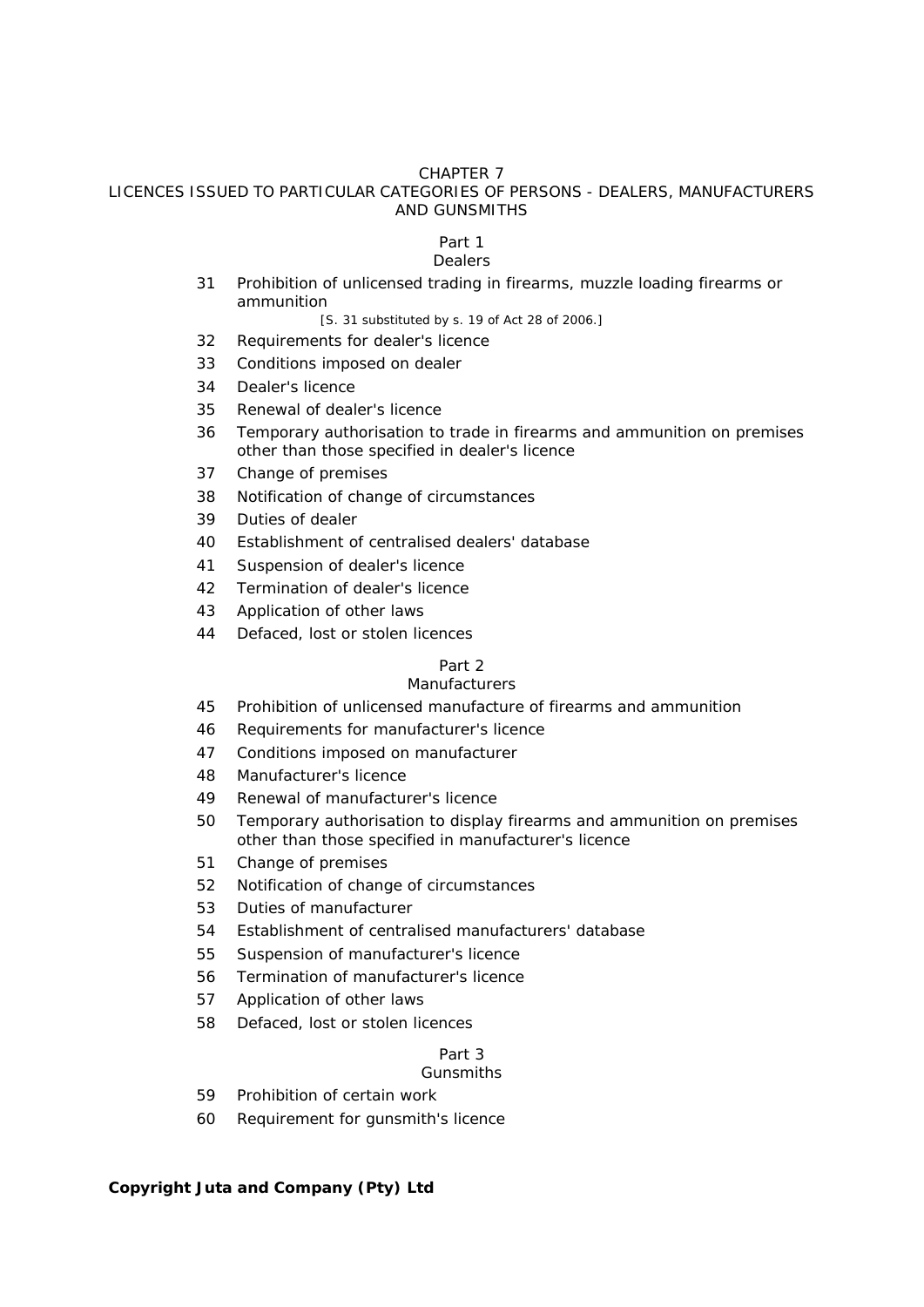- 61 Conditions imposed on gunsmith
- 62 Gunsmith's licence
- 63 Renewal of gunsmith's licence
- 64 Temporary authorisation to conduct business as gunsmith on premises other than those specified in gunsmith's licence
- 65 Change of premises
- 66 Notification of change of circumstances
- 67 Duties of gunsmith
- 68 Establishment of centralised gunsmiths' database
- 69 Suspension of a gunsmith's licence
- 70 Termination of gunsmith's licence
- 71 Application of other laws
- 72 Defaced, lost or stolen licences

### IMPORT, EXPORT AND CARRIAGE IN-TRANSIT OF FIREARMS AND AMMUNITION

- 73 Prohibition of import, export or carriage in-transit of firearms and ammunition without permit
- 74 Requirements for import, export or in-transit permit
- 75 Conditions imposed on holder of permit
- 76 Import, export or in-transit permit
- 77 Permit constitutes licence to possess firearm or ammunition
- 78 Duties of holder of permit
- 79 Establishment of central importers' and exporters' database
- 80 Suspension of import, export and in-transit permits
- 81 Termination of import, export and in-transit permits
- 82 Defaced, lost or stolen permits

### CHAPTER 9

# STORAGE, TRANSPORT AND CARRYING OF FIREARMS AND AMMUNITION

- 83 Storage and transport of firearms and ammunition
- 84 Carrying of firearm in public place
- 85 Firearm transporter's permit
- 86 Conditions imposed on transporter of firearm
- 87 Duties of holder of permit
- 88 Cancellation of firearms transporter's permit
- 89 Records to be kept

### CHAPTER 10

### CONTROL OF AMMUNITION AND FIREARM PARTS

- 90 Prohibition of possession of ammunition
- 91 Restrictions on possession of ammunition
- 92 Prohibitions and restrictions on use of certain ammunition
- 93 Loading or reloading of ammunition
- 94 Prohibition of possession of firearm parts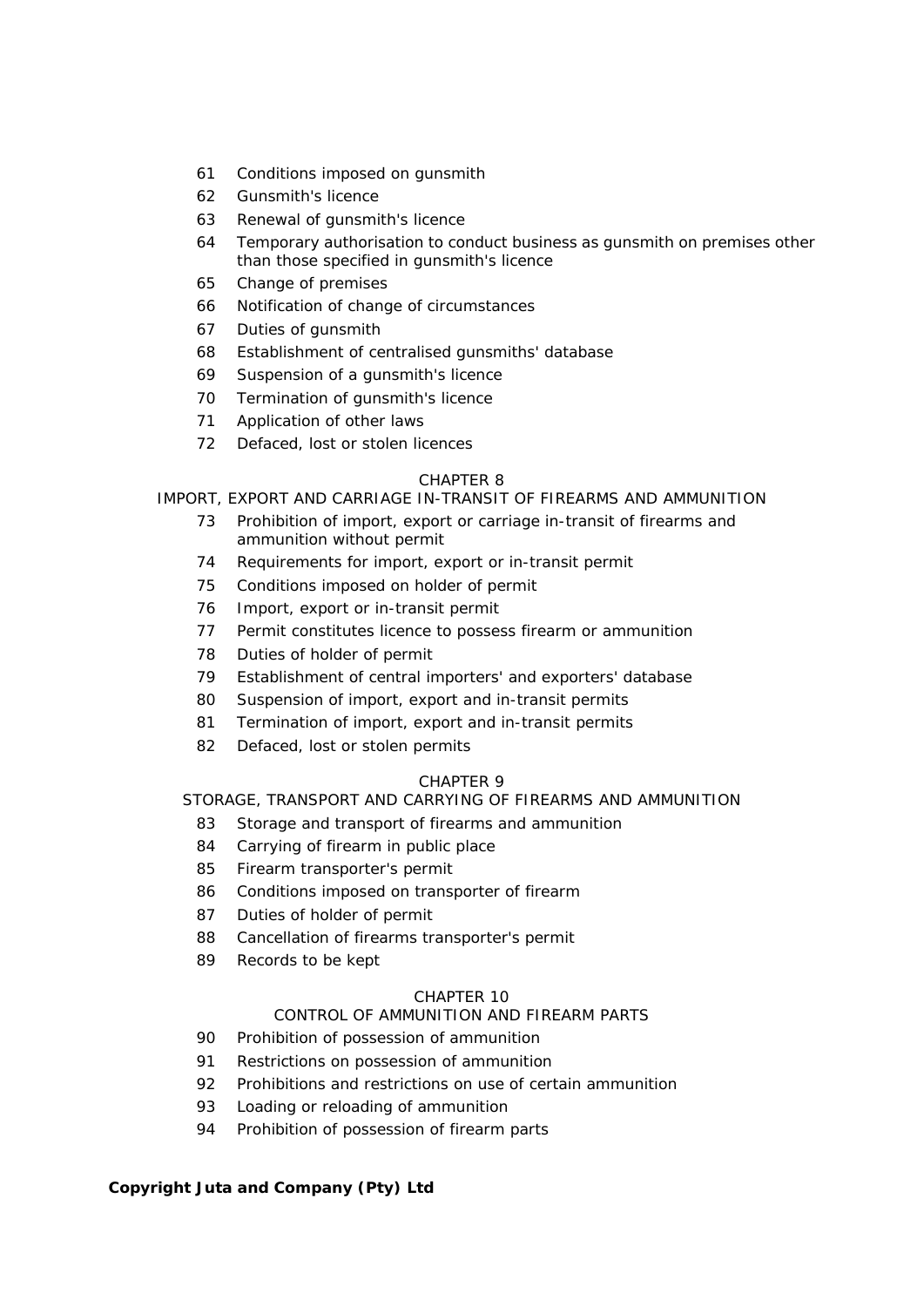#### CHAPTER 11 EXEMPTIONS

- 95 Definitions
- 96 Exemptions
- 97 Conditions applicable to institution accredited by Registrar
- 98 Possession and use of firearms by Official Institution
- 99 Register to be kept by Official Institution
- 100 Establishment of central Official Institution firearms databases
- 101 Official Institution's workstation

### CHAPTER 12

# DECLARATION OF PERSONS AS UNFIT TO POSSESS FIREARM

- 102 Declaration by Registrar of person as unfit to possess firearm
- 103 Declaration by court of person to be unfit to possess firearm
- 104 Effect of declaration of unfitness

[Heading substituted by s. 11 of Act 43 of 2003.]

105 Proof of declaration of unfitness [Heading substituted by s. 12 of Act 43 of 2003.]

#### CHAPTER 13 **INSPECTIONS**

- 106 Production of licences and firearms for inspection
- 107 Duty to comply with request of police official or authorised person
- 108 Request for information
- 109 Inspection of premises

# CHAPTER 14

### SEARCH AND SEIZURE

- 110 Chapter 2 of Criminal Procedure Act, 1977, to apply
- 111 Search and seizure in course of policing operations in terms of South African Police Service Act, 1995
- 112 Exercise of powers set out in section 37 of Criminal Procedure Act, 1977

113 ......

[S. 113 substituted by s. 8 of Act 6 of 2010 and repealed (except for sub-s. (4)) by s. 8 of Act 37 of

2013.]

- 114 Ballistic testing
- 115 Inspection, search and seizure for inquiry or investigation (with special warrant)
- 116 Incidental discovery

#### CHAPTER 15 **PRESUMPTIONS**

- 117 Presumption of possession of firearm or ammunition
- 118 Presumptions relating to failure to report
- 119 Presumption of failure to take reasonable steps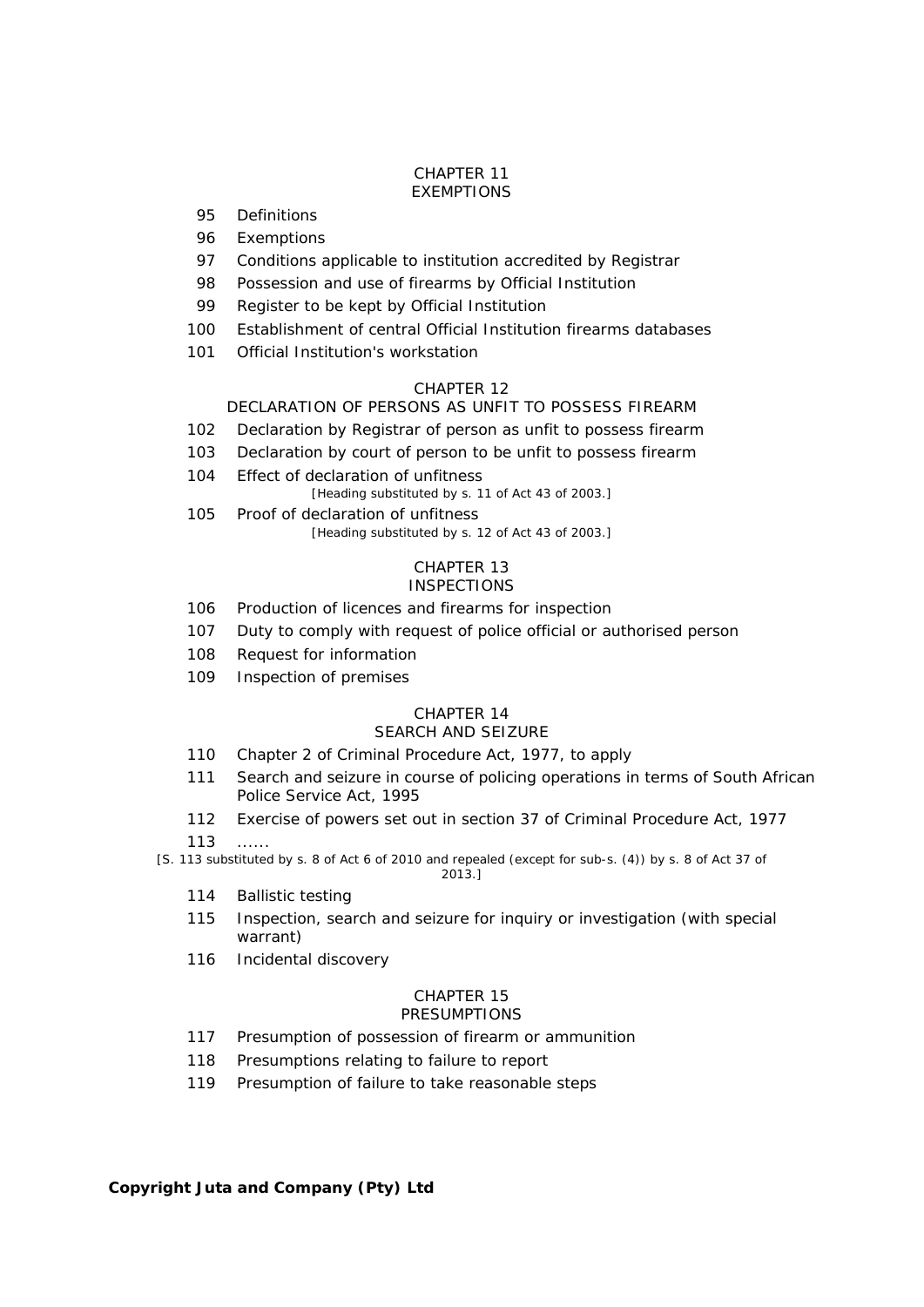# OFFENCES, PENALTIES AND ADMINISTRATIVE FINES

- 120 Offences
- 121 Penalties
- 122 Administrative fines

# CHAPTER 17

# ORGANISATIONAL STRUCTURES

- 123 Registrar of Firearms
- 124 Functions of Registrar
- 125 Central Firearms Register
- 126 Certificate signed by Registrar to constitute *prima facie* evidence
- 127 Appointment and functions of Head of Office of Central Firearms Register
- 128 Establishment of Appeal Board
- 129 Conditions of service, remuneration and allowances of members of Appeal Board
- 130 Quorum, meetings and procedure of Appeal Board
- 131 Administrative work of Appeal Board
- 132 Establishment of Ministerial Committees

### CHAPTER 18 RIGHT OF APPEAL

133 Right of appeal

# CHAPTER 19

# COMPENSATION

- 134 Circumstances where no compensation is payable in respect of firearms and ammunition forfeited to State
- 135 Circumstances where no compensation is payable in respect of firearms and ammunition seized by State
- 136 No compensation payable where firearms or ammunition are destroyed by State
- 137 Application for compensation

# CHAPTER 20

# SPECIAL POWERS RELATING TO AMNESTIES AND FIREARM-FREE ZONES

- 138 Definition
- 139 Amnesty
- 140 Firearm-free zones

# CHAPTER 21

# GENERAL PROVISIONS

- 141 Delegation of powers and assignment of duties
- 142 Designation as police officials
- 143 Service of documents
- 144 Return of service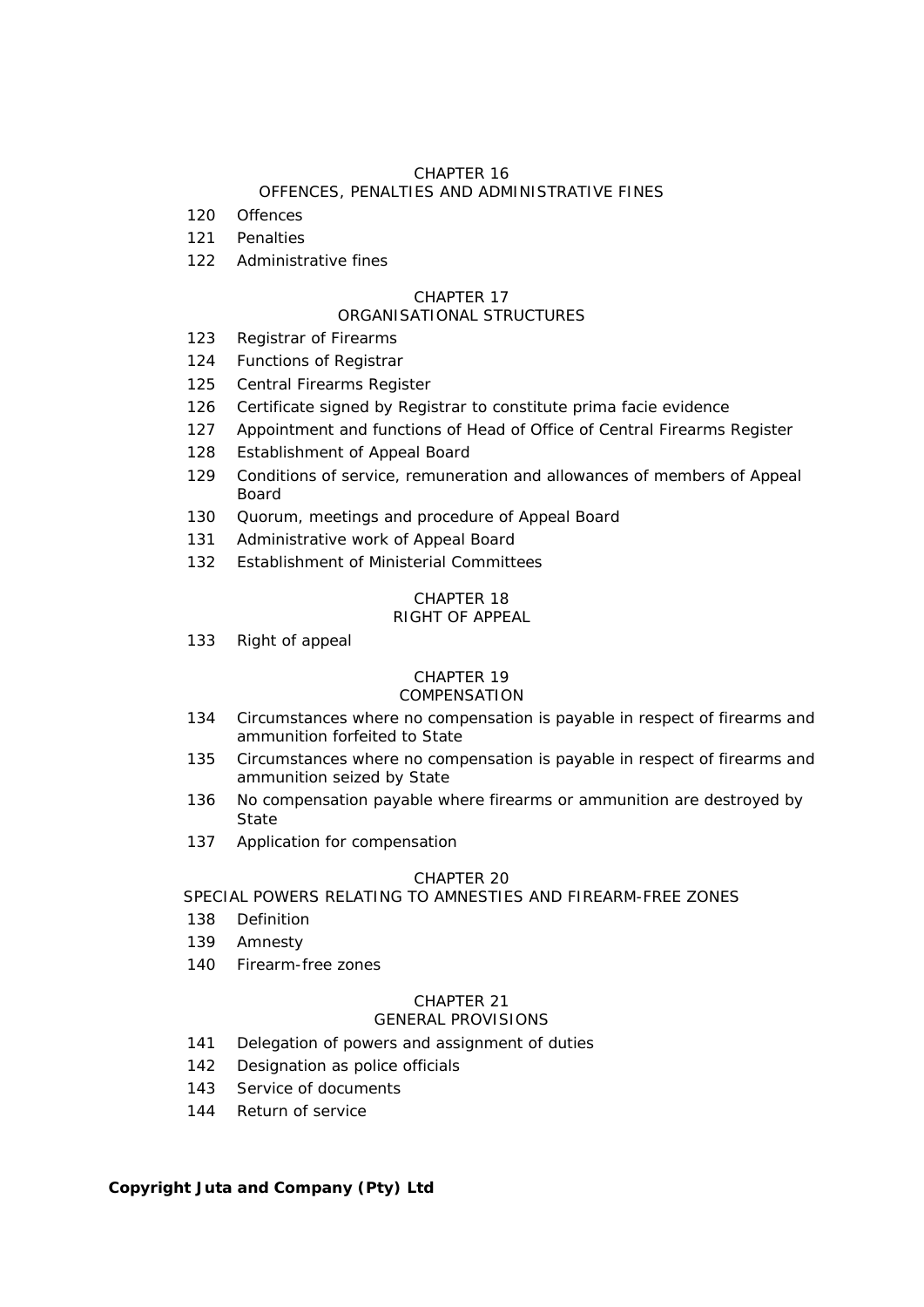- 145 Regulations
- 146 Disposal of firearms in case of ceasing to carry on business
- 147 Disposal of firearms in case of death
- 148 Inherited firearms
- 149 Compulsory destruction of firearms, muzzle loading firearms and ammunition [S. 149 substituted by s. 50 of Act 28 of 2006.]
- 150 Deactivation of firearms or muzzle loading firearms [Heading substituted by s. 51 *(a)* of Act 28 of 2006.]
- 151 Jurisdiction of magistrates' courts
- 152 Act binds State
- 153 Repeal of laws
- 154 Short title and commencement

### SCHEDULE 1

### TRANSITIONAL PROVISIONS

- 1 Existing licence to possess an arm
- 1A Muzzle loading firearms [Item 1A inserted by s. 52 of Act 28 of 2006.]
	- 2 Existing dealer's licences
	- 3 Existing permit for importation or exportation of arms and ammunition
	- 4 Existing permit for manufacture of arms and ammunition
- 4A Existing registration certificate to carry on trade of gunsmith [Item 4A inserted by s. 19 of Act 43 of 2003.]
	- 5 Existing authorisations and certain existing permits
- 6 Person unfit to possess a firearm
- 7 Register in terms of previous Act to be kept by Registrar
- 8 Matters pending under previous Act
- 9 Investigations by Commissioner under previous Act
- 10 Consideration of validity of existing licence, permit and authorisation
- 11 Renewal of licence

#### SCHEDULE<sub>2</sub>

CRIMES AND OFFENCES GIVING RISE TO UNFITNESS ENQUIRY BY COURT

SCHEDULE 3 LAWS REPEALED SCHEDULE 4 PENALTIES

#### **Preamble**

WHEREAS every person has the right to life and the right to security of the person, which includes, among other things, the right to be free from all forms of violence from either public or private sources;

AND WHEREAS the adequate protection of such rights is fundamental to the well-being and social and economic development of every person;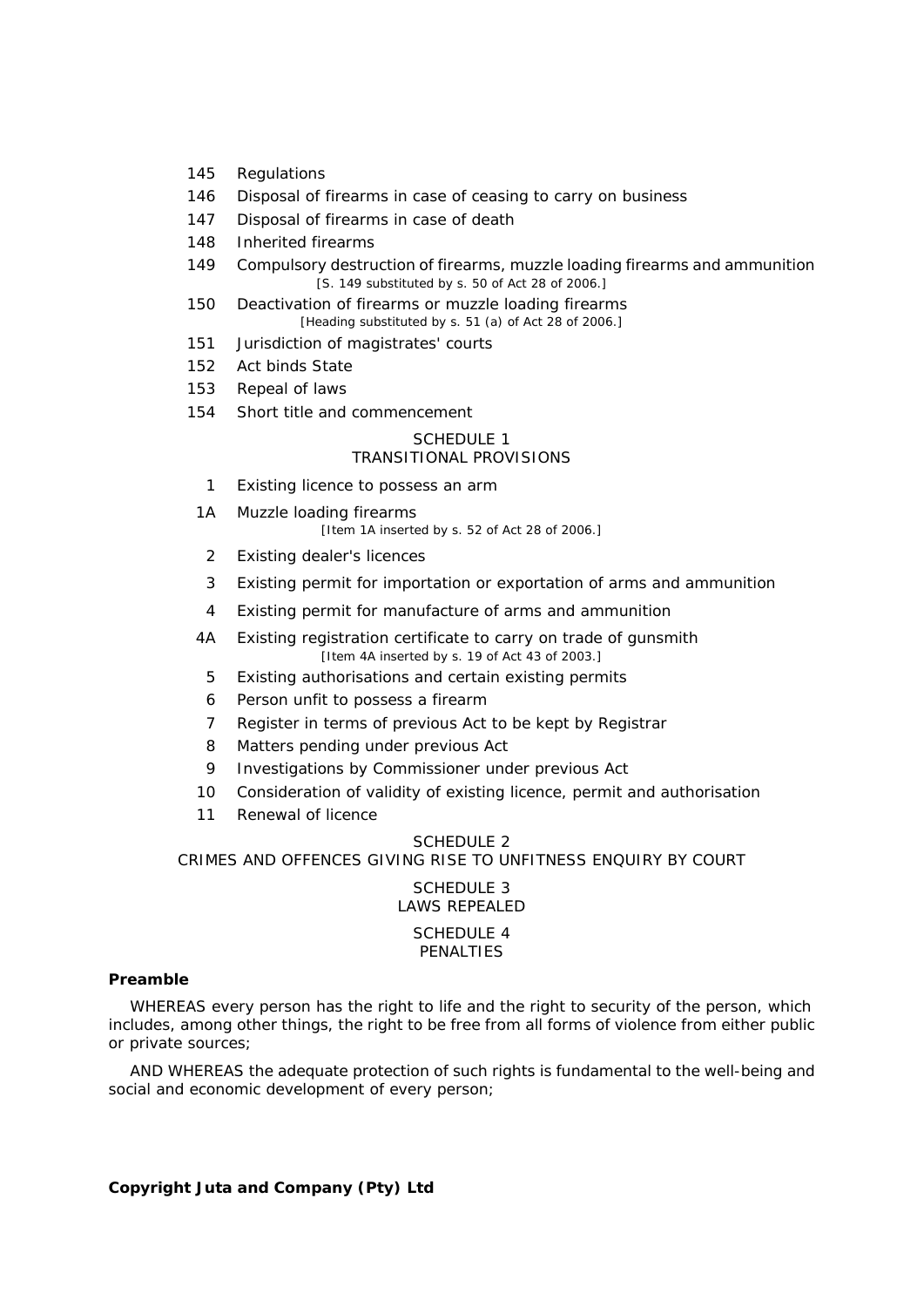AND WHEREAS the increased availability and abuse of firearms and ammunition has contributed significantly to the high levels of violent crime in our society;

AND WHEREAS the Constitution places a duty on the State to respect, protect, promote and fulfil the rights in the Bill of Rights;

BE IT THEREFORE ENACTED by the Parliament of the Republic of South Africa, as follows:-

### **CHAPTER 1 INTRODUCTORY PROVISIONS (ss 1-2)**

#### **1 Definitions**

**[NB:** Definitions of **'ammunition'**, **'cartridge'**, **'occasional hunter'** and **'occasional sports person'** have been substituted and the definitions of **'dispossession'**, **'fit and proper person'** and **'Secretary for the Police Service'**<sup>1</sup> have been inserted by s. 1 of the Firearms Control Amendment Act 28 of 2006, a provision which will be put into operation by proclamation, unless otherwise indicated. See PENDLEX.**]**

In this Act, unless the context indicates otherwise-

**'accredit'** means accredit as contemplated in section 8;

[Date of commencement of definition of 'accredit': 1 July 2003.]

**'airgun'** means any device manufactured to discharge a bullet or any other projectile-

- *(a)* of a calibre of less than 5.6 mm (.22 calibre); or
- *(b)* at a muzzle energy of less than 8 joules (6ft-lbs),

by means of compressed gas and not by means of burning propellant;

[Definition of 'airgun' substituted by s. 1 *(a)* of Act 43 of 2003.] [Date of commencement of definition of 'airgun': 1 June 2001.]

**'ammunition'** means a primer or complete cartridge;

[Date of commencement of definition of 'ammunition': 1 June 2001.]

#### **'antique firearm'** ......

[Definition of 'antique firearm' deleted by s. 1 *(b)* of Act 28 of 2006.] [Date of commencement of definition of 'antique firearm': 1 June 2001.]

**'Appeal Board'** means the Appeal Board established by section 128; [Date of commencement of definition of 'Appeal Board': 1 July 2003.]

**'authorised person'** ……

[Definition of 'authorised person' inserted by s. 7 *(a)* of Act 6 of 2010 and repealed by s. 8 of Act 37 of 2013.]

#### **'body-prints'** ……

[Definition of 'body-prints' inserted by s. 7 *(a)* of Act 6 of 2010 and repealed by s. 8 of Act 37 of 2013.]

**'calibre'**, for the purposes of sections 18 (2) *(b)* and 19 (3), means a cartridge as described by dimensions and make, mark, model or type;

[Definition of 'calibre' inserted by s. 1 *(c)* of Act 28 of 2006.]

**'cartridge'** means a complete object consisting of a cartridge case, primer, propellant and bullet;

[Date of commencement of definition of 'cartridge': 1 June 2001.]

#### **'child'** ……

-

[Definition of 'child' inserted by s. 7 *(b)* of Act 6 of 2010 and repealed by s. 8 of Act 37 of 2013.]

#### **'comparative search'** ……

[Definition of 'comparative search' inserted by s. 7 *(b)* of Act 6 of 2010 and repealed by s. 8 of Act 37 of 2013.]

<sup>1</sup> Originally 'Secretary for Safety and Security', substituted by s. 35 of the Civilian Secretariat for Police Service Act 2 of 2011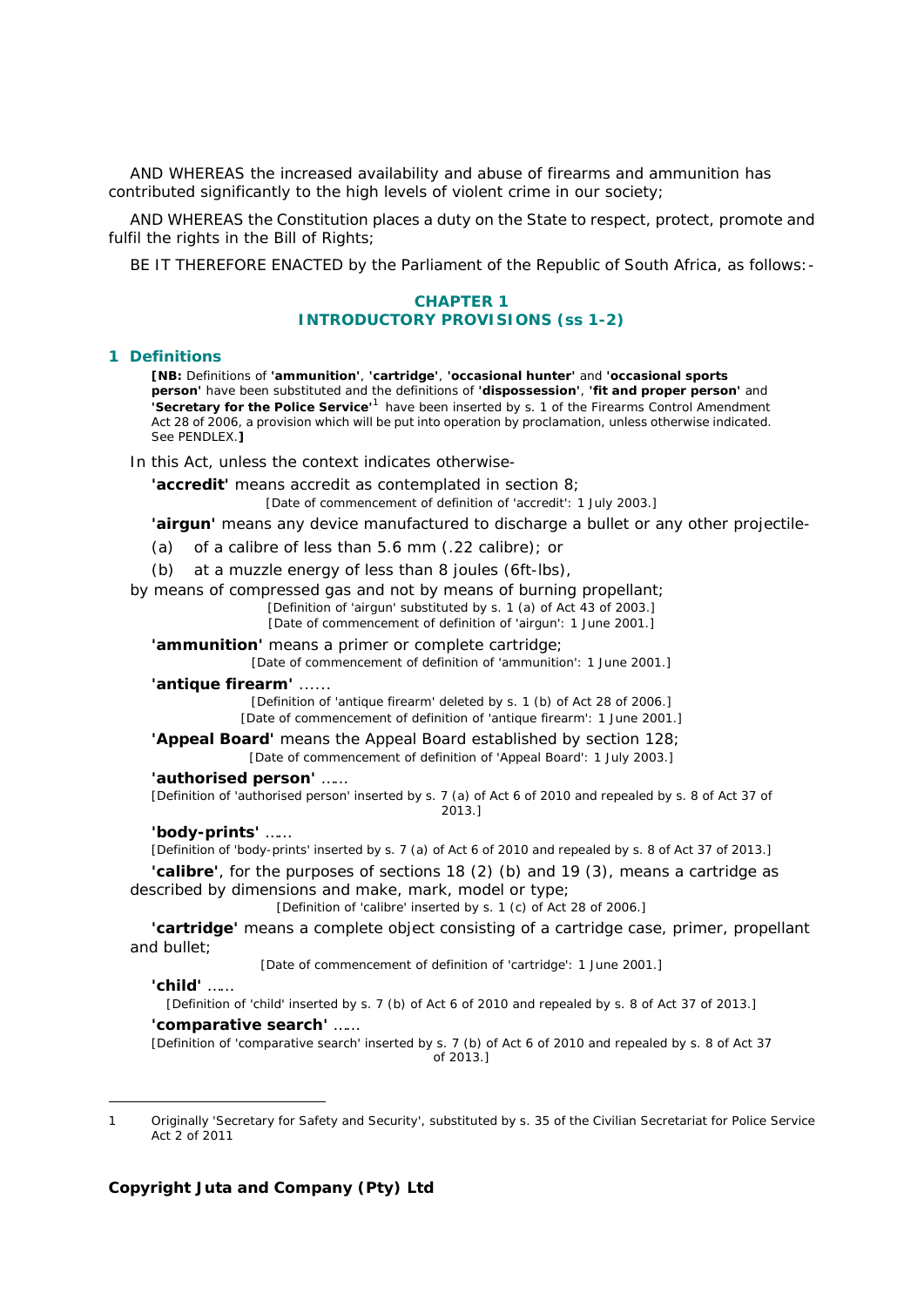**'competency certificate'** means a competency certificate contemplated in Chapter 5;

**'dealer'** means any person who is licensed in terms of this Act to trade in firearms and ammunition;

**'dedicated hunter'** means a person who actively participates in hunting activities and who is a member of an accredited hunting association;

[Date of commencement of definition of 'dedicated hunter': 1 July 2003.]

**'dedicated sports person'** means a person who actively participates in sports-shooting and who is a member of an accredited sports-shooting organisation;

[Date of commencement of definition of 'dedicated sports person': 1 July 2003.]

**'Designated Firearms Officer'** means a police official contemplated in section 124 (2) *(h)*;

[Date of commencement of definition of 'Designated Firearms Officer': 1 July 2003.]

**'firearm'** means any-

- *(a)* device manufactured or designed to propel a bullet or projectile through a barrel or cylinder by means of burning propellant, at a muzzle energy exceeding 8 joules (6 ft-lbs);
- *(b)* device manufactured or designed to discharge rim-fire, centre-fire or pin-fire ammunition;
- *(c)* device which is not at the time capable of discharging any bullet or projectile, but which can be readily altered to be a firearm within the meaning of paragraph *(a)* or *(b)*;
- *(d)* device manufactured to discharge a bullet or any other projectile of a calibre of 5.6 mm (.22 calibre) or higher at a muzzle energy of more than 8 joules (6 ft-lbs), by means of compressed gas and not by means of burning propellant; or [Para. *(d)* substituted by s. 1 *(b)* of Act 43 of 2003.]

*(e)* barrel, frame or receiver of a device referred to in paragraphs *(a)*, *(b)*, *(c)* or *(d)*, but does not include a muzzle loading firearm or any device contemplated in section 5;

[Definition of 'firearm' amended by s. 1 *(f)* of Act 28 of 2006.]

[Date of commencement of definition of 'firearm': 1 June 2001.]

**'fully automatic'** means capable of discharging more than one shot with a single depression of the trigger;

**'gunsmith'** means any person who performs work contemplated in section 59, but who does not manufacture firearms;

**'handgun'** means a pistol or revolver which can be held in and discharged with one hand;

**'imitation firearm'** means anything that has the appearance of a firearm but is not capable of operating as such and cannot by superficial examination be identified as an imitation;

**'juristic person'** includes a trust;

[Definition of 'juristic person' substituted by s. 1 *(h)* of Act 28 of 2006.] [Date of commencement of definition of 'juristic person': 1 July 2003.]

**'load'** includes reload, and 'loading' has a corresponding meaning;

**'Minister'** means the Minister of Safety and Security;

[Date of commencement of definition of 'Minister': 1 July 2003.]

### **'muzzle loading firearm'** means-

*(a)* [sic] a barrelled device that can fire only a single shot, per barrel, and requires after each shot fired the individual reloading through the muzzle end of the barrel with separate components consisting of a-

(i) measured charge of black powder or equivalent propellant;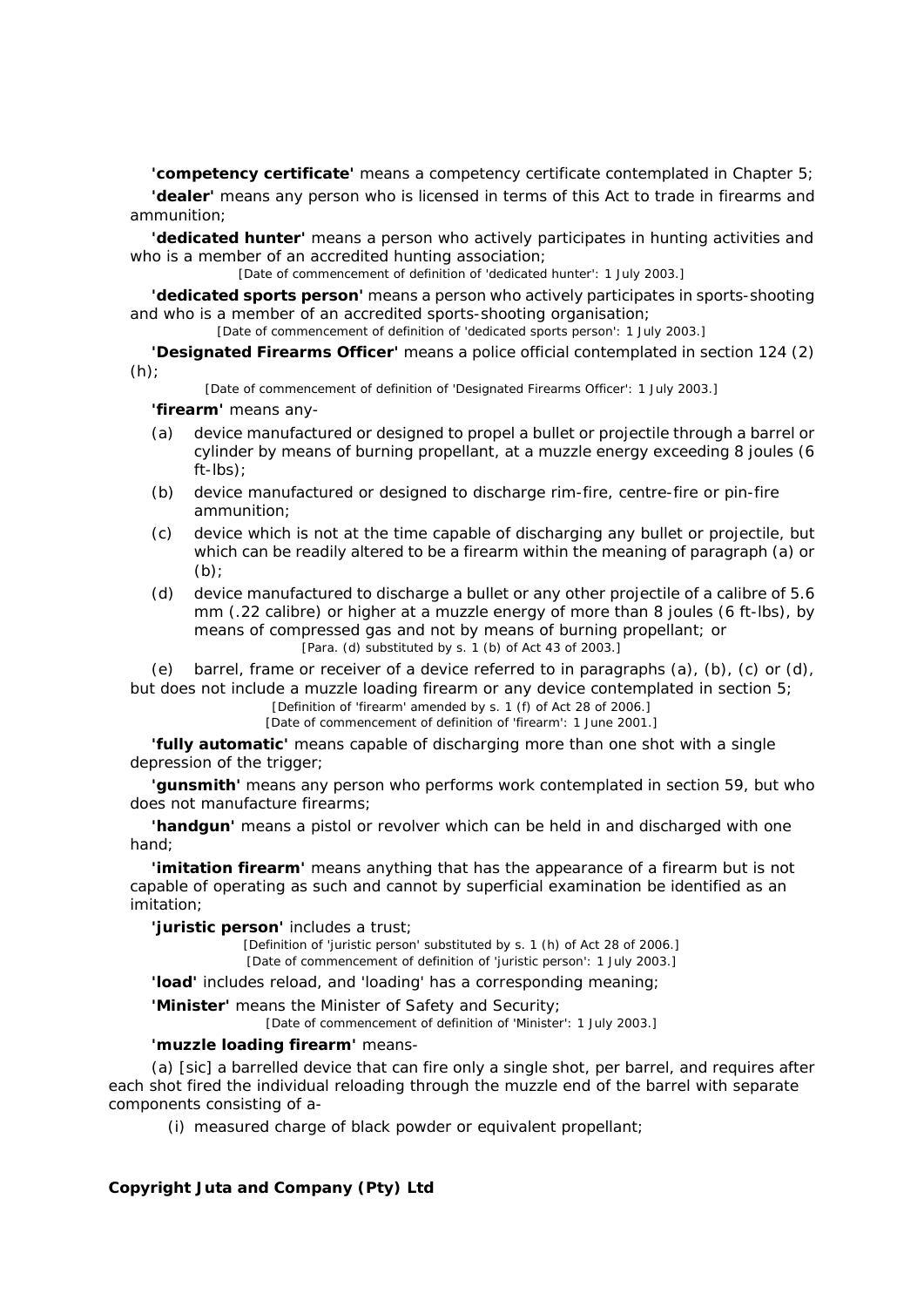(ii) wad; and

(iii) lead bullet, sabot or shot functioning as a projectile,

and ignited with a flint, match, wheel or percussion cap;

[Definition of 'muzzle loading firearm' inserted by s. 1 *(i)* of Act 28 of 2006.]

**'National Commissioner'** means the National Commissioner of the South African Police Service, appointed in terms of section 207 (1) of the Constitution;

[Date of commencement of definition of 'National Commissioner': 1 July 2003.]

**'occasional hunter'** means any person who, from time to time, participates in hunting activities but who is not a member of an accredited hunting association;

[Date of commencement of definition of 'occasional hunter': 1 July 2003.]

**'occasional sports person'** means any person who, from time to time, participates in sports-shooting but who is not a member of an accredited sports-shooting organisation;

[Date of commencement of definition of 'occasional sportsperson': 1 July 2003.]

**'police official'** means-

- *(a)* a member of the South African Police Service as defined in section 1 of the South African Police Service Act, 1995 (Act 68 of 1995), and a member of any municipal police service established in terms of that Act;
- *(b)* a person designated by the Minister as a police official under section 142; and
- *(c)* a member of the South African National Defence Force deployed in co-operation with the South African Police Service:

[Date of commencement of definition of 'police official': 1 June 2001.]

**'prescribed'** means prescribed by regulation; [Date of commencement of definition of 'prescribed': 1 July 2003.]

**'previous Act'** means the Arms and Ammunition Act, 1969 (Act 75 of 1969);

[Date of commencement of definition of 'previous Act': 1 July 2003.]

**'private collector'** means a person who collects firearms or ammunition, who is a member of an accredited collector's association and who is not a public collector; [Date of commencement of definition of 'private collector': 1 July 2003.]

**'professional hunter'** means any person who supervises, escorts, offers to, or agrees to supervise or escort a client, for reward in connection with the hunting of a wild or exotic animal and who is authorised to do so in terms of any applicable provincial law; [Definition of 'professional hunter' inserted by s. 1 *(l)* of Act 28 of 2006.]

**'public collector'** means a person who collects firearms or ammunition for display to the public and is accredited as such;

[Date of commencement of definition of 'public collector': 1 July 2003.]

**'Registrar'** means the person referred to in section 123;

[Date of commencement of definition of 'Registrar': 1 July 2003.]

**'regulation'** means a regulation made under section 145; [Date of commencement of definition of 'regulation': 1 July 2003.]

**'restricted firearm'** means any firearm contemplated in section 14 (1);

**'security company'** ......

[Definition of 'security company' deleted by s. 1 *(c)* of Act 43 of 2003.]

**'security officer'** means a security officer as defined in section 1 of the Private Security Industry Regulation Act, 2001 (Act 56 of 2001);

> [Definition of 'security officer' substituted by s. 1 *(d)* of Act 43 of 2003.] [Date of commencement of definition of 'security officer': 1 July 2003.]

### **'security service provider'** means a security service provider as defined in section 1 of the Private Security Industry Regulation Act, 2001 (Act 56 of 2001);

[Definition of 'security service provider' inserted by s. 1 *(e)* of Act 43 of 2003.]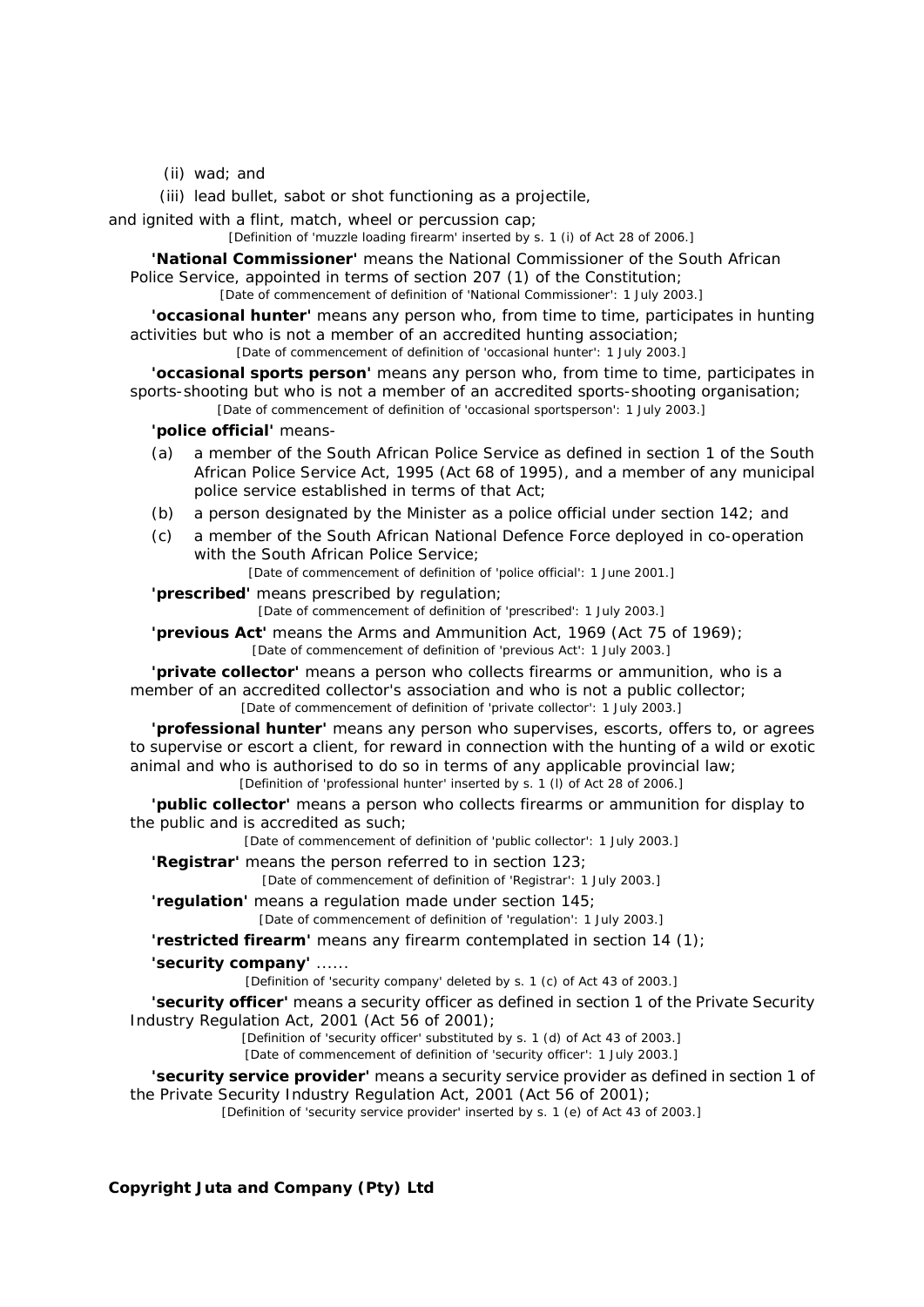**'semi-automatic'** means self-loading but not capable of discharging more than one shot with a single depression of the trigger;

**'this Act'** includes any regulation;

[Date of commencement of definition of 'this Act': 1 July 2003.]

**'transfer'** includes selling, letting, donating, lending or otherwise parting with possession.

### **2 Purpose of Act**

The purpose of this Act is to-

- *(a)* enhance the constitutional rights to life and bodily integrity;
- *(b)* prevent the proliferation of illegally possessed firearms and, by providing for the removal of those firearms from society and by improving control over legally possessed firearms, to prevent crime involving the use of firearms;
- *(c)* enable the State to remove illegally possessed firearms from society, to control the supply, possession, safe storage, transfer and use of firearms and to detect and punish the negligent or criminal use of firearms;
- *(d)* establish a comprehensive and effective system of firearm control and management; and
- *(e)* ensure the efficient monitoring and enforcement of legislation pertaining to the control of firearms.

[Date of commencement of s. 2: 1 June 2001.]

### **CHAPTER 2 PROHIBITIONS (ss 3-4)**

### **3 General prohibition in respect of firearms and muzzle loading firearms**

(1) No person may possess a firearm unless he or she holds for that firearm-

- *(a)* a licence, permit or authorisation issued in terms of this Act; or
- *(b)* a licence, permit, authorisation or registration certificate contemplated in item 1, 2, 3, 4, 4A or 5 of Schedule 1.

(2) No person may possess a muzzle loading firearm unless he or she has been issued with the relevant competency certificate.

[S. 3 substituted by s. 2 of Act 28 of 2006.]

### **4 Prohibited firearms**

(1) The following firearms and devices are prohibited firearms and may not be possessed or licensed in terms of this Act, except as provided for in sections 17, 18 (5), 19 and 20 (1) *(b)*:

- *(a)* Any fully automatic firearm;
- *(b)* any gun, cannon, recoilless gun, mortar, light mortar or launcher manufactured to fire a rocket, grenade, self-propelled grenade, bomb or explosive device;
- *(c)* any frame, body or barrel of such a fully automatic firearm, gun, cannon, recoilless gun, mortar, light mortar or launcher;
- *(d)* any projectile or rocket manufactured to be discharged from a cannon, recoilless gun or mortar, or rocket launcher;
- *(e)* any imitation of any device contemplated in paragraph *(b)*, *(c)* excluding the frame, body or barrel of a fully automatic firearm, or *(d)*; [Para. *(e)* substituted by s. 3 of Act 28 of 2006.]
- *(f)* any firearm-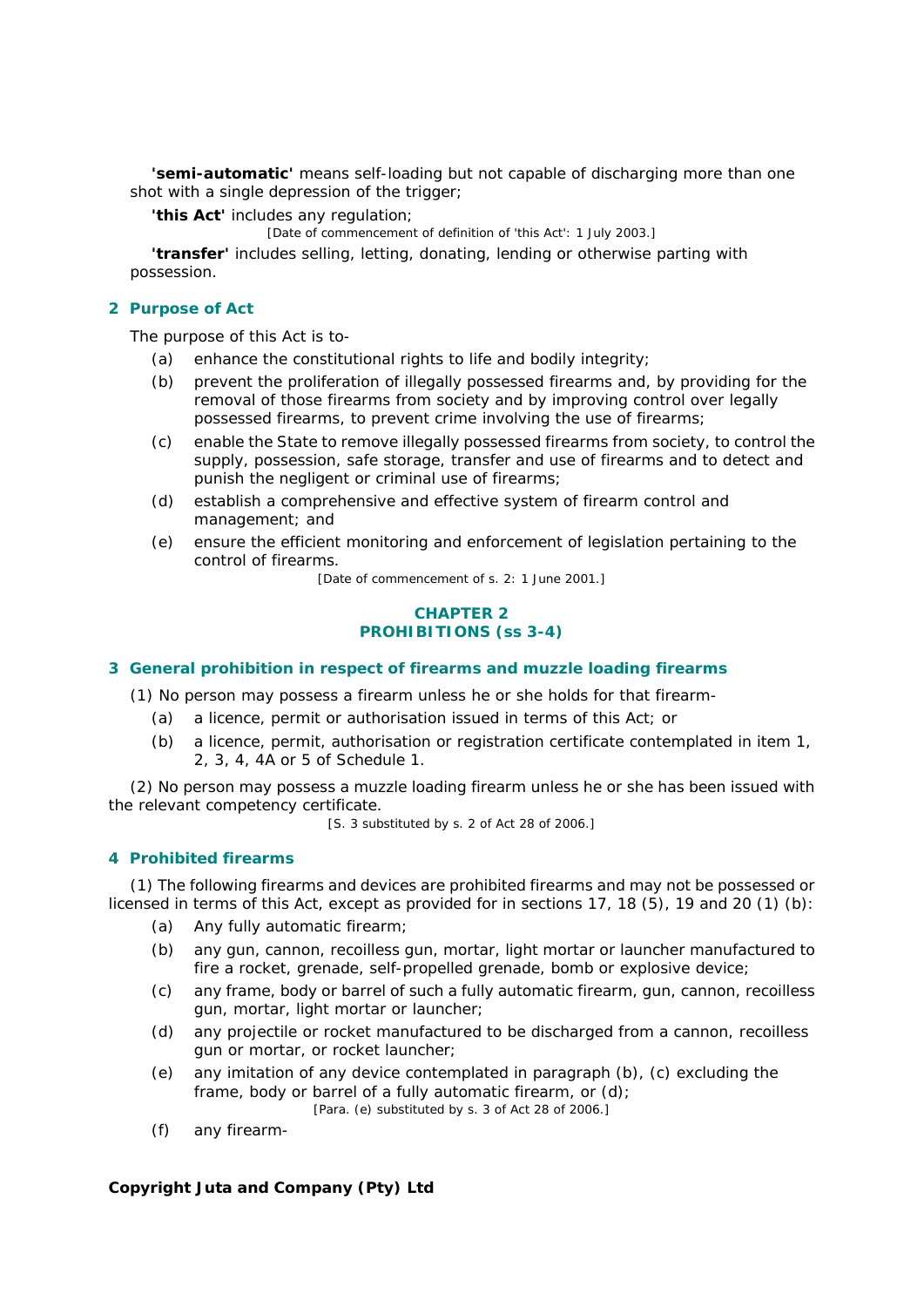- (i) the mechanism of which has been altered so as to enable the discharging of more than one shot with a single depression of the trigger;
- (ii) the calibre of which has been altered without the written permission of the Registrar;
- (iii) the barrel length of which has been altered without the written permission of the Registrar;
- (iv) the serial number or any other identifying mark of which has been changed or removed without the written permission of the Registrar.

(2) For purposes of subsection (1) *(f)* (iii), the incidental alteration of the length of the barrel of a firearm by a gunsmith in the ordinary course of a gunsmith's work which does not have as an objective the alteration of the length of the barrel of that firearm must not be regarded as an alteration contemplated in that subsection.

[Sub-s. (2) substituted by s. 2 of Act 43 of 2003.]

(3) *(a)* The Minister may, by notice in the *Gazette*, declare any other firearm of a specified type to be a prohibited firearm if it is-

- (i) in the interest of public safety; or
- (ii) desirable for the maintenance of law and order.

*(b)* A notice contemplated in paragraph *(a)* must be tabled in Parliament at least 14 days before publication thereof if Parliament is then sitting, and if Parliament is not sitting, within seven days after the commencement of the next sitting.

*(c)* A notice contemplated in paragraph *(a)* is of full force and effect until withdrawn by the Minister or by a resolution of Parliament.

### **CHAPTER 3 SPECIAL PROVISIONS IN RESPECT OF CERTAIN DEVICES (s 5)**

### **5 Devices not firearms for purposes of this Act**

(1) For purposes of this Act, the following devices are not regarded as firearms:

- *(a)* Any explosive powered tool manufactured specifically for use in industrial application, including line-throwing guns and impex-type building pistols;
- *(b)* any explosive powered tool manufactured to split rock or concrete by means of discharging an explosive cartridge;
- *(c)* any industrial tool manufactured for use in the mining and steel industry to remove refractory material;
- *(d)* any captive bolt gun manufactured for use in an abattoir in the humane killing of animals;
- *(e)* a muzzle loading firearm;

[Para. *(e)* substituted by s. 4 of Act 28 of 2006.]

- *(f)* an airgun;
- *(g)* a tranquilliser firearm;
- *(h)* a paintball gun;
- *(i)* a flare gun;
- *(j)* a deactivated firearm; and
- *(k)* any other device which the Minister may, by notice in the *Gazette*, exempt.

(2) A notice contemplated in subsection (1) *(k)* must be tabled in Parliament at least 14 days before publication thereof if Parliament is then sitting, and if Parliament is not sitting, within seven days after the commencement of the next sitting.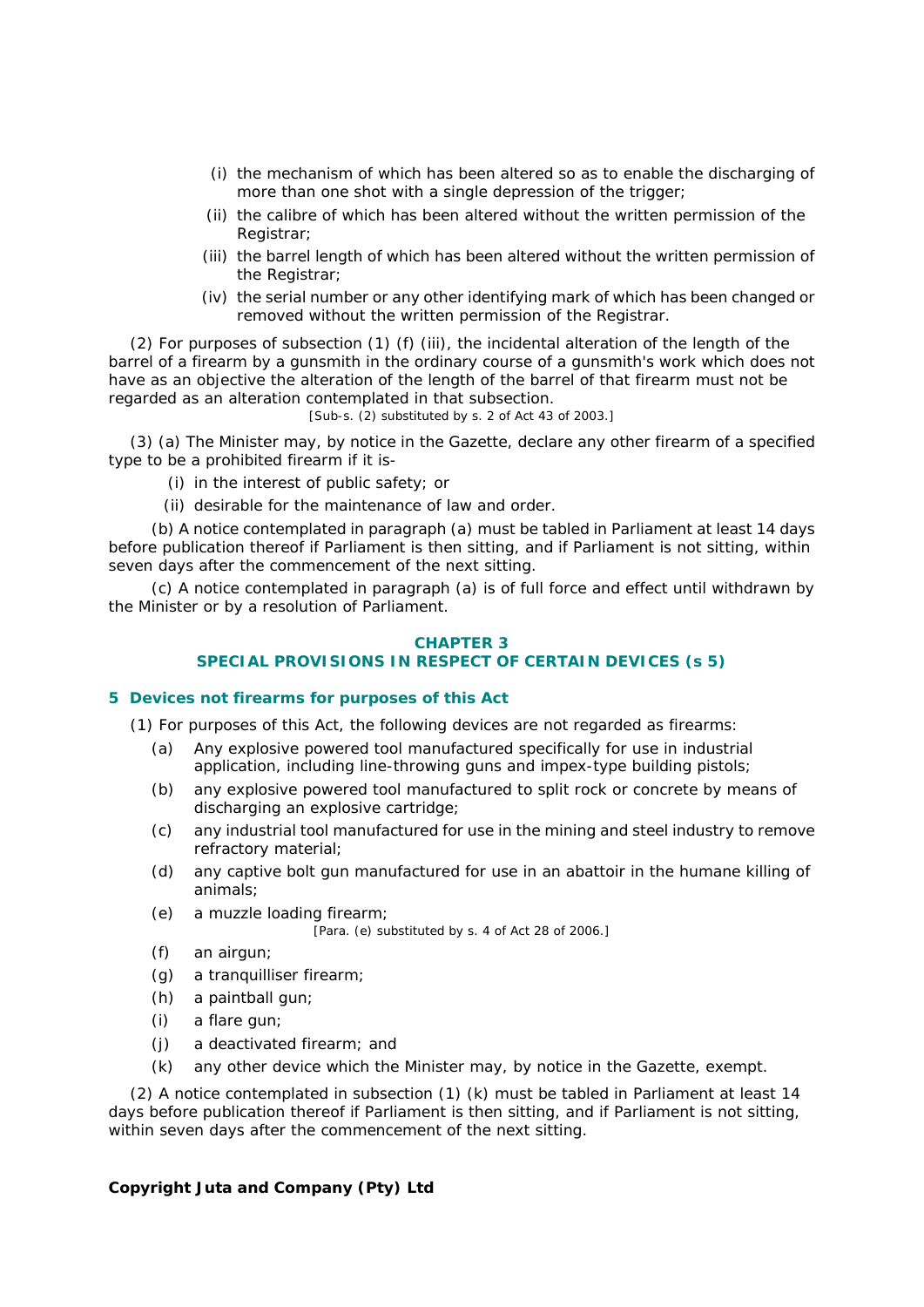(3) A notice contemplated in subsection (1) *(k)* is of full force and effect until withdrawn by the Minister or by a resolution of Parliament.

[Date of commencement of s. 5: 1 June 2001.]

#### **CHAPTER 4**

### **COMPETENCY CERTIFICATES, LICENCES, PERMITS, AUTHORISATIONS AND ACCREDITATIONS (ss 6-8)**

#### **6 Competency certificates, licences, permits and authorisations**

(1) The Registrar may issue any competency certificate, licence, permit or authorisation contemplated in this Act-

*(a)* on receipt of an application completed in the prescribed form, including a full set of fingerprints of the applicant; and

**[NB:** Para. *(a)* has been substituted by s. 5 of the Firearms Control Amendment Act 28 of 2006, a provision which will be put into operation by proclamation. See PENDLEX.**]**

*(b)* if the applicant complies with all the applicable requirements of this Act.

(2) Subject to section 7, no licence may be issued to a person who is not in possession of the relevant competency certificate.

(3) Every application for a competency certificate, licence, permit or authorisation must be accompanied by such information as may be prescribed.

### **7 Applications by persons other than natural persons**

(1) When a juristic person wishes to apply for a licence, permit or authorisation in terms of this Act, it must nominate a natural person to apply on its behalf.

(2) The person so nominated must be identified on the licence, permit or authorisation as the responsible person.

(3) A responsible person who holds any licence, permit or authorisation issued in terms of this Act pursuant to an application contemplated in subsection (1) on behalf of the juristic person must for purposes of this Act be regarded as the holder of the licence in question.

(4) If it becomes necessary to replace a responsible person for any reason, the juristic person must in writing-

- *(a)* nominate a new responsible person who must be in possession of the relevant competency certificate; and
- *(b)* notify the Registrar of the nomination within seven days from the date of the nomination.

[Sub-s. (4) substituted by s. 6 *(a)* of Act 28 of 2006.]

- (5) For the purposes of this Act, a juristic person includes a trust, as long as the trust deed-
	- *(a)* clearly provides for the possession of firearms, ammunition or muzzle loading firearms by the trust;
	- *(b)* stipulates clearly the intended purpose of the possession of firearms, ammunition or muzzle loading firearms by the trust; and
	- *(c)* indicates that the possession of the firearms, ammunition or muzzle loading firearms by the trust may only endure as long as the possession is necessary to achieve the stated intended purpose.

[Sub-s. (5) added by s. 6 *(b)* of Act 28 of 2006.]

#### **8 Accreditation**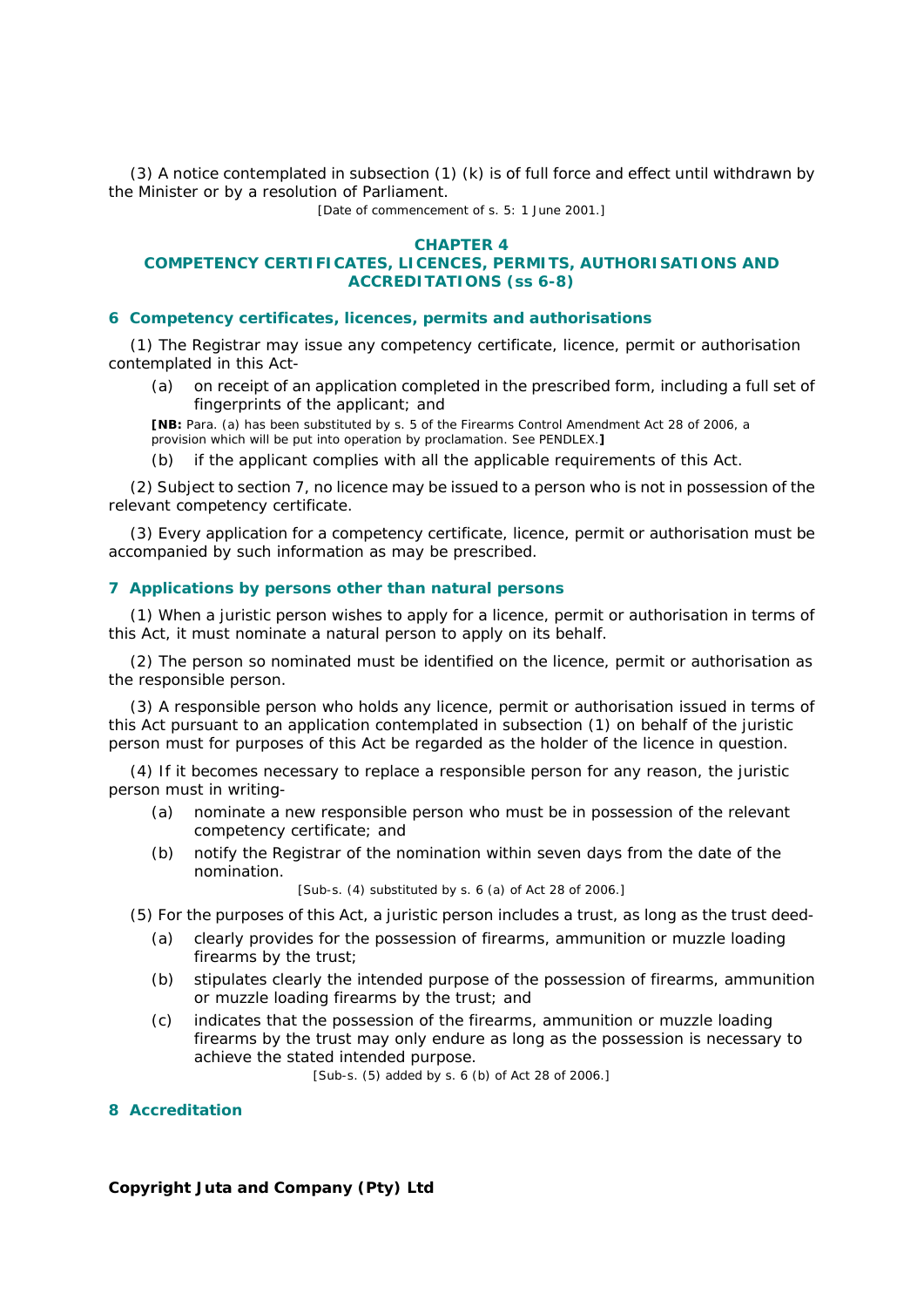(1) Any accreditation required in terms of this Act must be done by the Registrar in accordance with such regulations as may be prescribed.

(2) The regulations contemplated in subsection (1) may set out different sets of criteria, in respect of different accreditations, which the Registrar must apply when issuing an accreditation and which criteria must at least include criteria relating to-

- *(a)* trustworthiness and integrity;
- *(b)* suitability to perform the relevant functions in terms of this Act;
- *(c)* capacity to serve the purpose of the accreditation; and
- *(d)* capacity to advance the purposes of this Act.

(3) *(a)* The Registrar may, by notice in writing, cancel an accreditation issued in terms of this Act if-

- (i) there is no longer compliance with any criterion for accreditation;
- (ii) the holder of the accreditation no longer qualifies to hold the accreditation in terms of this Act; or
- (iii) the holder of the accreditation has contravened or failed to comply with any provision of this Act or any condition specified in the accreditation.

*(b)* A notice contemplated in subparagraph *(a)* may only be issued if the Registrar has-

- (i) given the holder of the accreditation notice in writing of the grounds on which the cancellation is to be considered;
- (ii) informed the holder concerned in writing that he or she may submit written representations, within 30 days, as to why the accreditation should not be cancelled; and
- (iii) duly considered any representations received and all the facts pertaining to the matter.

[Sub-s. (3) substituted by s. 7 *(a)* of Act 28 of 2006.]

(4) *(a)* If a notice contemplated in subsection (3) is issued in the case of an accreditation in respect of an association or organisation contemplated in section 16, 17, 18 or 19-

- (i) such notice must be published in the *Gazette*; and
- (ii) the registered members of that association or organisation must, within six months from the date of publication, join another relevant accredited association or organisation.

*(b)* If a notice contemplated in subsection (3) is issued in the case of a licence issued in terms of section 20 (2) *(b)* to *(f)*, the former holder of the accreditation must dispose of the firearm in question through a dealer or in such manner as the Registrar may determine.

*(c)* The disposal must take place within 60 days of the receipt of the notice or determination.

[Sub-s. (4) added by s. 7 *(b)* of Act 28 of 2006.]

(5) If the firearm is not disposed of within 60 days-

- *(a)* it must be forfeited to the State; and
- *(b)* the former holder of the accreditation must surrender it immediately at such place and in such manner as the Registrar may determine.

[Sub-s. (5) added by s. 7 *(b)* of Act 28 of 2006.]

(6) Any period contemplated in this section may be extended by the Registrar on good cause shown.

> [Sub-s. (6) added by s. 7 *(b)* of Act 28 of 2006.] [Date of commencement of s. 8: 1 July 2003.]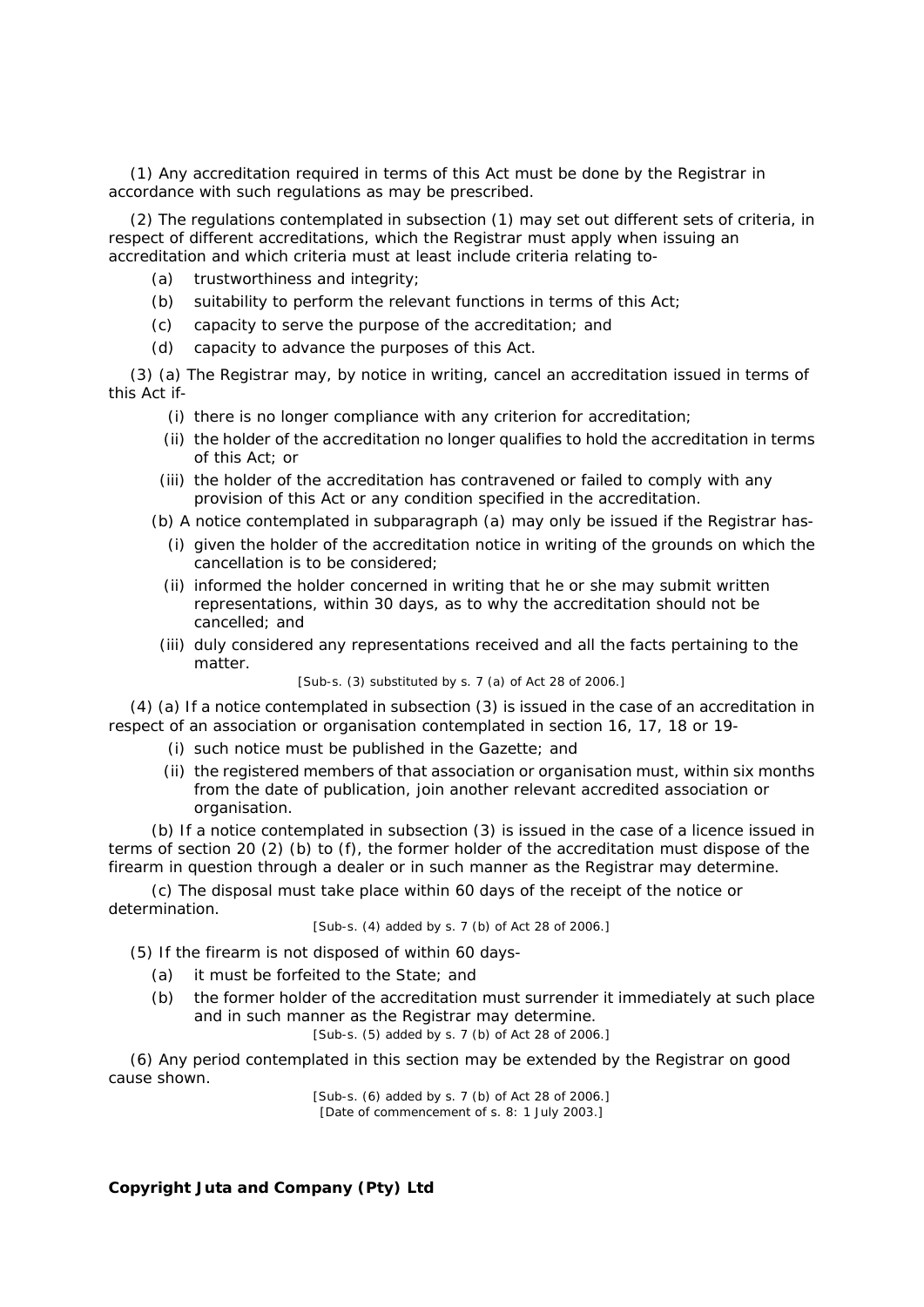### **CHAPTER 5 COMPETENCY CERTIFICATES (ss 9-10A)**

### **9 Application for competency certificate**

(1) An application for a competency certificate to possess a firearm, to possess a muzzle loading firearm, to possess a firearm as a private collector in such specific category as may be prescribed, to trade in firearms, to manufacture firearms or to carry on business as a gunsmith must be delivered to the Designated Firearms Officer responsible for the area in which the applicant ordinarily resides or in which the applicant's business is or will be situated, as the case may be.

### [Sub-s. (1) substituted by s. 8 of Act 28 of 2006.]

(2) Where a person has not previously obtained a competency certificate, a competency certificate may only be issued to such person if he or she-

- *(a)* is 21 years or older on the day the application is received by the Designated Firearms Officer;
- *(b)* is a South African citizen or a holder of a permanent South African residence permit;
- *(c)* is a fit and proper person to possess a firearm, to trade in firearms, to manufacture firearms or to conduct business as a gunsmith, as the case may be;
- *(d)* is of stable mental condition and is not inclined to violence;
- *(e)* is not dependent on any substance which has an intoxicating or narcotic effect;
- *(f)* has not been convicted of any offence under or in terms of this Act or the previous Act and sentenced to a period of imprisonment without the option of a fine;
- *(g)* has not been convicted, whether in or outside South Africa, of an offence involving the unlawful use or handling of a firearm by him or her or another participant to the offence, whether committed in or outside South Africa;
- *(h)* has not been convicted, whether in or outside South Africa, of an offence involving-
	- (i) violence or sexual abuse, whether committed in or outside South Africa, and sentenced to a period of imprisonment without the option of a fine; or
	- (ii) physical or sexual abuse which occurred within a domestic relationship as defined in section 1 of the Domestic Violence Act, 1998 (Act 116 of 1998), whether committed in or outside South Africa;
- *(i)* has not been convicted of fraud in relation to, or supplying false information for the purposes of, obtaining a competency certificate, licence, permit or authorisation in terms of this Act or the previous Act;
- *(j)* has not been convicted, whether in or outside South Africa, of an offence involving the abuse of alcohol or drugs, whether committed in or outside South Africa, and sentenced to a period of imprisonment without the option of a fine;
- *(k)* has not been convicted, whether in or outside South Africa, of an offence involving dealing in drugs, whether committed in or outside South Africa, and sentenced to a period of imprisonment without the option of a fine;
- *(l)* has not been convicted of an offence in terms of the Domestic Violence Act, 1998 (Act 116 of 1998), and sentenced to a period of imprisonment without the option of a fine;
- *(m)* has not been convicted of an offence involving the negligent handling of a firearm;
- *(n)* has not been convicted of an offence in terms of the Explosives Act, 1956 (Act 26 of 1956), and sentenced to a period of imprisonment without the option of a fine;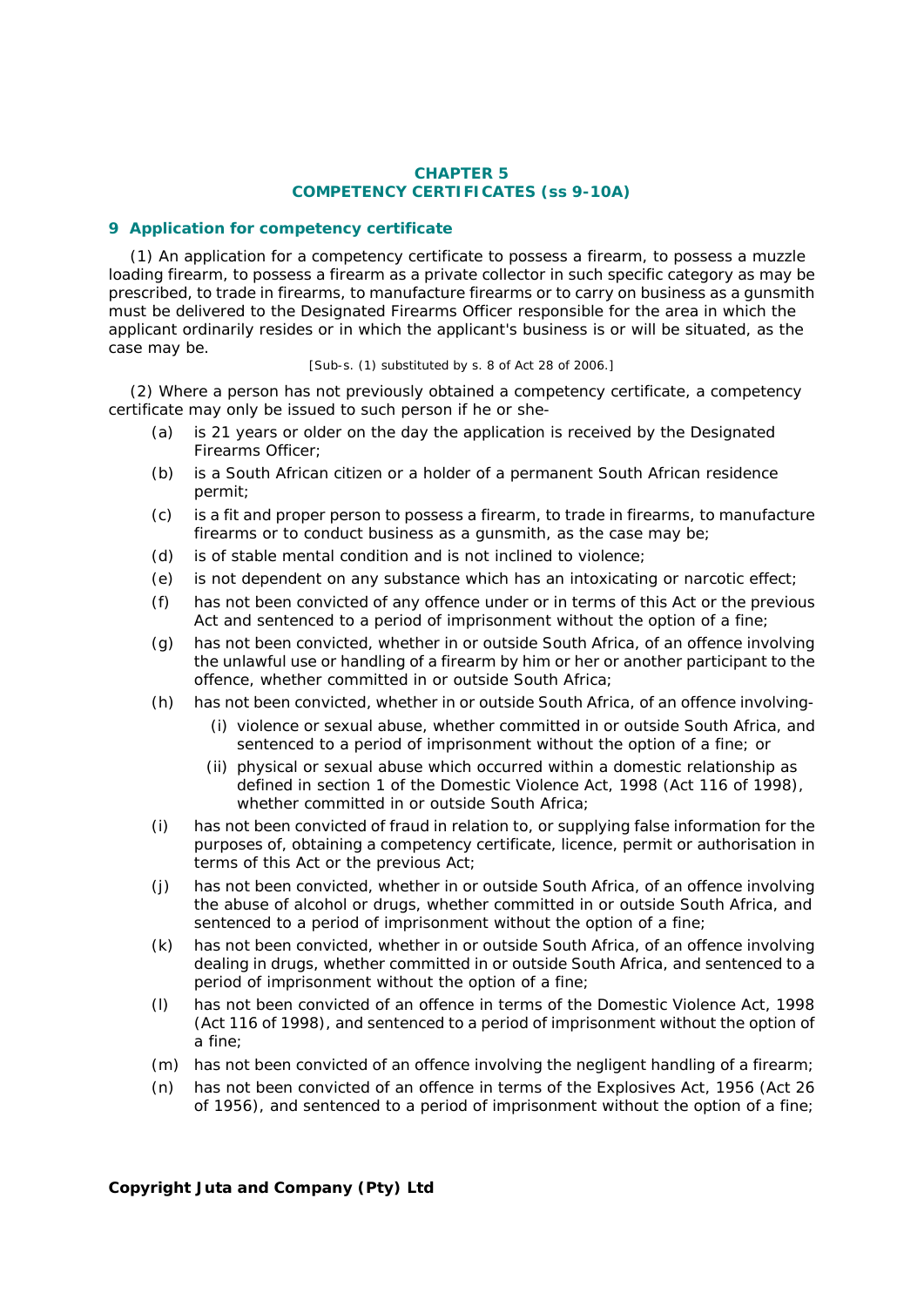- *(o)* has not been convicted, whether in or outside South Africa, of an offence involving sabotage, terrorism, public violence, arson, intimidation, rape, kidnapping or child stealing, whether committed in or outside South Africa; [Para. *(o)* substituted by s. 3 of Act 43 of 2003.]
- *(p)* has not become or been declared unfit to possess a firearm in terms of this Act or the previous Act;
- *(q)* has successfully completed the prescribed test on knowledge of this Act;
- *(r)* has successfully completed the prescribed training and practical tests regarding the safe and efficient handling of a firearm; and
- *(s)* has, where applicable, successfully completed the prescribed training and practical tests for firearms dealers, manufacturers, gunsmiths, security officers or other persons who use firearms in the course of their business.

(3) Any offence referred to in subsection (2) includes any conspiracy, incitement or attempt to commit such offence, and means an offence in respect of which-

- *(a)* a court has not made a determination that the person is not unfit to possess a firearm despite the conviction; and
- *(b)* the sentence has been complied with less than five years before the application for a competency certificate was received by the Designated Firearms Officer.

(4) The disqualification contemplated in subsection (2) *(p)* ends upon the expiry of a period of five years calculated from the date on which the person became or was declared unfit, or the expiry of the period for which the declaration is valid, whichever occurs first.

(5) *(a)* Despite subsection (2) *(a)*, the Registrar may allow a person under the age of 21 years to apply for a competency certificate if there are compelling reasons which require the person to obtain a competency certificate or licence to possess a firearm.

*(b)* Compelling reasons contemplated in paragraph *(a)* may include the fact that the applicant conducts a business, is gainfully employed, a dedicated hunter, a dedicated sports person or a private collector.

(6) *(a)* Where a person has previously obtained a competency certificate, a further competency certificate may only be issued to such person if he or she satisfies such requirements as may be prescribed.

*(b)* The requirements contemplated in paragraph *(a)* may not be more onerous than those applicable to a person who has not previously obtained a competency certificate.

### **10 Competency certificate**

(1) A competency certificate must specify-

- *(a)* whether it relates to competency to-
	- (i) possess a firearm;
	- (iA) possess a muzzle loading firearm;

[Sub-para. (iA) inserted by s. 9 *(a)* of Act 28 of 2006.]

 (iB) possess a firearm as a private collector in such specific category as may be prescribed;

[Sub-para. (iB) inserted by s. 9 *(a)* of Act 28 of 2006.]

- (ii) trade in firearms;
- (iii) manufacture firearms; or
- (iv) conduct business as a gunsmith; and
- *(b)* all the relevant tests successfully completed by the holder.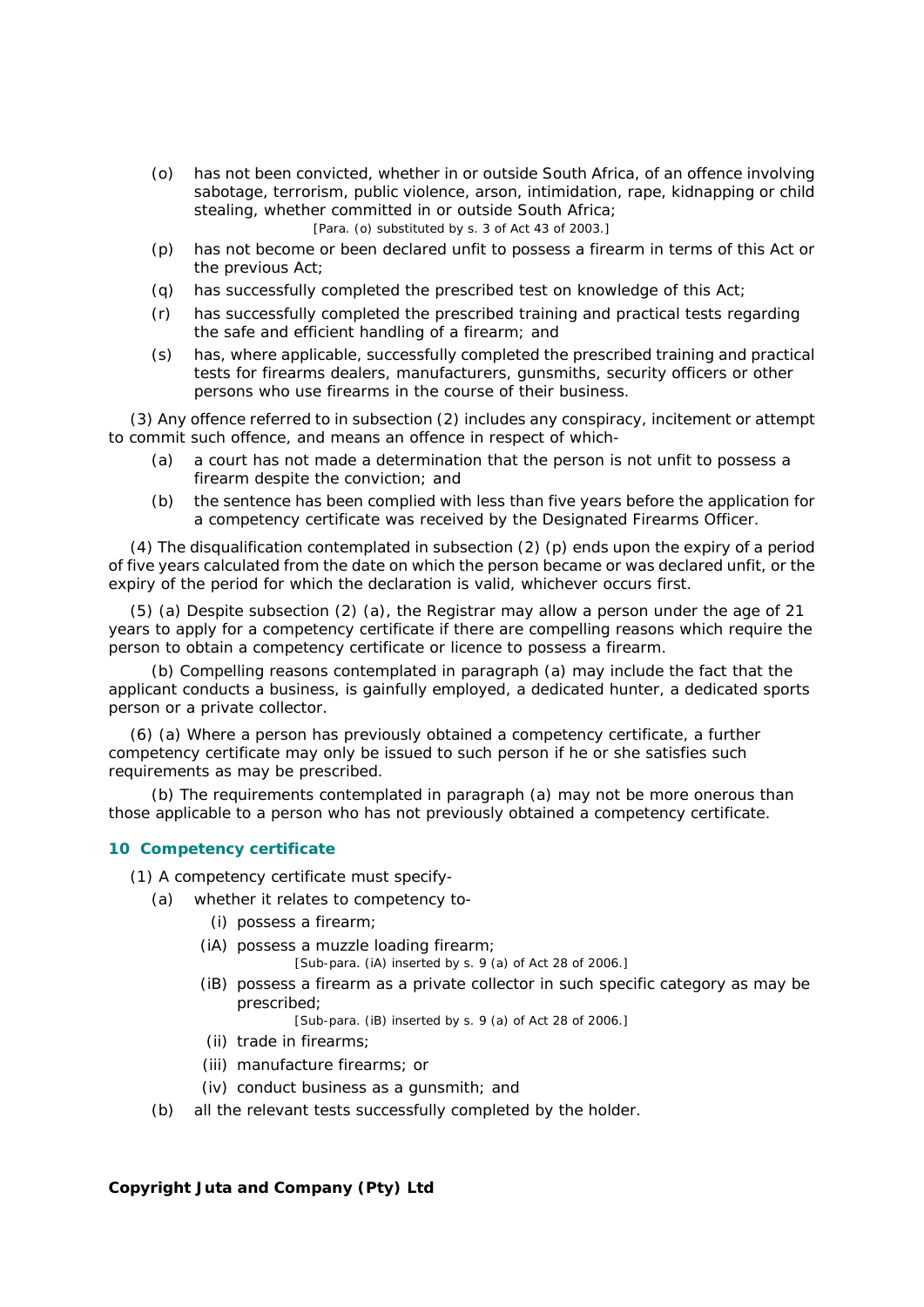(2) A competency certificate contemplated in subsection (1) *(a)* (i), (ii), (iii) and (iv), remains valid for the same period of validity as the period determined in this Act in respect of the licence to which the competency certificate relates, unless the competency certificate is terminated or renewed in accordance with the provisions of this Act.

[Sub-s. (2) substituted by s. 9 *(b)* of Act 28 of 2006.]

(3) A competency certificate relating to a muzzle loading firearm lapses after ten years from its date of issue, unless the competency certificate is terminated or renewed in accordance with the provisions of this Act.

[Sub-s. (3) added by s. 9 *(c)* of Act 28 of 2006.]

#### **10A Renewal of competency certificate**

(1) Any holder of a competency certificate contemplated in subsection (2) and section 9 (1) and who wishes to renew the competency certificate must apply in the prescribed form to the Registrar for its renewal together with an application for the renewal of the licence to which the competency certificate relates.

(2) Any holder of a competency certificate relating to a muzzle loading firearm who wishes to renew the competency certificate must apply at least 90 days before the date of expiry of the competency certificate in the prescribed form to the Registrar for its renewal.

(3) The application for renewal of a competency certificate must be-

- *(a)* accompanied by a declaration under oath or solemn statement made by the applicant in the prescribed form confirming that the applicant still conforms to the requirements of section 9 (2); and
- *(b)* delivered by the applicant to the Designated Firearms Officer responsible for the area in which the applicant ordinarily resides or in which the applicant's business is situated, as the case may be.

(4) No application for the renewal of a competency certificate may be granted unless the applicant satisfies the Registrar that he or she still complies with the requirements for the issuing of a competency certificate in terms of this Act.

(5) The Registrar may grant or refuse the renewal of a competency certificate on the strength of the information and declaration provided by the applicant, but nothing in this section prevents the Registrar from exercising his or her powers in terms of section 124 (3) *(a)*, prior to granting or refusing the application.

(6) If an application for the renewal of a competency certificate has been lodged within the period provided for in subsection (2), the competency certificate remains valid until the application is decided.

(7) For the purposes of the renewal of a competency certificate an applicant does not have to comply again with the provisions of section 9 (2) *(q)* and *(r)*, unless the Registrar in a specific case, on good grounds being present, requires otherwise.

[S. 10A added by s. 10 of Act 28 of 2006.]

### **CHAPTER 6 LICENCE TO POSSESS FIREARM (ss 11-30)**

### **11 Separate licence in respect of each firearm**

(1) The Registrar must issue a separate licence in respect of each firearm licensed in terms of this Chapter.

(2) Despite subsection (1), the Registrar may issue to a person a single document containing licences in respect of more than one firearm.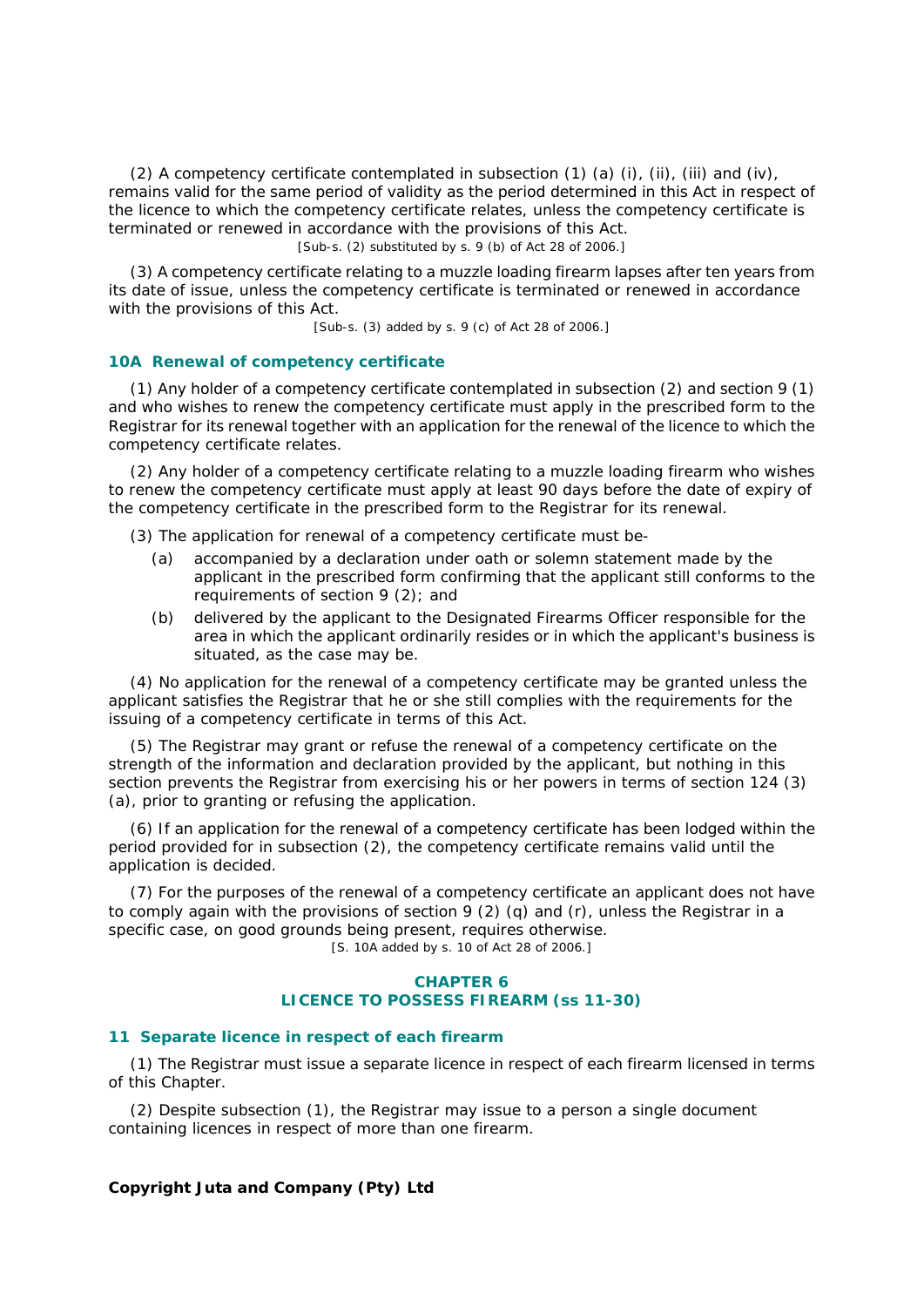### **12 Additional licences**

(1) The Registrar may issue an additional licence in respect of a firearm contemplated in section 13, 14, 15 and 16 to every person who resides on the same premises as the holder of the licence in respect of the firearm in question.

(2) Every holder of an additional licence must comply with all the requirements for the issue of a licence in respect of the firearm in question.

(3) If the holder of an additional licence contemplated in subsection (1) moves from the premises in question, such additional licence lapses and the person to whom such licence was issued must return that licence to the Registrar forthwith.

#### **13 Licence to possess firearm for self-defence**

(1) A firearm in respect of which a licence may be issued in terms of this section is any-

- *(a)* shotgun which is not fully or semi-automatic; or
- *(b)* handgun which is not fully automatic.

(2) The Registrar may issue a licence under this section to any natural person who-

- *(a)* needs a firearm for self-defence; and
- *(b)* cannot reasonably satisfy that need by means other than the possession of a firearm.
- (3) No person may hold more than one licence issued in terms of this section.

(4) A firearm in respect of which a licence has been issued in terms of this section may be used where it is safe to use the firearm and for a lawful purpose.

### **14 Licence to possess restricted firearm for self-defence**

(1) For purposes of this Act, a restricted firearm is any-

- *(a)* semi-automatic rifle or shotgun, which cannot readily be converted into a fully automatic firearm; or
- *(b)* firearm declared by the Minister, by notice in the *Gazette*, to be a restricted firearm.

(2) A notice contemplated in subsection (1) *(b)* must be tabled in Parliament at least 14 days before publication thereof if Parliament is then sitting, and if Parliament is not sitting, within seven days after the commencement of the next sitting.

(3) A notice contemplated in subsection (1) *(b)* will be of full force and effect until withdrawn by the Minister or by a resolution of Parliament.

(4) The Registrar may issue a licence in terms of this section to any natural person who shows that a firearm contemplated in section 13 (1) will not provide sufficient protection, and who submits reasonable information to motivate the need for a restricted firearm for self-defence purposes.

(5) No person may hold more than one licence issued in terms of this section.

(6) A firearm in respect of which a licence has been issued in terms of this section may be used where it is safe to use the firearm and for a lawful purpose.

#### **15 Licence to possess firearm for occasional hunting and sports-shooting**

(1) A firearm in respect of which a licence may be issued in terms of this section is any-

*(a)* handgun which is not fully automatic;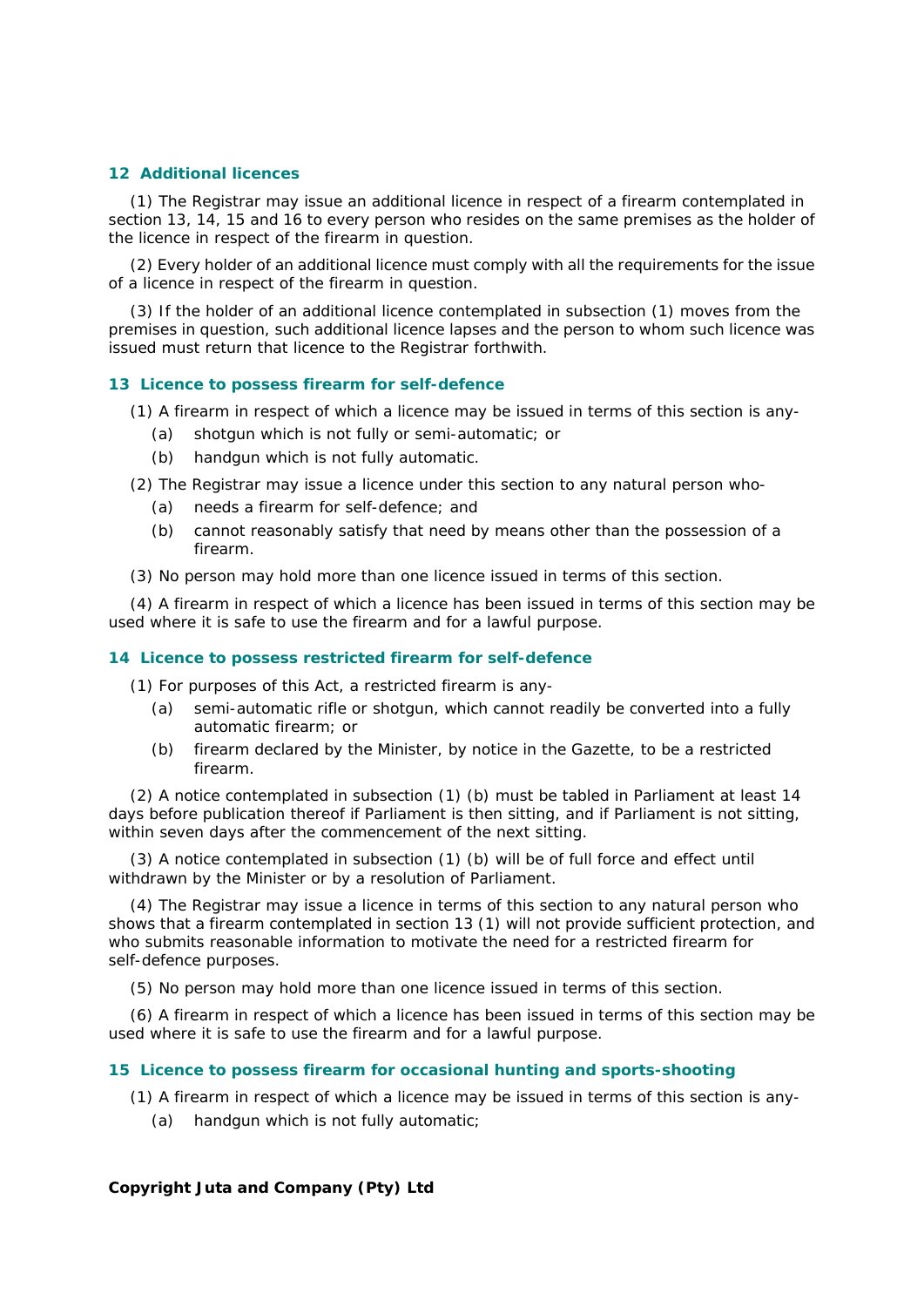- *(b)* rifle or shotgun which is not fully or semi-automatic; or
- *(c)* barrel, frame or receiver of a handgun, rifle or shotgun contemplated in paragraph *(a)* or *(b)*,

and which is not a restricted firearm.

(2) The Registrar may issue a licence in terms of this section to any natural person who is an occasional hunter or occasional sports person.

(3) *(a)* Subject to paragraphs *(b)*, *(c)* and *(d)*, no person may hold more than four licences issued in terms of this section.

*(b)* If a person holds a licence issued in terms of section 13, he or she may only hold three licences issued in terms of this section.

*(c)* A person may not hold more than one licence in respect of a handgun contemplated in subsection (1) *(a)*.

*(d)* If a person contemplated in paragraph *(a)* holds any additional licences contemplated in section 12 in respect of a firearm contemplated in this section and section 13, the number of licences which that person may hold must be reduced by the number of such additional licences held.

(4) A firearm in respect of which a licence has been issued in terms of this section may be used where it is safe to use the firearm and for a lawful purpose.

### **16 Licence to possess firearm for dedicated hunting and dedicated sports-shooting**

(1) A firearm in respect of which a licence may be issued in terms of this section is any-

- *(a)* handgun which is not fully automatic;
- *(b)* rifle or shotgun which is not fully automatic;
- *(c)* semi-automatic shotgun manufactured to fire no more than five shots in succession without having to be reloaded; or

[Para. *(c)* substituted by s. 4 of Act 43 of 2003.]

**[NB:** Para. *(c)* has been deleted by s. 11 of the Firearms Control Amendment Act 28 of 2006, a provision which will be put into operation by proclamation.**]**

*(d)* barrel, frame or receiver of a handgun, rifle or shotgun contemplated in paragraph *(a)*, *(b)* or *(c)*.

(2) The Registrar may issue a licence in terms of this section to any natural person who is a dedicated hunter or dedicated sports person if the application is accompanied by a sworn statement or solemn declaration from the chairperson of an accredited hunting association or sports-shooting organisation, or someone delegated in writing by him or her, stating that the applicant is a registered member of that association.

(3) A firearm in respect of which a licence has been issued in terms of this section may be used where it is safe to use the firearm and for a lawful purpose.

(4) Every accredited hunting association and sports-shooting organisation must-

- *(a)* keep a register which contains such information as may be prescribed; and
- *(b)* submit an annual report to the Registrar which contains such information as may be prescribed.

### **16A Licence to possess firearm for professional hunting**

- (1) A firearm in respect of which a licence may be issued in terms of this section is any-
	- *(a)* handgun which is not fully automatic;
	- *(b)* rifle or shotgun which is not fully automatic; or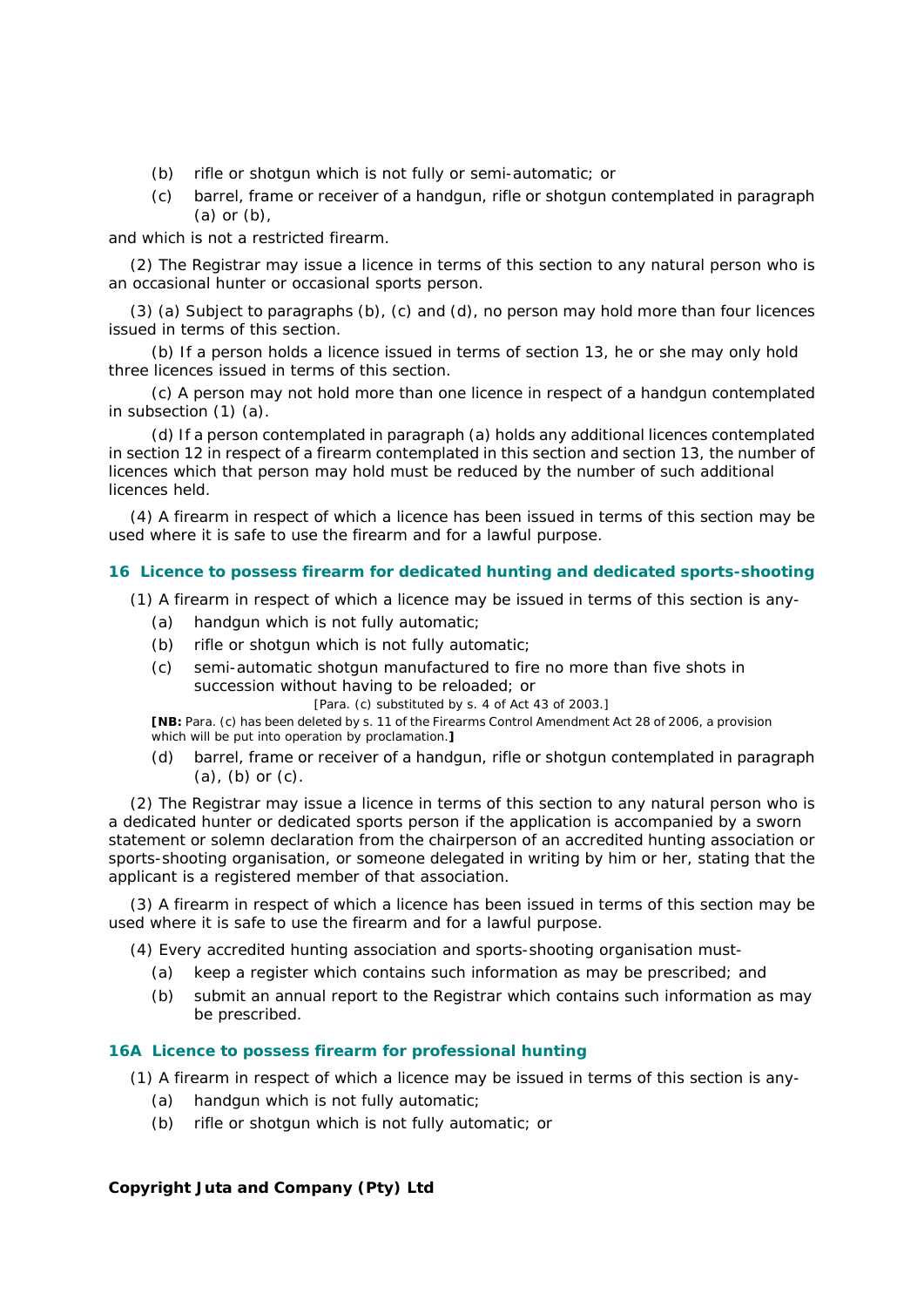*(c)* barrel, frame or receiver of a handgun, rifle or shotgun contemplated in paragraph *(a)* or *(b)*.

(2) The Registrar may issue a licence in terms of this section to any natural person who is a professional hunter if the application is accompanied by a sworn statement or solemn declaration from the chairperson of an accredited professional hunting association, or someone delegated in writing by him or her, stating that the applicant is a professional hunter and registered member of that association.

(3) A firearm in respect of which a licence has been issued in terms of this section may be used by the professional hunter for his or her private use and professional hunting purposes where it is safe to use the firearm and for a lawful purpose.

(4) Every accredited professional hunting association must-

- *(a)* keep a register which contains such information as may be prescribed; and
- *(b)* submit an annual report to the Registrar which contains such information as may be prescribed.

[S. 16A inserted by s. 12 of Act 28 of 2006.]

### **17 Licence to possess firearm in private collection**

(1) *(a)* A firearm which may be possessed in a private collection is any firearm approved for collection by an accredited collector's association, based upon such historical, technological, scientific, educational, cultural, commemorative, investment, rarity, thematic or artistic value determined by the association.

*(b)* Where a firearm is approved for collection as a heritage item as defined in the National Heritage Resources Act, 1999 (Act 25 of 1999), such approval is subject to confirmation by the South African Heritage Resources Agency or any of its appointed agents.

(1A) Despite section 4, such prohibited or restricted firearm as may be prescribed may be licensed under this section.

(2) The Registrar may issue a licence in terms of this section to a private collector if the application is accompanied by a sworn statement or solemn declaration from the chairperson of an accredited collectors association, or someone delegated in writing by him or her, stating that the applicant is a registered member of that association and qualifies to collect the firearm, prohibited firearm or restricted firearm.

(3) The holder of a licence issued in terms of this section-

- *(a)* must store the firearm at the place specified in the licence; and
- *(b)* may only display the firearm in accordance with such safety measures as may be prescribed.

(3A) Before a prohibited or restricted firearm is stored in terms of subsection (3) *(a)*, it must undergo such reversible non-damaging procedure as may be prescribed in order to ensure that no cartridge can be loaded into or discharged from that firearm.

(4) A firearm in respect of which a licence has been issued in terms of this section may be used where it is safe to use the firearm and for a lawful purpose.

[S. 17 substituted by s. 13 of Act 28 of 2006.]

### **18 Permit to possess ammunition in private collection**

(1) Ammunition which may be possessed in a private collection is any ammunition approved for collection by an accredited collectors association.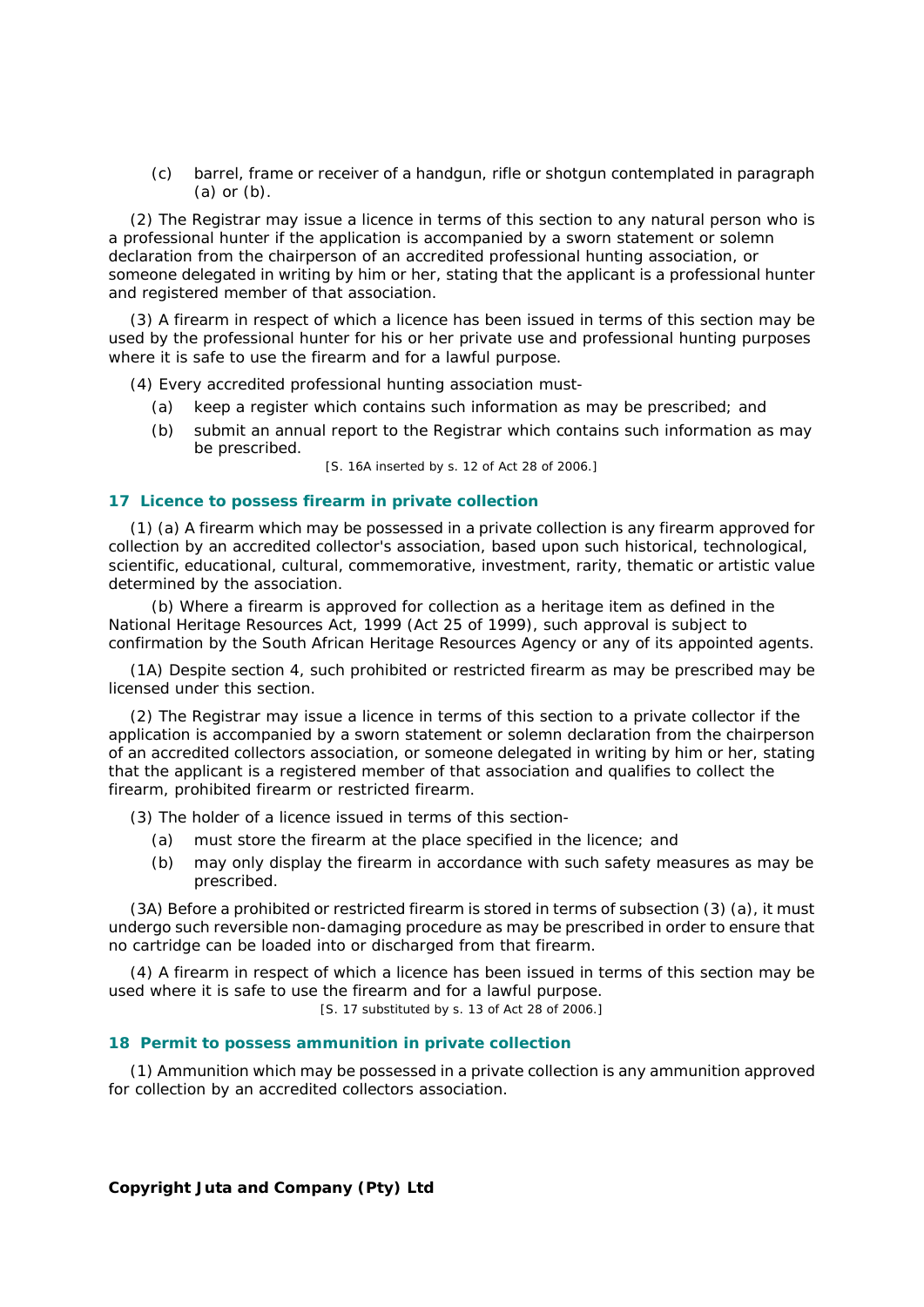(2) *(a)* The Registrar may, subject to such conditions as may be prescribed, issue a permit in terms of this section to a private collector if the application is accompanied by a sworn statement or solemn declaration from the chairperson of an accredited collectors association, or someone delegated in writing by him or her, stating that the applicant is a registered member of that association.

[Para. *(a)* substituted by s. 5 of Act 43 of 2003.]

*(b)* A collector contemplated in paragraph *(a)* may not possess more than 200 rounds of ammunition of any particular calibre unless the Registrar approves the possession of a higher number in writing.

(3) The holder of a permit issued in terms of this section may not discharge any ammunition in his or her collection.

(4) The holder of a permit issued in terms of this section-

- *(a)* must store the ammunition at the place specified in the permit; and
- *(b)* may only display the ammunition in accordance with such safety measures as may be prescribed.

(5) Despite section 4, the holder of a permit issued in terms of this section may possess projectiles, rifle grenades and cartridges manufactured to be discharged by prohibited firearms if the propellant, high explosive and primer of the projectiles, rifle grenades and cartridges have been removed or deactivated.

[Sub-s. (5) substituted by s. 14 of Act 28 of 2006.]

### **19 Licence to possess a firearm, and permit to possess ammunition, in public collection**

(1) The Registrar may issue a licence to possess a firearm in a public collection, a permit to possess ammunition in a public collection, or both such permit and licence, to a public collector or an accredited museum.

[Sub-s. (1) substituted by s. 15 *(a)* of Act 28 of 2006.]

(2) Despite section 4-

*(a)* such prohibited and restricted firearm as may be prescribed may be licensed under this section; and

[Para. *(a)* substituted by s. 15 *(b)* of Act 28 of 2006.]

*(b)* the holder of a permit issued in terms of this section may possess projectiles, rifle grenades and cartridges manufactured to be discharged by prohibited firearms if the propellant, high explosive and primer of the projectiles, rifle grenades and cartridges have been removed or deactivated.

[Para. *(b)* substituted by s. 15 *(b)* of Act 28 of 2006.]

(3) The holder of a permit contemplated in subsection (1) may not possess more than 200 rounds of ammunition of any particular calibre unless the Registrar approves the possession of a higher number in writing.

(4) A firearm, prohibited firearm and restricted firearm in respect of which a licence has been issued in terms of this section and ammunition in respect of which a permit has been issued in terms of this section, may only be displayed-

- *(a)* in an accredited museum or by an accredited public collector; and
- *(b)* in accordance with such safety measures as may be prescribed.

[Sub-s. (4) substituted by s. 15 *(c)* of Act 28 of 2006.]

(4A) Before a prohibited or restricted firearm is displayed in terms of subsection (4), it must undergo such reversible non-damaging procedure as may be prescribed in order to ensure that no cartridge can be loaded into or discharged from that firearm.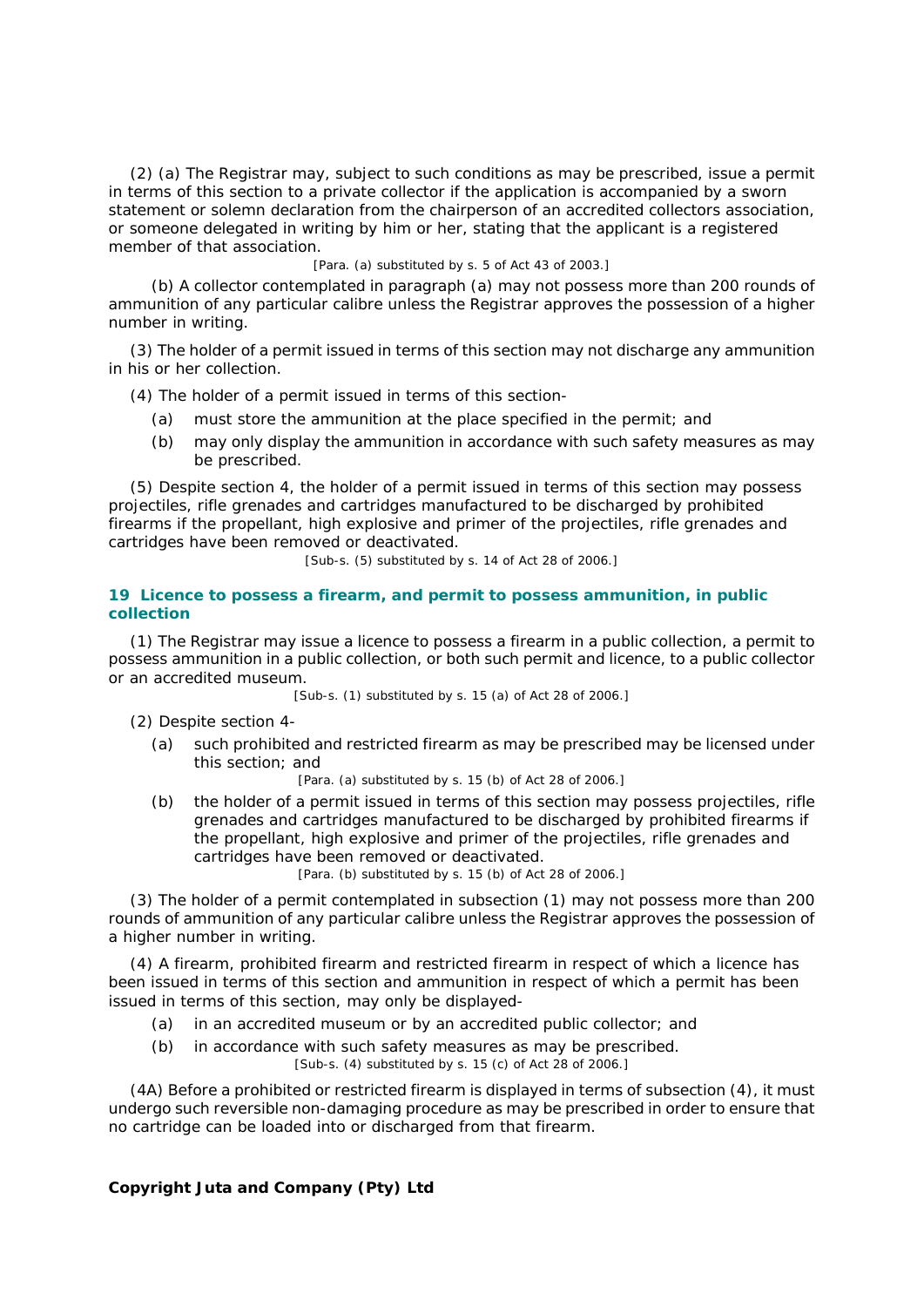#### [Sub-s. (4A) inserted by s. 15 *(d)* of Act 28 of 2006.]

(5) A firearm in respect of which a licence has been issued in terms of this section may only be used on an accredited shooting range in accordance with the rules of that shooting range and in accordance with such conditions as the Registrar may impose.

(6) The holder of a permit issued in terms of this section may not discharge any ammunition in his or her collection.

### **20 Licence to possess firearm for business purposes**

(1) *(a)* A firearm in respect of which a licence may be issued in terms of this section is any firearm other than a prohibited firearm.

*(b)* Despite paragraph *(a)*, a licence in respect of a prohibited firearm may be issued to a person contemplated in subsection (2) *(c)* but such person may only provide the prohibited firearm for use in theatrical, film or television productions and then only if the prior written approval of the Registrar has been obtained and on such conditions as the Registrar may impose.

(2) The Registrar may issue a licence in terms of this section to-

*(a)* a security service provider;

[Para. *(a)* substituted by s. 6 *(a)* of Act 43 of 2003.]

- *(b)* a person who is accredited to provide training in the use of firearms;
- *(c)* a person who is accredited to provide firearms for use in theatrical, film or television productions;
- *(d)* a person who is accredited as a game rancher;

[Para. *(d)* substituted by s. 6 *(b)* of Act 43 of 2003.]

- *(e)* a person who is accredited to conduct business in hunting; or
- *(f)* any person who is accredited to use firearms for such other business purpose as the Registrar may determine.

(3) A licence issued in terms of this section must specify the business purpose in respect of which it is issued.

(4) A firearm in respect of which a licence was issued in terms of this section may only be used as specified in the licence.

(5) *(a)* The holder of a licence issued in terms of this section may only provide the firearm for use by another person subject to such conditions as may be prescribed.

*(b)* A security service provider which holds a licence to possess a firearm for business use may only provide the firearm to a security officer in its service who holds a competency certificate.

[Para. *(b)* substituted by s. 6 *(c)* of Act 43 of 2003.]

(6) Every holder of a licence issued in terms of this section must-

- *(a)* keep a register of all firearms in its possession containing such information as may be prescribed; and
- *(b)* store and transport the firearms as may be prescribed.

(7) The holder of a licence issued in terms of this Act must, at the request of a police official, produce for inspection-

- *(a)* any firearm and ammunition in its possession or under its control; and
- *(b)* every licence issued in terms of this section.

### **21 Temporary authorisation to possess firearm**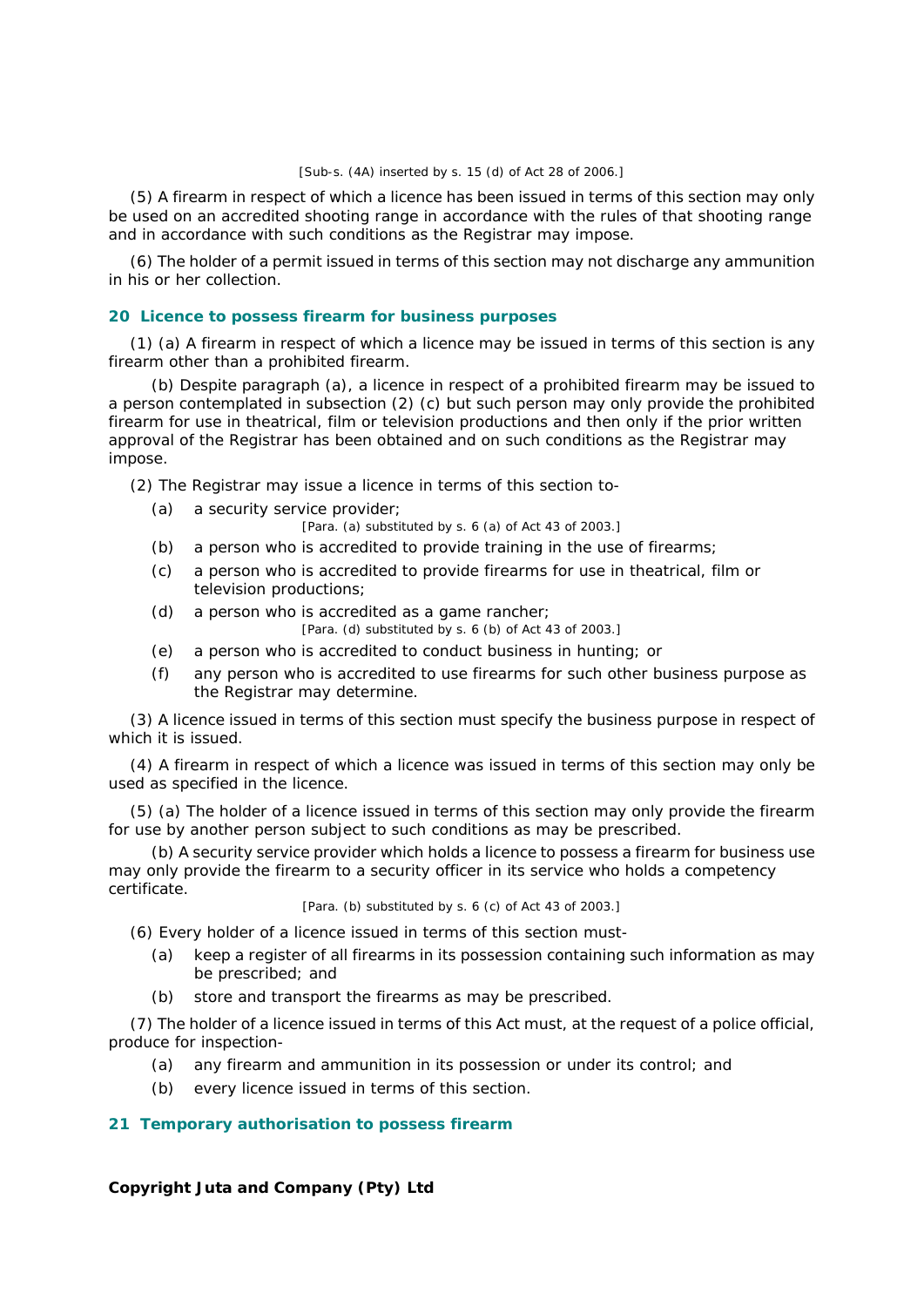(1) The Registrar may issue a temporary authorisation to possess a firearm to any person, including a non-citizen-

- *(a)* for such period as the Registrar may determine; and
- *(b)* subject to such conditions as may be prescribed and imposed by the Registrar.

(2) The Registrar may at any time withdraw an authorisation if any condition contemplated in subsection (1) *(b)* is not complied with.

**[NB:** Sub-s. (2) has been substituted by s. 16 of the Firearms Control Amendment Act 28 of 2006, a provision which will be put into operation by proclamation. See PENDLEX.**]**

(3) The Office of the Central Firearms Register must keep a record containing such information as may be prescribed in respect of all authorisations issued in terms of this section.

(4) The Registrar must submit an annual report to the Minister containing such information as may be prescribed in respect of all authorisations issued in terms of this section.

(5) A firearm in respect of which an authorisation has been issued in terms of this section may be used only-

- *(a)* if the Registrar by endorsement on the authorisation permits such use; and
- *(b)* in accordance with such conditions as may be prescribed and imposed by the Registrar.

(6) A firearm in respect of which an authorisation has been issued in terms of this section may be disposed of only with the written consent of the Registrar and subject to such conditions as he or she may impose.

### **22 Holder of licence may allow another person to use firearm**

Despite anything to the contrary in this Act but subject to section 120 (5), any person who is at least 21 years of age and the holder of a licence to possess a firearm issued in terms of this Act may allow any other person to use that firearm while under his or her immediate supervision where it is safe to use the firearm and for a lawful purpose.

**[NB:** S. 22 has been substituted by s. 17 of the Firearms Control Amendment Act 28 of 2006, a provision which will be put into operation by proclamation. See PENDLEX.**]**

#### **23 Identification marks on firearms**

(1) No firearm licence may be issued unless the firearm bears the manufacturer's serial number or any other mark by which the firearm can be identified.

(2) The identification number must be stamped and the mark affixed in the prescribed manner on the barrel and the frame, or the barrel and the receiver, of the firearm. [Sub-s. (2) substituted by s. 7 of Act 43 of 2003.]

(3) Despite subsections (1) and (2), the Registrar may, on good cause shown by the applicant and subject to such conditions as the Registrar may impose, issue a licence in respect of a firearm which does not comply with the provisions of those subsections.

(4) The Registrar may direct that any firearm in respect of which an application for a licence has been made, be marked with such additional identification mark as he or she may determine.

(5) No person may erase, alter or in any other manner tamper with the manufacturer's serial number or any other identification mark on a firearm with the intention of changing the identity of the firearm.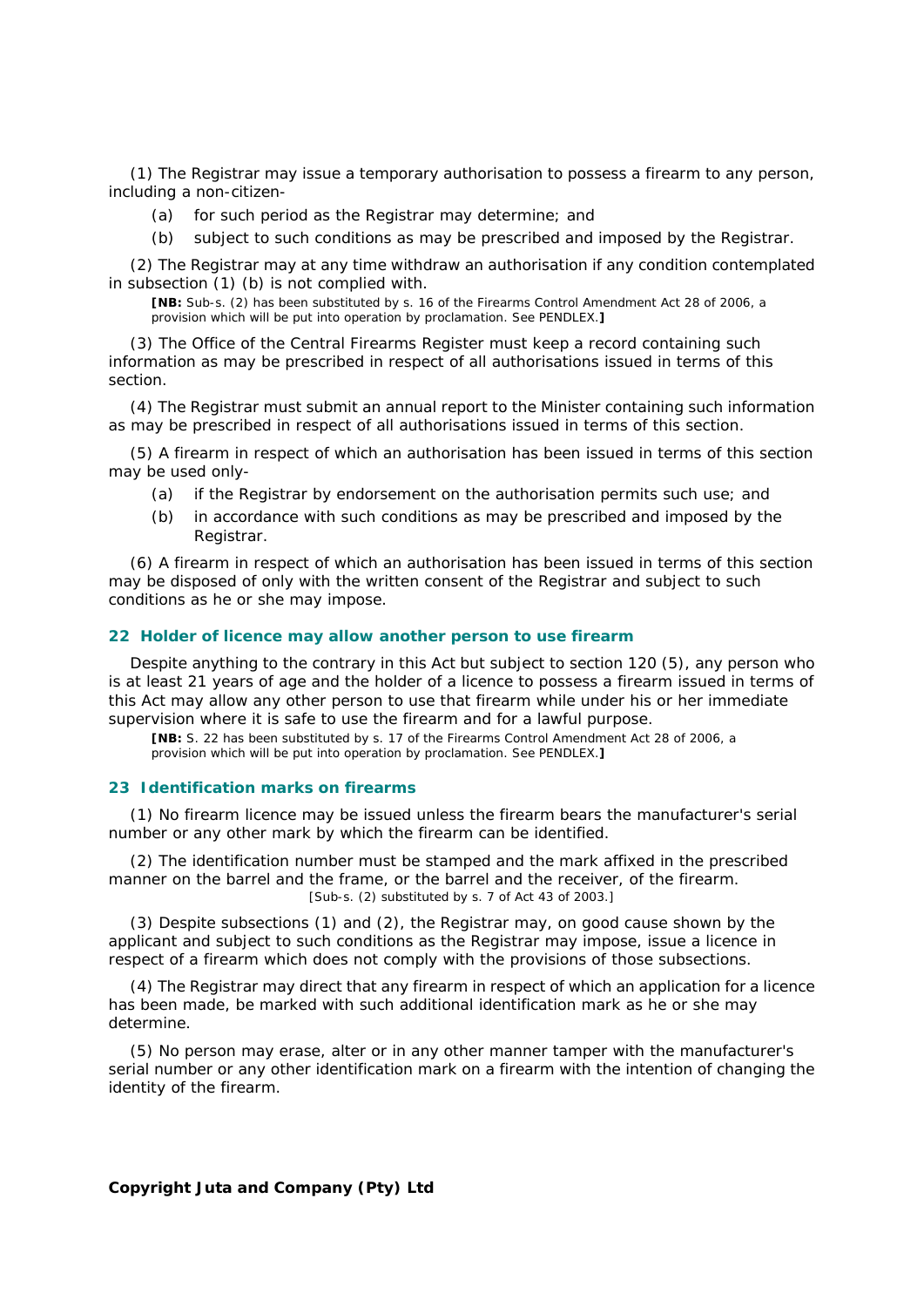(6) A person who is in possession of a firearm of which the manufacturer's serial number or other identification mark has been erased, altered or in any other manner tampered with or has become illegible, must forthwith notify the Registrar of such fact.

(7) The Registrar may direct in writing that such firearm be marked with such identification mark as he or she may determine.

### **24 Renewal of firearm licences**

(1) The holder of a licence issued in terms of this Chapter who wishes to renew the licence must at least 90 days before the date of expiry of the licence apply to the Registrar for its renewal.

(2) The application must be-

- *(a)* accompanied by such information as may be prescribed; and
- *(b)* delivered to the Designated Firearms Officer responsible for the area in which the applicant ordinarily resides or in which the applicant's business is, as the case may be.

(3) No application for the renewal of a licence may be granted unless the applicant shows that he or she has continued to comply with the requirements for the licence in terms of this Act.

(4) If an application for the renewal of a licence has been lodged within the period provided for in subsection (1), the licence remains valid until the application is decided.

#### **25 Notification of change of address**

(1) The holder of a licence, permit or authorisation issued in terms of this Chapter must in writing notify the Registrar of any change in his or her physical or postal address within 30 days of such change occurring.

(2) The Registrar must within 30 days after receiving a notice referred to in subsection (1) acknowledge receipt of that notice in writing.

#### **26 Notification of change of circumstances**

(1) The holder of a licence, permit or authorisation issued in terms of this Chapter must notify the Registrar in writing within 30 days if there is any change with regard to any information which was submitted in respect of the application for the issue of that licence, permit or authorisation.

(2) The Registrar must within 30 days after receiving a notice referred to in subsection (1) acknowledge receipt of that notice in writing.

### **27 Period of validity of licence or permit**

A licence or permit mentioned in Column 2 of the Table below remains valid for the period mentioned in Column 3 of that Table.

| PERIOD OF VALIDITT OF LIGENGE OR PERMIT |                                                                                |                    |  |
|-----------------------------------------|--------------------------------------------------------------------------------|--------------------|--|
| <b>Section</b><br>number                | Type of licence or permit                                                      | Period of validity |  |
| 13                                      | Licence to possess firearm for self-defence                                    | Five years         |  |
| 14                                      | Licence to possess restricted firearm for self-defence                         | Two vears          |  |
| l 15                                    | Licence to possess firearm for occasional hunting and sports-shooting 10 years |                    |  |

**TABLE PERIOD OF VALIDITY OF LICENCE OR PERMIT**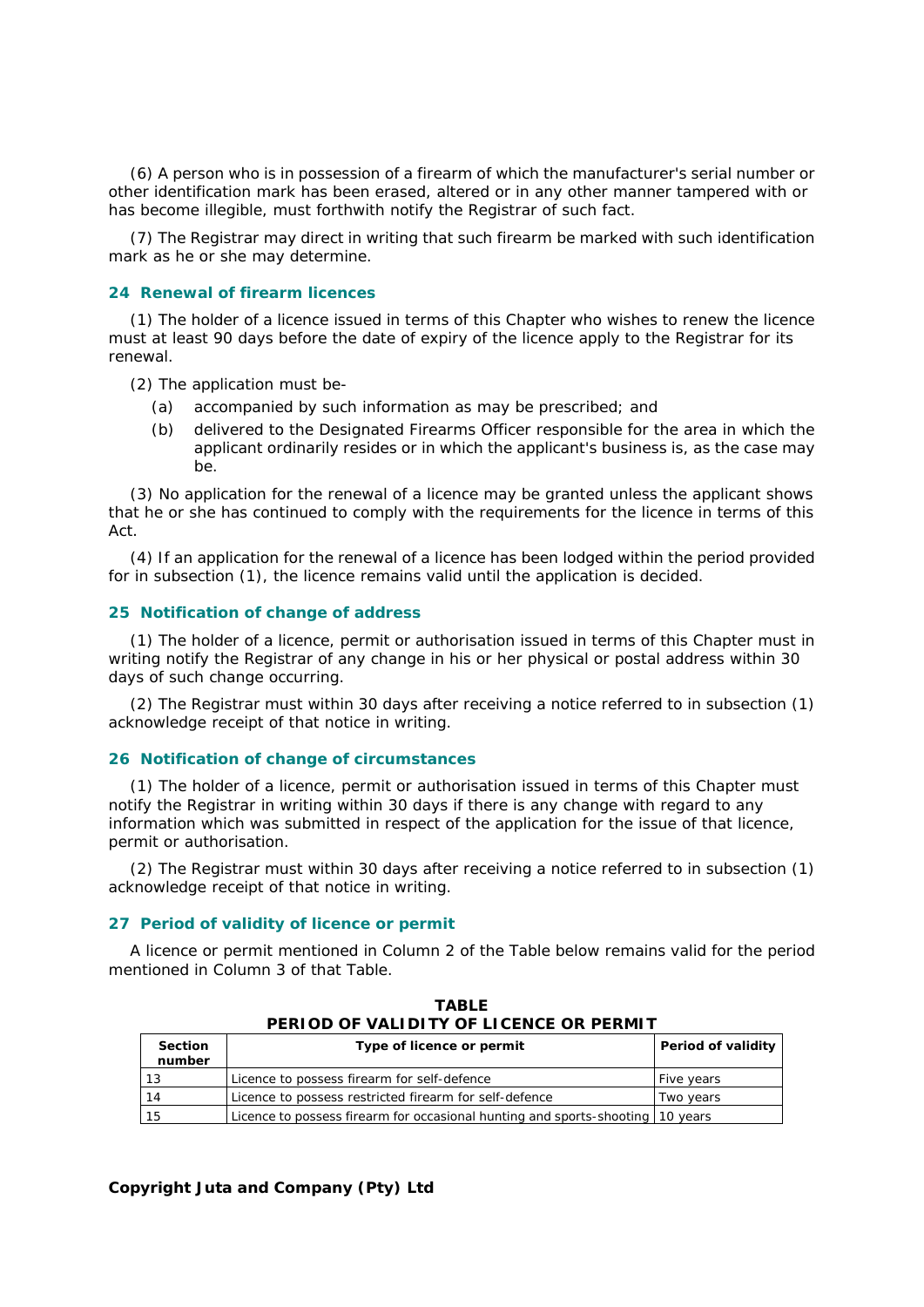| 16  | Licence to possess firearm for dedicated hunting and dedicated<br>sports-shooting                                    | 10 years |
|-----|----------------------------------------------------------------------------------------------------------------------|----------|
| 16A | Licence to possess a firearm for professional hunting                                                                | 10 years |
| 17  | Licence to possess firearm in private collection                                                                     | 10 years |
| 18  | Permit to possess ammunition in private collection                                                                   | 10 years |
| 19  | Licence to possess firearm, and permit to possess ammunition, in<br>public collection                                | 10 years |
| 20  | Licence to possess firearm for business purposes: Business as game<br>rancher and in hunting                         | 10 years |
| 20  | Licence to possess firearm for business purposes: Business other than   Five years<br>as game rancher and in hunting |          |

[S. 27 substituted by s. 18 of Act 28 of 2006.]

### **28 Termination of firearm licence**

(1) A licence issued in terms of this Chapter terminates-

- *(a)* upon the expiry of the relevant period contemplated in section 27, unless renewed in terms of section 24;
- *(b)* if surrendered by the holder of the licence to the Registrar;
- *(c)* if the holder of the licence becomes or is declared unfit to possess a firearm in terms of section 102 or 103; or
- *(d)* if it is cancelled in terms of this Act.

(2) The Registrar may, by notice in writing, cancel a licence issued in terms of this Chapter if the holder of the licence-

- *(a)* no longer qualifies to hold the licence; or
- *(b)* has contravened or failed to comply with any provision of this Act or any condition specified in the licence.
- (3) A notice contemplated in subsection (2) may only be issued if the Registrar has-
	- *(a)* given the holder of the licence 30 days' notice in writing to submit written representations as to why the licence should not be cancelled; and
	- *(b)* duly considered any representations received and all the facts pertaining to the matter.

(4) *(a)* If a notice contemplated in subsection (2) is issued, the former holder of the licence must dispose of the firearm in question through a dealer or in such manner as the Registrar may determine.

*(b)* The disposal must take place within 60 days after receipt of the notice.

(5) If the firearm is not disposed of within 60 days, it must be forfeited to the State and the former holder of the licence must surrender it immediately at such place and in such manner as the Registrar may determine.

(6) Any period contemplated in this section may be extended by the Registrar on good cause shown.

#### **29 Defaced, lost or stolen licences, permits and authorisations**

(1) If a licence, permit or authorisation issued in terms of this Chapter is lost or stolen, the holder of the licence, permit or authorisation must inform the Registrar of such loss or theft within 24 hours of the discovery of the loss or theft.

(2) If a licence, permit or authorisation issued in terms of this Chapter is defaced, lost or stolen, the holder of the licence, permit or authorisation must within seven days of the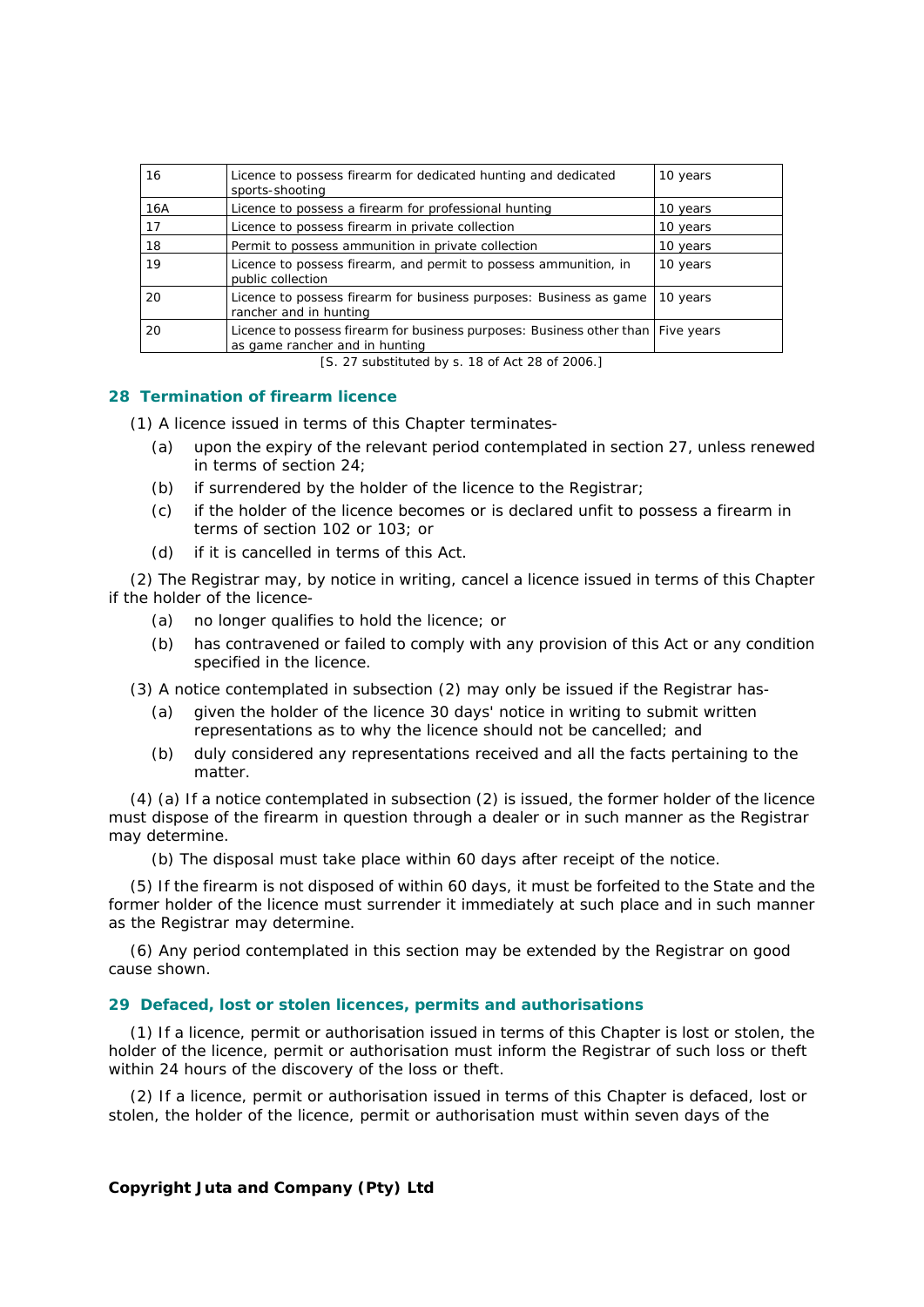discovery of the defacement, loss or theft apply to the Registrar in the prescribed form for a copy of the licence, permit or authorisation.

### **30 Central firearms database**

The Registrar must establish and maintain such central firearms database as may be prescribed.

### **CHAPTER 7 LICENCES ISSUED TO PARTICULAR CATEGORIES OF PERSONS - DEALERS, MANUFACTURERS AND GUNSMITHS (ss 31-72)**

### *Part 1 Dealers (ss 31-44)*

### **31 Prohibition of unlicensed trading in firearms, muzzle loading firearms or ammunition**

(1) No person may trade in any firearm, muzzle loading firearm or ammunition without a dealer's licence.

(2) Subject to subsection (3), a person who is not a dealer may dispose of a firearm, muzzle loading firearm or ammunition only through a dealer or as otherwise provided for in this Act.

(3) A person who wishes to sell or donate a firearm, or a muzzle loading firearm, or ammunition in a collection, to a willing buyer or donee, as the case may be, may do so without the intervention of a dealer, subject to the provisions relating to possession thereof in the Act, and such conditions as may be prescribed.

[S. 31 substituted by s. 19 of Act 28 of 2006.]

### **32 Requirements for dealer's licence**

(1) A dealer's licence may be issued to a person who is a fit and proper person to trade in firearms or ammunition.

(2) Any natural person who engages in trading on behalf of a dealer must hold a competency certificate to trade in firearms and ammunition.

### **33 Conditions imposed on dealer**

The Minister may prescribe-

- *(a)* conditions in respect of the issue of a dealer's licence which the Registrar may impose on a dealer; and
- *(b)* specifications in respect of the business premises of a dealer.

### **34 Dealer's licence**

The dealer's licence must-

- *(a)* specify the premises in respect of which the licence is issued;
- *(b)* specify the conditions contemplated in section 33; and
- *(c)* contain such other information as may be prescribed.

### **35 Renewal of dealer's licence**

(1) The holder of a dealer's licence who wishes to renew the licence must at least 90 days before the date of expiry of the licence apply in the prescribed form to the Registrar for its renewal.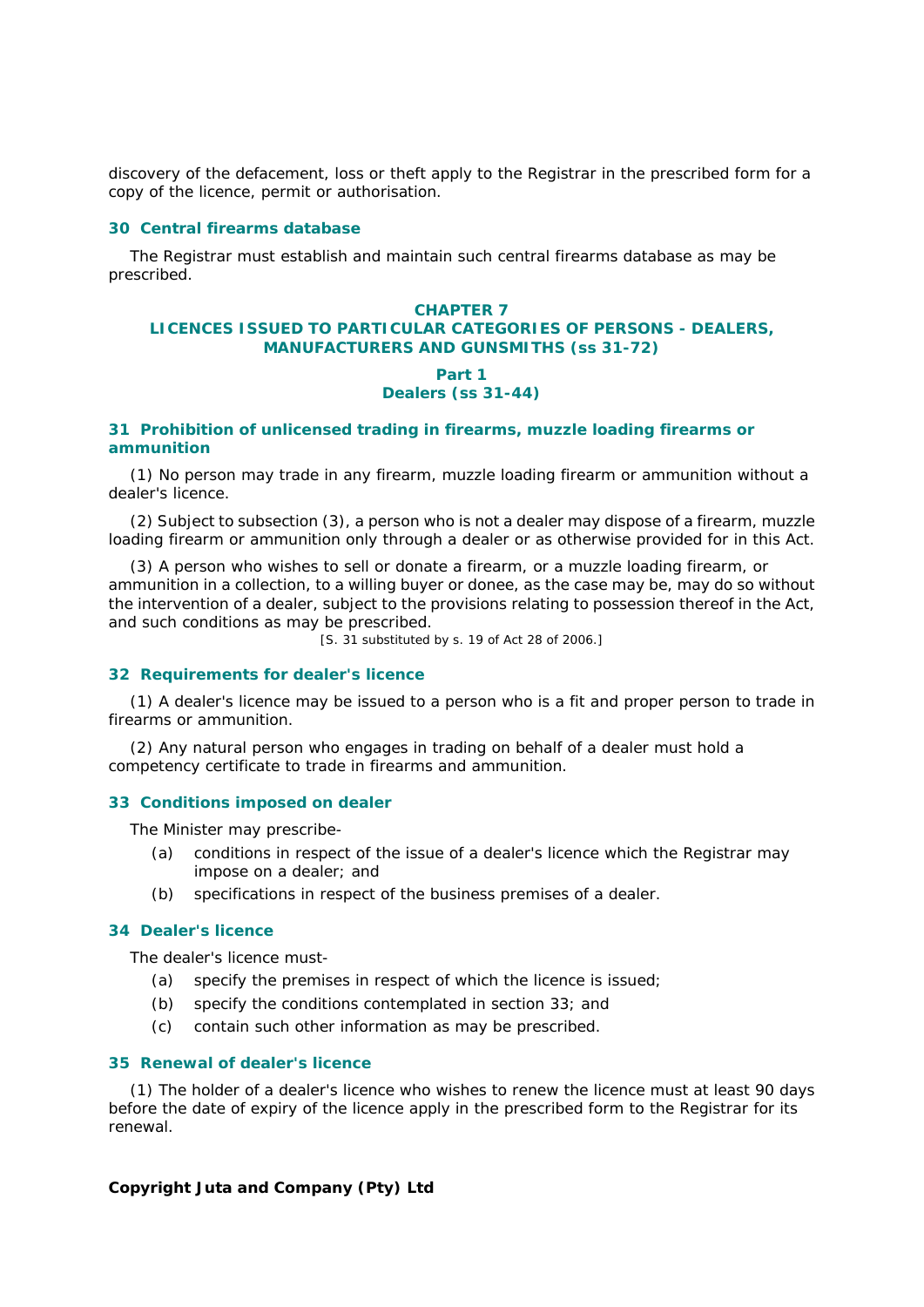- (2) The application must be-
	- *(a)* accompanied by such information as may be prescribed; and
	- *(b)* delivered to the Designated Firearms Officer responsible for the area in which the applicant's business premises are situated.

(3) No application for the renewal of a dealer's licence may be granted unless the applicant satisfies the Registrar that he or she still complies with the requirements for the licence in terms of this Act.

(4) If an application for the renewal of a dealer's licence has been lodged within the period provided for in subsection (1), the licence remains valid until the application is decided.

### **36 Temporary authorisation to trade in firearms and ammunition on premises other than those specified in dealer's licence**

(1) The Registrar may issue a temporary authorisation to a dealer to trade in firearms and ammunition at premises other than those specified in the dealer's licence.

(2) The Minister may prescribe conditions which the Registrar may impose on a licensed dealer in respect of a temporary authorisation issued in terms of this section.

(3) A temporary authorisation to trade in firearms and ammunition must specify the-

- *(a)* premises in respect of which it is issued;
- *(b)* period for which it is issued; and
- *(c)* conditions subject to which it is issued.

(4) The Registrar may at any time, by written notice, withdraw an authorisation issued in terms of this section.

(5) The Office of the Central Firearms Register must keep a record of prescribed information in respect of all authorisations issued in terms of this section.

(6) A dealer to whom a temporary authorisation has been issued must comply with the requirements of subsection (3).

### **37 Change of premises**

(1) A dealer may apply to the Registrar in the prescribed manner for removal of the business from the premises specified in the licence to different premises.

(2) On receipt of the application referred to in subsection (1), the Registrar may endorse the licence or issue a new licence permitting the dealer to conduct the business from the new premises on such conditions as the Registrar may impose.

#### **38 Notification of change of circumstances**

(1) The holder of a dealer's licence must notify the Registrar in writing within 30 days if there is any change with regard to any information which was submitted in respect of the application for the issue of that licence.

(2) The Registrar must within 30 days after receiving a notice referred to in subsection (1) acknowledge receipt of that notice in writing.

### **39 Duties of dealer**

(1) A dealer may trade in firearms or ammunition only on premises specified in the dealer's licence.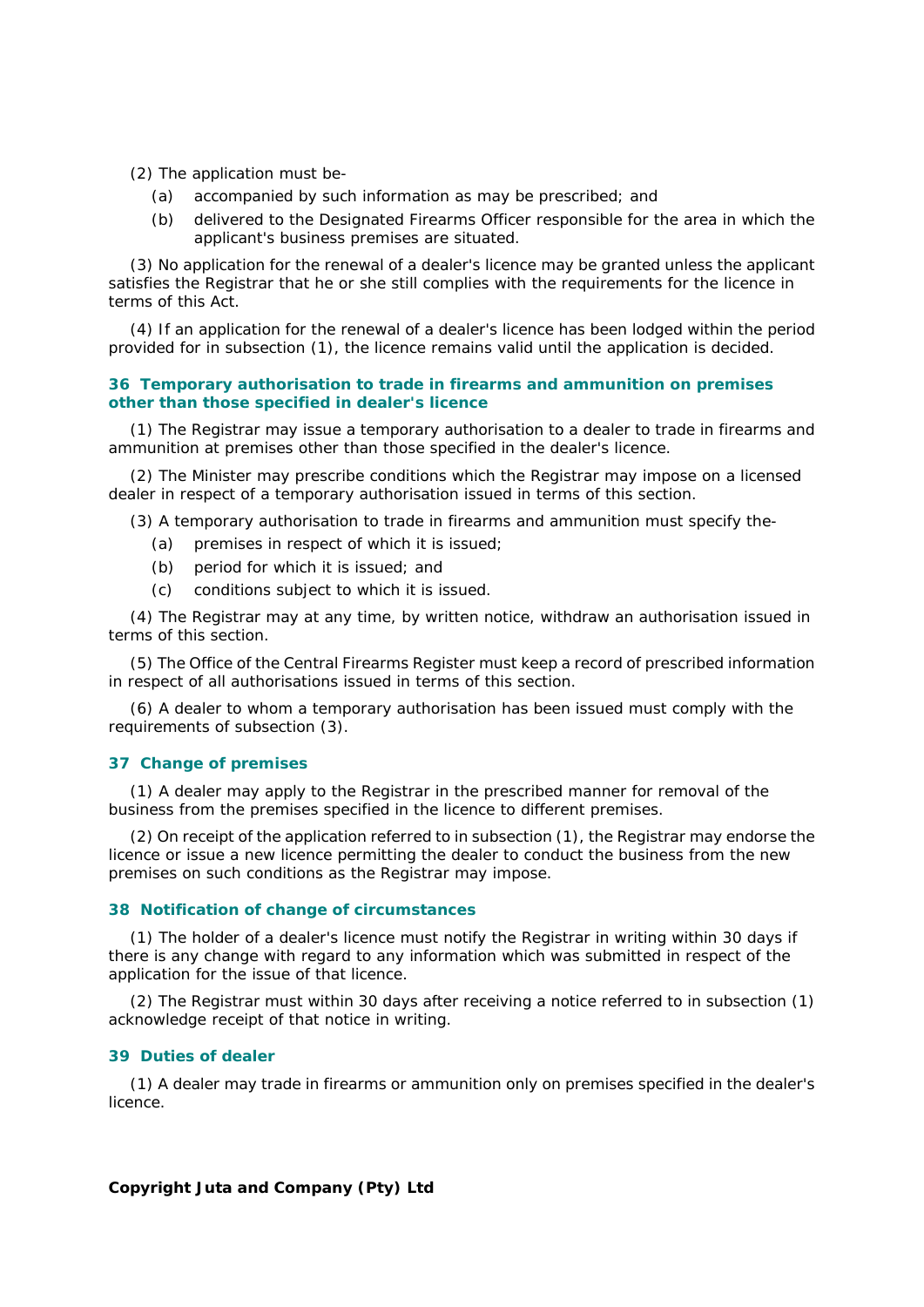(2) A dealer may not permit any person to trade in firearms or ammunition on his or her behalf unless that person is in possession of the appropriate competency certificate.

(3) A dealer must keep such registers as may be prescribed and containing such information as may be prescribed at the premises specified in the dealer's licence.

(4) A dealer must keep his or her dealer's licence on the premises specified in the licence.

(5) A dealer must, at the request of any police official, produce for inspection-

- *(a)* any firearms or ammunition that the dealer may have in stock;
- *(b)* his or her dealer's licence; and
- *(c)* any register or electronic data kept by the dealer in terms of Part 1 of this Chapter.

(6) A dealer must establish and maintain a workstation which links the registers referred to in subsection (3) to the central dealers database in the prescribed manner.

(7) The Registrar may, on good cause shown on application by a dealer, exempt the dealer from the duties referred to in subsection (6).

(8) Any dealer exempted as contemplated in subsection (7) must submit weekly returns, completed in the prescribed form, to the Office of the Central Firearms Register.

(9) A dealer must comply with any condition imposed under section 33 and specification prescribed under that section.

### **40 Establishment of centralised dealers' database**

The Registrar must establish and maintain such central dealers' database as may be prescribed.

#### **41 Suspension of dealer's licence**

(1) The Registrar may suspend a dealer's licence if the Registrar has information in a sworn statement or on solemn declaration that the dealer has committed an offence in terms of this Act for which a sentence of imprisonment for a period of five years or more may be imposed.

(2) A licence may be suspended for not more than seven days without affording the holder of the licence a hearing.

(3) A suspension may endure for a period longer than seven days if the-

- *(a)* holder has been afforded an opportunity to make written representations to the Registrar;
- *(b)* Registrar has given due consideration to the representations;
- *(c)* Registrar deems it necessary in order to achieve the objects of this Act; and
- *(d)* suspension has been confirmed by a court.

(4) A dealer may not trade for the period during which the licence is suspended.

### **42 Termination of dealer's licence**

(1) A dealer's licence terminates-

*(a)* upon the expiry of one year from the date on which it was issued;

**[NB:** Para. *(a)* has been substituted by s. 20 of the Firearms Control Amendment Act 28 of 2006, a provision which will be put into operation by proclamation. See PENDLEX.**]**

- *(b)* if surrendered by the dealer to the Registrar;
- *(c)* if the holder of the licence becomes or is declared unfit to possess a firearm in terms of section 102 or 103; or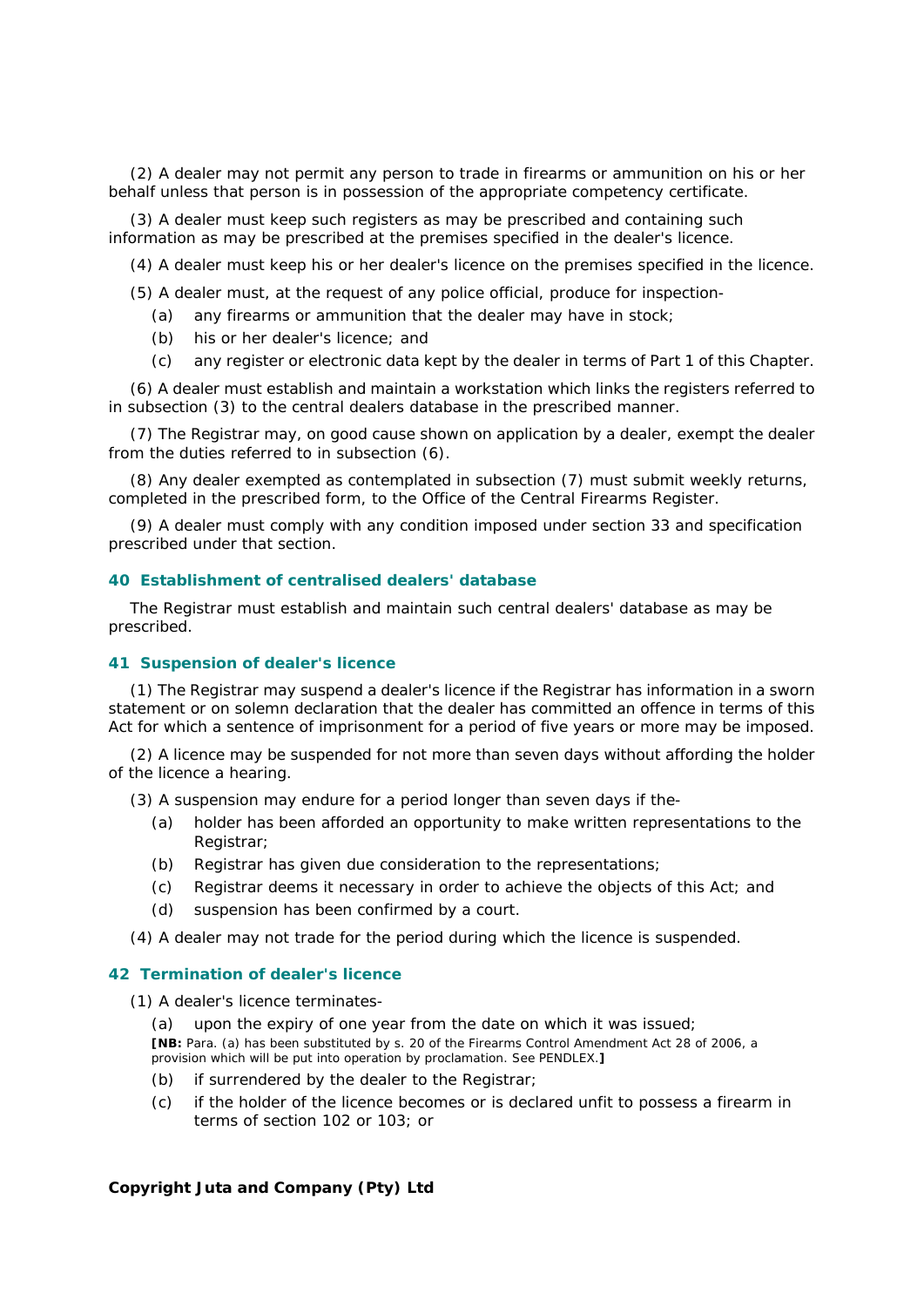*(d)* if cancelled in terms of this Act.

(2) The Registrar may, by written notice, cancel a dealer's licence if the holder of the licence-

- *(a)* no longer qualifies to hold the licence; or
- *(b)* has contravened or failed to comply with any provision of this Act or any condition specified in the licence.
- (3) A notice contemplated in subsection (2) may only be issued if the Registrar has-
	- *(a)* given the holder 30 days notice in writing to submit written representations as to why the licence should not be cancelled; and
	- *(b)* duly considered any representations received and all the facts pertaining to the matter.

(4) *(a)* If a notice contemplated in subsection (2) is issued, the former holder of the licence must dispose of any firearms and ammunition in his or her possession through a dealer or in such manner as the Registrar may determine.

*(b)* The disposal must take place within 60 days after receipt of the notice.

(5) If the firearms and ammunition are not disposed of within 60 days they must be forfeited to the State and the former holder of the licence must surrender them immediately at such place and in such manner as the Registrar may determine.

(6) Any period contemplated in this section may be extended by the Registrar on good cause shown.

#### **43 Application of other laws**

A licence issued in terms of Part 1 of this Chapter does not exempt the holder of the licence from having to comply with the provisions of any other law.

#### **44 Defaced, lost or stolen licences**

(1) If a dealer's licence is lost or stolen, the holder of the licence must inform the Registrar within 24 hours of the discovery of the loss or theft.

(2) If a dealer's licence is defaced, lost or stolen, the holder of the licence must within seven days of the discovery of the defacement, loss or theft apply to the Registrar in the prescribed manner for a copy of the licence.

### *Part 2 Manufacturers (ss 45-58)*

### **45 Prohibition of unlicensed manufacture of firearms and ammunition**

(1) No person may manufacture any firearm or ammunition without a manufacturer's licence.

(2) A manufacturer may only sell firearms and ammunition to a dealer or to the State, and may export firearms and ammunition subject to section 73 (1).

**[NB:** S. 45 has been substituted by s. 21 of the Firearms Control Amendment Act 28 of 2006, a provision which will be put into operation by proclamation. See PENDLEX.**]**

### **46 Requirements for manufacturer's licence**

(1) A manufacturer's licence may be issued to a person who is a fit and proper person to manufacture firearms or ammunition.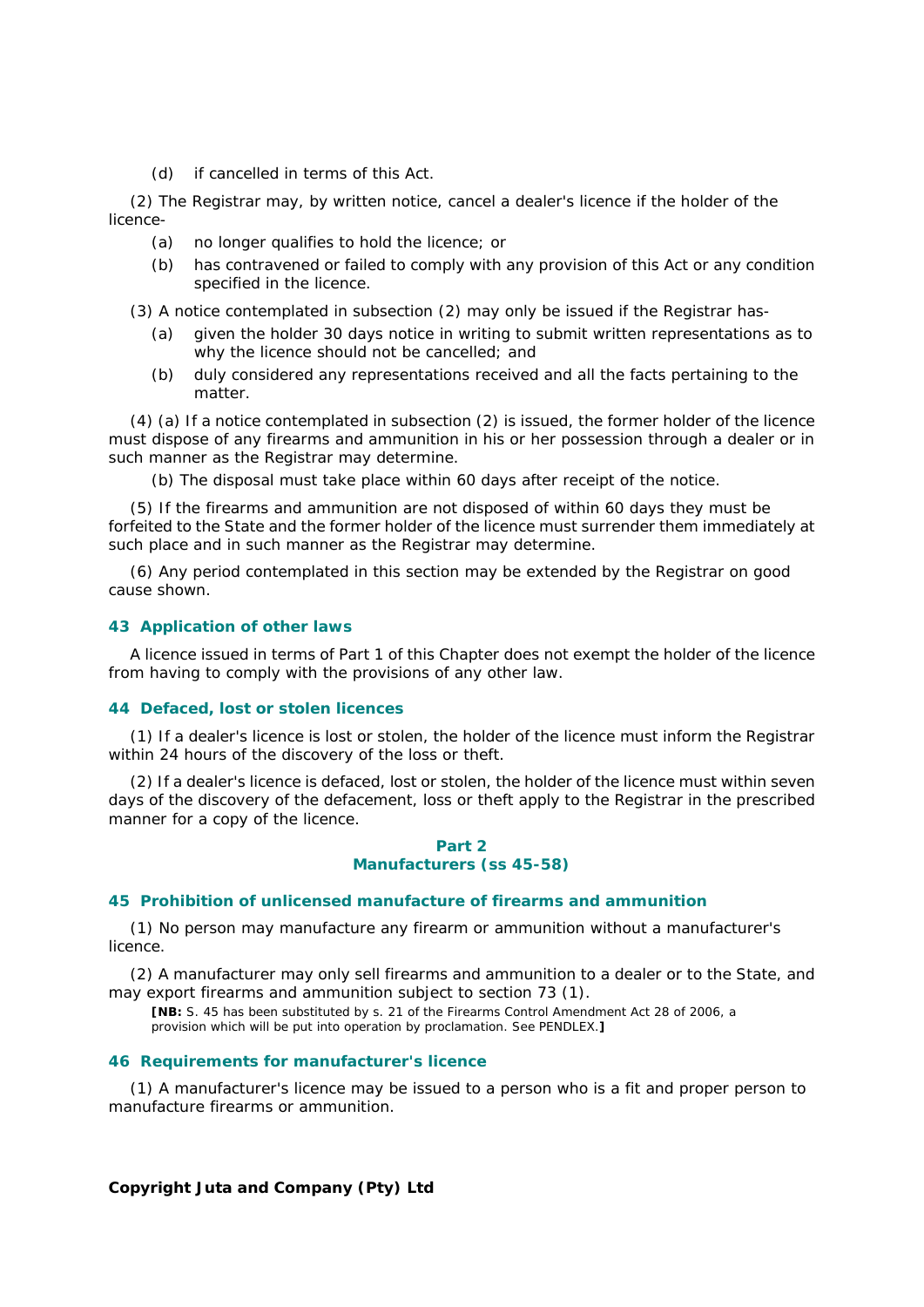- (2) The Registrar may only issue a manufacturer's licence to-
	- *(a)* a manufacturer of firearms if the firearms are manufactured in a factory registered in terms of the Occupational Health and Safety Act, 1993 (Act 85 of 1993); or
	- *(b)* a manufacturer of ammunition if the ammunition is manufactured in a factory licensed in terms of the Explosives Act, 1956 (Act 26 of 1956).

### **47 Conditions imposed on manufacturer**

The Minister may prescribe-

- *(a)* conditions in respect of the issue of a manufacturer's licence which the Registrar may impose on a manufacturer; and
- *(b)* specifications in respect of the business premises of a manufacturer.

### **48 Manufacturer's licence**

A manufacturer's licence must-

- *(a)* specify the premises in respect of which the licence is issued;
- *(b)* specify the conditions contemplated in section 47 which are to apply; and
- *(c)* contain such other information as may be prescribed.

#### **49 Renewal of manufacturer's licence**

(1) The holder of a manufacturer's licence who wishes to renew the licence must apply to the Registrar for its renewal in the prescribed form at least 90 days before the date of expiry of the licence.

- (2) The application must be-
	- *(a)* accompanied by such information as may be prescribed; and
	- *(b)* delivered to the Designated Firearms Officer responsible for the area in which the applicant's business premises are situated.

(3) No application for renewal of a manufacturer's licence may be granted unless the applicant satisfies the Registrar that he or she has continued to comply with the requirements for the licence in terms of this Act.

(4) If an application for the renewal of a manufacturer's licence has been lodged within the period provided for in subsection (1), the licence remains valid until the application is decided.

### **50 Temporary authorisation to display firearms and ammunition on premises other than those specified in manufacturer's licence**

(1) The Registrar may issue a temporary authorisation to a manufacturer to display firearms and ammunition at premises other than those specified in the manufacturer's licence.

(2) The Minister may prescribe conditions which the Registrar may impose on a manufacturer in respect of a temporary authorisation issued in terms of this section.

(3) A temporary authorisation to display firearms and ammunition must specify-

- *(a)* the premises in respect of which it is issued;
- *(b)* the period for which it is issued; and
- *(c)* any conditions subject to which it is issued.

(4) The Registrar may at any time, by written notice, withdraw an authorisation issued in terms of this section.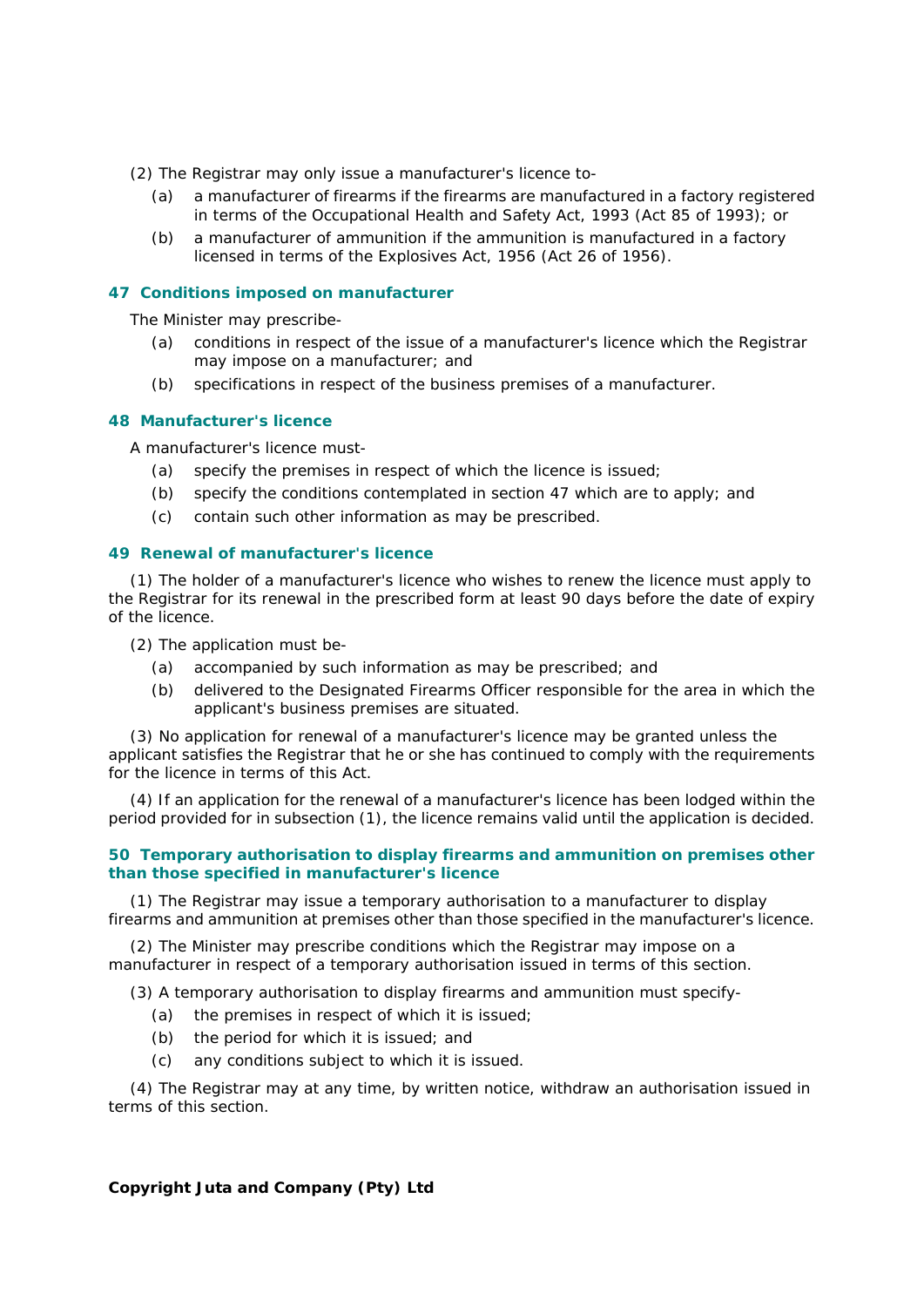(5) The Office of the Central Firearms Register must keep a record of prescribed information in respect of all authorisations issued in terms of this section.

(6) A manufacturer to whom a temporary authorisation has been issued must comply with the requirements of subsection (3).

### **51 Change of premises**

(1) A manufacturer may apply to the Registrar in the prescribed manner for removal of the business from the premises specified in the licence to different premises.

(2) On receipt of the application referred to in subsection (1), the Registrar may endorse the manufacturer's licence or issue a new licence permitting the manufacturer to conduct business from the new premises on such conditions as the Registrar may impose.

(3) Section 46 (2) applies with the necessary changes to an application in terms of this section.

#### **52 Notification of change of circumstances**

(1) The holder of a manufacturer's licence must notify the Registrar in writing within 30 days if there is any change with regard to any information which was submitted in respect of the application for the issue of that licence.

(2) The Registrar must within 30 days after receiving a notice referred to in subsection (1) acknowledge receipt of that notice in writing.

#### **53 Duties of manufacturer**

(1) A manufacturer may manufacture firearms or ammunition only on premises specified in the licence.

(2) A manufacturer must apply or affix such serial number or any other mark to any firearm manufactured by the manufacturer as may be prescribed.

(3) A manufacturer must keep registers containing such information as may be prescribed at the premises specified in the manufacturer's licence.

(4) A manufacturer must keep his or her manufacturer's licence on the premises specified in the licence.

(5) A manufacturer must, at the request of any police official, produce for inspection-

- *(a)* any firearms or ammunition that the manufacturer may have in stock;
- *(b)* his or her manufacturer's licence; and
- *(c)* any register or electronic data kept by the manufacturer in terms of Part 2 of this Chapter.

(6) A manufacturer must in the prescribed manner establish and maintain a workstation which links the registers referred to in subsection (3) to the central manufacturers' database.

(7) A manufacturer must comply with the conditions specified in the manufacturer's licence.

### **54 Establishment of centralised manufacturers' database**

The Registrar must establish and maintain such central manufacturers' database as may be prescribed.

#### **55 Suspension of manufacturer's licence**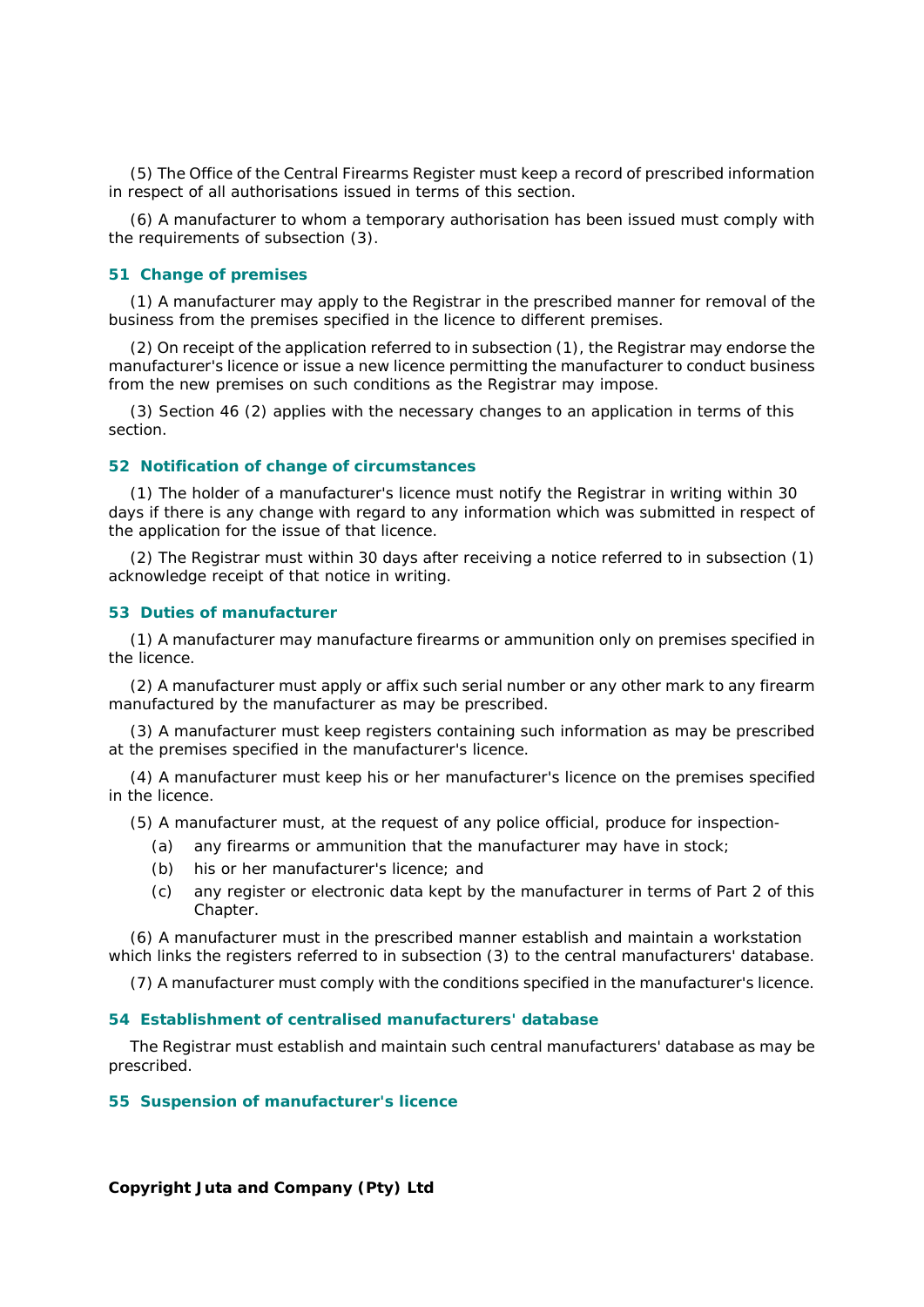(1) The Registrar may suspend a manufacturer's licence if the Registrar has information in a sworn statement or on solemn declaration that the manufacturer has committed an offence in terms of this Act for which a sentence of imprisonment for a period of five years or more may be imposed.

(2) A licence may be suspended for not more than seven days without affording the holder of the licence a hearing.

(3) A suspension may endure for a period longer than seven days if the-

- *(a)* holder has been afforded an opportunity to make written representations to the Registrar;
- *(b)* Registrar has given due consideration to the representations;
- *(c)* Registrar deems it necessary in order to achieve the objects of this Act; and
- *(d)* suspension has been confirmed by a court.

(4) A manufacturer may not conduct business as a manufacturer for the period during which the licence is suspended.

### **56 Termination of manufacturer's licence**

(1) A manufacturer's licence terminates-

*(a)* upon the expiry of one year from the date on which it was issued;

**[NB:** Para. *(a)* has been substituted by s. 22 of the Firearms Control Amendment Act 28 of 2006, a provision which will be put into operation by proclamation. See PENDLEX.**]**

- *(b)* if surrendered by the manufacturer to the Registrar;
- *(c)* if the manufacturer becomes or is declared unfit to possess a firearm in terms of section 102 or 103; or
- *(d)* if cancelled in terms of this Act.

(2) The Registrar may, by written notice, cancel a manufacturer's licence if the holder of the licence-

- *(a)* no longer qualifies to hold the licence; or
- *(b)* has contravened or failed to comply with any provision of this Act or any condition specified in the licence.

(3) A notice contemplated in subsection (2) may only be issued if the Registrar has-

- *(a)* given the holder 30 days' notice in writing to submit written representations as to why the licence should not be cancelled; and
- *(b)* duly considered any representations received and all the facts pertaining to the matter.

(4) *(a)* If a notice contemplated in subsection (2) is issued, the former holder of the licence must dispose of any firearms and ammunition in his or her possession through a dealer or in such manner as the Registrar may determine.

*(b)* The disposal must take place within 60 days after receipt of the notice.

(5) If the firearms and ammunition are not disposed of within 60 days they must be forfeited to the State and the former holder of the licence must surrender them immediately at such place and in such manner as the Registrar may determine.

(6) Any period contemplated in this section may be extended by the Registrar on good cause shown.

### **57 Application of other laws**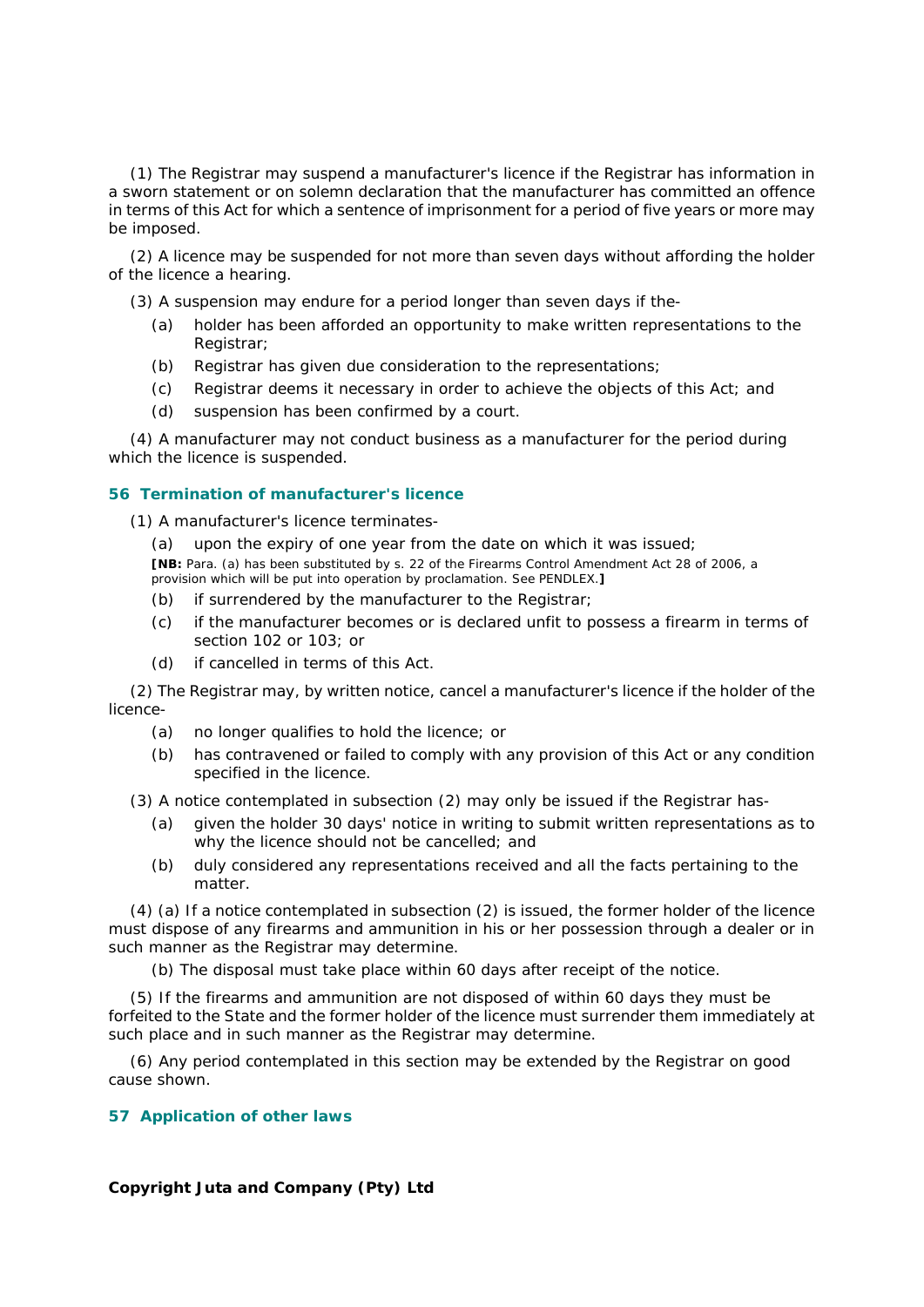A licence issued in terms of Part 2 of this Chapter does not exempt the holder of the licence from having to comply with the provisions of any other law.

### **58 Defaced, lost or stolen licences**

(1) If a manufacturer's licence is lost or stolen, the holder of the licence must inform the Registrar within 24 hours of the discovery of the loss or theft.

(2) If a manufacturer's licence is defaced, lost or stolen, the holder of the licence must within seven days of the discovery of the defacement, loss or theft apply to the Registrar in the prescribed manner for a copy of the licence.

#### *Part 3 Gunsmiths (ss 59-72)*

#### **59 Prohibition of certain work**

No person may, without being the holder of a gunsmith's licence or being registered as an apprentice to such holder-

- *(a)* alter the mechanism of a firearm so as to enable the discharging of more than one shot with a single depression of the trigger;
- *(b)* alter the calibre of a firearm;
- *(c)* alter the barrel length of a firearm;
- *(d)* alter or remove the serial number or any other identifying mark of a firearm; or
- *(e)* perform such other work as may be prescribed.

[S. 59 amended by s. 8 of Act 43 of 2003.]

### **60 Requirement for gunsmith's licence**

A gunsmith's licence may be issued to a person who is a fit and proper person to perform the work contemplated in section 59.

### **61 Conditions imposed on gunsmith**

The Minister may prescribe-

- *(a)* conditions in respect of the issue of a gunsmith's licence which the Registrar may impose on a licensed gunsmith; and
- *(b)* specifications in respect of the business premises of a gunsmith.

### **62 Gunsmith's licence**

A gunsmith's licence must-

- *(a)* specify the premises in respect of which the licence is issued;
- *(b)* specify any of the conditions contemplated in section 61 which are to apply; and
- *(c)* contain such other information as may be prescribed.

#### **63 Renewal of gunsmith's licence**

(1) The holder of a gunsmith's licence who wishes to renew the licence must apply to the Registrar for its renewal at least 90 days before the date of expiry of the licence.

(2) The application must be-

- *(a)* accompanied by such information as may be prescribed; and
- *(b)* delivered to the Designated Firearms Officer responsible for the area in which the applicant's business premises are situated.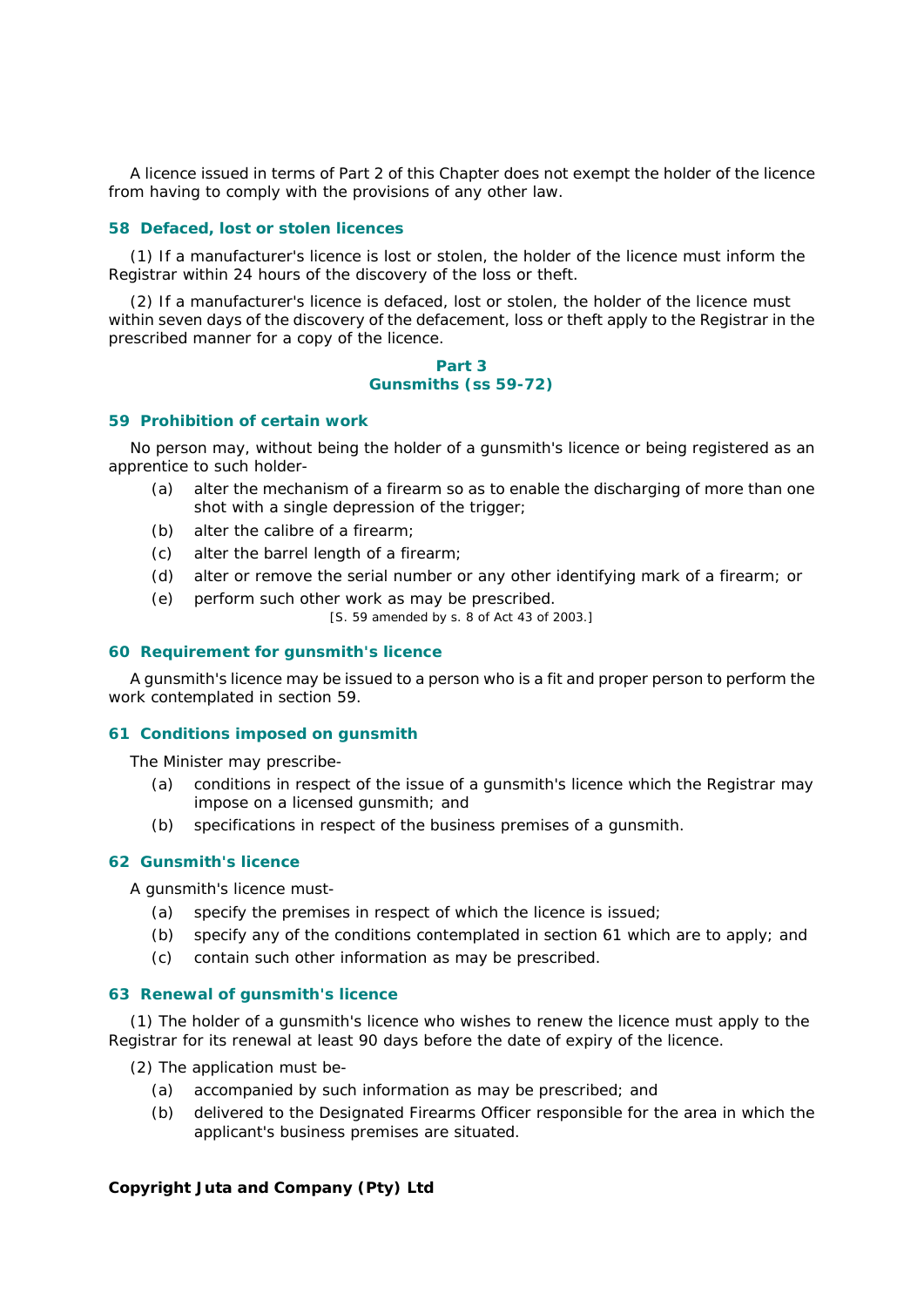(3) No application for renewal of a gunsmith's licence may be granted unless the applicant satisfies the Registrar that he or she has continued to comply with the requirements for the licence in terms of this Act.

(4) If an application for the renewal of a gunsmith's licence has been lodged within the period provided for in subsection (1), the licence remains valid until the application is decided.

### **64 Temporary authorisation to conduct business as gunsmith on premises other than those specified in gunsmith's licence**

(1) The Registrar may issue a temporary authorisation to a gunsmith to conduct business as a gunsmith at premises other than those specified in the gunsmith's licence.

(2) The Minister may prescribe conditions which the Registrar may impose on a gunsmith in respect of a temporary authorisation issued in terms of this section.

(3) A temporary authorisation to conduct business as a gunsmith must specify the-

- *(a)* premises in respect of which it is issued;
- *(b)* period for which it is issued; and
- *(c)* conditions subject to which it is issued.

(4) The Registrar may at any time, by written notice, withdraw an authorisation issued in terms of this section.

(5) The Office of the Central Firearms Register must keep a record of prescribed information in respect of all authorisations issued in terms of this section.

(6) A gunsmith to whom a temporary authorisation has been issued must comply with the requirements of subsection (3).

### **65 Change of premises**

(1) A gunsmith may apply to the Registrar in the prescribed manner for removal of the business from the premises specified in the licence to different premises.

(2) On receipt of the application referred to in subsection (1), the Registrar may endorse the gunsmith's licence or issue a new licence permitting the gunsmith to conduct the business from the new premises on such conditions as the Registrar may impose.

#### **66 Notification of change of circumstances**

(1) The holder of a gunsmith's licence must notify the Registrar in writing within 30 days if there is any change with regard to any information which was submitted in respect of the application for the issue of that licence.

(2) The Registrar must within 30 days after receiving a notice referred to in subsection (1) acknowledge receipt of that notice in writing.

### **67 Duties of gunsmith**

(1) A gunsmith may conduct business as a gunsmith only on premises specified in the gunsmith's licence.

(2) A gunsmith must keep registers containing such information as may be prescribed at the premises specified in the gunsmith's licence.

(3) A gunsmith must keep his or her gunsmith's licence on the premises specified in the licence.

(4) A gunsmith must, at the request of any police official, produce for inspection-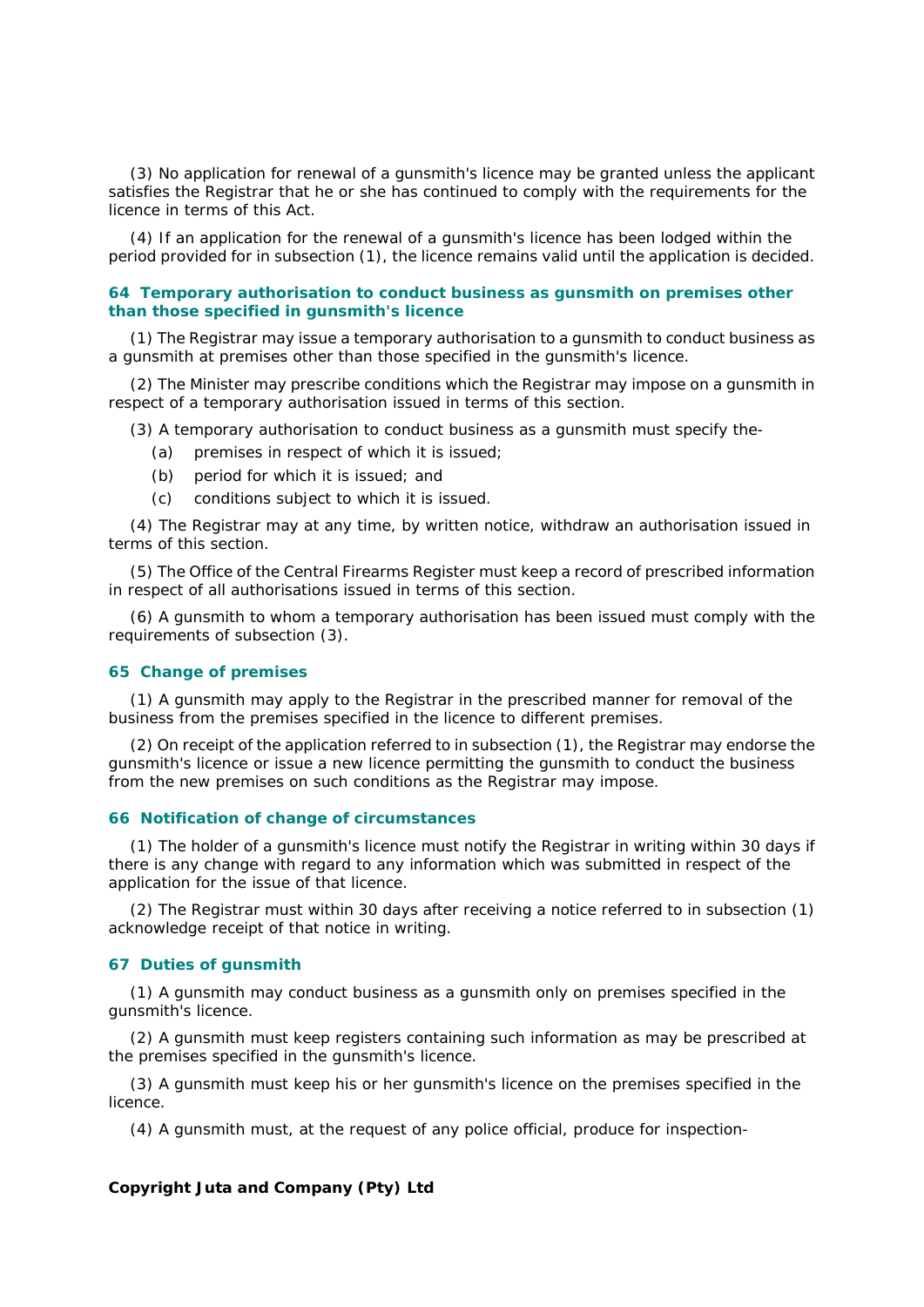- *(a)* any firearms or ammunition that the gunsmith may have in his or her possession;
- *(b)* his or her gunsmith's licence; and
- *(c)* any register or electronic data kept by the gunsmith in terms of Part 3 of this Chapter.

(5) A gunsmith must in the prescribed manner establish and maintain a workstation which links the registers referred to in subsection (2) to the central gunsmiths' database.

(6) The Registrar may, on good cause shown on application by a gunsmith, exempt the gunsmith from the duties referred to in subsection (5).

(7) Any gunsmith exempted as contemplated in subsection (6), must submit weekly returns, completed in the prescribed form, to the Office of the Central Firearms Register.

(8) A gunsmith must comply with any condition imposed under section 61 and specifications prescribed under that section.

### **68 Establishment of centralised gunsmiths' database**

The Registrar must establish and maintain such central gunsmiths' database as may be prescribed.

### **69 Suspension of gunsmith's licence**

(1) The Registrar may suspend a gunsmith's licence if the Registrar has information in a sworn statement or on solemn declaration that the gunsmith has committed an offence in terms of this Act for which a sentence of imprisonment for a period of five years or more may be imposed.

(2) A licence may be suspended for not more than seven days without affording the holder of the licence a hearing.

- (3) A suspension may endure for a period longer than seven days if the-
	- *(a)* holder has been afforded an opportunity to make written representations to the Registrar;
	- *(b)* Registrar has given due consideration to the representations;
	- *(c)* Registrar deems it necessary in order to achieve the objects of this Act; and
	- *(d)* suspension has been confirmed by a court.

(4) A gunsmith may not conduct business as a gunsmith for such period as the licence is suspended.

### **70 Termination of gunsmith's licence**

(1) A gunsmith's licence terminates-

- *(a)* upon the expiry of one year from the date on which it was issued; **[NB:** Para. *(a)* has been substituted by s. 22 of the Firearms Control Amendment Act 28 of 2006, a provision which will be put into operation by proclamation. See PENDLEX.**]**
- *(b)* if surrendered by the gunsmith to the Registrar;
- *(c)* if the gunsmith becomes or is declared unfit to possess a firearm in terms of section 102 or 103; or
- *(d)* if cancelled in terms of this Act.

(2) The Registrar may, by written notice, cancel a gunsmith's licence if the holder of the licence-

*(a)* no longer qualifies to hold the licence; or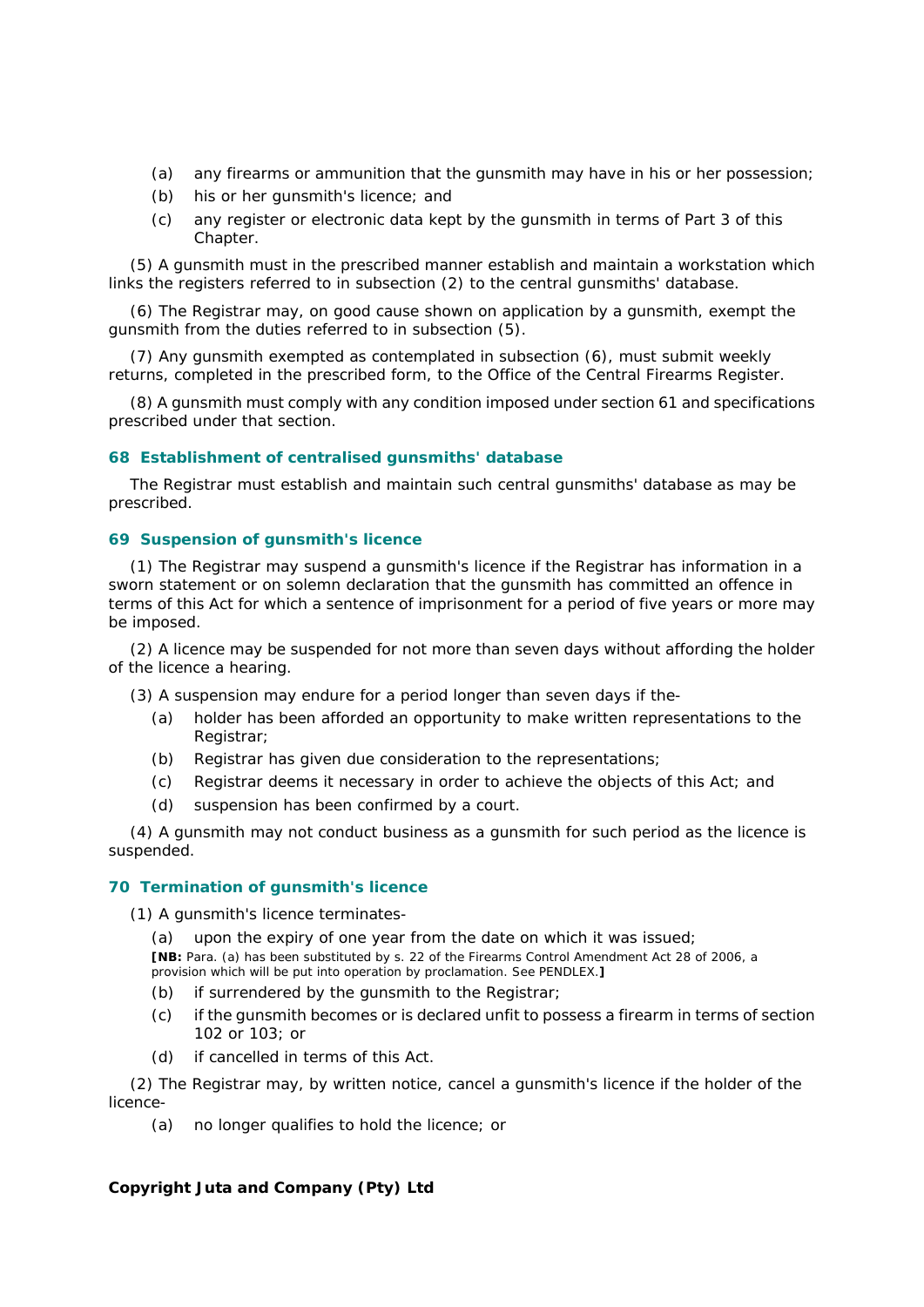*(b)* has contravened or failed to comply with any provision of this Act or any condition specified in the licence.

(3) A notice contemplated in subsection (2) may only be issued if the Registrar has-

- *(a)* given the holder 30 days' notice in writing to submit written representations as to why the licence should not be cancelled; and
- *(b)* duly considered any representations received and all the facts pertaining to the matter.

(4) If a notice contemplated in subsection (2) is issued, the former holder of the licence must dispose of any firearms and ammunition in his or her possession in such manner as the Registrar may determine.

#### **71 Application of other laws**

A licence issued in terms of Part 3 of this Chapter does not exempt the holder of the licence from the obligation to comply with any other law.

### **72 Defaced, lost or stolen licences**

(1) If a gunsmith's licence is lost or stolen, the holder of the licence must inform the Registrar within 24 hours of the discovery of the loss or theft.

(2) If a gunsmith's licence is defaced, lost or stolen, the holder of the licence must within seven days of the discovery of the defacement, loss or theft apply to the Registrar in the prescribed manner for a copy of the licence.

### **CHAPTER 8 IMPORT, EXPORT AND CARRIAGE IN-TRANSIT OF FIREARMS AND AMMUNITION (ss 73-82)**

### **73 Prohibition of import, export or carriage in-transit of firearms and ammunition without permit**

(1) No person may import into or export from South Africa any firearms or ammunition without an import or export permit issued in terms of this Act.

(2) No person may carry in transit through South Africa any firearms or ammunition without an in-transit permit issued in terms of this Act.

**[NB:** S. 73 has been substituted by s. 24 of the Firearms Control Amendment Act 28 of 2006, a provision which will be put into operation by proclamation. See PENDLEX.**]**

### **74 Requirements for import, export or in-transit permit**

(1) An import, export or in-transit permit may be issued to a person who is a fit and proper person to hold such permit.

(2) Unless the Registrar directs otherwise in writing, no import, export or in-transit permit may be issued in respect of any firearm or ammunition which does not bear the prescribed identification marks.

### **75 Conditions imposed on holder of permit**

The Minister may prescribe conditions which the Registrar may impose on the holder of a permit issued in terms of this Chapter.

### **76 Import, export or in-transit permit**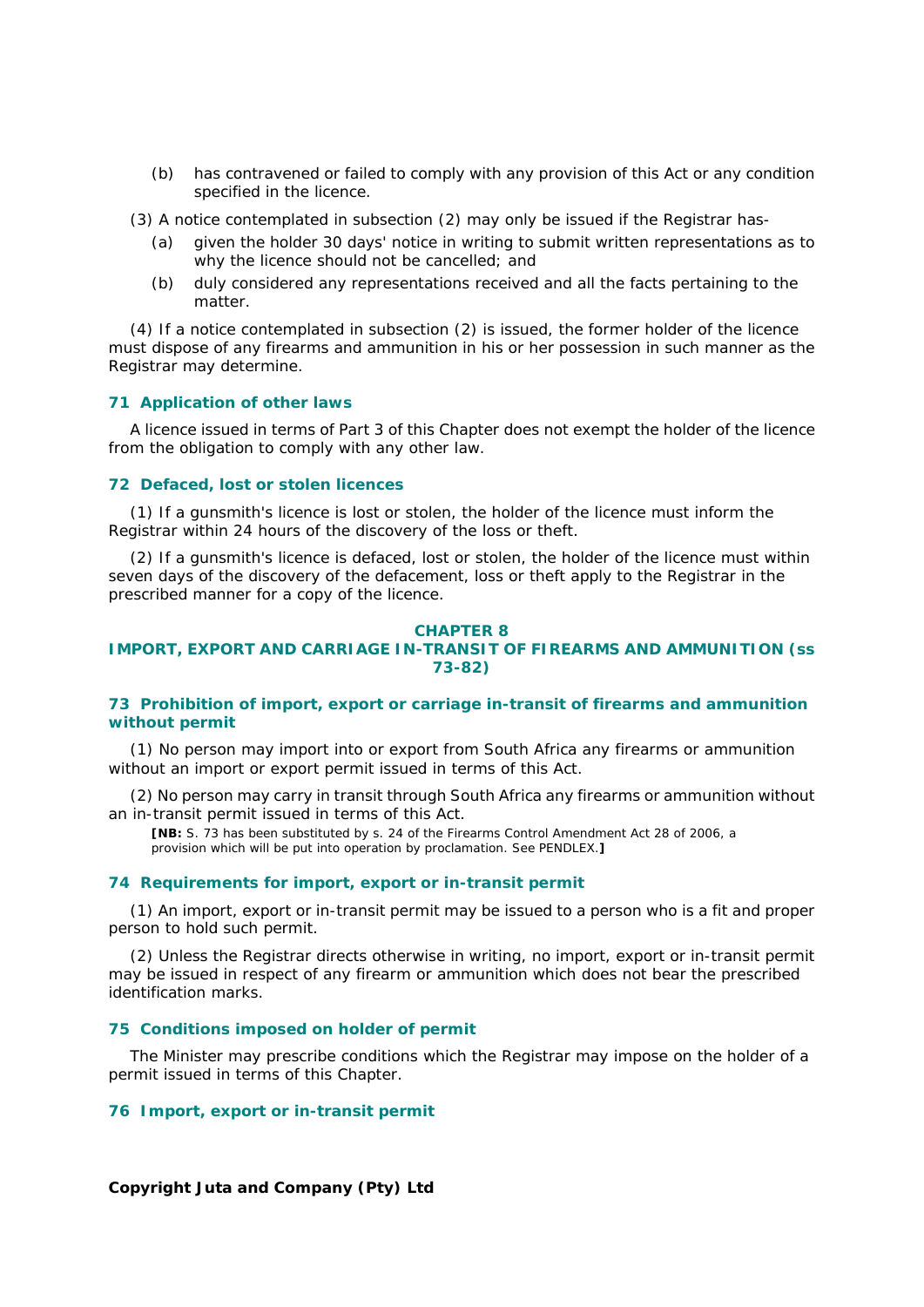An import, export or in-transit permit must-

- *(a)* specify the conditions contemplated in section 75; and
- *(b)* contain such other information as may be prescribed.

### **77 Permit constitutes licence to possess firearm or ammunition**

(1) A permit for the import of a firearm or ammunition also constitutes a licence to possess such firearm or ammunition for such person and period as the Registrar may specify on the permit.

(2) The Registrar may impose such conditions in respect of the possession and use of the relevant firearm or ammunition as may be prescribed, and must, on the permit in question, specify any conditions imposed.

## **78 Duties of holder of permit**

(1) The holder of a permit issued in terms of this Chapter, must at the request of any police official, produce for inspection-

- *(a)* any firearms or ammunition in his or her possession or under his or her control;
- *(b)* his or her permit; and
- *(c)* any register or electronic data that may be kept by him or her in terms of this Act.

(2) The Registrar may direct the holder of a permit issued in terms of this Chapter to keep and maintain registers containing such information as he or she may direct.

(3) The Registrar may direct the holder of a permit issued in terms of this Chapter to establish and maintain a workstation which complies with such requirements as he or she may direct and which links the registers referred to in subsection (2) to the central importers' and exporters' database.

(4) The holder of a permit issued in terms of this Chapter must comply with the conditions specified in the permit.

### **79 Establishment of central importers' and exporters' database**

The Registrar must establish and maintain such central importers' and exporters' databases as may be prescribed.

### **80 Suspension of import, export and in-transit permits**

(1) The Registrar may suspend an import, export or in-transit permit if the Registrar has information in a sworn statement or on solemn declaration that the holder of the permit has committed an offence in terms of this Act for which a sentence of imprisonment for a period of five years or more may be imposed.

[Sub-s. (1) substituted by s. 9 of Act 43 of 2003.]

(2) A permit may be suspended for not more than seven days without affording the holder of the permit a hearing.

(3) A suspension may endure for a period longer than seven days if the-

- *(a)* holder has been afforded an opportunity to make written representations to the Registrar;
- *(b)* Registrar has given due consideration to the representations;
- *(c)* Registrar deems it necessary in order to achieve the objects of this Act; and
- *(d)* suspension has been confirmed by a court.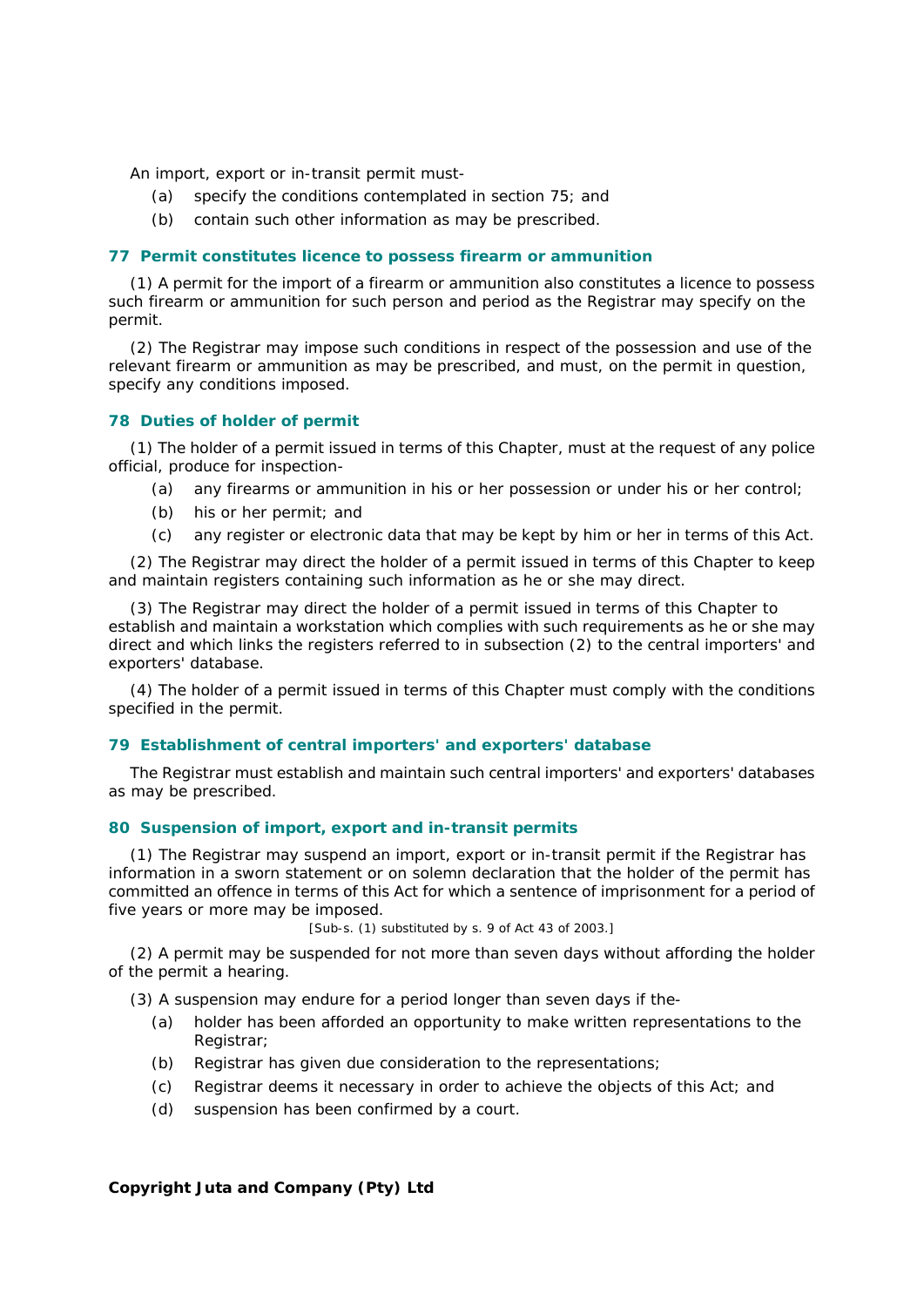(4) A holder of a permit may not import or export firearms or ammunition or carry firearms or ammunition in transit for such period as the permit is suspended.

# **81 Termination of import, export and in-transit permits**

(1) An import, export or in-transit permit terminates-

- *(a)* on the date specified in the permit;
- *(b)* if surrendered by the holder of the permit to the Registrar;
- *(c)* if the holder of a permit becomes or is declared unfit to possess a firearm in terms of section 102 or 103; or
- *(d)* if cancelled in terms of this Act.

(2) The Registrar may, by written notice, cancel an import, export or in-transit permit if the permit holder-

- *(a)* no longer qualifies to hold the permit; or
- *(b)* has contravened or failed to comply with any provision of this Act or any condition specified in the permit.

(3) A notice contemplated in subsection (2) may only be issued if the Registrar has-

- *(a)* given the holder 30 days' notice in writing to submit written representations as to why the permit should not be cancelled; and
- *(b)* duly considered any representations received and all the facts pertaining to the matter.

(4) If a notice contemplated in subsection (2) is issued, the former holder of a permit must dispose of any firearms and ammunition in his or her possession in such manner as the Registrar may determine.

# **82 Defaced, lost or stolen permits**

(1) If an import, export or in-transit permit is lost or stolen, the holder of a permit must inform the Registrar within 24 hours of the discovery of the loss or theft.

(2) If an import, export or in-transit permit is defaced, lost or stolen, the holder of the permit must within seven days of the discovery of the defacement, loss or theft apply to the Registrar in the prescribed manner for a copy of the permit.

#### **CHAPTER 9**

## **STORAGE, TRANSPORT AND CARRYING OF FIREARMS AND AMMUNITION (ss 83-89)**

#### **83 Storage and transport of firearms and ammunition**

Firearms and ammunition must be stored and transported in the prescribed manner.

### **84 Carrying of firearm in public place**

(1) No person may carry a firearm in a public place unless the firearm is carried-

- *(a)* in the case of a handgun-
	- (i) in a holster or similar holder designed, manufactured or adapted for the carrying of a handgun and attached to his or her person; or
	- (ii) in a rucksack or similar holder; or
- *(b)* in the case of any other firearm, in a holder designed, manufactured or adapted for the carrying of the firearm.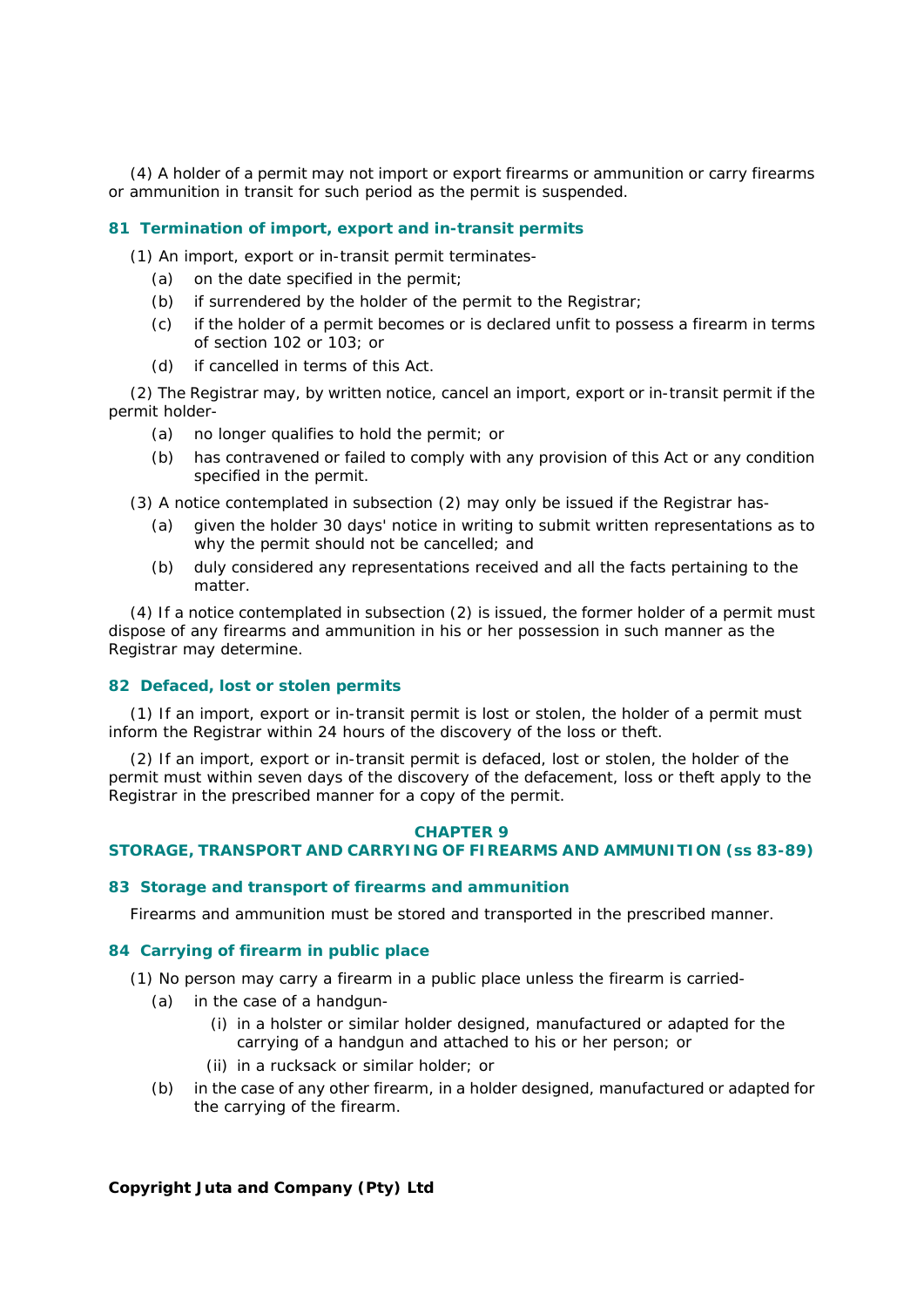(2) A firearm contemplated in subsection (1) must be completely covered and the person carrying the firearm must be able to exercise effective control over such firearm.

#### **85 Conditions imposed on transporter of firearm**

(1) The Minister may prescribe conditions which the Registrar may impose on the holder of a permit issued in terms of section 86.

(2) The conditions which the Registrar imposes must be specified in the permit.

#### **86 Firearm transporter's permit**

(1) No person may transport any firearm or ammunition for reward without being in possession of a firearm transporter's permit issued in terms of this Act.

(2) A firearm transporter's permit may be issued to a person who is a fit and proper person to conduct business as a firearm transporter.

(3) The Registrar may issue a firearm transporter's permit-

- *(a)* on receipt of an application completed on the prescribed form and containing the prescribed information; and
- *(b)* for such period as the Registrar may determine.

#### **87 Duties of holder of permit**

(1) The holder of a permit issued in terms of this Chapter, must at the request of any police official, produce for inspection-

- *(a)* any firearms or ammunition in his or her possession or under his or her control;
- *(b)* his or her permit; and
- *(c)* any register or electronic data that may be kept by him or her in terms of this Act.

(2) The Registrar may direct the holder of a permit issued in terms of this Chapter to keep and maintain registers containing such information as he or she may direct.

(3) The holder of a firearm transporter's permit must comply with any conditions imposed under section 85.

#### **88 Cancellation of firearm transporter's permit**

(1) The Registrar may, by written notice, cancel a firearm transporter's permit if the permit holder-

- *(a)* no longer qualifies to hold the permit; or
- *(b)* has contravened or failed to comply with any provision of this Act or any condition specified in the permit.

(2) The former holder of a permit must dispose of his or her cargo of firearms and ammunition in accordance with the directions of the Registrar.

**[NB:** A sub-s. (3) has been added by s. 25 of the Firearms Control Amendment Act 28 of 2006, a provision which will be put into operation by proclamation. See PENDLEX.**]**

#### **89 Records to be kept**

The Office of the Central Firearms Register must keep a record of prescribed information in respect of all firearm transporter's permits issued in terms of this Chapter.

### **CHAPTER 10 CONTROL OF AMMUNITION AND FIREARM PARTS (ss 90-94)**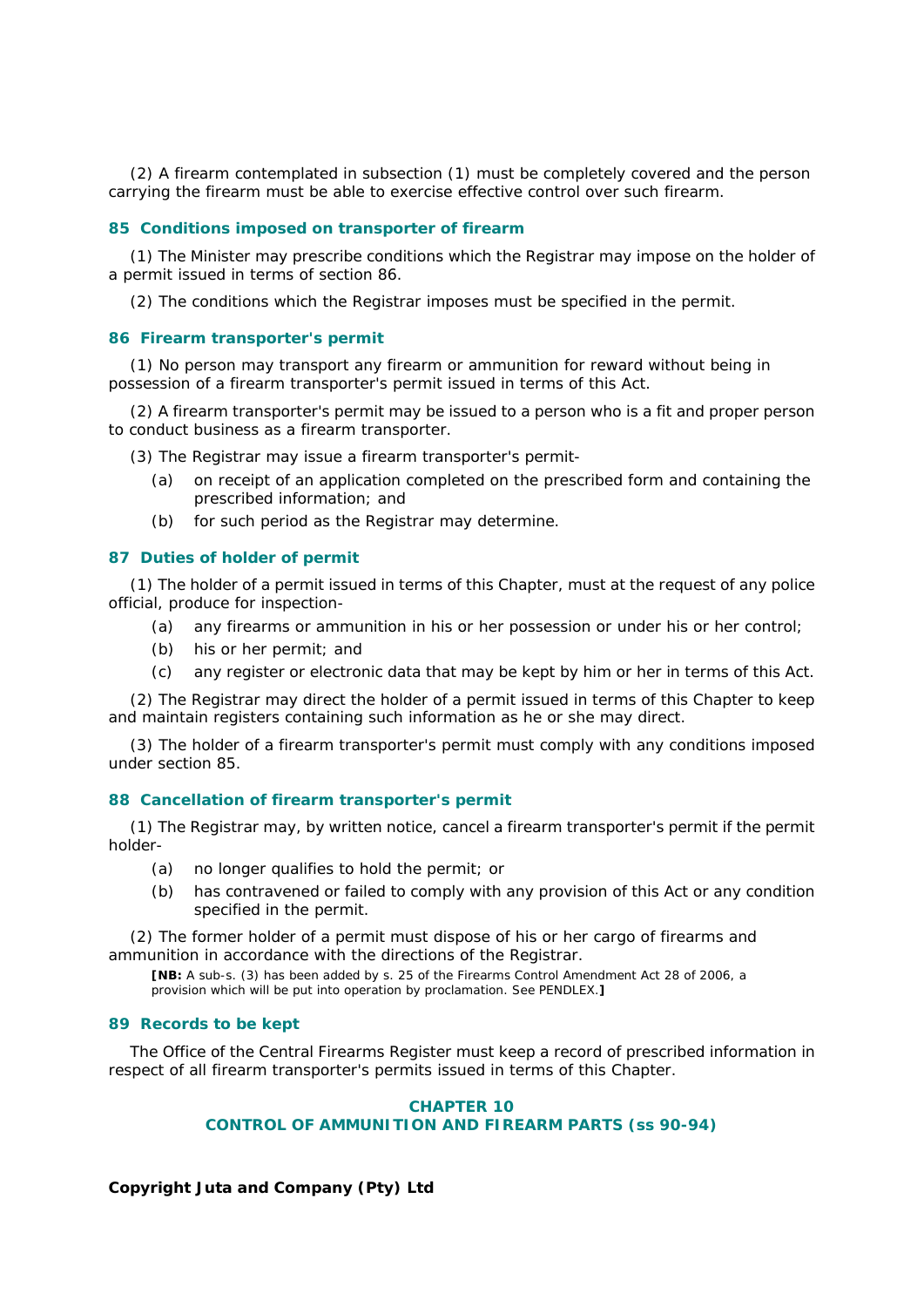#### **90 Prohibition of possession of ammunition**

No person may possess any ammunition unless he or she-

- *(a)* holds a licence in respect of a firearm capable of discharging that ammunition;
- *(b)* holds a permit to possess ammunition;
- *(c)* holds a dealer's licence, manufacturer's licence, gunsmith's licence, import, export or in-transit permit or transporter's permit issued in terms of this Act; or
- *(d)* is otherwise authorised to do so.

#### **91 Restrictions on possession of ammunition**

(1) The holder of a licence to possess a firearm referred to in Chapter 6 may not possess more than 200 cartridges for each firearm in respect of which he or she holds a licence.

- (2) The limitation in subsection (1) does not apply to-
	- *(a)* a dedicated hunter, dedicated sports person or a professional hunter who holds a licence issued in terms of this Act or any other holder of a licence issued in terms of this Act authorised by the Registrar to possess more than 200 cartridges for a firearm in respect of which he or she holds a licence on good cause shown; or'. [Para. *(a)* substituted by s. 26 of Act 28 of 2006.]
	- *(b)* the holder of a licence to possess a firearm issued in terms of this Act in respect of ammunition bought and discharged at an accredited shooting range.

#### **92 Prohibitions and restrictions on use of certain ammunition**

(1) The Minister may, by notice in the *Gazette,* prohibit or restrict the acquisition, disposal, possession or use of ammunition of a specified class if it is-

- *(a)* in the interest of public safety; or
- *(b)* desirable for the maintenance of law and order.

(2) A notice contemplated in subsection (1) must be tabled in Parliament at least 14 days before publication thereof if Parliament is then sitting, and if Parliament is not sitting, within seven days after the commencement of the next sitting.

(3) A notice contemplated in subsection (1) is of full force and effect until withdrawn by the Minister or by a resolution of Parliament.

#### **93 Loading or reloading of ammunition**

(1) Section 45 (1) does not apply to the loading of ammunition by the holder of a licence to possess a firearm for use in his or her licensed firearm.

(2) *(a)* A holder of a licence contemplated in subsection (1) may not have more than 2 400 primers in his or her possession for each firearm in respect of which he or she holds a licence.

*(b)* The limitation in paragraph *(a)* does not apply to a dedicated hunter, dedicated sports person or professional hunter who holds a licence issued in terms of this Act or any other holder of a licence issued in terms of this Act authorised by the Registrar to possess more than 2 400 primers for a firearm in respect of which he or she holds a licence on good cause shown.

[Para. *(b)* substituted by s. 27 of Act 28 of 2006.]

(3) No person may load prohibited ammunition contemplated in section 92.

#### **94 Prohibition of possession of firearm parts**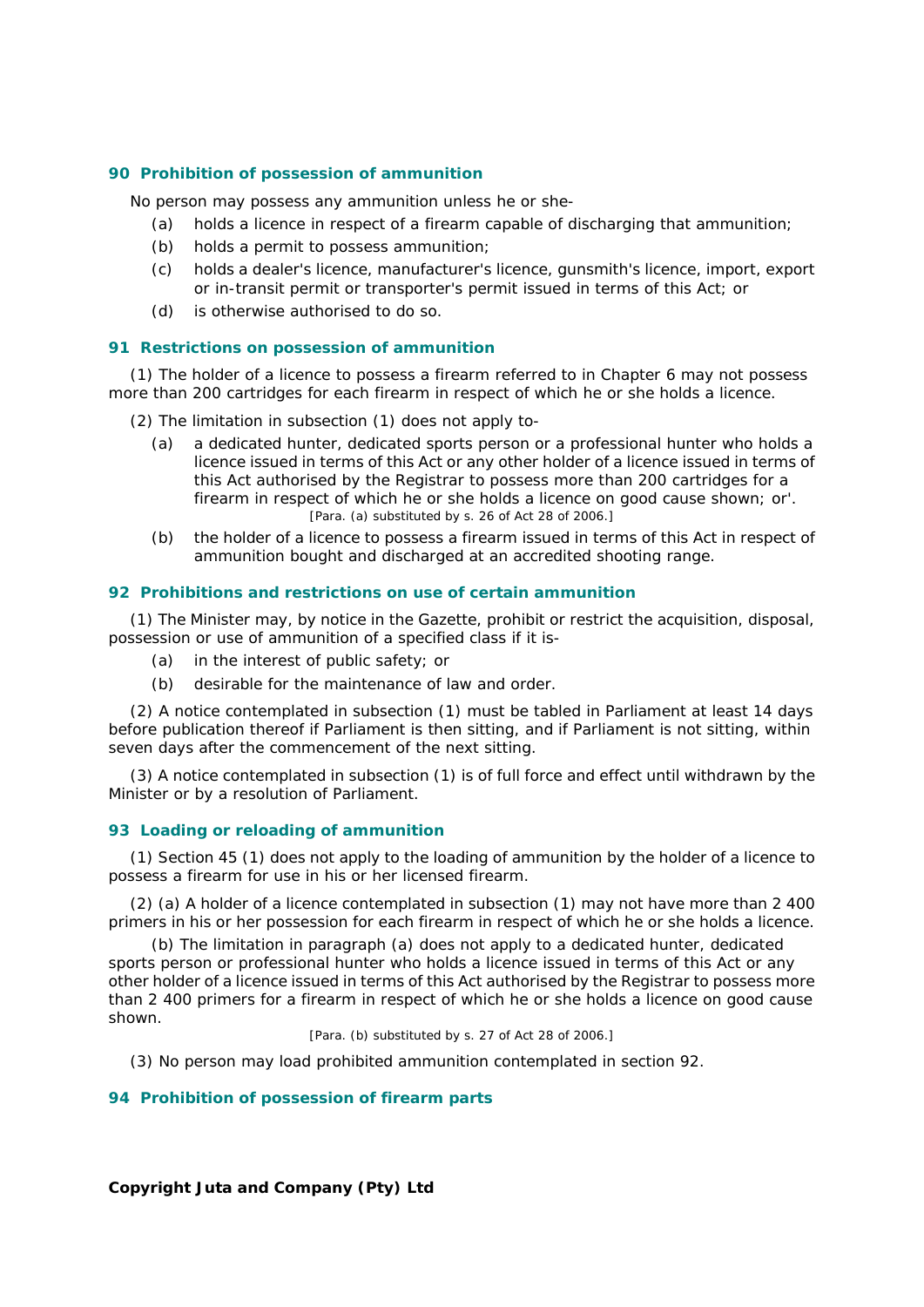(1) For purposes of this section, **'firearm part'** means a slide, bolt or breech-block of a firearm.

**[NB:** Sub-s. (1) has been substituted by s. 28 of the Firearms Control Amendment Act 28 of 2006, a provision which will be put into operation by proclamation. See PENDLEX.**]**

(2) No person may possess any firearm part unless he or she-

- *(a)* holds a licence in respect of a firearm capable of bearing that firearm part;
- *(b)* holds a dealer's licence, manufacturer's licence, gunsmith's licence, import, export or in-transit permit or transporter's permit issued in terms of this Act; or
- *(c)* is otherwise authorised to do so.

(3) The holder of a dealer's licence, manufacturer's licence, gunsmith's licence, import, export or in-transit permit or transporter's permit issued in terms of this Act must keep such register of all firearm parts in his or her possession as may be prescribed.

(4) *(a)* The Minister may, by notice in the *Gazette*, prohibit or restrict the acquisition, disposal, possession or use of firearm parts if it is-

(i) in the interest of public safety; or

(ii) desirable for the maintenance of law and order.

*(b)* A notice contemplated in paragraph *(a)* must be tabled in Parliament at least 14 days before publication thereof if Parliament is then sitting, and if Parliament is not sitting, within seven days after the commencement of the next sitting.

*(c)* A notice contemplated in paragraph *(a)* will be of full force and effect until withdrawn by the Minister or by a resolution of Parliament.

#### **CHAPTER 11 EXEMPTIONS (ss 95-101)**

### **95 Definitions**

In this Chapter, unless the context indicates otherwise-

- *(a)* **'Official Institution'** means-
	- (i) the South African National Defence Force, contemplated in section 5 of the Defence Act, 1957 (Act 44 of 1957);
	- (ii) the South African Police Service, contemplated in section 5 of the South African Police Service Act, 1995 (Act 68 of 1995);
	- (iii) the Department of Correctional Services, contemplated in section 2 of the Correctional Services Act, 1959 (Act 8 of 1959);
	- (iv) any intelligence service established in terms of the Constitution;
	- (v) the armaments acquisition agency of the State; and
	- (vi) any government institution accredited by the Registrar as an Official Institution;

[Date of commencement of sub-para. (vi): 1 July 2003.]

- *(b)* **'employee'**
	- (i) in relation to the South African National Defence Force, means any member of the South African National Defence Force contemplated in section 5 of the Defence Act, 1957 (Act 44 of 1957), and includes any member of the Reserve contemplated in section 6 of the Defence Act, 1957; and
	- (ii) in relation to the South African Police Service, means any member as defined in the South African Police Service Act, 1995 (Act 68 of 1995).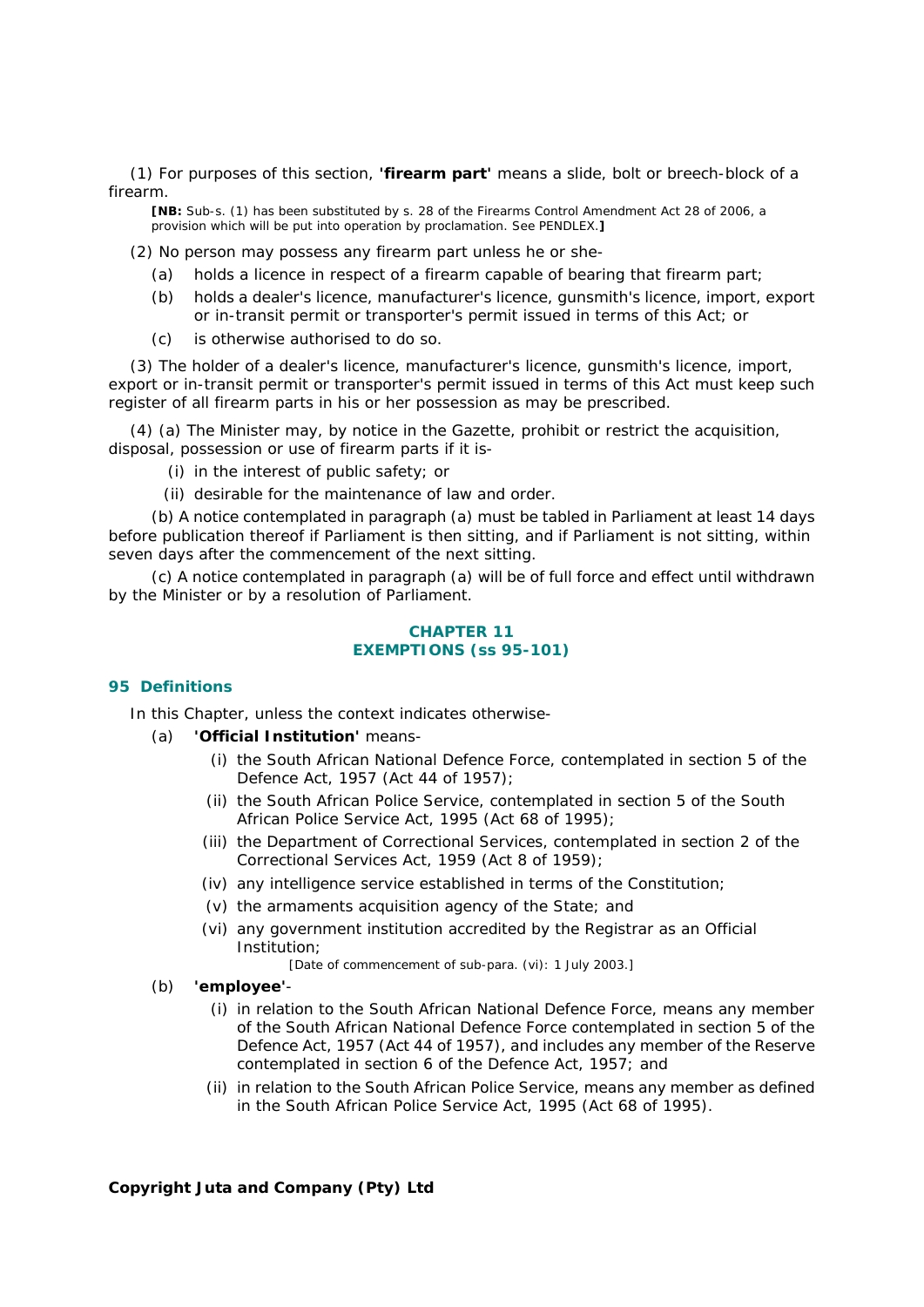#### **96 Exemptions**

(1) No provision of this Act other than this Chapter, section 109 and section 145, in so far as it relates to Official Institutions, applies to an Official Institution.

(2) Any firearms and ammunition which form the subject of a notice contemplated in section 4C of the Armaments Development and Production Act, 1968 (Act 57 of 1968), are exempted from the provisions of this Act.

**[NB:** Sub-s. (2) has been substituted by s. 29 of the Firearms Control Amendment Act 28 of 2006, a provision which will be put into operation by proclamation. See PENDLEX.**]**

(3) A member of a military force of another country visiting South Africa in terms of an international obligation or an agreement between that country and South Africa is exempted from the provisions of this Act to the extent provided for in the obligation or agreement in question.

#### **97 Conditions applicable to institution accredited by Registrar**

An Official Institution contemplated in section 95 *(a)* (vi) is subject to such conditions in respect of the acquisition, use, safekeeping and disposal of firearms as may be prescribed, and to such conditions as may be imposed by the Registrar.

#### **98 Possession and use of firearms by Official Institution**

(1) *(a)* Subject to this section, an employee of an Official Institution may not possess a firearm under the control of the Official Institution without a permit issued in terms of this Chapter.

*(b)* Employees of the South African National Defence Force are exempted from the obligation to have a permit in respect of military firearms issued to them-

- (i) while performing official duties under military command; and
- (ii) if they have in their possession a written order, instruction or route form specifying the duty to be performed and the nature and type of firearm they are authorised to carry.

*(c)* Employees of the South African National Defence Force are exempted from the obligation to have a permit in respect of military firearms in their possession or under their control for the purpose of performing official duties, if those firearms are mounted in or on a military weapons system.

(2) Only the head of an Official Institution, or someone delegated in writing by him or her, may issue a permit to an employee of that Official Institution to possess and use a firearm under its control.

(3) A permit issued in terms of this Chapter must contain such information as may be prescribed.

(4) The head of an Official Institution may impose conditions on the possession and use of the firearms and ammunition under the control of that Official Institution and may issue instructions to employees of that Official Institution prescribing conditions relating to the acquisition, storage, transport, carrying, possession, use and disposal of such firearms and ammunition.

# [Sub-s. (4) substituted by s. 10 of Act 43 of 2003.]

(5) Unless the permit referred to in subsection (2) indicates otherwise, the employee must-

*(a)* when on duty, carry any handgun under his or her control on his or her person in a prescribed holster;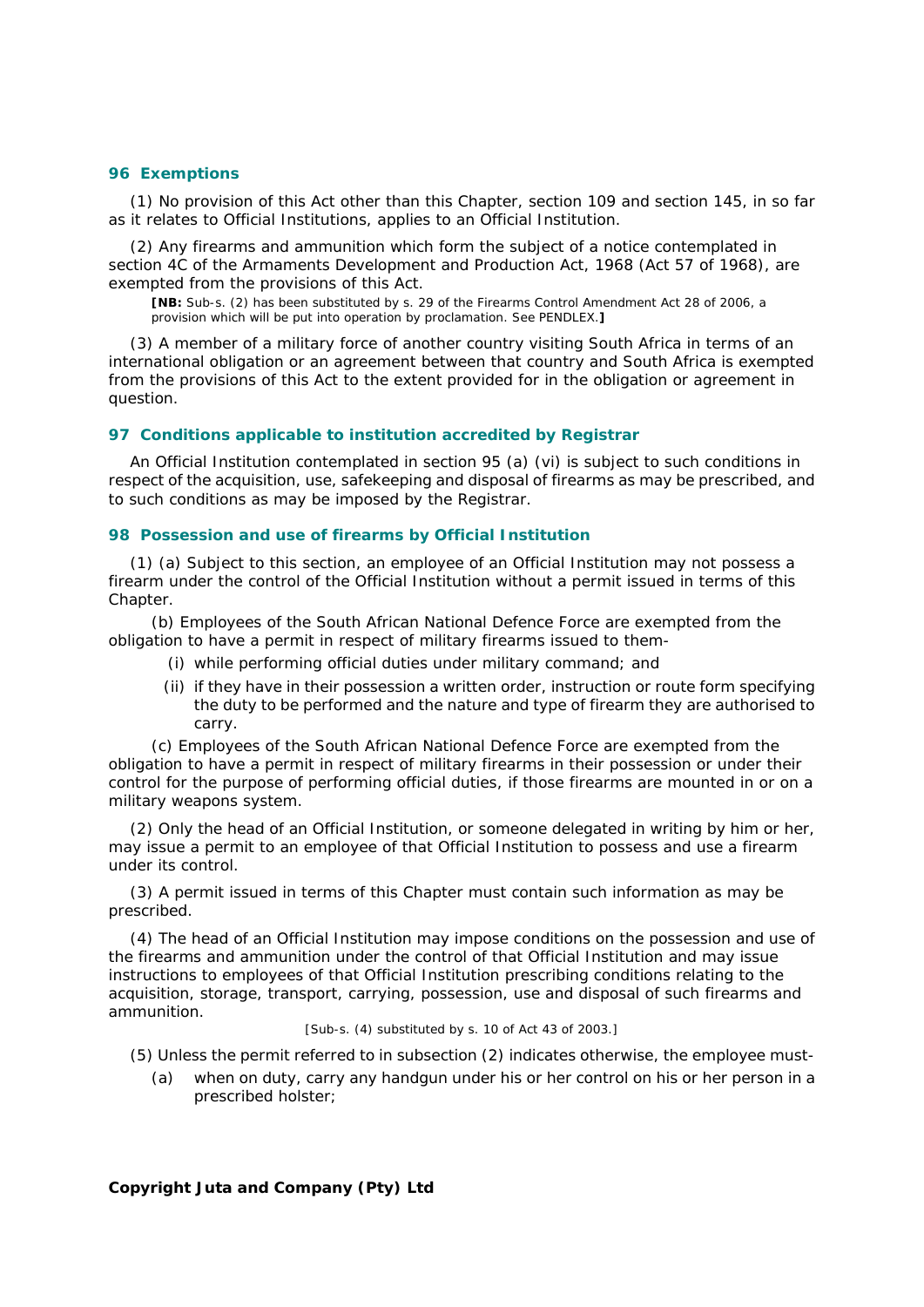- *(b)* at the end of each period of his or her duty, return the firearm in question to the place of storage designated for this purpose by the Official Institution; and
- *(c)* when traveling with a firearm, carry the firearm on his or her person or in a secure place under his or her direct control.

(6) *(a)* Despite subsection (5), the head of an Official Institution may authorise an employee to-

- (i) have the firearm in his or her possession after his or her working hours;
- (ii) carry the firearm on his or her person outside the premises of his or her workplace; or
- (iii) store the firearm at his or her place of residence.

*(b)* Paragraph *(a)* does not apply to an Official Institution contemplated in section 95 *(a)* (v) and (vi), unless the Registrar determines in writing that it does so apply.

(7) The holder of a permit contemplated in subsection (2) must carry that permit on his or her person when he or she is in possession of a firearm.

(8) The head of an Official Institution may only issue a permit in terms of subsection (2) if the employee-

- *(a)* is a fit and proper person to possess a firearm; and
- *(b)* has successfully completed the prescribed training and the prescribed test for the safe use of a firearm.

(9) *(a)* The head of an Official Institution must report the loss or theft of any firearm immediately to the Registrar and to the nearest police station.

*(b)* For the purposes of this subsection **'nearest police station'** means the police station nearest to the place where the loss or theft occurred.

(10) An Official Institution may only dispose of or destroy a firearm under its control in the prescribed manner.

## **99 Register to be kept by Official Institution**

(1) The head of an Official Institution must keep a register in the prescribed form.

(2) The register must contain such particulars as may be prescribed, including-

- *(a)* (i) in the case of the South African National Defence Force, the particulars of every firearm of a calibre of less than 20 millimeters; or
	- (ii) in the case of all other Official Institutions, the particulars of every firearm under its control;
- *(b)* the particulars of every employee who, in terms of this Chapter, is allowed to be in possession of a firearm, and the particulars of each such firearm;
- *(c)* the conditions specified in every permit issued in terms of this Chapter;
- *(d)* particulars regarding the disposal, transfer, loss, theft or destruction of firearms contemplated in paragraph *(a)*; and
- *(e)* if a firearm is lost or stolen, particulars regarding the report of the loss or theft to the South African Police Service.

(3) All firearms under the control of an Official Institution must bear such identification marks as may be prescribed.

### **100 Establishment of central Official Institution firearms databases**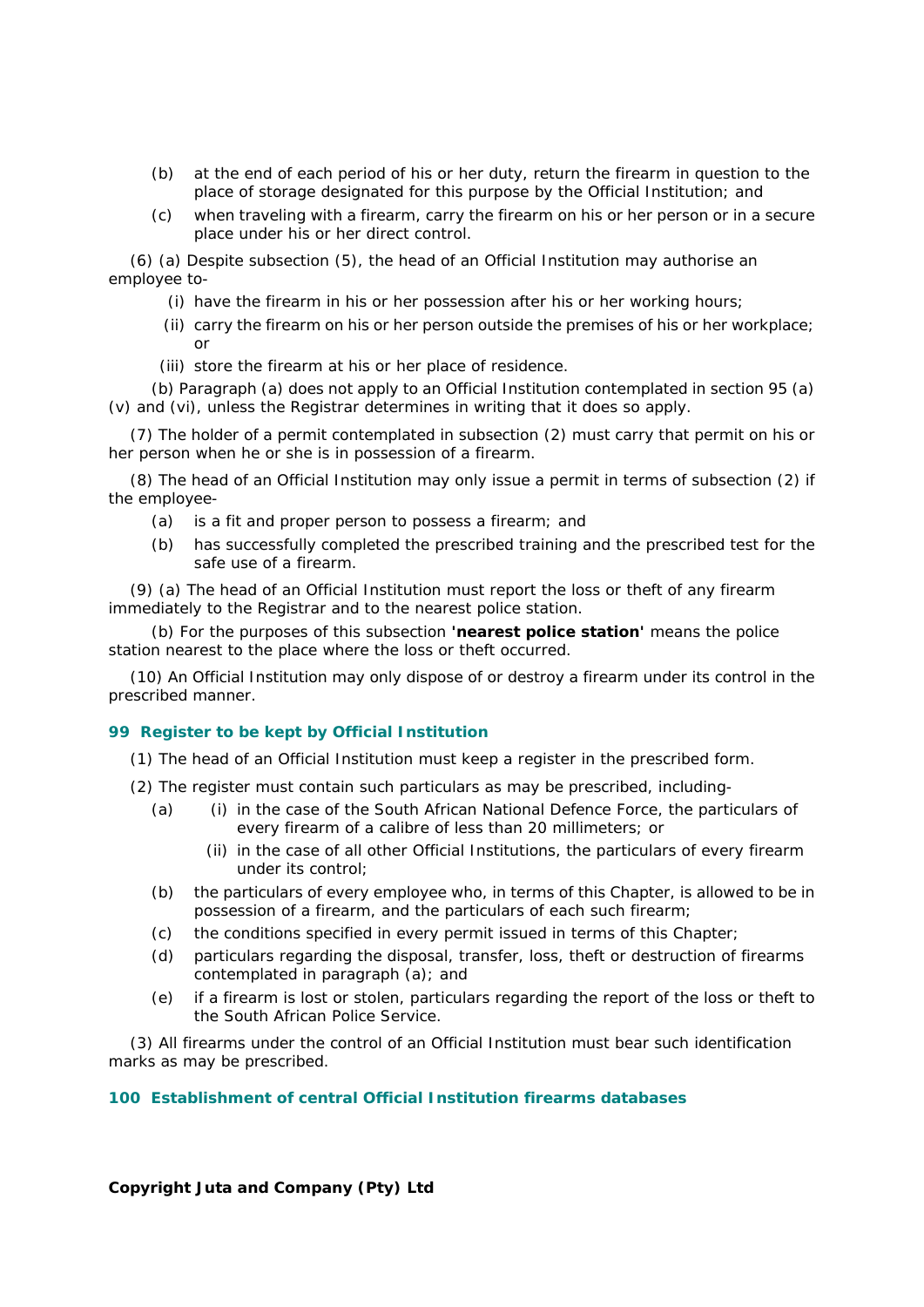The Registrar must establish and maintain such central Official Institution firearms databases as may be prescribed.

# **101 Official Institution's workstation**

The head of an Official Institution must-

- *(a)* establish and maintain a workstation at a place which complies with such requirements as may be prescribed; and
- *(b)* provide the Registrar with access to the workstation and to the register referred to in section 99.

#### **CHAPTER 12**

### **DECLARATION OF PERSONS AS UNFIT TO POSSESS FIREARM (ss 102-105)**

#### **102 Declaration by Registrar of person as unfit to possess firearm**

**[NB:** The heading has been substituted by s. 30 *(a)* of the Firearms Control Amendment Act 28 of 2006, a provision which will be put into operation by proclamation. See PENDLEX.**]**

(1) The Registrar may declare a person unfit to possess a firearm if, on the grounds of information contained in a statement under oath or affirmation including a statement made by any person called as a witness, it appears that-

- *(a)* a final protection order has been issued against such person in terms of the Domestic Violence Act, 1998 (Act 116 of 1998);
- *(a*A*)* a final protection order has been issued against such person in terms of the Protection from Harassment Act, 2011;

[Para. *(a*A*)* inserted by s. 21 of Act 17 of 2011.]

*(b)* that person has expressed the intention to kill or injure himself or herself or any other person by means of a firearm or any other dangerous weapon;

**[NB:** Para. *(b)* has been substituted by s. 30 *(c)* of the Firearms Control Amendment Act 28 of 2006, a provision which will be put into operation by proclamation. See PENDLEX.**]**

*(c)* because of that person's mental condition, inclination to violence or dependence on any substance which has an intoxicating or narcotic effect, the possession of a firearm by that person is not in the interests of that person or of any other person;

**[NB:** Para. *(c)* has been substituted by s. 30 *(c)* of the Firearms Control Amendment Act 28 of 2006, a provision which will be put into operation by proclamation. See PENDLEX.**]**

- *(d)* that person has failed to take the prescribed steps for the safekeeping of any firearm; or
- *(e)* that person has provided information required in terms of this Act which is false or misleading.

**[NB:** Sub-s. (1) has been amended and a para. *(f)* has been added by s. 30 *(b)* and *(d)*, respectively, of the Firearms Control Amendment Act 28 of 2006, provisions which will be put into operation by proclamation. See PENDLEX.**]**

- (2) A declaration under subsection (1) may only be issued if the Registrar-
	- *(a)* by notice in writing delivered by hand to the person, has called upon the person to appear before the Registrar at a time and place determined therein in order to advance reasons as to why that person should not be declared unfit to possess a firearm;

**[NB:** Para. *(a)* has been substituted by s. 30 *(e)* of the Firearms Control Amendment Act 28 of 2006, a provision which will be put into operation by proclamation. See PENDLEX.**]**

- *(b)* has given that person a reasonable opportunity to advance reasons as to why the declaration should not be issued;
- *(c)* has duly considered the matter;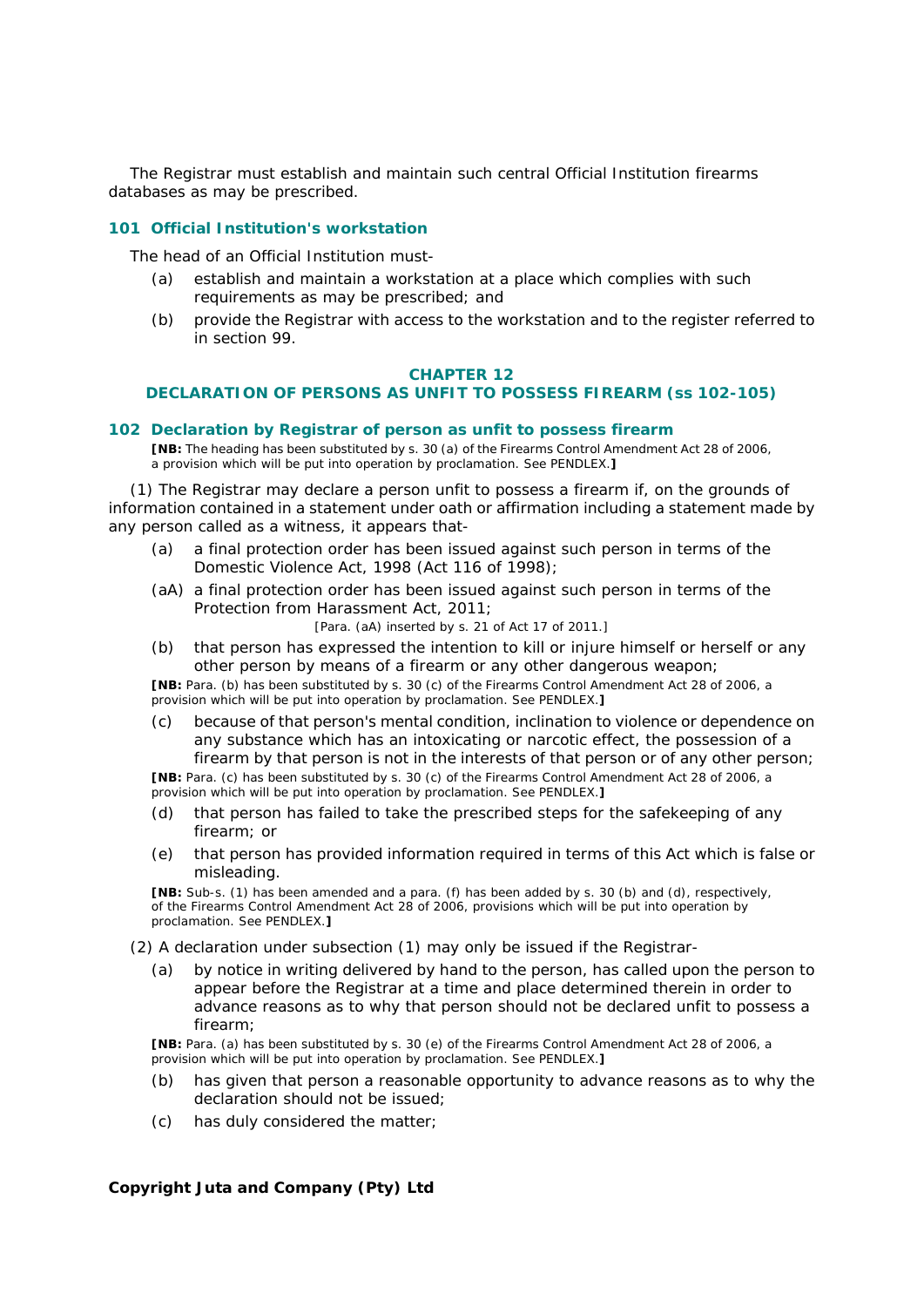**[NB:** Para. *(c)* has been substituted by s. 30 *(f)* of the Firearms Control Amendment Act 28 of 2006, a provision which will be put into operation by proclamation. See PENDLEX.**]**

- *(d)* is satisfied that the person is unfit as contemplated in subsection (1); and
- *(e)* does not rely solely on the same facts relating to a conviction in respect of which a court has made a determination in terms of section 103 (1) or (2) that the person is not unfit to possess a firearm.

**[NB:** Para. *(e)* has been substituted and a sub-s. (2A) has been inserted by s. 30 *(g)* and *(h)*, respectively, of the Firearms Control Amendment Act 28 of 2006, provisions which will be put into operation by proclamation. See PENDLEX.**]**

(3) Any person appearing in pursuance of a notice issued in terms of subsection (2) *(a)* is entitled to-

- *(a)* be represented by a legal representative;
- *(b)* request the Registrar to call, in the manner referred to in subsection (2) *(a)*, any person who made a statement referred to in subsection (1), to appear before the Registrar; and
- *(c)* examine the person who has been called in terms of subsection (1) or paragraph *(b)* to appear, or to cause him or her to be so examined by such legal representative.

(4) *(a)* Section 183 of the Criminal Procedure Act, 1977 (Act 51 of 1977), applies with the necessary changes to any person called to appear before the Registrar in terms of subsection (2) *(a)*, including any witness.

*(b)* For purposes of paragraph *(a)* the expression 'to a fine not exceeding R300 or to imprisonment for a period not exceeding three months' where it occurs in section 183 (2) of the Criminal Procedure Act, 1977 (Act 51 of 1977), must be construed to read as follows:

'to a fine or to imprisonment for a period not exceeding 12 months'.

*(c)* Section 181 of the Criminal Procedure Act, 1977 (Act 51 of 1977), applies with the necessary changes in respect of any witness whose appearance has been requested as contemplated in subsection (3) *(b)*.

### **103 Declaration by court of person to be unfit to possess firearm**

**[NB:** The heading has been substituted by s. 31 *(a)* of the Firearms Control Amendment Act 28 of 2006, a provision which will be put into operation by proclamation. See PENDLEX.**]**

(1) Unless the court determines otherwise, a person becomes unfit to possess a firearm if convicted of-

*(a)* the unlawful possession of a firearm or ammunition;

**[NB:** Para. *(a)* has been substituted by s. 31 *(c)* of the Firearms Control Amendment Act 28 of 2006, a provision which will be put into operation by proclamation. See PENDLEX.**]**

*(b)* any crime or offence involving the unlawful use or handling of a firearm, whether the firearm was used or handled by that person or by another participant in that offence;

**[NB:** Para. *(b)* has been substituted by s. 31 *(c)* of the Firearms Control Amendment Act 28 of 2006, a provision which will be put into operation by proclamation. See PENDLEX.**]**

- *(c)* an offence regarding the failure to store firearms or ammunition in accordance with the requirements of this Act;
- *(d)* an offence involving the negligent handling or loss of a firearm while the firearm was in his or her possession or under his or her direct control;
- *(e)* an offence involving the handling of a firearm while under the influence of any substance which has an intoxicating or narcotic effect;

**[NB:** Para. *(e)* has been substituted by s. 31 *(d)* of the Firearms Control Amendment Act 28 of 2006, a provision which will be put into operation by proclamation. See PENDLEX.**]**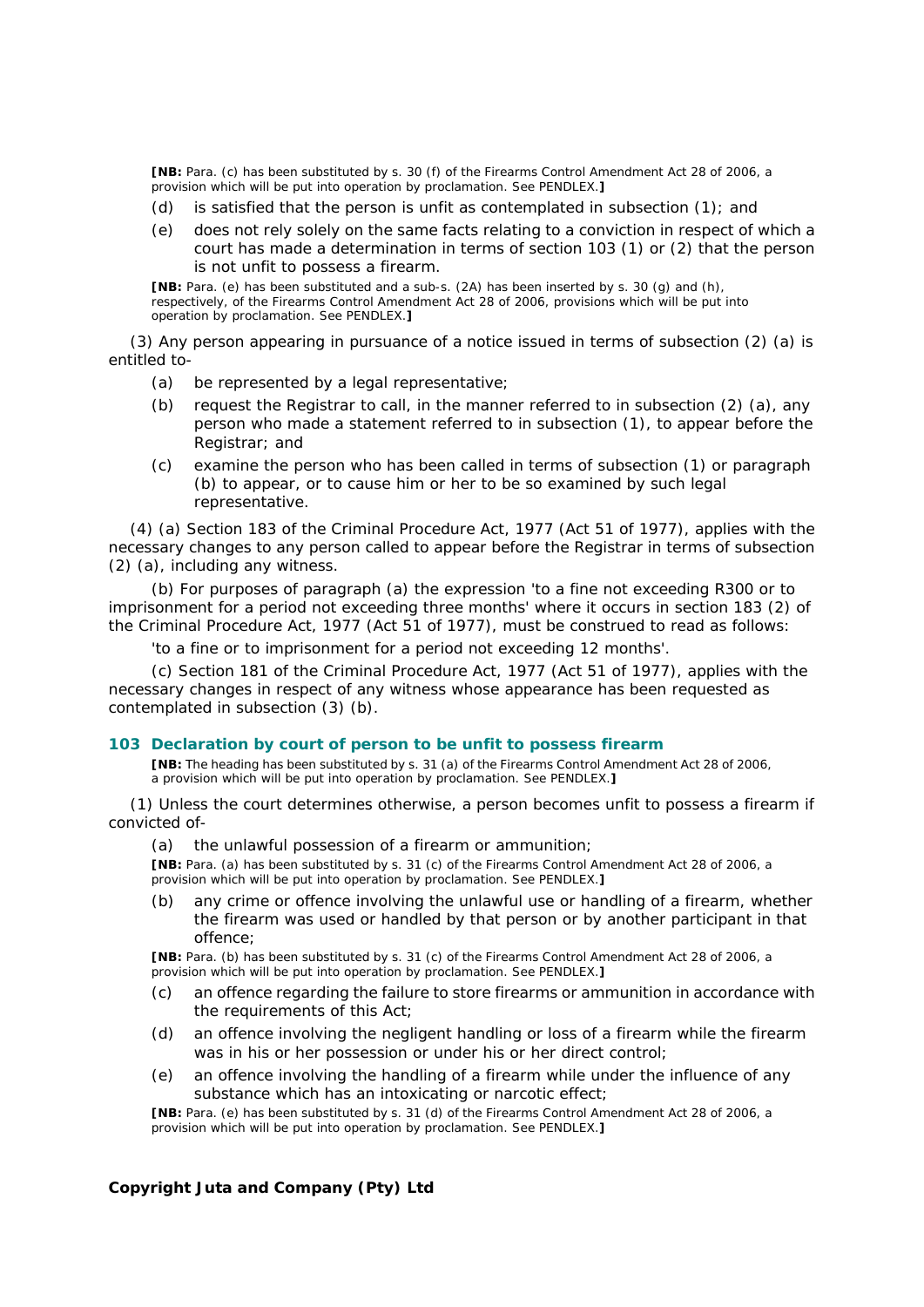*(f)* any other crime or offence in the commission of which a firearm was used, whether the firearm was used or handled by that person or by another participant in the offence;

**[NB:** Para. *(f)* has been substituted by s. 31 *(d)* of the Firearms Control Amendment Act 28 of 2006, a provision which will be put into operation by proclamation. See PENDLEX.**]**

- *(g)* any offence involving violence, sexual abuse or dishonesty, for which the accused is sentenced to a period of imprisonment without the option of a fine;
- *(h)* any other offence under or in terms of this Act in respect of which the accused is sentenced to a period of imprisonment without the option of a fine;
- *(i)* any offence involving physical or sexual abuse occurring in a domestic relationship as defined in section 1 of the Domestic Violence Act, 1998 (Act 116 of 1998);
- *(j)* any offence involving the abuse of alcohol or drugs;
- *(k)* any offence involving dealing in drugs;
- *(l)* any offence in terms of the Domestic Violence Act, 1998 (Act 116 of 1998) in respect of which the accused is sentenced to a period of imprisonment without the option of a fine;
- *(m)* any offence in terms of the Explosives Act, 1956 (Act 26 of 1956), in respect of which the accused is sentenced to a period of imprisonment without the option of a fine;
- *(n)* any offence involving sabotage, terrorism, public violence, arson, intimidation, rape, kidnapping, or child stealing; or

*(o)* any conspiracy, incitement or attempt to commit an offence referred to above. **[NB:** Sub-s. (1) has been amended by s. 31 *(b)* of the Firearms Control Amendment Act 28 of 2006, a provision which will be put into operation by proclamation. See PENDLEX.**]**

(2) *(a)* A court which convicts a person of a crime or offence referred to in Schedule 2 and which is not a crime or offence contemplated in subsection (1), must enquire and determine whether that person is unfit to possess a firearm.

*(b)* If a court, acting in terms of paragraph *(a)*, determines that a person is unfit to possess a firearm, it must make a declaration to that effect.

(3) A court which has convicted a person of a crime or an offence contemplated in subsection (1), has made a determination contemplated in that subsection or has made a declaration in terms of subsection (2) must notify the Registrar in writing of that conviction, determination or declaration.

(4) Unless a determination that a person is not unfit to possess a firearm has been made in terms of subsection (1), a notice contemplated in subsection (3) must be accompanied by a court order for the immediate search for and seizure of-

- *(a)* all competency certificates, licences, authorisations and permits issued to the relevant person in terms of this Act;
- *(b)* all firearms in his or her possession; and
- *(c)* all ammunition in his or her possession.

(5) A firearm and any other item seized in terms of subsection (4) must be kept by the South African Police Service or, if appropriate, by the Military Police, until an appeal against the conviction or sentence has been finalised or the time for an appeal has elapsed.

**[NB:** Sub-ss. (6) and (7) have been added by s. 31 *(e)* of the Firearms Control Amendment Act 28 of 2006, a provision which will be put into operation by proclamation. See PENDLEX.**]**

## **104 Effect of declaration of unfitness**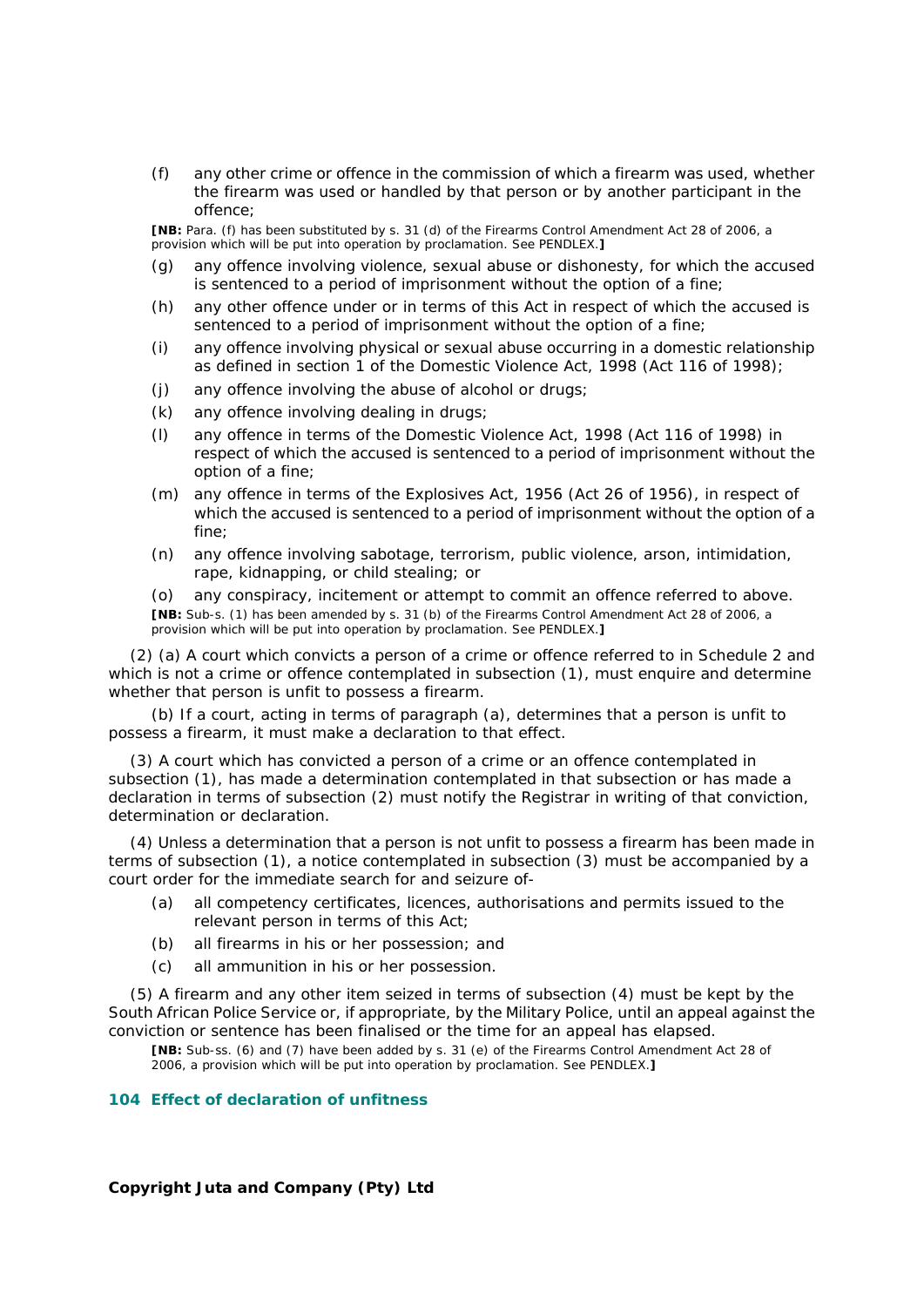(1) *(a)* All competency certificates, licences, authorisations and permits issued in terms of this Act to any person who becomes or is declared unfit to possess a firearm in terms of section 102 or 103, cease to be valid from the date of the conviction, or the declaration, as the case may be.

*(b)* Despite the noting of an appeal against the decision of a court or of the Registrar, the status of unfitness contemplated in paragraph *(a)* remains in effect pending the finalisation of the appeal.

(2) A person who becomes or is declared unfit to possess a firearm in terms of section 102 or 103 must within 24 hours surrender to the nearest police station-

- *(a)* all competency certificates, licences, authorisations and permits issued to him or her in terms of this Act;
- *(b)* all firearms in his or her possession; and

**[NB:** Para. *(b)* has been substituted by s. 32 *(b)* of the Firearms Control Amendment Act 28 of 2006, a provision which will be put into operation by proclamation. See PENDLEX.**]**

*(c)* all ammunition in his or her possession.

**[NB:** Sub-s. (2) has been amended by s. 32 *(a)* of the Firearms Control Amendment Act 28 of 2006, a provision which will be put into operation by proclamation. See PENDLEX.**]**

(3) *(a)* A person who has surrendered his or her firearm as contemplated in subsection (2) must dispose of the firearm and ammunition through a dealer or in such manner as the Registrar may determine-

- (i) if an appeal is lodged and that appeal is unsuccessful, within 60 days of the finalisation of the appeal; or
- (ii) if no appeal is lodged, within 60 days of the receipt of a written notice from the Registrar informing the person of his or her unfitness to possess a firearm.

*(b)* If the firearm and ammunition are not disposed of within 60 days, they must be forfeited to the State and destroyed or disposed of as prescribed.

*(c)* The period of 60 days referred to in this subsection may be extended by the Registrar on good cause shown.

*(d)* For purposes of subsection (3) *(a)*, the Registrar must release the firearm and ammunition in question to a dealer identified by the relevant person, for disposal by that dealer on behalf of the person.

**[NB:** Sub-s. (3) has been substituted by s. 32 *(c)* of the Firearms Control Amendment Act 28 of 2006, a provision which will be put into operation by proclamation. See PENDLEX.**]**

(4) *(a)* The holder of an additional licence referred to in section 12 (1) may, if the holder of the licence becomes or is declared unfit to possess a firearm, apply to the Registrar for the issue of a new licence in his or her name.

*(b)* If the holder of an additional licence does not make an application referred to in paragraph *(a)* within 30 days of the-

(i) date on which the time for an appeal elapses; or

(ii) finalisation of the appeal if it does not affect the status of unfitness,

the additional firearm licence lapses.

(5) If the decision leading to the status of unfitness to possess a firearm of any person is set aside, any seized or surrendered firearm, ammunition, licence, permit or authorisation belonging to any such person, must be returned.

**[NB:** Sub-s. (5) has been substituted by s. 32 *(c)* of the Firearms Control Amendment Act 28 of 2006, a provision which will be put into operation by proclamation. See PENDLEX.**]**

(6) Subject to section 9 (3) *(b)* and after a period of five years calculated from the date of the decision leading to the status of unfitness to possess a firearm, the person who has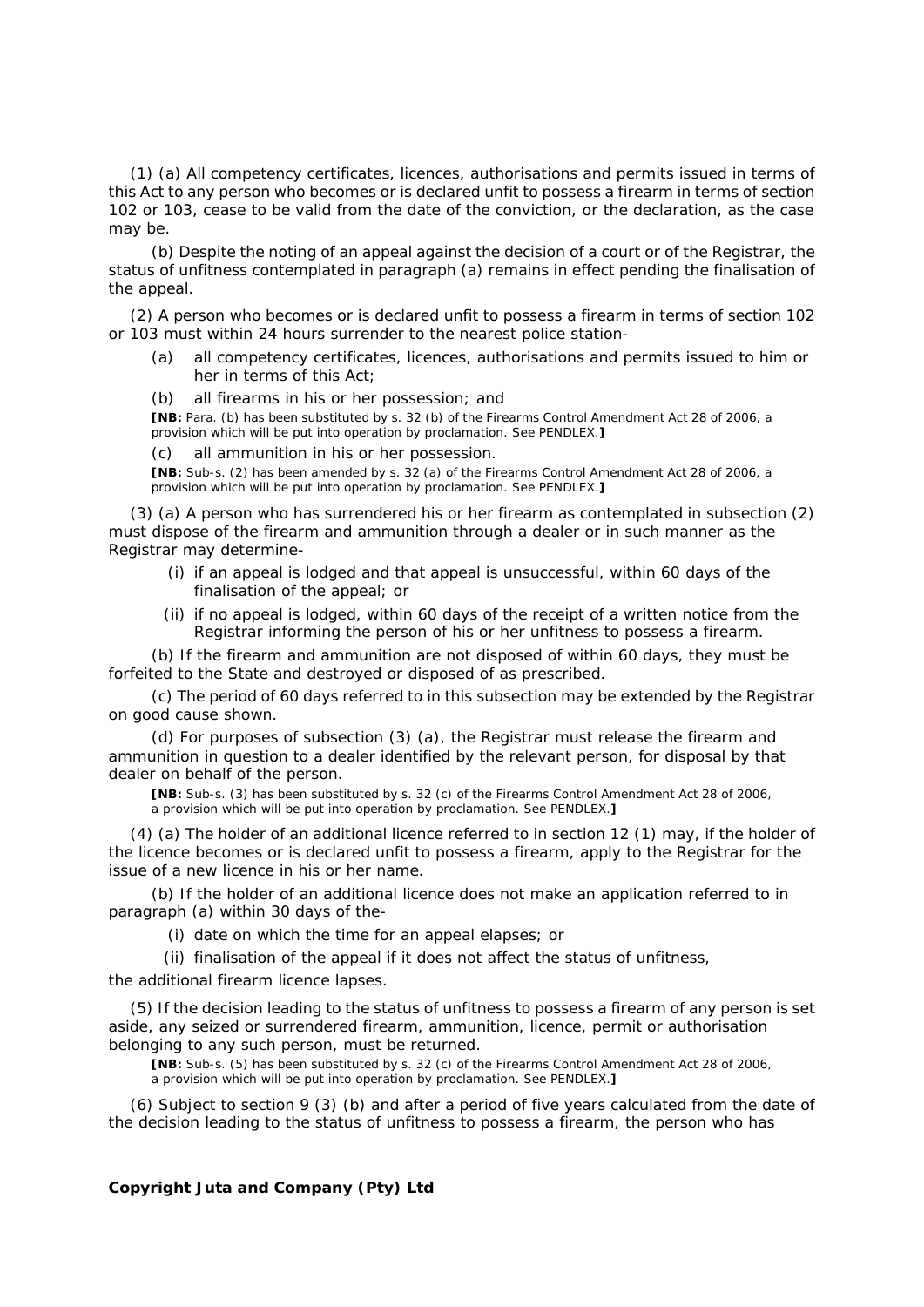become or been declared unfit to possess a firearm may apply for a new competency certificate, licence, authorisation or permit in accordance with the provisions of this Act.

**[NB:** Sub-s. (6) has been substituted by s. 32 *(d)* of the Firearms Control Amendment Act 28 of 2006,

a provision which will be put into operation by proclamation. See PENDLEX.**]** [S. 104 amended by s. 11 of Act 43 of 2003.]

### **105 Proof of declaration of unfitness**

A certificate purporting to have been signed by the Registrar or by the registrar of a High Court, the clerk of a magistrate's court or the clerk of a military court, stating that the person mentioned in the certificate has become or been declared unfit to possess a firearm, or has been convicted of a specific offence or crime, is upon production thereof by any person, *prima facie* evidence of the facts stated in that certificate.

[S. 105 amended by s. 12 of Act 43 of 2003.]

# **CHAPTER 13 INSPECTIONS (ss 106-109)**

#### **106 Production of licences and firearms for inspection**

(1) Subject to section 107, any holder of a licence, permit or authorisation issued in terms of this Act must-

- *(a)* produce the licence, permit or authorisation for inspection within seven days of being required to do so by any police official or by any person authorised by the Registrar;
- *(b)* maintain the licence, permit or authorisation in such a state that it can be produced in an undefaced and legible condition; and
- *(c)* produce the firearm in respect of which the licence, permit or authorisation is issued within seven days of being required to do so by any police official or by any person authorised by the Registrar.

(2) A police official or an authorised person, when exercising a power in terms of subsection (1) must-

- *(a)* identify himself or herself to the person referred to in subsection (1); and
- *(b)* produce his or her appointment certificate or authorisation.

### **107 Duty to comply with request of police official or authorised person**

(1) Any person who carries with him or her a firearm must at the request of a police official or any person authorised by the Registrar produce the licence, permit or authorisation, as the case may be, in respect of such firearm for inspection.

(2) A person referred to in subsection (1) must-

- *(a)* at the request and to the satisfaction of a police official or any person authorised by the Registrar, identify himself or herself forthwith; and
- *(b)* at the request of a police official or any person authorised by the Registrar, produce such firearm for inspection.

(3) If a person fails to comply with subsection (1) or (2), the police official or authorised person may seize the firearm without a warrant and keep the firearm in custody until the licence, permit or authorisation is produced or the firearm is disposed of in terms of this Act.

(4) A police official or an authorised person, when exercising a power in terms of subsection (1) or (2) must-

*(a)* identify himself or herself to the person referred to in subsection (1); and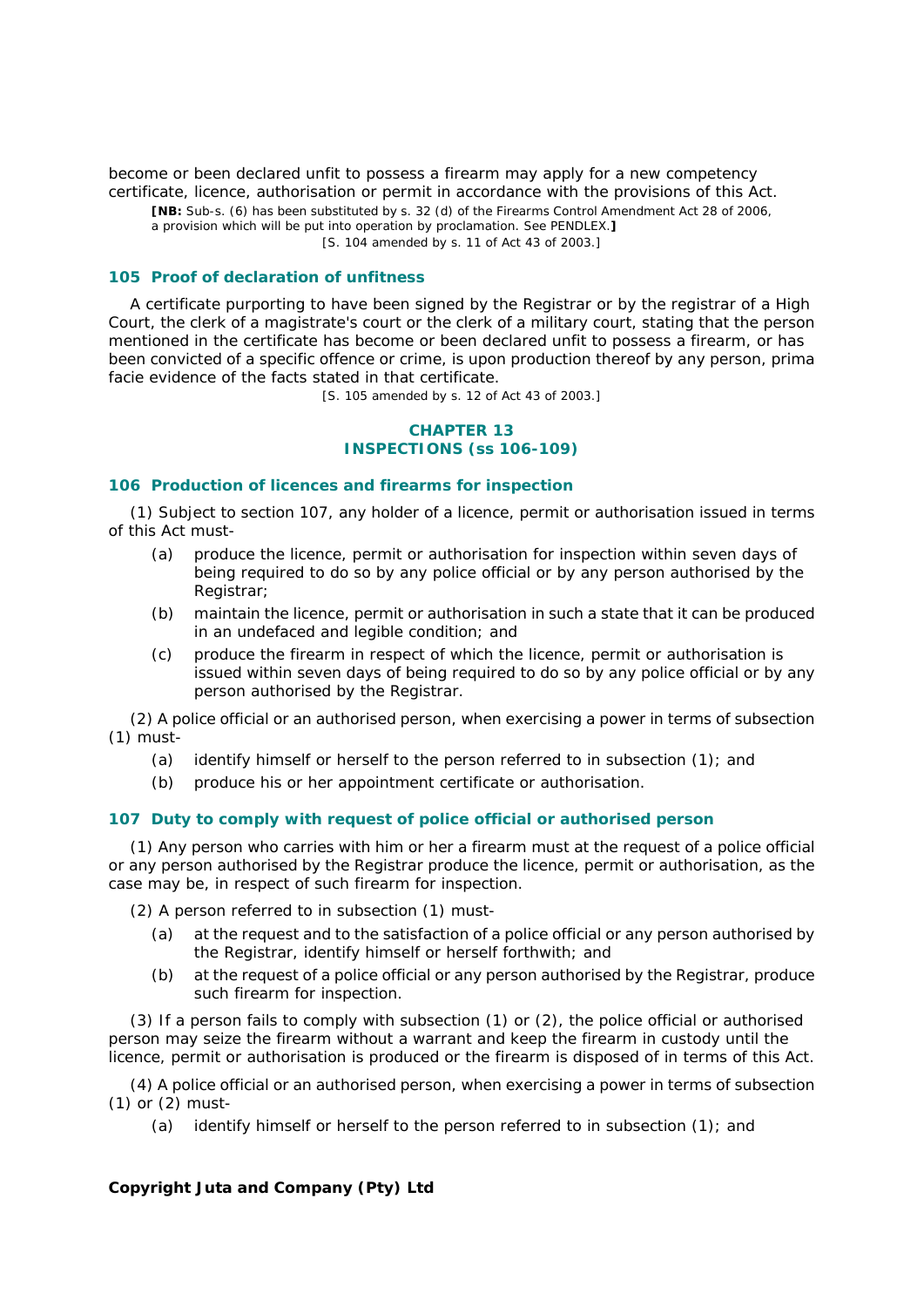*(b)* produce his or her appointment certificate or authorisation.

## **108 Request for information**

(1) A police official or any person authorised by the Registrar who has reasonable grounds to believe that a person has or recently had a firearm or ammunition in his or her possession, may request that person to-

- *(a)* state his or her full name, age, residential and employment address;
- *(b)* produce his or her licence, permit or authorisation for the possession of the firearm;
- *(c)* answer questions relating to the whereabouts of the firearm; and
- *(d)* furnish any other information reasonably required by the police official or authorised person.

(2) A police official or an authorised person, when exercising a power in terms of subsection (1) must-

- *(a)* identify himself or herself to the person referred to in subsection (1); and
- *(b)* produce his or her appointment certificate or authorisation.

## **109 Inspection of premises**

(1) A police official or any person authorised by the Registrar may enter any-

- *(a)* place of business of a dealer;
- *(b)* firearm or ammunition factory or place of business of a manufacturer of firearms and ammunition;
- *(c)* place of business of a gunsmith;
- *(d)* place of business of the holder of an import or export permit;
- *(e)* place of business, including any vehicle, vessel or aircraft, of an authorised transporter of firearms and ammunition;
- *(f)* office or premises of an Official Institution which may issue a permit to its employees to possess and use firearms; or
- *(g)* place of business, including any vehicle, vessel or aircraft, of the holder of a licence in respect of firearms used for business purposes referred to in section 20,

and conduct such inspection as may be necessary in order to determine whether the requirements and conditions of this Act or of any competency certificate, licence, permit or authorisation issued in terms of this Act are being complied with.

(2) The Registrar must comply with such security arrangements as may be agreed upon with the head of the Official Institution in question.

## **CHAPTER 14 SEARCH AND SEIZURE (ss 110-116)**

# **110 Chapter 2 of Criminal Procedure Act, 1977, to apply**

(1) Chapter 2 of the Criminal Procedure Act, 1977 (Act 51 of 1977), applies with the necessary changes to the entry of premises, search for and seizure of any firearm, imitation firearm, airgun, device or ammunition referred to in this Act.

**[NB:** Sub-s. (1) has been substituted by s. 33 of the Firearms Control Amendment Act 28 of 2006, a provision which will be put into operation by proclamation. See PENDLEX.**]**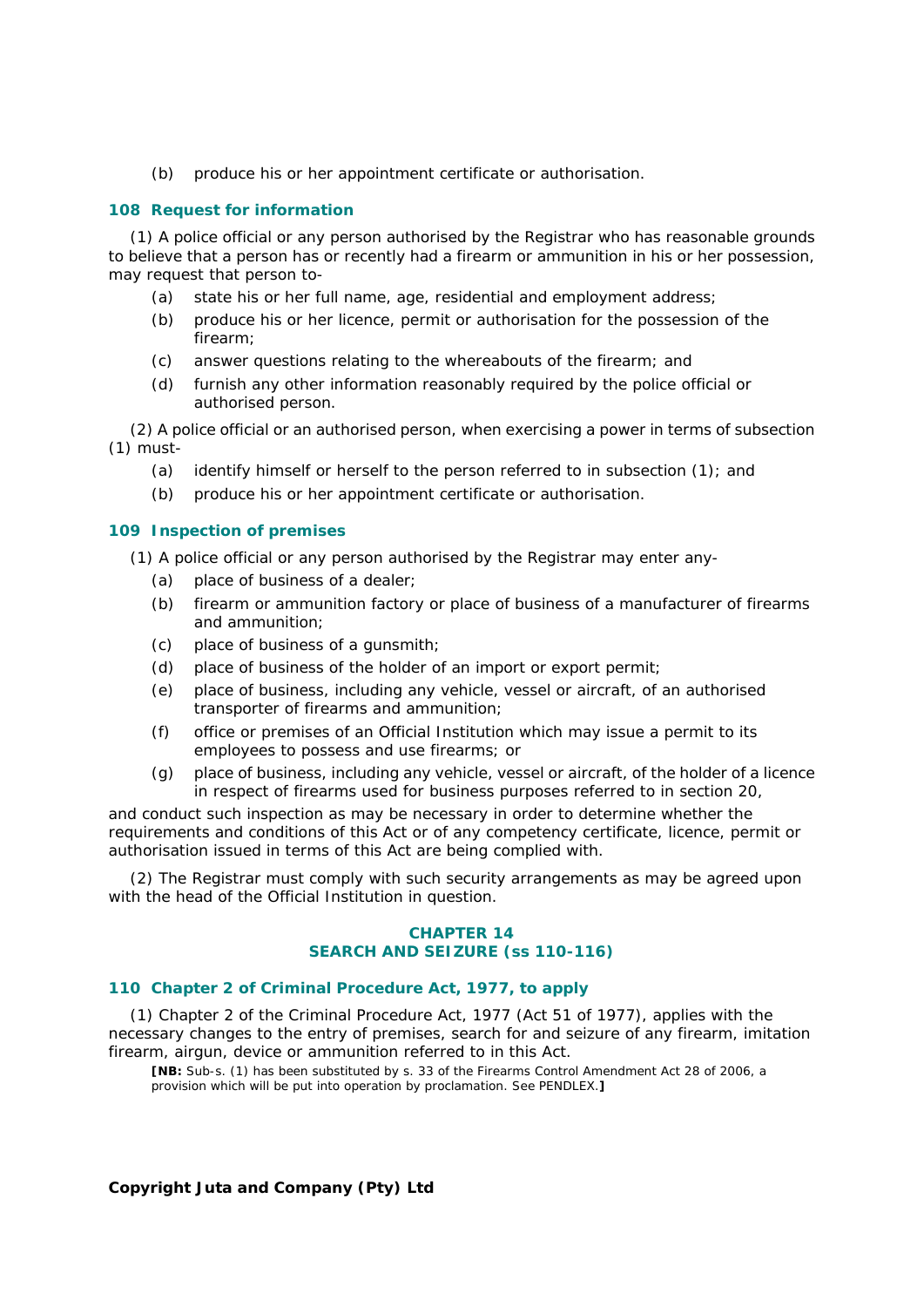(2) In the application of Chapter 2 of the Criminal Procedure Act, 1977 (Act 51 of 1977), as contemplated in subsection (1), section 20 of the said Act must be construed as if the following paragraph had been added to it:

 '*(d)* which is a firearm or ammunition as defined in section 1 of the Firearms Control Act, 2000, and is on reasonable grounds believed to be in the possession or under the control of a person, who by reason of any physical or mental condition, is incapable of having proper control of any firearm or ammunition or who by such reason presents a danger of harm to himself or herself or to any other person.'. **[NB:** Sub-s. (2) has been substituted by s. 33 of the Firearms Control Amendment Act 28 of 2006, a provision which will be put into operation by proclamation. See PENDLEX.**]**

(3) Despite sections 30 and 31 of the Criminal Procedure Act, 1977 (Act 51 of 1977), any article referred to in subsection (1) which is lawfully seized by the State, may be dealt with or disposed of in accordance with the provisions of this Act.

(4) This Chapter does not derogate from any power conferred by any other law to enter any premises or search any person, container or premises or to arrest any person or to seize any matter, to declare any matter forfeited or to dispose of any matter.

## **111 Search and seizure in course of policing operations in terms of South African Police Service Act, 1995**

(1) Despite anything to the contrary in this Chapter, any police official or person authorised as such by the National Commissioner or any provincial commissioner of the South African Police Service, may, in the course of official policing operations contemplated in section 13 (6), (7) or (8) of the South African Police Service Act, 1995 (Act 68 of 1995), search any premises, vehicle, vessel or aircraft and seize any firearm, imitation firearm, airgun, device or ammunition-

- *(a)* which is reasonably suspected to be held in contravention of this Act; or
- *(b)* for the purposes of determining whether or not the provisions of this Act have been complied with in respect of such article.

**[NB:** Sub-s. (1) has been amended by s. 34 of the Firearms Control Amendment Act 28 of 2006, a provision which will be put into operation by proclamation. See PENDLEX.**]**

(2) Section 13 of the South African Police Service Act, 1995 (Act 68 of 1995), applies with the necessary changes to any search or seizure contemplated in subsection (1).

### **112 Exercise of powers set out in section 37 of Criminal Procedure Act, 1977**

Any police official or other person authorised as such in writing by the Registrar may exercise the powers of a police official set out in section 37 of the Criminal Procedure Act, 1977 (Act 51 of 1977), in respect of-

- *(a)* any occupant of a vehicle, vessel or aircraft or premises in which any article referred to in section 110 (1) is present and in respect of which there is a reasonable suspicion that any of the provisions of this Act may have been contravened by that occupant; and
- *(b)* the owner or person in control of any vehicle, vessel or aircraft or premises in which any article referred to in section 110 (1) is present and in respect of which there is a reasonable suspicion that any of the provisions of this Act may have been contravened.

**113 ......** 

 $(1)$  to  $(3)$  ......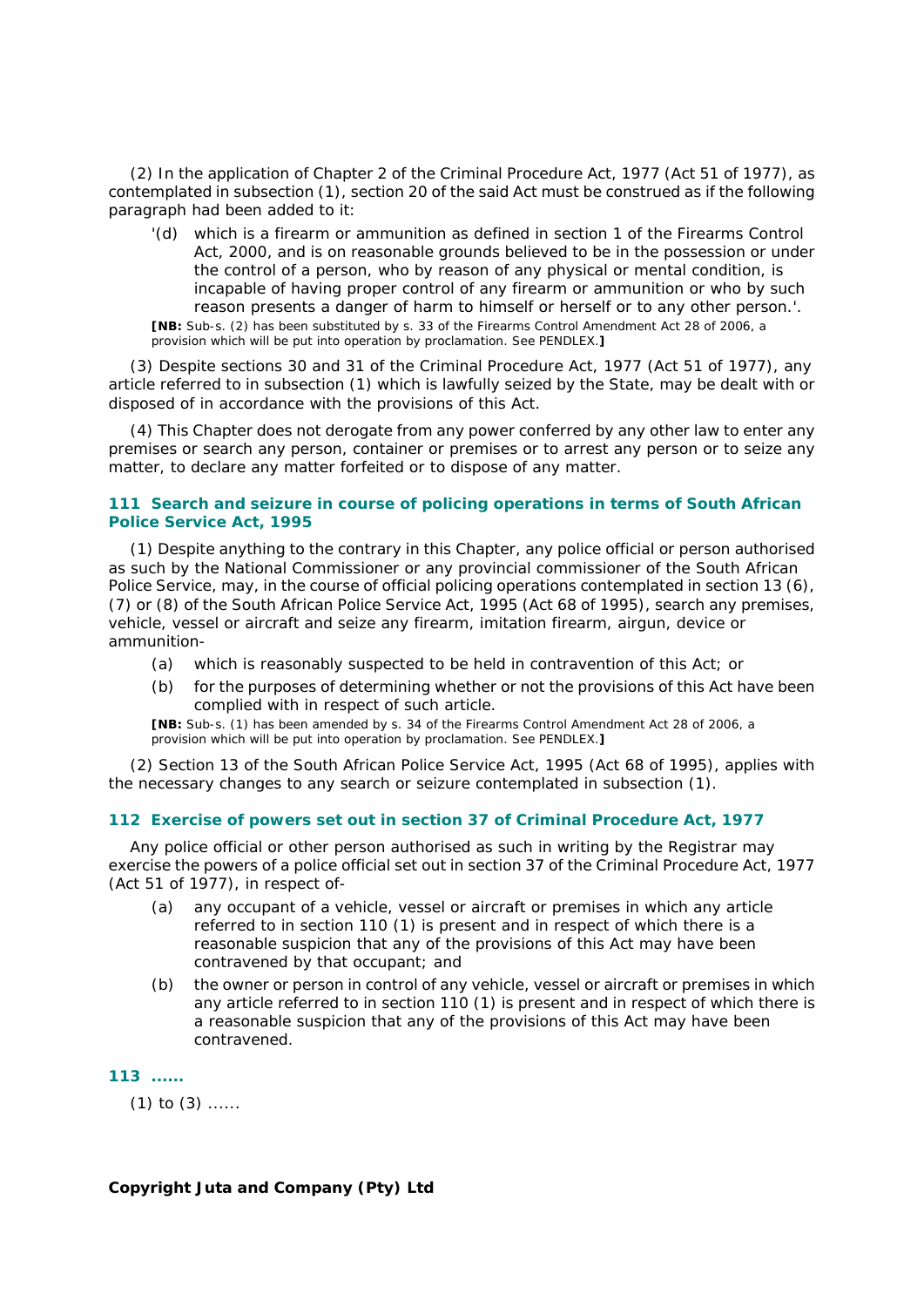(4) A police official may do such tests, or cause such tests to be done, as may be necessary to determine whether a person suspected of having handled or discharged a firearm has indeed handled or discharged a firearm.

**[NB:** Sub-s. (4) has been substituted by s. 35 of the Firearms Control Amendment Act 28 of 2006, a provision which will be put into operation by proclamation. See PENDLEX.**]**

 $(5)$  ......

[S. 113 substituted by s. 8 of Act 6 of 2010 and repealed (except for sub-s. (4)) by s. 8 of Act 37 of 2013.]

[Date of commencement of s. 113: 1 June 2001.]

### **114 Ballistic testing**

(1) Any police official may seize, test-fire and examine such number of firearms as are necessary or such ammunition as is necessary, if-

- *(a)* there are reasonable grounds to suspect that one or more of the firearms or the ammunition has been used in the commission of an offence which is punishable in terms of this Act with imprisonment for a period of five years or longer; and
- *(b)* there are reasonable grounds to believe that one or more of the firearms or the ammunition or the results of the test-firing and examination, will be of value in the investigation by excluding or including-
	- (i) one or more of those firearms or the ammunition as having been used in the commission of the offence; or
	- (ii) one or more persons as possible perpetrators of the offence.

(2) The person who has control over a firearm or ammunition seized in terms of this section must immediately return it or otherwise dispose of it in terms of this Act when it is clear that it will not be of value as evidence.

**[NB:** S. 114 has been substituted by s. 36 of the Firearms Control Amendment Act 28 of 2006, a provision which will be put into operation by proclamation. See PENDLEX.**]**

## **115 Inspection, search and seizure for inquiry or investigation (with special warrant)**

(1) For purposes of any inquiry or investigation relating to the application of this Act and subject to subsection (4), the Registrar or any person authorised in writing by the Registrar may-

- *(a)* at any reasonable time and without prior notice, enter any business or industrial premises; or
- *(b)* at any reasonable time and with reasonable notice, enter any dwelling,

on or in which anything relating to the subject-matter of the inquiry or investigation is or is suspected to be.

[Sub-s. (1) substituted by s. 13 *(a)* of Act 43 of 2003.]

(2) The Registrar or person authorised may-

- *(a)* inspect and search any premises or dwelling contemplated in subsection (1) and make such enquiries as may be necessary for purposes of the inquiry or investigation;
- *(b)* examine anything found on the premises or dwelling which may have a bearing on the subject-matter of the inquiry or investigation;
- *(c)* request information or an explanation regarding such object from the owner or person in control of those premises or from any person in whose possession or under whose control anything referred to in paragraph *(b)* is found;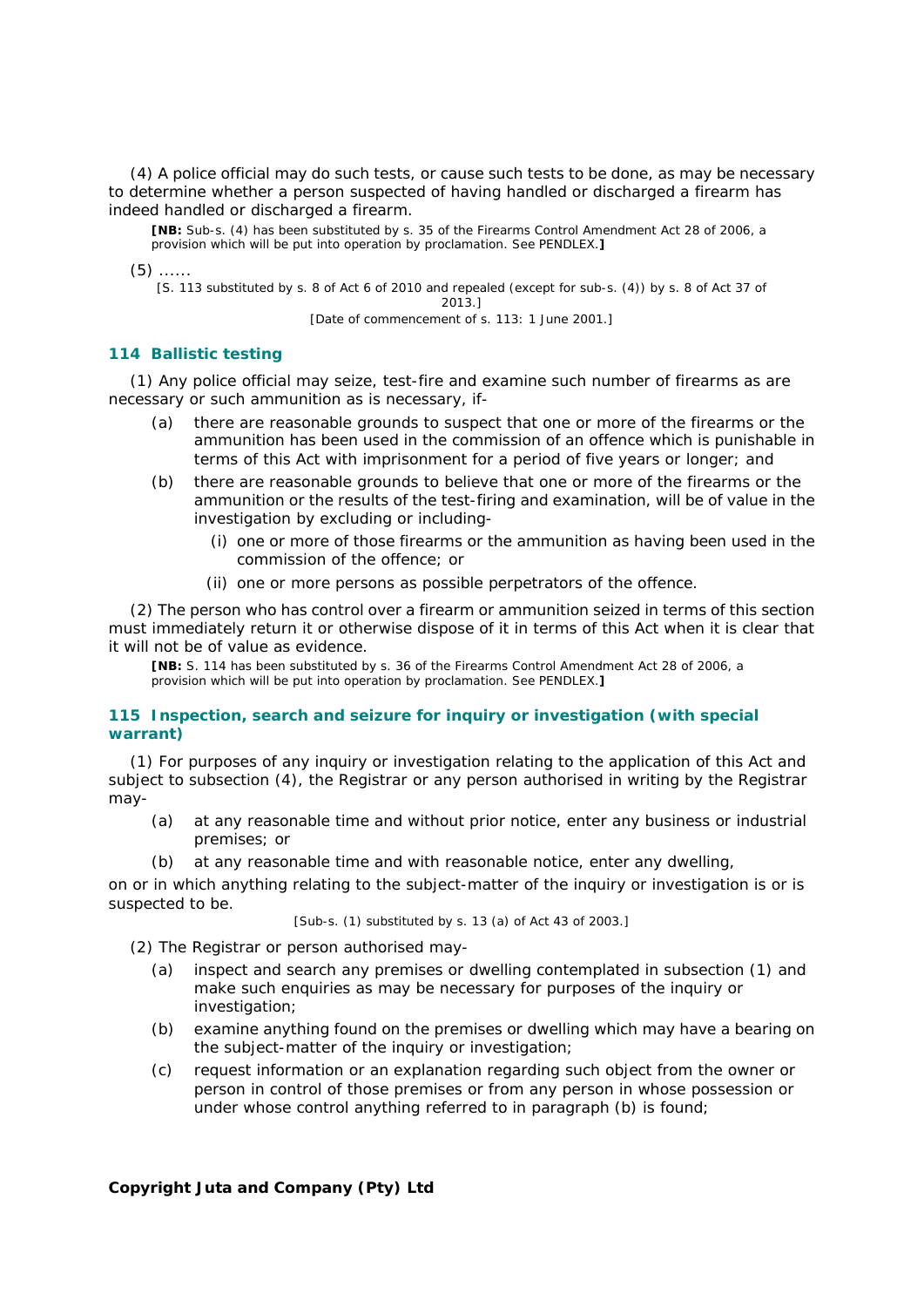- *(d)* make copies of or extracts from any book or document found on or in the premises or dwelling which may have a bearing on the subject-matter of the inquiry or investigation and request an explanation of such book, document or any entry therein from any person suspected of having knowledge thereof; and
- *(e)* against the issue of a written receipt, seize anything on or in the premises or dwelling which may have a bearing on the subject-matter of the inquiry or investigation.

(3) Any entry upon, inspection of or search of any premises or dwelling, or questioning of any person, in terms of this section must be carried out with strict regard to decency and order.

(4) Any power contemplated in subsection (1) may be exercised only-

- *(a)* in terms of a warrant issued by a judge or magistrate; or
- *(b)* without warrant by a police official contemplated in paragraph *(a)* of the definition of 'police official' in section 1 if-
	- (i) there are reasonable grounds to believe that a warrant would be issued and the delay in obtaining the warrant would defeat the object for which the power is exercised; or
	- (ii) the person who is competent to do so consents to the exercise of the power. [Para. *(b)* amended by s. 13 *(b)* of Act 43 of 2003.]

(5) *(a)* A warrant may only be issued if it appears from evidence under oath or on affirmation that there are reasonable grounds to suspect that anything referred to in subsection (2) is or may be on the premises or in the dwelling in question.

*(b)* The evidence must contain information regarding the-

- (i) nature of the inquiry or investigation to be conducted;
- (ii) reason for or suspicion which gave rise to the inquiry or investigation;
- (iii) need for search and seizure in terms of this section; and
- (iv) premises on which the warrant is to be executed.

(6) Subject to subsection (7), sections 21 (3) and 27 of the Criminal Procedure Act, 1977 (Act 51 of 1977), apply, with the necessary changes, to the execution of a warrant or to a search in terms of this section.

(7) A warrant contemplated in this section remains in force until-

- *(a)* it is executed;
- *(b)* it is cancelled; or
- *(c)* the expiry of three months from the date of its issue,

whichever may occur first.

[Date of commencement of s. 115: 1 July 2003.]

## **116 Incidental discovery**

If, in the course of a lawful search for anything other than articles referred to in section 110 (1), the person executing the search finds an article referred to in section 110 (1), in respect of which a reasonable suspicion of illegality or illegal possession exists, such person may seize such article, and must then deal with it or dispose of it in terms of this Act.

# **CHAPTER 15 PRESUMPTIONS (ss 117-119)**

# **117 Presumption of possession of firearm or ammunition**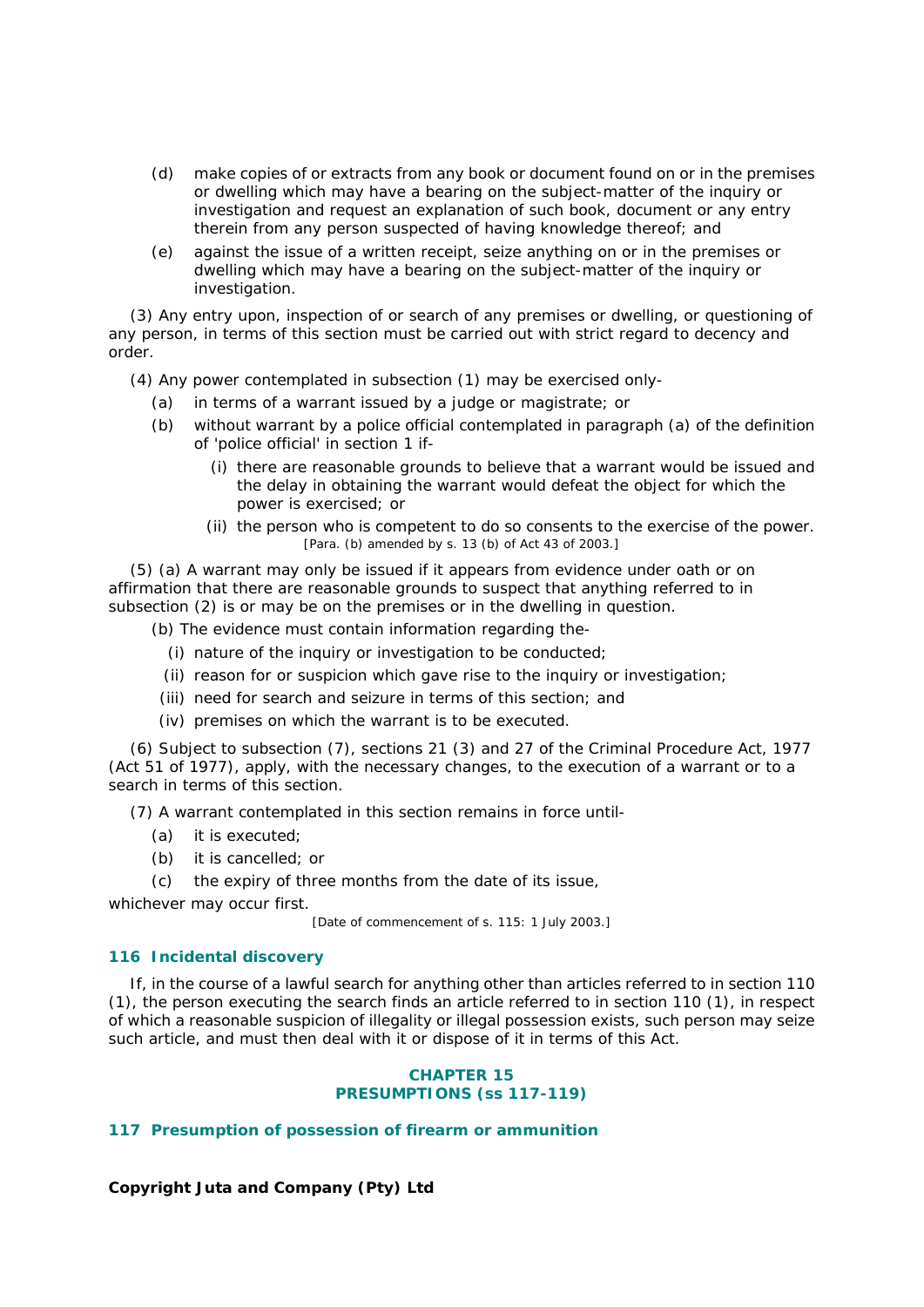(1) For purposes of this section 'residential premises' does not include a hotel, hostel, or an apartment building, but includes a room or suite in a hotel, a room in a hostel and an apartment in an apartment building.

(2) Whenever a person is charged in terms of this Act with an offence of which the possession of a firearm or ammunition is an element, and the State can show that despite the taking of reasonable steps it was not able with reasonable certainty to link the possession of the firearm or ammunition to any other person, the following circumstances will, in the absence of evidence to the contrary which raises reasonable doubt, be sufficient evidence of possession by that person of the firearm or ammunition where it is proved that the firearm or ammunition was found-

- *(a)* on residential premises and the person was, at the time-
	- (i) in control of such premises; or
	- (ii) over the age of 16 years and ordinarily resident at such premises;
- *(b)* buried in or hidden on land used for residential purposes and the person was, at the time-
	- (i) in control of such land;
	- (ii) employed to work on the land in or on which the firearm or ammunition was found; or
	- (iii) over the age of 16 years and ordinarily resident on such land; [Para. *(b)* amended by s. 14 *(a)* of Act 43 of 2003.]
- *(c)* on premises other than residential premises and the person was, at the time-
	- (i) in control of such premises;
	- (ii) ordinarily employed on the premises;
	- (iii) present in the immediate vicinity of the place on the premises where the firearm or ammunition was found and the circumstances indicate that the firearm or ammunition should have been visible to that person; or

**[NB:** Sub-para. (iii) has been substituted by s. 37 *(b)* of the Firearms Control Amendment Act 28 of 2006, a provision which will be put into operation by proclamation. See PENDLEX.**]**

 (iv) in control of a locker, cupboard or other container within which the firearm or ammunition was found;

**[NB:** Sub-para. (iv) has been substituted by s. 37 *(b)* of the Firearms Control Amendment Act 28 of 2006, a provision which will be put into operation by proclamation. See PENDLEX.**]**

- *(d)* in or on a vehicle and the person was, at the time-
	- (i) the driver of the vehicle;
	- (ii) the person in charge of the vehicle;
	- (iii) in control of all the goods on the vehicle;
	- (iv) the consignor of any goods in or among which the firearm or ammunition was found;

**[NB:** Sub-para. (iv) has been substituted by s. 37 *(c)* of the Firearms Control Amendment Act 28 of 2006, a provision which will be put into operation by proclamation. See PENDLEX.**]**

(v) the only person who had access to the firearm or ammunition;

**[NB:** Sub-para. (v) has been substituted by s. 37 *(c)* of the Firearms Control Amendment Act 28 of 2006, a provision which will be put into operation by proclamation. See PENDLEX.**]**

- (vi) the employer of the driver of the vehicle and present on the vehicle; or
- (vii) over the age of 16 years and present on the vehicle;
- *(e)* on any aircraft other than an aircraft which was used to convey passengers for gain, and the person was at the time-
	- (i) present on the aircraft and in charge of the aircraft; or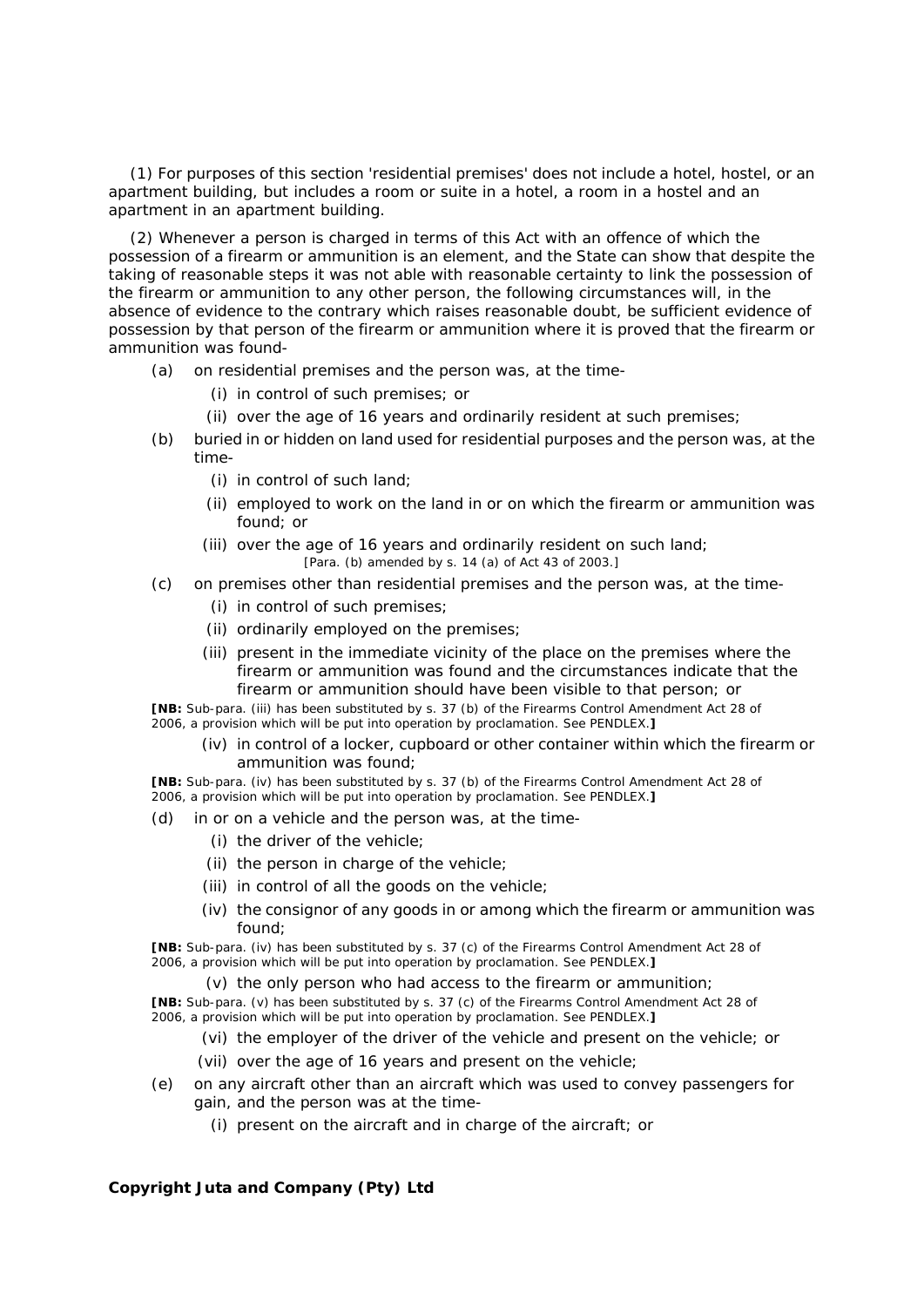- (ii) over the age of 16 years and present on the aircraft;
- *(f)* in the hold of an aircraft and the person was, at the time, the person in charge of the goods in the hold;
- *(g)* in a place on an aircraft or vessel-
	- (i) to which no one besides the person had access; or
	- (ii) where the circumstances indicate that the firearm or ammunition should have been visible to no one besides the person;

**[NB:** Sub-para. (ii) has been substituted by s. 37 *(d)* of the Firearms Control Amendment Act 28 of 2006, a provision which will be put into operation by proclamation. See PENDLEX.**]**

- *(h)* on any vessel other than a vessel which was used to convey passengers for gain, and the person was, at the time-
	- (i) in charge of that vessel or that part of the vessel in which the firearm or ammunition was found;
	- (ii) ordinarily employed in the immediate vicinity of the place on the vessel where the firearm or ammunition was found; or
- (iii) over the age of 16 years and present in that part of the vessel; or **[NB:** Para. *(h)* has been substituted by s. 37 *(e)* of the Firearms Control Amendment Act 28 of 2006, a provision which will be put into operation by proclamation. See PENDLEX.**]**
- *(i)* in the cargo of a vessel and the person was, at the time-
	- (i) in control of the cargo of the vessel; or
	- (ii) the consignor of any goods in or among which the firearm or ammunition was found.

**[NB:** Para. *(i)* has been substituted and sub-s. (2) has been amended by s. 37 *(e)* and *(a)*, respectively, of the Firearms Control Amendment Act 28 of 2006, provisions which will be put into operation by proclamation. See PENDLEX.**]**

(3) In any criminal proceedings against a person where it is alleged that such person has injured or killed another person or has damaged property belonging to another person, the following circumstances will, in the absence of evidence to the contrary which raises a reasonable doubt, be sufficient evidence that such person participated in the injury, killing or damage, where it is proved that-

- *(a)* the person was driving, or was a passenger in, a vehicle other than a vehicle designed or licensed to convey more than 20 passengers; [Para. *(a)* substituted by s. 14 *(b)* of Act 43 of 2003.]
- *(b)* a firearm was discharged from that vehicle while the person was driving or was a passenger in the vehicle; and

**[NB:** Para. *(b)* has been substituted by s. 37 *(f)* of the Firearms Control Amendment Act 28 of 2006, a provision which will be put into operation by proclamation. See PENDLEX.**]**

*(c)* as a result of such discharge, a person was injured or killed, or property was damaged.

### **118 Presumptions relating to failure to report**

(1) Whenever a person is charged with an offence in terms of this Act of failing to report the loss, theft or destruction of a firearm and it is proved that such person was, at the time, the licensed or authorised possessor of the firearm alleged to have been lost, stolen or destroyed, proof that the person has failed to produce such firearm within seven days of the request by a police official to do so, will, in the absence of evidence to the contrary which raises reasonable doubt, be sufficient evidence that the firearm has been lost, stolen or destroyed.

**[NB:** Sub-s. (1) has been substituted by s. 38 of the Firearms Control Amendment Act 28 of 2006, a provision which will be put into operation by proclamation. See PENDLEX.**]**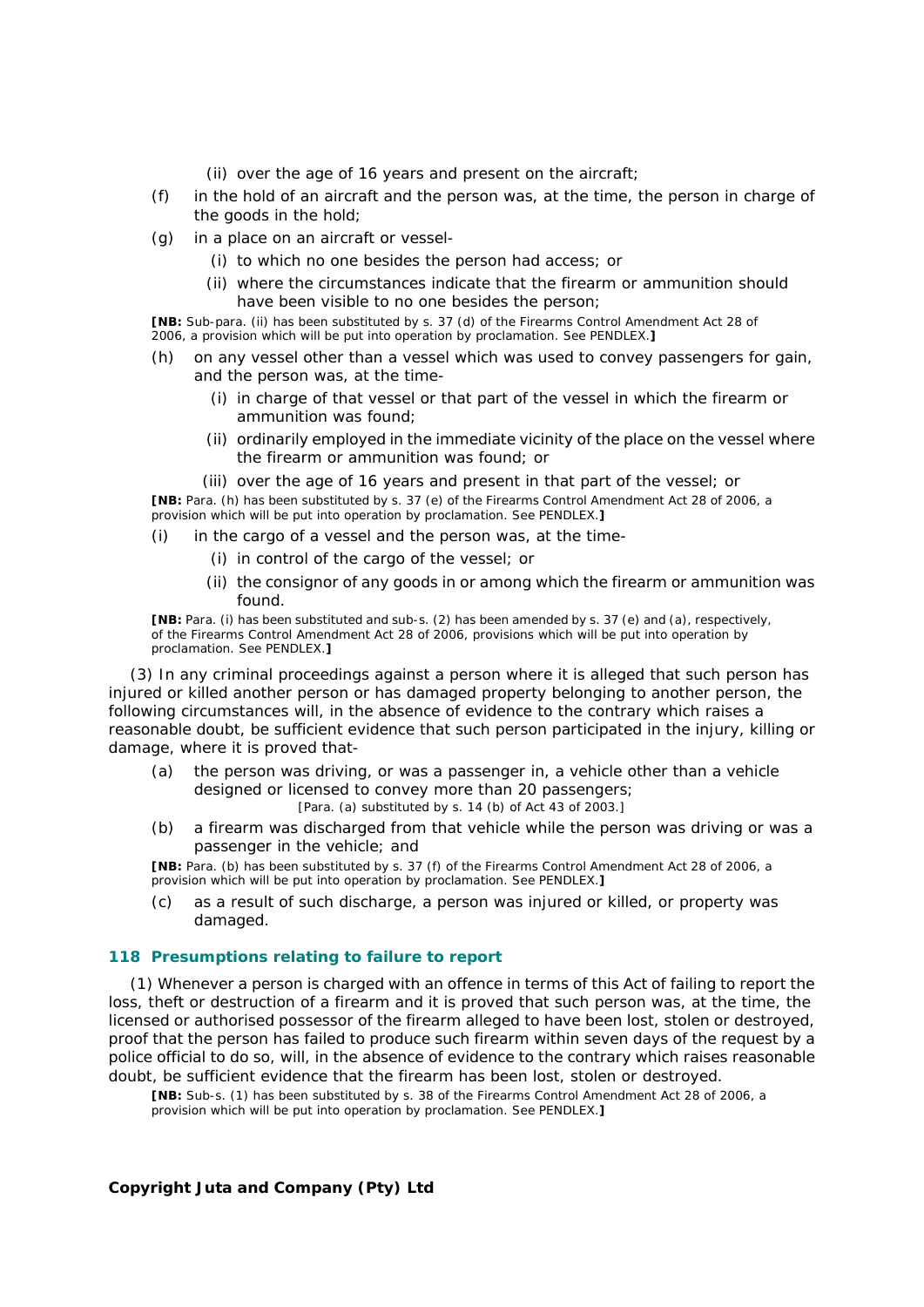(2) Whenever a person is charged with an offence in terms of this Act of failing to furnish information or particulars on request of a police official and it is proved that such person was, at the time, the licensed or authorised possessor of the firearm alleged to have been lost, stolen or destroyed, proof that the person has failed to produce such information or particulars within seven days of the request of a police official to do so, will, in the absence of evidence to the contrary which raises reasonable doubt, be sufficient evidence that the person has failed to furnish such information or particulars.

#### **119 Presumption of failure to take reasonable steps**

Whenever a person is charged in terms of this Act with an offence of failing to take reasonable steps to ensure that no firearm or ammunition is brought onto premises, a vehicle, a vessel or an aircraft under his or her ownership or control in contravention of this Act, proof that the firearm or ammunition was brought onto premises, a vehicle, a vessel or an aircraft under his or her ownership or control, will, in the absence of evidence to the contrary which raises reasonable doubt, be sufficient evidence that he or she failed to take such reasonable steps.

### **CHAPTER 16**

## **OFFENCES, PENALTIES AND ADMINISTRATIVE FINES (ss 120-122)**

#### **120 Offences**

(1) A person is guilty of an offence if he or she contravenes or fails to comply with any-

- *(a)* provision of this Act;
	- [Date of commencement of para. *(a)*: 1 June 2001.]
- *(b)* condition of a licence, permit or authorisation issued or granted by or under this Act; or
- *(c)* provision, direction or requirement of a notice issued under this Act. [Date of commencement of para. *(c)*: 1 June 2001.]

(2) *(a)* Any person who is aware of the existence of a firearm or ammunition that is not in the lawful possession of any person and fails to report the location of the firearm or ammunition to a police official without delay, is guilty of an offence.

**[NB:** Para. *(a)* has been substituted by s. 39 *(a)* of the Firearms Control Amendment Act 28 of 2006, a provision which will be put into operation by proclamation. See PENDLEX.**]**

*(b)* A police official to whom a person has made a report contemplated in paragraph *(a)*, must immediately provide the person with written proof that the report has been made or, in the case of a telephonic or similar report, with the official reference number of the report.

- (3) It is an offence to-
	- *(a)* cause bodily injury to any person or cause damage to property of any person by negligently using a firearm, an antique firearm or an airgun;
	- *(b)* discharge or otherwise handle a firearm, an antique firearm or an airgun in a manner likely to injure or endanger the safety or property of any person or with reckless disregard for the safety or property of any person; or
	- *(c)* have control of a loaded firearm, an antique firearm or an airgun in circumstances where it creates a risk to the safety or property of any person and not to take reasonable precautions to avoid the danger.

**[NB:** Sub-s. (3) has been substituted by s. 39 *(b)* of the Firearms Control Amendment Act 28 of 2006, a provision which will be put into operation by proclamation. See PENDLEX.**]**

(4) It is an offence to handle a firearm, an antique firearm or an airgun while under the influence of a substance which has an intoxicating or a narcotic effect.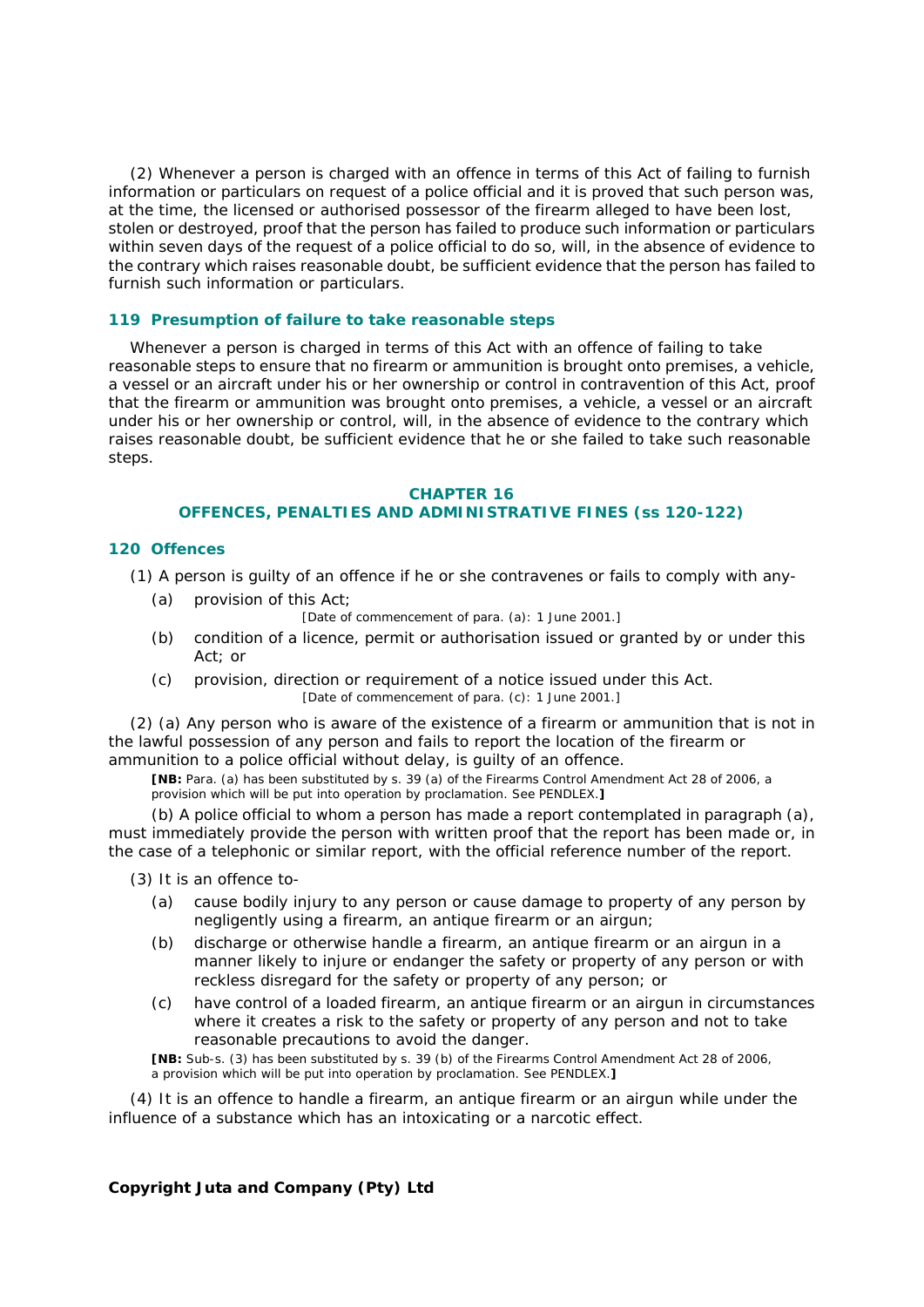**[NB:** Sub-s. (4) has been substituted by s. 39 *(b)* of the Firearms Control Amendment Act 28 of 2006, a provision which will be put into operation by proclamation. See PENDLEX.**]**

(5) A person is guilty of an offence if he or she gives control of a firearm, an antique firearm or an airgun to a person whom he or she knows, or ought reasonably to have known-

- *(a)* to be mentally ill; or
- *(b)* to be under the influence of a substance which has an intoxicating or a narcotic effect.

**[NB:** Sub-s. (5) has been amended by s. 39 *(c)* of the Firearms Control Amendment Act 28 of 2006, a provision which will be put into operation by proclamation. See PENDLEX.**]**

(6) It is an offence to point-

- *(a)* any firearm, an antique firearm or an airgun, whether or not it is loaded or capable of being discharged, at any other person, without good reason to do so; or
- *(b)* anything which is likely to lead a person to believe that it is a firearm, an antique firearm or an airgun at any other person, without good reason to do so.

**[NB:** Sub-s. (6) has been substituted by s. 39 *(d)* of the Firearms Control Amendment Act 28 of 2006, a provision which will be put into operation by proclamation. See PENDLEX.**]**

(7) It is an offence to discharge a firearm, an antique firearm or an airgun in a built-up area or any public place, without good reason to do so.

[Sub-s. (7) substituted by s. 15 *(a)* of Act 43 of 2003.]

**[NB:** Sub-s. (7) has been substituted by s. 39 *(d)* of the Firearms Control Amendment Act 28 of 2006, a provision which will be put into operation by proclamation. See PENDLEX.**]**

- (8) A person is guilty of an offence if he or she-
	- *(a)* fails to lock away his or her firearm or a firearm in his or her possession in a prescribed safe, strong-room or device for the safe-keeping when such firearm is not carried on his or her person or is not under his or her direct control; or
	- *(b)* loses a firearm, or is otherwise disposessed of a firearm owing to that person's failure to-
		- (i) lock the firearm away in a prescribed safe, strong-room or device for the safekeeping of a firearm;
		- (ii) take reasonable steps to prevent the loss or theft of the firearm while the firearm was on his or her person or under his or her direct control; or
		- (iii) keep the keys to such safe, strong-room or device in safe custody.

(9) It is an offence to-

- *(a)* add any word, figure or letter to a competency certificate, licence, permit or authorisation as issued, without the Registrar's permission;
- *(b)* alter or erase any word, figure or letter on or from any competency certificate, licence, permit or authorisation, without the Registrar's permission; [Para. *(b)* substituted by s. 15 *(b)* of Act 43 of 2003.]
- *(c)* use or possess any competency certificate, licence, permit or authorisation-
	- (i) to which any words, figures or letters have been unlawfully added;
	- (ii) from which any words, figures or letters have been unlawfully erased; or
	- (iii) on which any words, figures or letters have been unlawfully altered;
- *(d)* part with a competency certificate, licence, permit or authorisation in order that it may be used by any person other than the person to whom it was issued or granted;
- *(e)* use a competency certificate, licence, permit or authorisation issued in the name of another person to procure possession of a firearm or ammunition;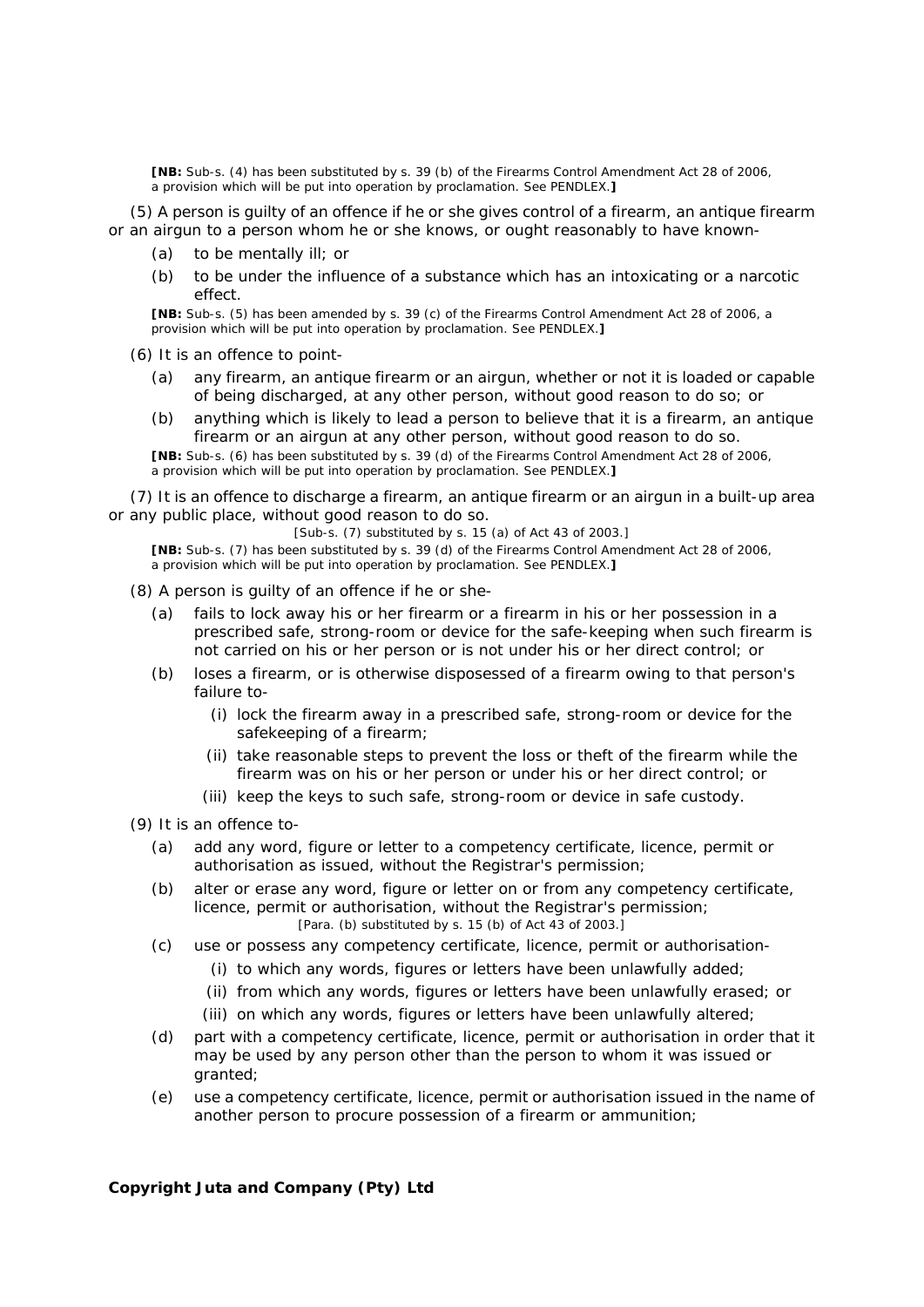**[NB:** Para. *(e)* has been substituted by s. 39 *(e)* of the Firearms Control Amendment Act 28 of 2006, a provision which will be put into operation by proclamation. See PENDLEX.**]**

- *(f)* supply particulars, information or answers in an application for a competency certificate, licence, permit or authorisation in terms of this Act, knowing them to be false, incorrect or misleading or not believing them to be correct;
- *(g)* make a false entry in a register which is required to be kept in terms of this Act; or
- *(h)* furnish false information in any return required to be submitted in terms of this Act.

(10) It is an offence to-

*(a)* sell, supply or in any other manner give possession of a firearm or ammunition to a person who is not allowed in terms of this Act to possess that firearm or ammunition; or

**[NB:** Para. *(a)* has been substituted by s. 39 *(f)* of the Firearms Control Amendment Act 28 of 2006, a provision which will be put into operation by proclamation. See PENDLEX.**]**

*(b)* be in possession of any firearm, airgun, deactivated firearm, muzzle loading firearm, or imitation firearm, with intent to commit an offence or to use the firearm, airgun, deactivated firearm, muzzle loading firearm, or imitation firearm to resist arrest or prevent the arrest of another person.

[Para. *(b)* substituted by s. 6 *(a)* of Act 15 of 2013.]

**[NB:** Para. *(b)* has been substituted by s. 39 *(f)* of the Firearms Control Amendment Act 28 of 2006, a provision which will be put into operation by proclamation. See PENDLEX.**]**

(10A) In determining whether a person intends to use the firearm, airgun, deactivated firearm, muzzle loading firearm or imitation firearm to commit an offence, all relevant factors, including, but not limited to, the following must be taken into account:

- *(a)* The place and time where the person is found;
- *(b)* the behaviour of the person, including the making of any threat or the display of intimidatory behaviour;
- *(c)* the manner in which the firearm, airgun, deactivated firearm, muzzle loading firearm or imitation firearm is carried or displayed;
- *(d)* whether the possession of the firearm, airgun, deactivated firearm, muzzle loading firearm or imitation firearm was within the context of drug dealing, gang association, organised crime or any other criminal activity; or
- *(e)* any other relevant factors, including any explanation the person may wish to provide for his or her possession of the firearm, airgun, deactivated firearm, muzzle loading firearm or imitation firearm: Provided that this paragraph shall not be interpreted as an obligation on the person to explain his or her possession of the firearm, airgun, deactivated firearm, muzzle loading firearm or imitation firearm. [Sub-s. (10A) inserted by s. 6 *(b)* of Act 15 of 2013.]

(10B) The provisions of subsection (10) *(b)* do not apply to the following activities:

- *(a)* The pursuit of any lawful employment, duty or activity;
- *(b)* the participation in any cultural or religious activities, or lawful sport, recreation, or entertainment; or
- *(c)* the legitimate collection, display or exhibition of a firearm, airgun, deactivated firearm, muzzle loading firearm or imitation firearm.

[Sub-s. (10B) inserted by s. 6 *(b)* of Act 15 of 2013.]

(11) Any holder of a licence, permit or authorisation to possess a firearm, and any other person who was in possession of or who had control of a firearm when it was lost, stolen or destroyed and who fails to report the loss, theft or destruction to the police station nearest to the place where it occurred, within 24 hours after having become aware of the loss, theft or destruction of the firearm, is guilty of an offence.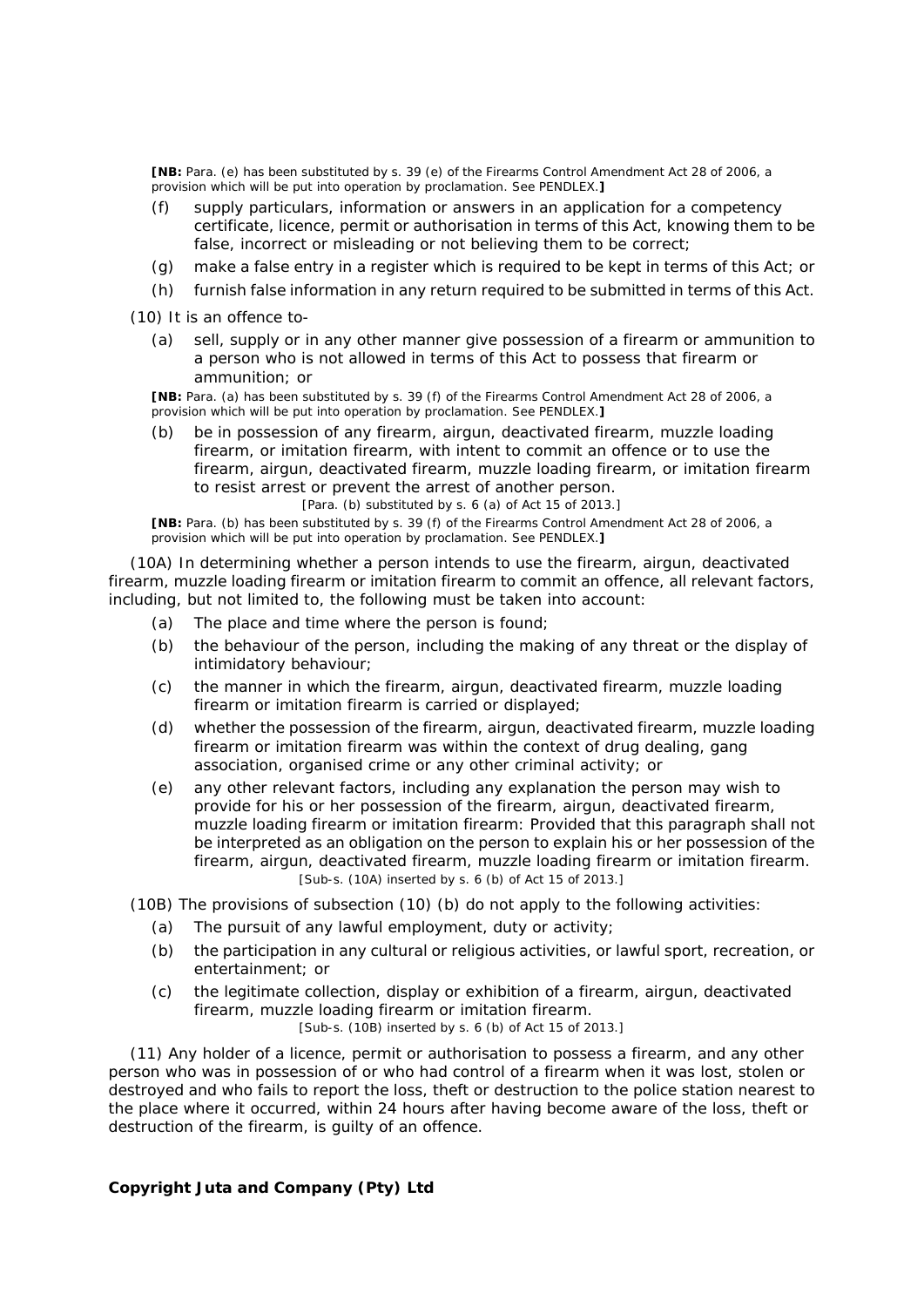(12) It is an offence to obstruct or hinder any person in the exercise of any power or the performance of any duty in terms of this Act.

## **121 Penalties**

Any person convicted of a contravention of or a failure to comply with any section mentioned in Column 1 of Schedule 4, may be sentenced to a fine or to imprisonment for a period not exceeding the period mentioned in Column 2 of that Schedule opposite the number of that section.

[Date of commencement of s. 121: 1 June 2001.]

#### **122 Administrative fines**

(1) If a person is alleged to have committed an offence contemplated in section 120 for which that person may be sentenced to a fine or imprisonment for a period not exceeding five years in terms of section 121, the Registrar may cause to be delivered by hand to that person (hereinafter referred to as the infringer) an infringement notice which must contain the particulars contemplated in subsection (2).

(2) A notice referred to in subsection (1) must-

- *(a)* specify the name and address of the infringer;
- *(b)* specify the particulars of the alleged offence;
- *(c)* specify the amount of the administrative fine payable, which-
	- (i) if the period contemplated in subsection (1) does not exceed two years, may, in respect of a first infringement, not exceed R5 000 and, in respect of a second or subsequent infringement, not exceed R10 000;
	- (ii) if the period contemplated in subsection (1) does not exceed three years, may, in respect of a first infringement, not exceed R15 000 and, in respect of a second or subsequent infringement, not exceed R30 000;
	- (iii) if the period contemplated in subsection (1) does not exceed four years, may, in respect of a first infringement, not exceed R20 000 and, in respect of a second or subsequent infringement, not exceed R40 000; or
	- (iv) if the period contemplated in subsection (1) does not exceed five years, may, in respect of a first infringement, not exceed R50 000 and, in respect of a second or subsequent infringement, not exceed R100 000;
- *(d)* inform the infringer that, not later than 30 days after the date of service of the infringement notice, the infringer may-
	- (i) pay the administrative fine;
	- (ii) make arrangements with the Registrar to pay the administrative fine in instalments; or
	- (iii) elect to be tried in court on a charge of having committed the alleged offence; and
- *(e)* state that a failure to comply with the requirements of the notice within the time permitted, will result in the administrative fine becoming recoverable as contemplated in subsection (4).

(3) If an infringer elects to be tried in court on a charge of having committed the alleged contravention or failure, the Registrar must hand the matter over to the prosecuting authority and inform the infringer accordingly.

(4) If an infringer fails to comply with the requirements of a notice, the Registrar may file with the clerk or registrar of any competent court a statement certified by him or her as correct, setting forth the amount of the administrative fine payable by the infringer, and such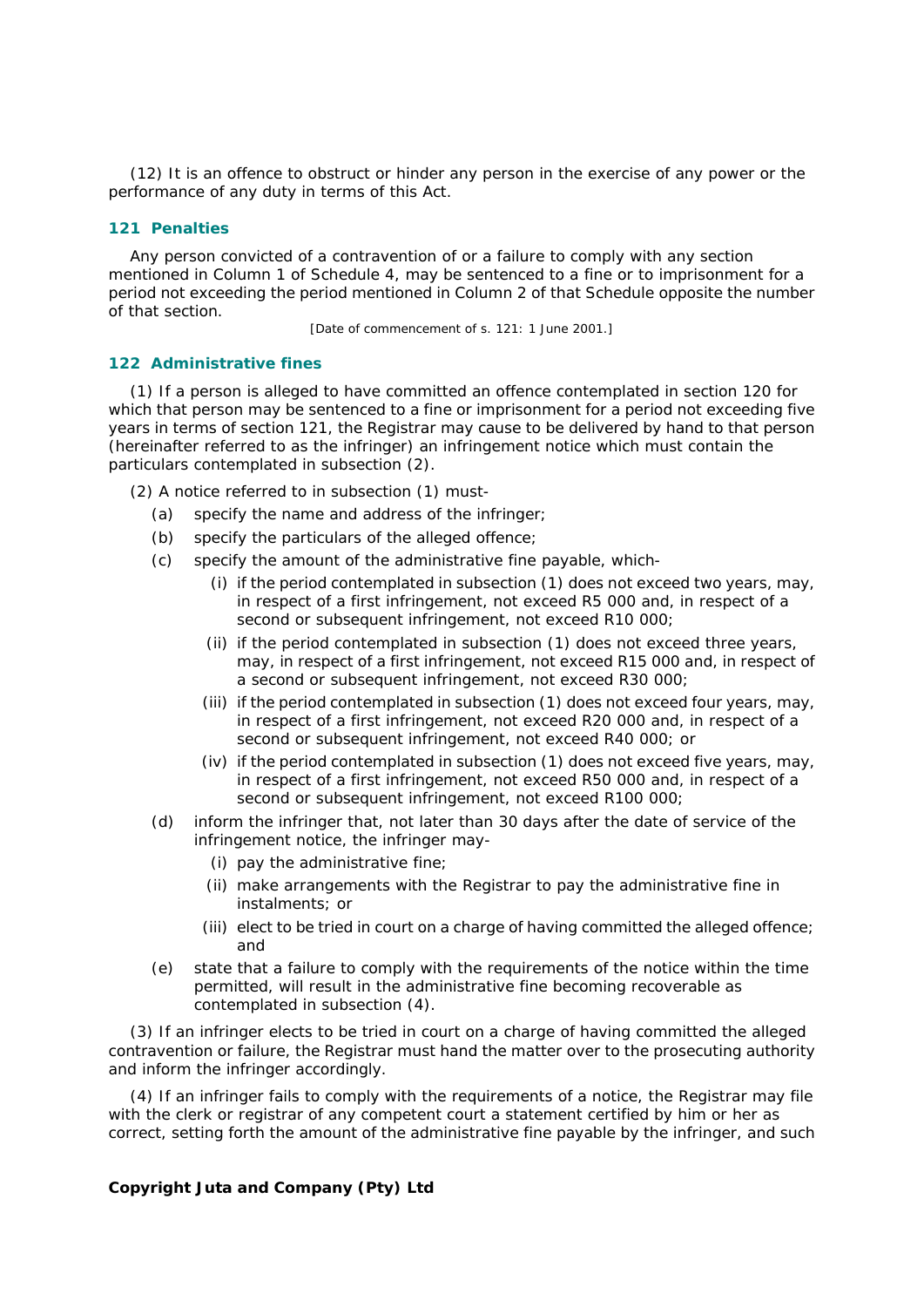statement thereupon has all the effects of a civil judgment lawfully given in that court in favour of the Registrar for a liquid debt in the amount specified in the statement.

(5) The Registrar may not impose an administrative fine contemplated in this section if the person concerned has been charged with a criminal offence in respect of the same set of facts.

(6) No prosecution may be instituted against a person if the person concerned has paid an administrative fine in terms of this section in respect of the same set of facts.

(7) An administrative fine imposed in terms of this section does not constitute a previous conviction as contemplated in Chapter 27 of the Criminal Procedure Act, 1977 (Act 51 of 1977).

### **CHAPTER 17 ORGANISATIONAL STRUCTURES (ss 123-130)**

### **123 Registrar of Firearms**

The National Commissioner is the Registrar of Firearms. [Date of commencement of s. 123: 1 July 2003.]

## **124 Functions of Registrar**

(1) The Registrar must perform his or her functions in accordance with such directions as the Minister may issue.

- (2) The Registrar must-
	- *(a)* establish and maintain the Central Firearms Register;
	- *(b)* establish and control the Office of the Central Firearms Register;
	- *(c)* recover the fees payable in terms of this Act;
	- *(d)* develop a training curriculum for competency testing in terms of this Act;
	- *(e)* conduct research into firearms policies;
	- *(f)* monitor the implementation of this Act;
	- *(g)* conduct public education programmes concerning the provisions of this Act and all other matters relating to the safe possession and use of firearms; and
	- *(h)* designate police officials as Designated Firearms Officers.

[Date of commencement of para. *(h)*: 1 July 2003.] [Sub-s. (2) amended by s. 16 of Act 43 of 2003.]

(3) The Registrar may-

- *(a)* conduct any investigation or enquiry which he or she deems necessary in order to exercise his or her powers or carry out his or her duties in terms of this Act; and
- *(b)* make recommendations to the Minister on any matter relating to this Act. [Date of commencement of sub-s. (3): 1 July 2003.]

#### **125 Central Firearms Register**

(1) The Central Firearms Register must contain-

- *(a)* the central firearms database;
- *(b)* the central dealers database;
- *(c)* the central manufacturers database;
- *(d)* the central gunsmiths database;
- *(e)* the central importers and exporters database;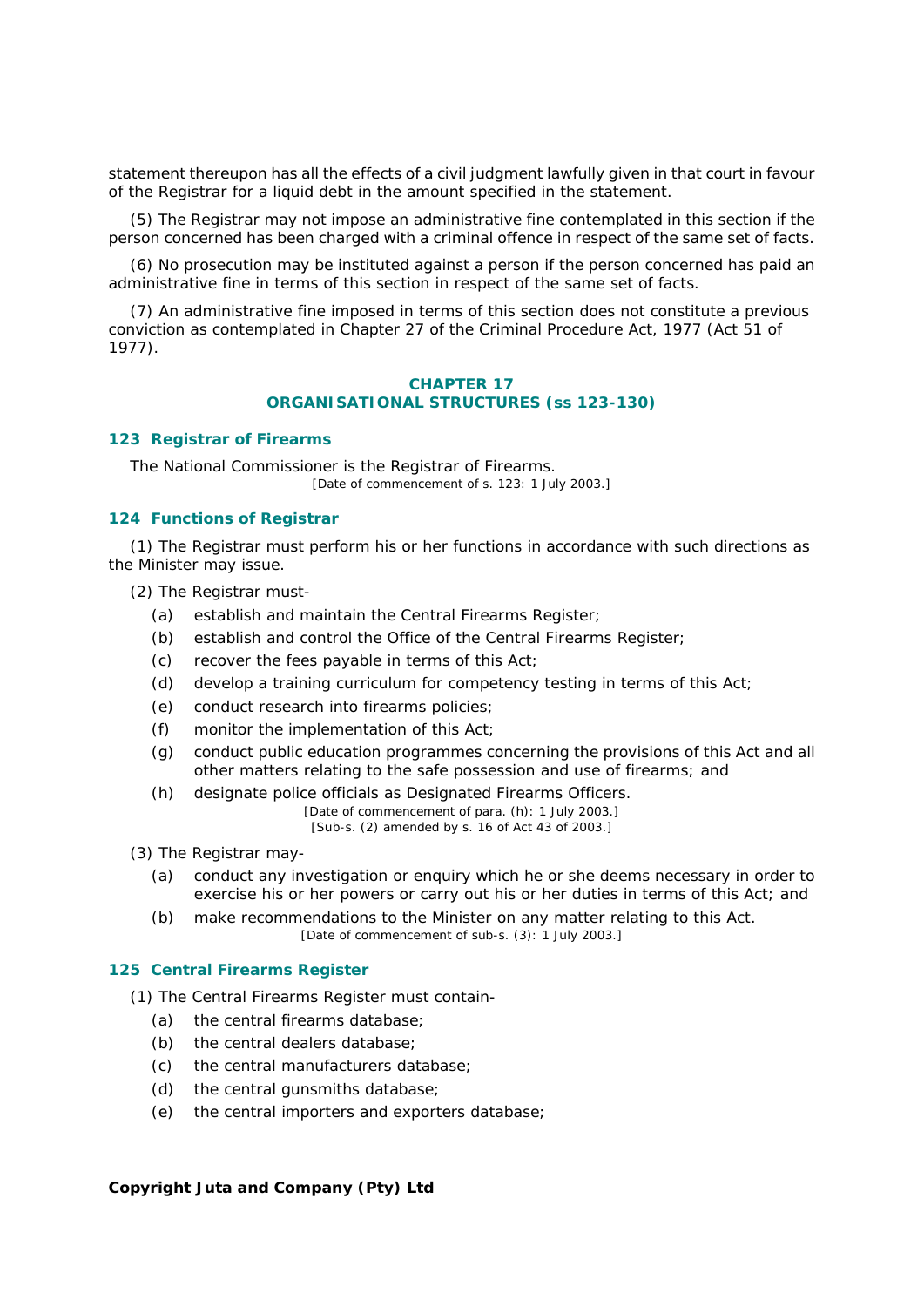- *(f)* the central Official Institutions database; and
- *(g)* any other information required to be kept by the Registrar in terms of this Act. [Date of commencement of para. *(g)*: 1 July 2003.]
- (2) The central databases referred to in subsection (1) must contain-
	- *(a)* such information as may be prescribed concerning-
		- (i) competency certificates, licences, authorisations and permits, as well as renewals and cancellations thereof;
		- (ii) applications for competency certificates, licences, authorisations and permits and any renewal applications which have been refused in terms of this Act;
		- (iii) transfers of firearms effected in terms of this Act;
		- (iv) imports and exports of firearms and ammunition in terms of this Act;
		- (v) the transport of firearms and ammunition in terms of this Act; and
		- (vi) the loss, recovery, theft or destruction of firearms.
	- *(b)* all original documentation submitted in support of all applications made in terms of this Act;
	- *(c)* a record of all licensed dealers, manufacturers, gunsmiths, importers and exporters, transporters for reward, accredited institutions, organisations and all firearms and ammunition in their possession;
	- *(d)* a record of all firearms in the possession of Official Institutions;
	- *(e)* a record of the acquisition, transfer, loss, theft or destruction in respect of firearms in the possession of Official Institutions;
	- *(f)* a record of all firearms recovered, forfeited to the State or destroyed;
	- *(g)* the fingerprints which have been submitted for purposes of an application in terms of this Act; and
	- *(h)* any other documentation and information as may be prescribed.

# **126 Certificate signed by Registrar to constitute** *prima facie* **evidence**

Any document containing information contemplated in section 125 and purporting to be a certificate signed by the Registrar is, upon production in a court by any person, *prima facie* evidence of the facts stated therein.

# **127 Appointment and functions of Head of Office of Central Firearms Register**

(1) The Registrar must, with the approval of the Minister, designate a police official as Head of the Office of the Central Firearms Register.

(2) The Head of the Office of the Central Firearms Register-

- *(a)* must manage the Office of the Central Firearms Register;
- *(b)* must perform the duties assigned to him or her by the Registrar; and
- *(c)* may exercise such powers as may be delegated to him or her by the Registrar.

### **128 Establishment of Appeal Board**

(1) An Appeal Board is hereby established.

(2) The Appeal Board consists of no more than five members who must be appointed by the Minister and who, when viewed collectively, must as far as possible be broadly representative of the population of the Republic.

[Date of commencement of s. 128: 1 July 2003.]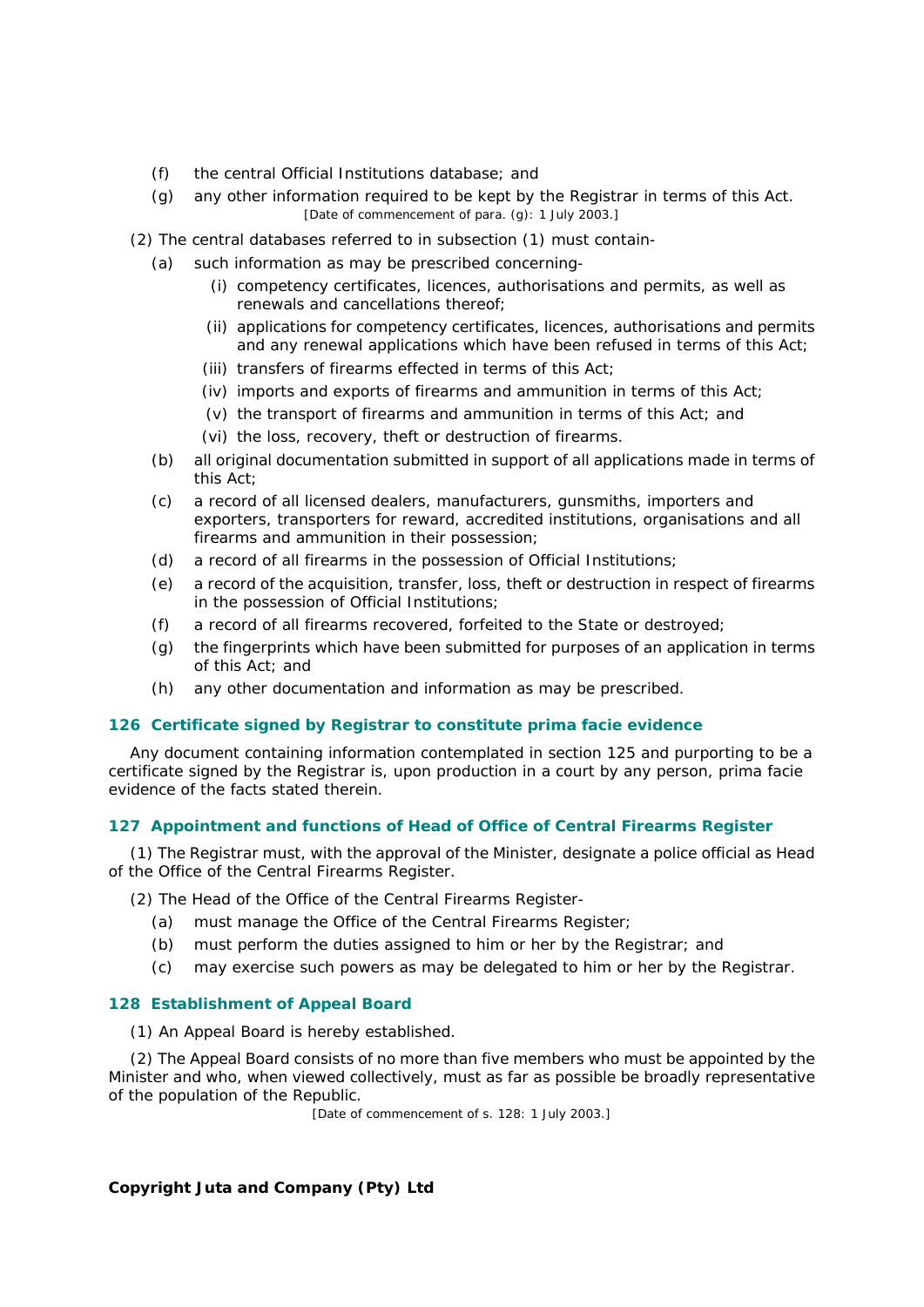### **129 Conditions of service, remuneration and allowances of members of Appeal Board**

(1) The period and conditions of office, remuneration and allowances of the members of the Appeal Board are as prescribed by the Minister with the approval of the Minister of Finance.

(2) *(a)* The Minister may at any time withdraw the appointment of a member of the Appeal Board if there is sufficient reason for doing so.

*(b)* A member may resign by notice in writing to the Minister.

[Date of commencement of s. 129: 1 July 2003.]

#### **130 Quorum, meetings and procedure of Appeal Board**

(1) The quorum for, the procedure at, and the holding of meetings of the Appeal Board are as prescribed.

(2) The Appeal Board may establish such committees consisting of members of the Appeal Board as may be prescribed to perform the duties assigned to them by the Appeal Board and to exercise such powers as may be delegated to them by the Appeal Board. [Date of commencement of s. 130: 1 July 2003.]

#### **131 Administrative work of Appeal Board**

The administrative work of the Appeal Board must be performed by such members of the South African Police Service as may be designated by the National Commissioner. [Date of commencement of s. 131: 1 July 2003.]

## **132 Establishment of Ministerial Committees**

(1) The Minister may establish such committees as may be appropriate to assist him or her, or any other person appointed in terms of this Act, in respect of any matter dealt with in this Act.

(2) The composition and functions of the committees may be determined by the Minister.

(3) The conditions of office, remuneration, allowances and other benefits of members of the committees may be prescribed by the Minister with the approval of the Minister of Finance.

**[NB:** S. 132 has been substituted by s. 40 of the Firearms Control Amendment Act 28 of 2006, a provision which will be put into operation by proclamation. See PENDLEX.**]**

### **CHAPTER 18 RIGHT OF APPEAL (s 133)**

### **133 Right of appeal**

(1) Any person-

- *(a)* whose application for a competency certificate, licence, permit or authorisation in terms of this Act has been refused;
- *(b)* whose competency certificate, licence, permit, or authorisation has been cancelled;
- *(c)* whose licence, permit or authorisation has been issued subject to any condition; or
- *(d)* who has received a notice of an administrative decision in terms of this Act which may detrimentally affect his or her rights,

[Date of commencement of para. *(d)*: 1 July 2003.]

may, in the prescribed manner, appeal to the Appeal Board.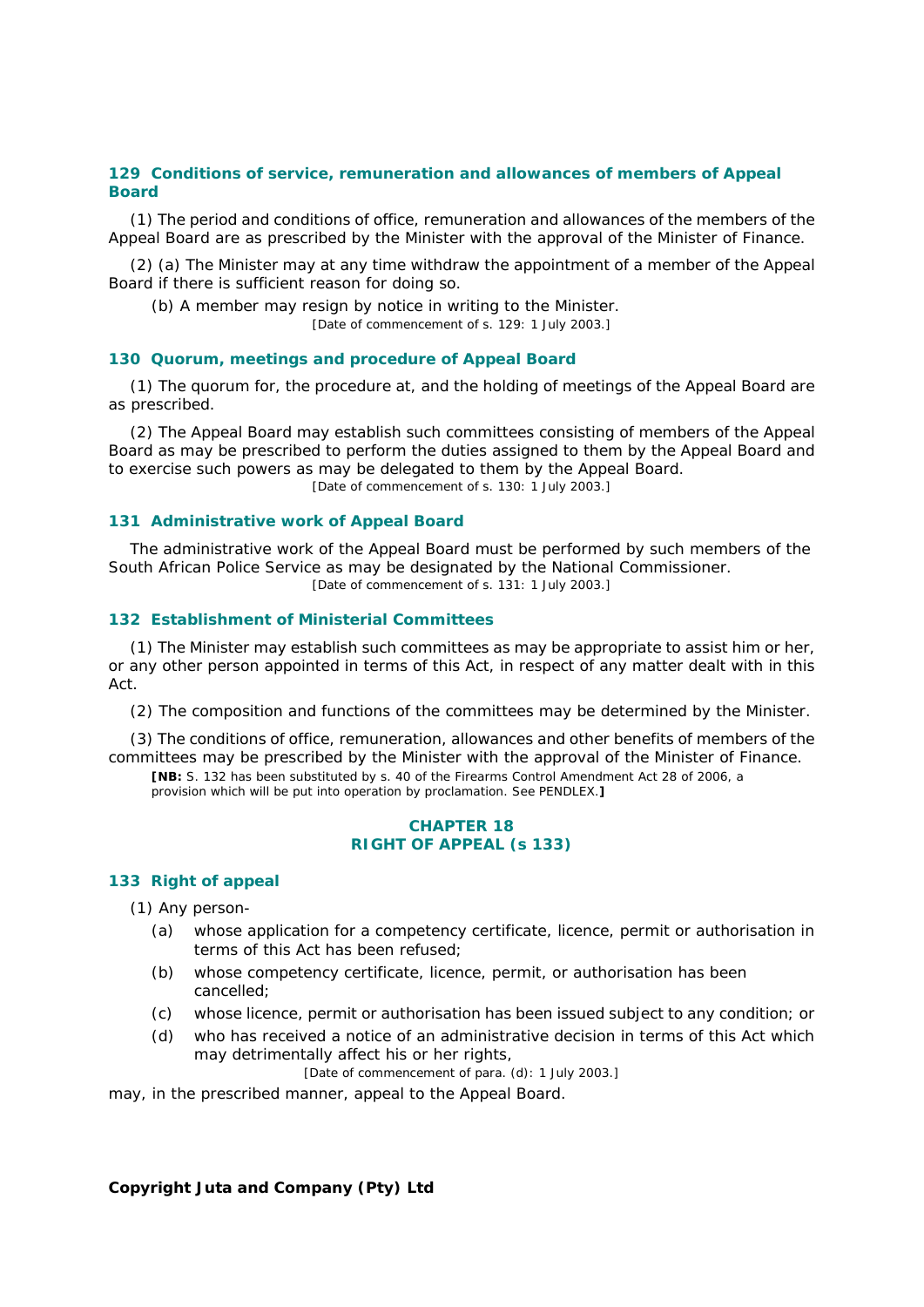(2) The Appeal Board may confirm, vary or reverse any decision against which an appeal has been lodged in terms of this section.

[Date of commencement of sub-s. (2): 1 July 2003.]

(3) The Appeal Board may admit evidence of facts not before the Registrar when he or she made the decision which is the subject of the appeal only if-

- *(a)* there is a reasonable explanation for the failure timeously to inform the Registrar of the facts; and
- *(b)* the Registrar has had sufficient opportunity to verify the facts and to present any evidence to the Appeal Board in this regard.

[Date of commencement of sub-s. (3): 1 July 2003.]

(4) Subject to the provisions of this Act, no person is excused from complying with any of the provisions of this Act on the ground that an appeal is pending in terms of this section.

[Date of commencement of sub-s. (4): 1 July 2003.]

**[NB:** A sub-s. (5) has been added by s. 41 of the Firearms Control Amendment Act 28 of 2006, a provision which will be put into operation by proclamation. See PENDLEX.**]**

## **CHAPTER 19 COMPENSATION (ss 134-137)**

#### **134 Circumstances where no compensation is payable in respect of firearms and ammunition forfeited to State**

No compensation is payable to a person in respect of a firearm or ammunition forfeited to the State in terms of this Act-

- *(a)* if the relevant licence, permit or authorisation was cancelled in terms of this Act because the holder of the licence had contravened or not complied with a provision of this Act or a condition specified in that licence, permit or authorisation; or
- *(b)* if the holder of the licence, permit or authorisation became or was in terms of section 102 or 103 declared unfit to possess a firearm.

## **135 Circumstances where no compensation is payable in respect of firearms and ammunition seized by State**

(1) No compensation is payable to a person from whom a firearm or ammunition was seized by the State if-

- *(a)* no licence, permit or authorisation had been issued for such firearm or ammunition to that person in terms of this Act; or
- *(b)* the firearm or ammunition was for any other reason unlawfully in the possession of that person.

(2) The lawful owner of a firearm or ammunition lost or stolen as a result of his or her negligence is not entitled to claim compensation if such firearm or ammunition is subsequently seized by the State from another person.

**[NB:** S. 135 has been substituted by s. 42 of the Firearms Control Amendment Act 28 of 2006, a provision which will be put into operation by proclamation. See PENDLEX.**]**

#### **136 No compensation payable where firearms or ammunition are destroyed by State**

(1) The Registrar may in respect of any firearm or ammunition seized by, surrendered to or forfeited to the State, issue a notice in the *Gazette* stating that it is the intention of the State to destroy that firearm or ammunition.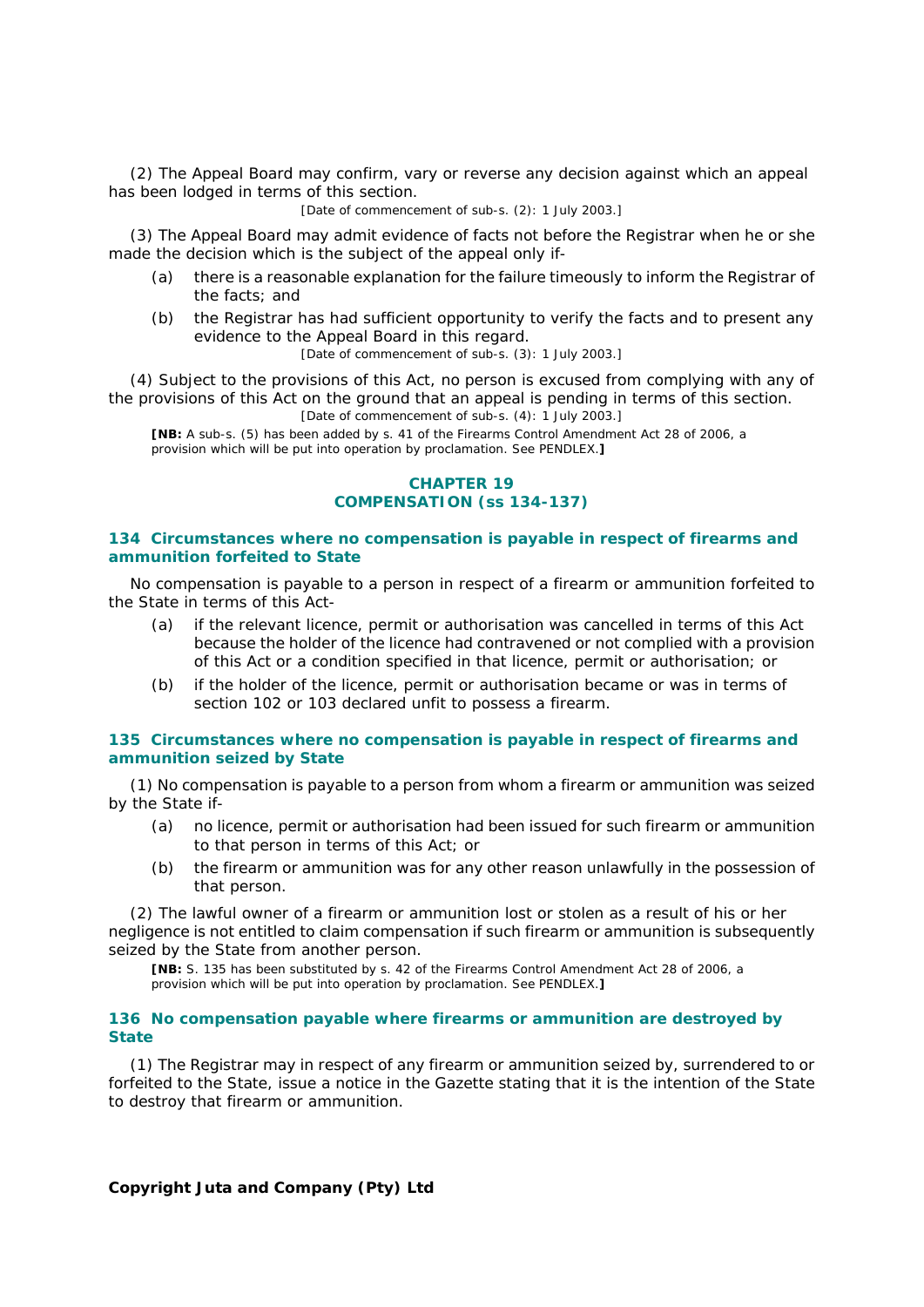(2) Any person who has a valid claim to the relevant firearm or ammunition may, within 21 days after the publication of the notice in the *Gazette*, make representations to the Registrar as to why the firearm or ammunition should not be destroyed.

(3) If the Registrar is satisfied, after consideration of any representations contemplated in subsection (2), that a valid claim to the relevant firearm or ammunition has not been proved, the firearm or ammunition may be destroyed and no compensation will be payable to anyone in respect thereof.

**[NB:** S. 136 has been substituted by s. 43 of the Firearms Control Amendment Act 28 of 2006, a provision which will be put into operation by proclamation. See PENDLEX.**]**

### **137 Application for compensation**

(1) A person whose firearm has been surrendered or forfeited to the State in circumstances other than those referred to in sections 134, 135 and 136 may apply to the Registrar for compensation in respect of that firearm in the prescribed form.

**[NB:** Sub-s. (1) has been substituted by s. 44 of the Firearms Control Amendment Act 28 of 2006, a provision which will be put into operation by proclamation. See PENDLEX.**]**

(2) On receipt of an application for compensation made in terms of this section, the Registrar must-

- *(a)* decide whether or not compensation is payable in terms of this Chapter;
- *(b)* if compensation is payable, attempt to agree with the applicant on the amount of compensation to be paid; and
- *(c)* if compensation is payable, but no compensation is agreed upon, determine the amount of compensation to be paid.

(3) An applicant for compensation may appeal against a decision of the Registrar made in terms of subsection (2) *(c)*.

(4) On receipt of an appeal lodged in terms of subsection (3) the Appeal Board must-

- *(a)* hear the applicant and the Registrar; and
- *(b)* determine the amount of compensation to be paid.

(5) The Minister must, with the approval of the Minister of Finance, establish guidelines<sup>i</sup> for the payment of compensation, taking into account the-

- *(a)* financial constraints on the State and its ability to meet actual and anticipated claims for compensation; and
- *(b)* interests of persons who have applied or may in the future apply for compensation.

(6) The guidelines referred to in subsection (5) bind-

- *(a)* the Registrar when he or she agrees or determines compensation in terms of subsection (2); and
- *(b)* the Appeal Board when it determines compensation in terms of subsection (4).

(7) A person who is not satisfied with the amount of compensation or the time or manner of payment as determined by the Appeal Board, may approach a court to determine the amount, the time and the manner of payment of the compensation.

#### **CHAPTER 20**

### **SPECIAL POWERS RELATING TO AMNESTIES AND FIREARM-FREE ZONES (ss 138-140)**

**138 Definition**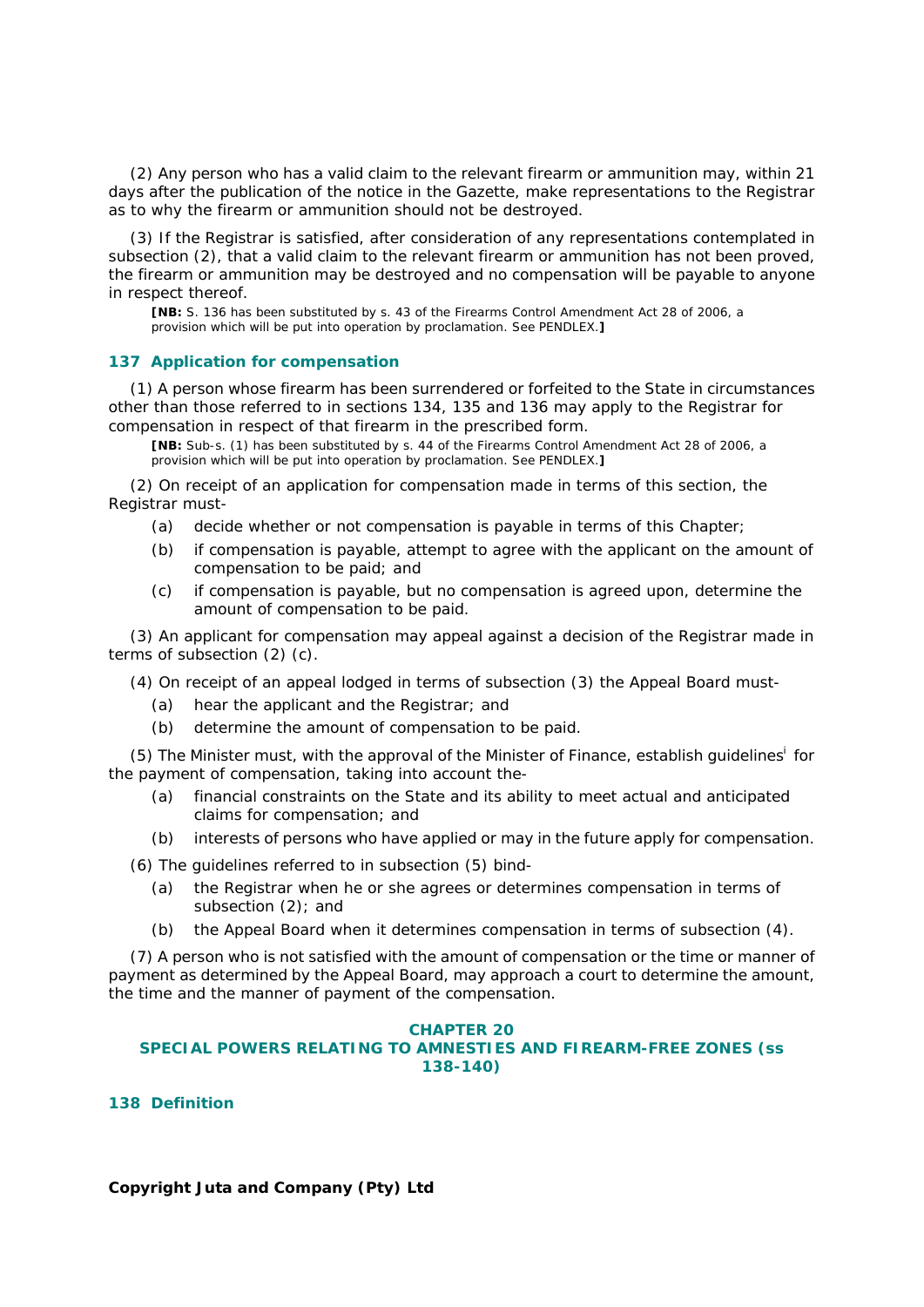In this Chapter **'amnesty'** means an indemnity against prosecution for the unlawful possession of a firearm or ammunition.

# **139 Amnesty**

(1) The Minister may, by notice in the *Gazette*, declare an amnesty if-

- *(a)* the amnesty may result in the reduction of the number of illegally possessed firearms in South Africa; and
- *(b)* it is in the public interest to do so.

(2) A notice contemplated in subsection (1)-

- *(a)* will only be valid if it is approved by Parliament;
- *(b)* must specify the period during which persons may apply for amnesty; and
- *(c)* must specify the conditions under which amnesty may be granted.

(3) A person who surrenders a firearm or ammunition in compliance with a notice published in terms of subsection (1), may not be prosecuted in relation to-

- *(a)* the firearm, for having been in possession of that firearm without the appropriate licence, permit or authorisation; or
- *(b)* the ammunition, for having been in possession of that ammunition without having been in lawful possession of a firearm capable of discharging the ammunition.

(4) *(a)* A person who surrenders a firearm in compliance with a notice published in terms of subsection (1) may apply in terms of this Act for a licence in respect of that firearm.

*(b)* If a licence is granted, the firearm and ammunition, if any, surrendered in terms of this Act must be returned to the holder of the licence.

(5) The Registrar must dispose of any firearm or ammunition surrendered in compliance with a notice in terms of subsection (1) in such manner and after the expiry of such period as may be prescribed.

### **140 Firearm-free zones**

(1) The Minister may, after consultation with the National Commissioner and the Secretary for the Police Service, by notice in the *Gazette* declare any premises or categories of premises to be firearm-free zones, if it is-

- *(a)* in the public interest; and
- *(b)* in accordance with the objects of this Act.

(2) Unless authorised to do so in terms of a notice issued under subsection 20 (1), no person may-

- *(a)* allow any firearm or ammunition to be in a firearm-free zone;
- *(b)* carry any firearm or ammunition in a firearm-free zone; or
- *(c)* store any firearm or ammunition in a firearm-free zone.

**[NB:** Sub-s. (2) has been substituted by s. 45 of the Firearms Control Amendment Act 28 of 2006, a provision which will be put into operation by proclamation. See PENDLEX.**]**

(3) A police official may, without warrant-

- *(a)* search any building or premises in a firearm-free zone if he or she has a suspicion on reasonable grounds that a firearm or ammunition may be present in the firearm-free zone in contravention of a notice issued in terms of subsection (1);
- *(b)* search any person present in a firearm-free zone; and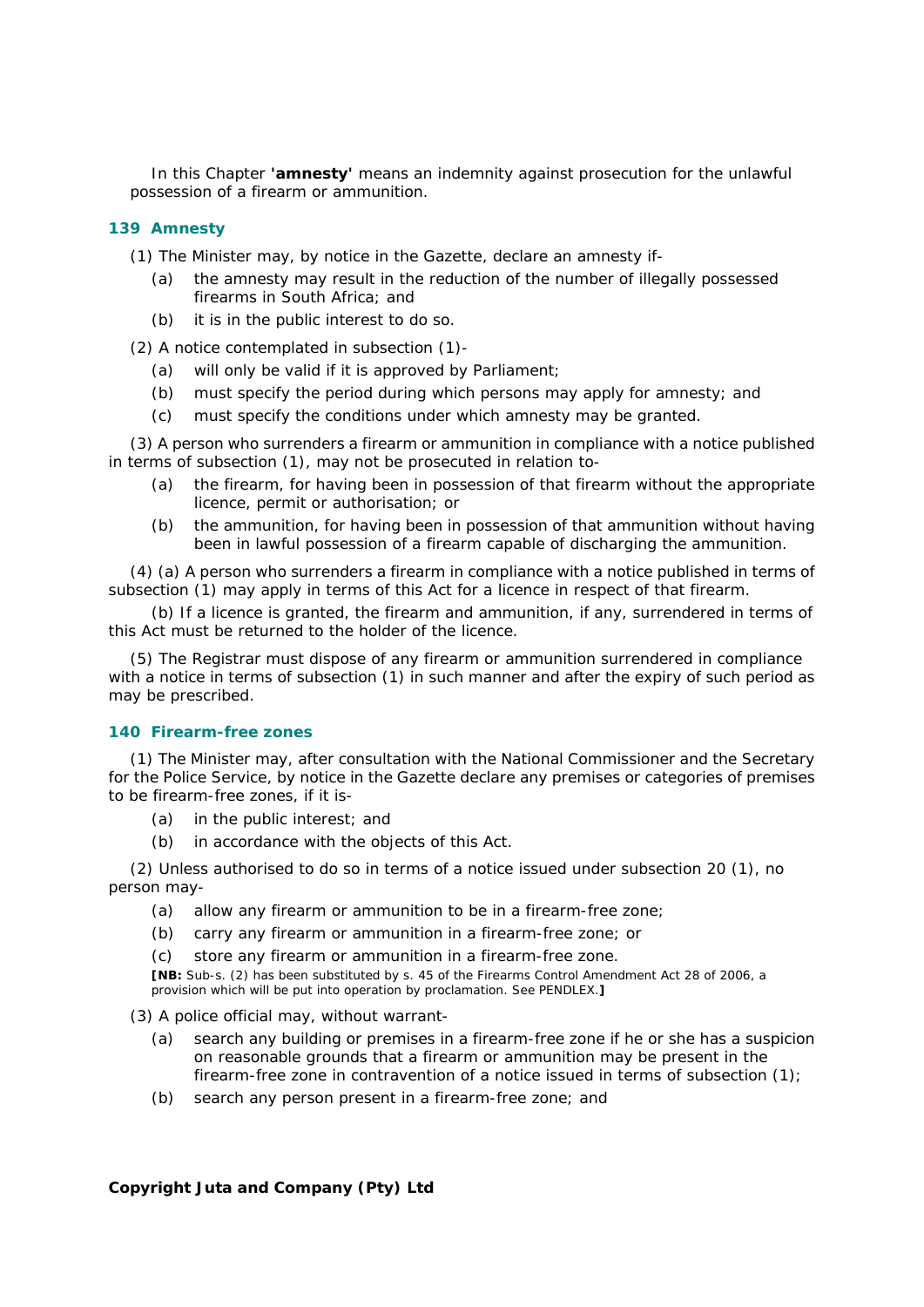*(c)* seize any firearm or ammunition present in the firearm-free zone or on the person in contravention of a notice issued in terms of subsection (1).

**[NB:** Sub-s. (3) has been substituted by s. 45 of the Firearms Control Amendment Act 28 of 2006, a provision which will be put into operation by proclamation. See PENDLEX.**]**

(4) The Minister may prescribe measures to be taken regarding the demarcation of and placing of signposts on premises constituting a firearm-free zone in order to notify the public that the premises are declared a firearm-free zone.

[Sub-s. (4) added by s. 17 of Act 43 of 2003.] [Date of commencement of s. 140: 1 June 2001.]

## **CHAPTER 21 GENERAL PROVISIONS (ss 141-154)**

#### **141 Delegation of powers and assignment of duties**

(1) The Registrar may delegate any power conferred on him or her and assign any duty imposed on him or her by or under this Act to any official in the service of the State.

(2) An official to whom a power has been delegated or a duty has been assigned in terms of subsection (1) must exercise the power or perform the duty subject to the control and directions of the Registrar.

(3) The Registrar may, notwithstanding a delegation or assignment in terms of subsection (1), personally exercise the power or perform the duty delegated or assigned to another official.

[Date of commencement of s. 141: 1 July 2003.]

### **142 Designation as police officials**

For purposes of this Act, the Minister may in writing designate any person or any category of persons employed by the State, as police officials.

## **143 Service of documents**

(1) Any notice or other document to be served on or given to any person in terms of this Act may be-

- *(a)* delivered by hand to that person;
- *(b)* left at that person's usual or last known place of residence or business;
- *(c)* left at an address specified by that person for the purpose of any application made in terms of this Act;
- *(d)* posted by certified mail addressed to that person by name at that person's last known place of residence or business or at a postal address specified by that person for the purpose of any application made in terms of this Act;
- *(e)* delivered to any legal representative or other agent of that person who is duly authorised by that person to receive it;
- *(f)* if the relevant person is deceased, delivered to that person's legal representative or to the executor of his or her estate; or
- *(g)* if the relevant person is absent from South Africa, delivered to that person's legal representative or agent in South Africa or served in such manner as may be prescribed by regulation.

(2) This section does not apply to notices or other documents served or given during the course of any proceedings in a court of law or to notices in terms of section 122. [Date of commencement of s. 143: 1 July 2003.]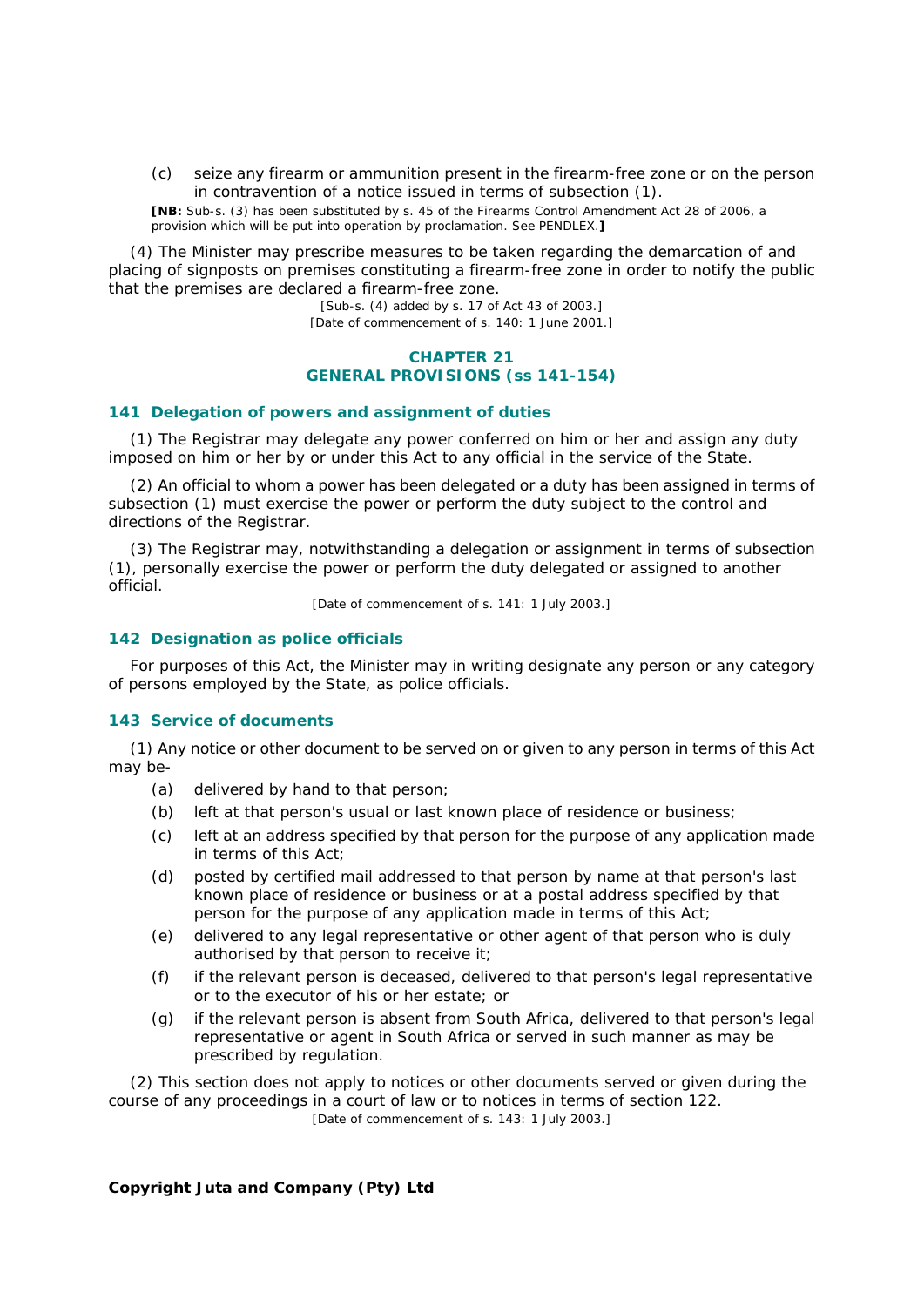### **144 Return of service**

A document purporting to be signed by a police official, or person designated under section 142, indicating that the service was effected in accordance with section 143 (1) by the person who has signed the document, is upon production in a court by any person, *prima facie* evidence of service of the document.

[Date of commencement of s. 144: 1 July 2003.]

### **145 Regulations**

(1) The Minister may, by notice in the *Gazette*, make regulations regarding-

*(a)* anything that may or must be prescribed in terms of this Act;

[Date of commencement of para. *(a)*: 1 July 2003.]

*(b)* the surrendering of firearms and ammunition to the South African Police Service; **[NB:** Para. *(b)* has been substituted by s. 46 *(a)* of the Firearms Control Amendment Act 28 of 2006, a provision which will be put into operation by proclamation. See PENDLEX.**]**

*(c)* the production of any firearm to which any application relates for the purpose of identification, and the discharging of ammunition for identification purposes;

**[NB:** Para. *(c)* has been substituted by s. 46 *(a)* of the Firearms Control Amendment Act 28 of 2006, a provision which will be put into operation by proclamation. See PENDLEX.**]**

- *(d)* the determination and payment of fees payable in respect of the issue or renewal of any competency certificate, licence, permit or authorisation or in respect of anything else for which a fee may be charged in terms of this Act;
- *(e)* the fees or remuneration which may be charged by dealers in respect of any firearm, or other device, required to be disposed of through a dealer in terms of this  $Act'$

**[NB:** Para. *(e)* has been substituted by s. 46 *(b)* of the Firearms Control Amendment Act 28 of 2006, a provision which will be put into operation by proclamation. See PENDLEX.**]**

- *(f)* the security of any premises at which dealers, manufacturers, gunsmiths, importers and exporters of firearms and ammunition, Official Institutions or persons who use firearms for business purposes conduct business, including precautions and procedures to be taken to prevent the theft or unlawful use of firearms and ammunition in the possession of such persons;
- *(g)* precautions to be taken in respect of the carriage, use, safe custody or destruction of firearms and ammunition;
- *(h)* the surrender and disposal of competency certificates, licences, permits or authorisations issued in terms of this Act which have been suspended, revoked or cancelled or which have ceased to be valid;
- *(i)* the notification of change of address;
- *(j)* the acquisition, disposal, possession, import or export of equipment and material designed for the loading of ammunition;
- *(k)* the taking of fingerprints;

[Date of commencement of para. *(k)*: 1 July 2003.]

*(l)* the periods for and the manner in which, and by whom, documentation contemplated in this Act must be retained;

[Date of commencement of para. *(l)*: 1 July 2003.]

- *(m)* the training and testing and such other measures as may be necessary to ensure the competency of employees of an Official Institution who may possess and use firearms under the control of the Official Institution; and
- *(n)* generally with regard to any other matter which it is necessary or expedient to prescribe in order to achieve or promote the objects of this Act.

[Date of commencement of para. *(n)*: 1 July 2003.]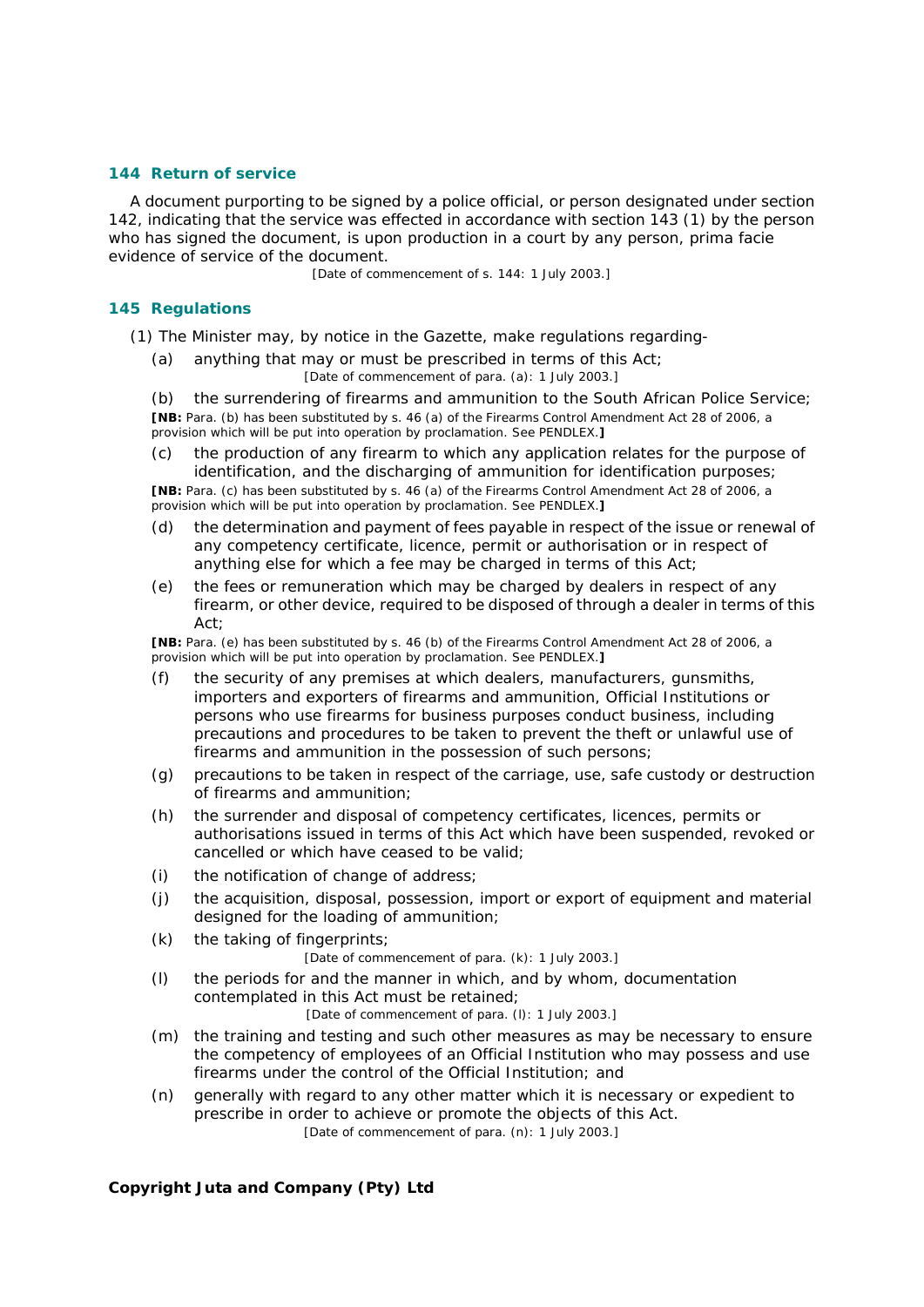(2) A regulation may provide for a penalty for any contravention thereof or failure to comply therewith, of a fine or imprisonment for a period not exceeding 12 months or both a fine and such imprisonment.

[Date of commencement of sub-s. (2): 1 July 2003.]

(3) A regulation regarding the determination of fees may be made only with the approval of the Minister of Finance.

(4) In making regulations, other than those relating to the payment of fees, the Minister may differentiate between different areas in South Africa.

#### **146 Disposal of firearms in case of ceasing to carry on business**

If a person who holds a licence issued in terms of section 20 or who holds a licence, permit or authorisation contemplated in Chapter 7 or 8, ceases to carry on business for any reason, the firearms and ammunition in possession of that person must be kept in safe custody by the person and at the place designated by the Registrar, until they are disposed of as prescribed.

**[NB:** S. 146 has been substituted by s. 47 of the Firearms Control Amendment Act 28 of 2006, a provision which will be put into operation by proclamation. See PENDLEX.**]**

#### **147 Disposal of firearms in case of death**

(1) In the case of the death of the holder of a firearm licence, the firearm in question must be disposed of as prescribed.

(2) The executor of the estate of a deceased person who comes into possession of a firearm licensed to the deceased must store the firearm as prescribed.

**[NB:** Sub-s. (2) has been substituted by s. 48 of the Firearms Control Amendment Act 28 of 2006, a provision which will be put into operation by proclamation. See PENDLEX.**]**

#### **148 Inherited firearms**

(1) A person who inherits a firearm or muzzle loading firearm must-

- *(a)* if he or she wishes to keep the firearm, apply for an appropriate licence, permit or authorisation in terms of this Act;
- *(b)* if he or she wishes to keep the muzzle loading firearm, obtain the necessary competency certificate in order to possess the muzzle loading firearm; or
- *(c)* if he or she does not wish to acquire the firearm or muzzle loading firearm, or fails to obtain the appropriate licence, permit or authorisation or competency certificate, have the firearm or muzzle loading firearm deactivated or dispose of it in terms of this Act.

[Sub-s. (1) substituted by s. 49 of Act 28 of 2006.]

(2) The Registrar may issue a temporary authorization contemplated in section 21, to allow a person who inherits a firearm a reasonable time to dispose of it.

#### **149 Compulsory destruction of firearms, muzzle loading firearms and ammunition**

(1) A firearm or muzzle loading firearm may only be destroyed as prescribed.

(2) Any firearm, muzzle loading firearm or ammunition forfeited to the State in terms of this Act-

- *(a)* must be destroyed by the State within six months of the date of the forfeiture or after all possible appeals have been concluded or the last date on which any appeal could have been noted has passed without an appeal having been noted, whichever occurs last; and
- *(b)* remains the property of the owner thereof until its destruction.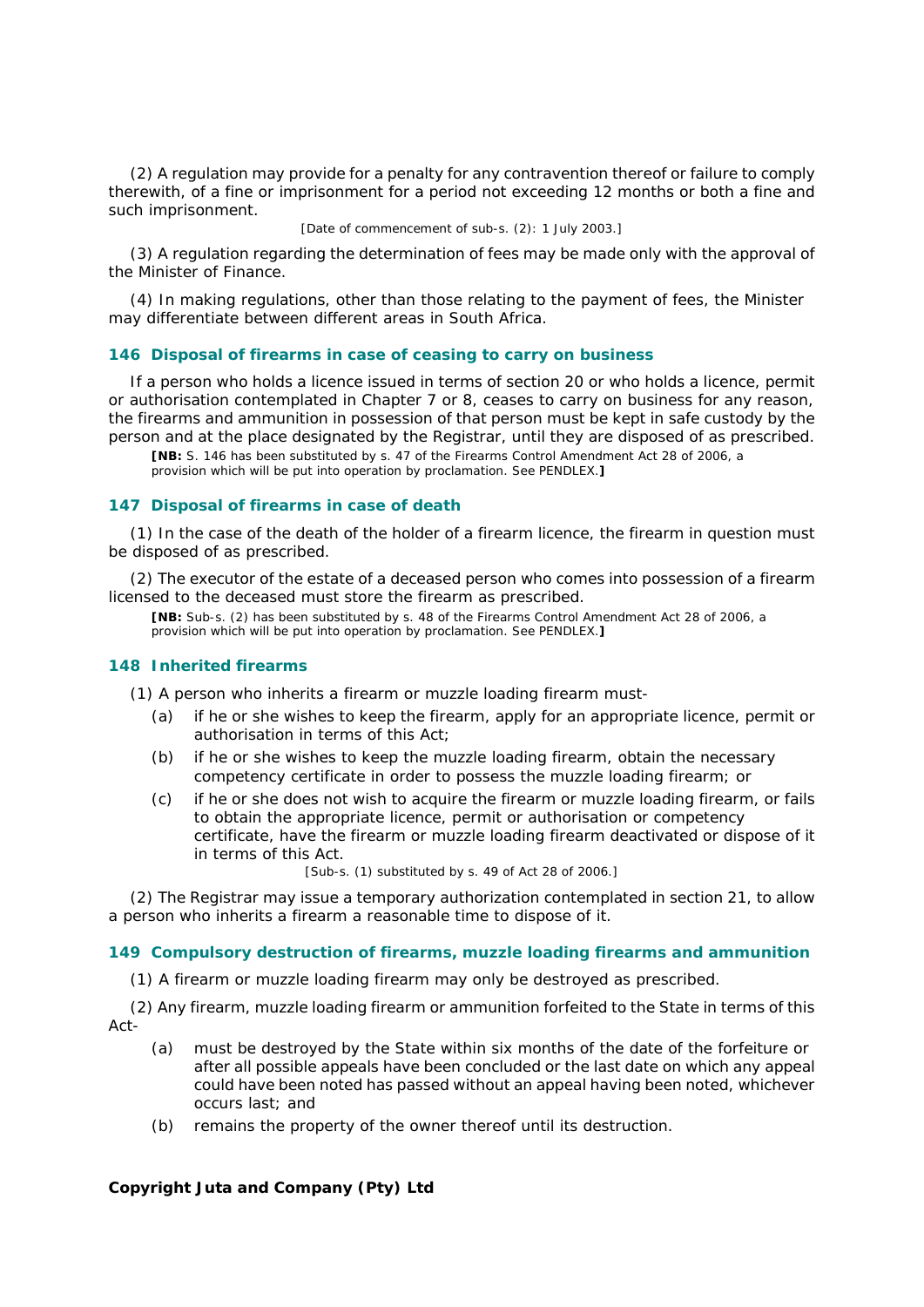(3) *(a)* Despite subsection (2), the State may retain any firearm, muzzle loading firearm or ammunition forfeited to the State, which the Registrar deems to be of special value.

*(b)* Any firearm, muzzle loading firearm or ammunition retained by the Registrar in terms of paragraph *(a)* becomes the property of the State when the Registrar informs the former owner of the firearm, muzzle loading firearm or ammunition of that fact.

*(c)* Subject to Chapter 19, the former owner of any firearm, muzzle loading firearm or ammunition which becomes the property of the State in terms of paragraph *(b)* may apply for compensation in terms of this Act.

(4) *(a)* Subject to subsection (1) no person, including the State, may destroy a firearm or muzzle loading firearm without the prior written permission of the Registrar.

*(b)* The Registrar must only consent to the destruction of a firearm, muzzle loading firearm or ammunition with due regard to and in compliance with the provisions of the National Heritage Resources Act, 1999 (Act 25 of 1999), and any condition which may be imposed by the South African Heritage Resources Agency or their nominated agents.

[S. 149 substituted by s. 50 of Act 28 of 2006.]

#### **150 Deactivation of firearms or muzzle loading firearms**

[Heading substituted by s. 51 *(a)* of Act 28 of 2006.]

(1) For purposes of this section **'to deactivate'** means to render permanently inoperable and **'deactivation'** has a corresponding meaning.

(2) A firearm or muzzle loading firearm may only be deactivated by a gunsmith in the prescribed manner.

[Sub-s. (2) substituted by s. 51 *(b)* of Act 28 of 2006.]

- (3) If a firearm or muzzle loading firearm is deactivated by a gunsmith--
	- *(a)* the gunsmith must issue a certificate to that effect indicating the manner in which the deactivation was performed;
	- *(b)* the holder of the licence in respect of the firearm in question must notify the Registrar within 14 days after such deactivation, and at the same time forward to the Registrar a copy of the deactivation certificate; and
	- *(c)* the gunsmith must notify the Registrar within 14 days after any deactivation done by him or her, and at the same time forward to the Registrar a copy of the deactivation certificate.

[Sub-s. (3) amended by s. 51 *(c)* of Act 28 of 2006.]

(4) *(a)* The Minister may, by notice in the *Gazette*, determine that a certificate of deactivation which is valid in a country other than the Republic is a valid certificate of deactivation in the Republic.

*(b)* A notice contemplated in paragraph *(a)* must be approved by Parliament before publication thereof.

#### **151 Jurisdiction of magistrates' courts**

Despite any law to the contrary, any magistrates' court has jurisdiction to impose any penalty provided for in terms of this Act.

[Date of commencement of s. 151: 1 July 2003.]

#### **152 Act binds State**

This Act binds the State.

[Date of commencement of s. 152: 1 July 2003.]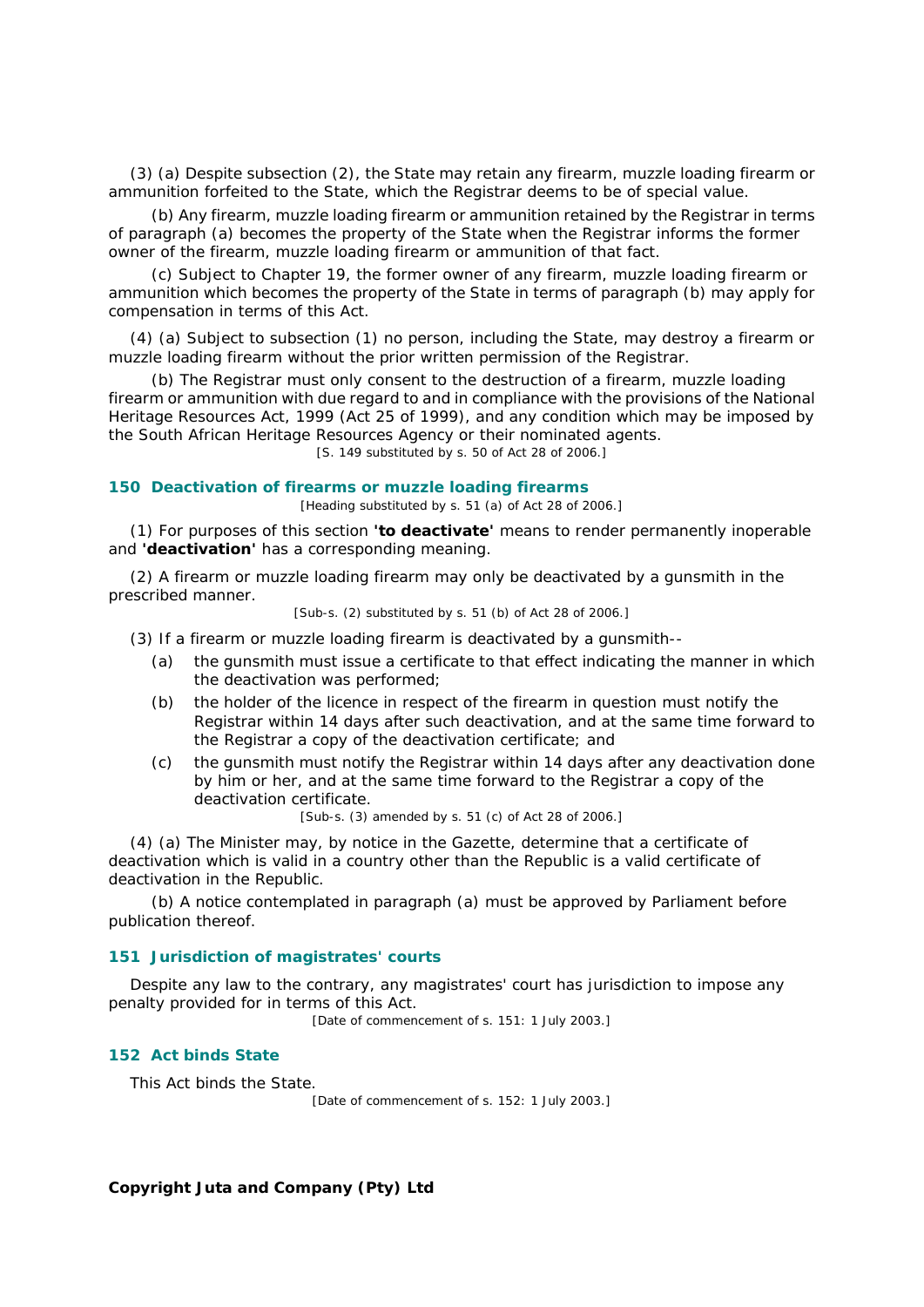#### **153 Repeal of laws**

Subject to Schedule 1, the laws mentioned in the first column of Schedule 3 are hereby repealed to the extent mentioned in the third column of Schedule 3. [S. 153 substituted by s. 18 of Act 43 of 2003.]

#### **154 Short title and commencement**

This Act is called the Firearms Control Act, 2000, and comes into effect on a date to be fixed by the President by proclamation in the *Gazette*.

# **Schedule 1 TRANSITIONAL PROVISIONS**

[Schedule 1 amended by ss. 19 and 20 of Act 43 of 2003 and by s. 52 of Act 28 of 2006.]

#### **1 Existing licence to possess an arm**

(1) Subject to subitem (2) and item 11, any licence which was issued in terms of the previous Act and which was valid immediately before the date of the commencement of this Act, remains valid for a period of five years from the date on which this Act comes into operation, unless such licence is terminated, cancelled or surrendered in terms of this Act.

(2) *(a)* The holder of a licence to possess an arm contemplated in subitem (1) must, before the end of the period contemplated in that subitem, in a lawful manner dispose of any firearms in his or her possession in excess of the number that he or she may lawfully possess in terms of this Act.

*(b)* For the purpose of paragraph *(a)*, section 31 (2) does not apply.

(3) Any firearm not disposed of as contemplated in subitem (2) may be forfeited to the State and must be disposed of in the prescribed manner.

#### **1A Muzzle loading firearms**

(1) A person who possesses a muzzle loading firearm must apply within one year from the date of commencement of section 52 of the Firearms Control Amendment Act, 2006,<sup>ii</sup> for the relevant competency certificate to possess a muzzle loading firearm in terms of this Act.

(2) No prosecution may be instituted during the period referred to in subitem (1) against any person found in possession of a muzzle loading firearm without having been issued with a relevant competency certificate.

(3) The period referred to in subsection [sic] (1) may be extended by the Minister for such period as the Minister may determine by notice in the *Gazette*.

(4) If the application for a competency certificate has been lodged within the period provided for in subitem (1), or the extended period referred to in subitem (3), the possession of the muzzle loading firearm remains lawful until the application for a competency certificate is decided.

[Item 1A inserted by s. 52 of Act 28 of 2006.]

#### **2 Existing dealer's licence**

Subject to item 11, any licence issued in terms of section 19 (1) of the previous Act or transferred in terms of section 20 of that Act or any temporary licence issued in terms of section 19A (1) of the previous Act, which was valid immediately before the date of commencement of this Act, remains valid for one year from that date, unless it is terminated, cancelled or surrendered in terms of this Act.

## **3 Existing permit for importation or exportation of arms and ammunition**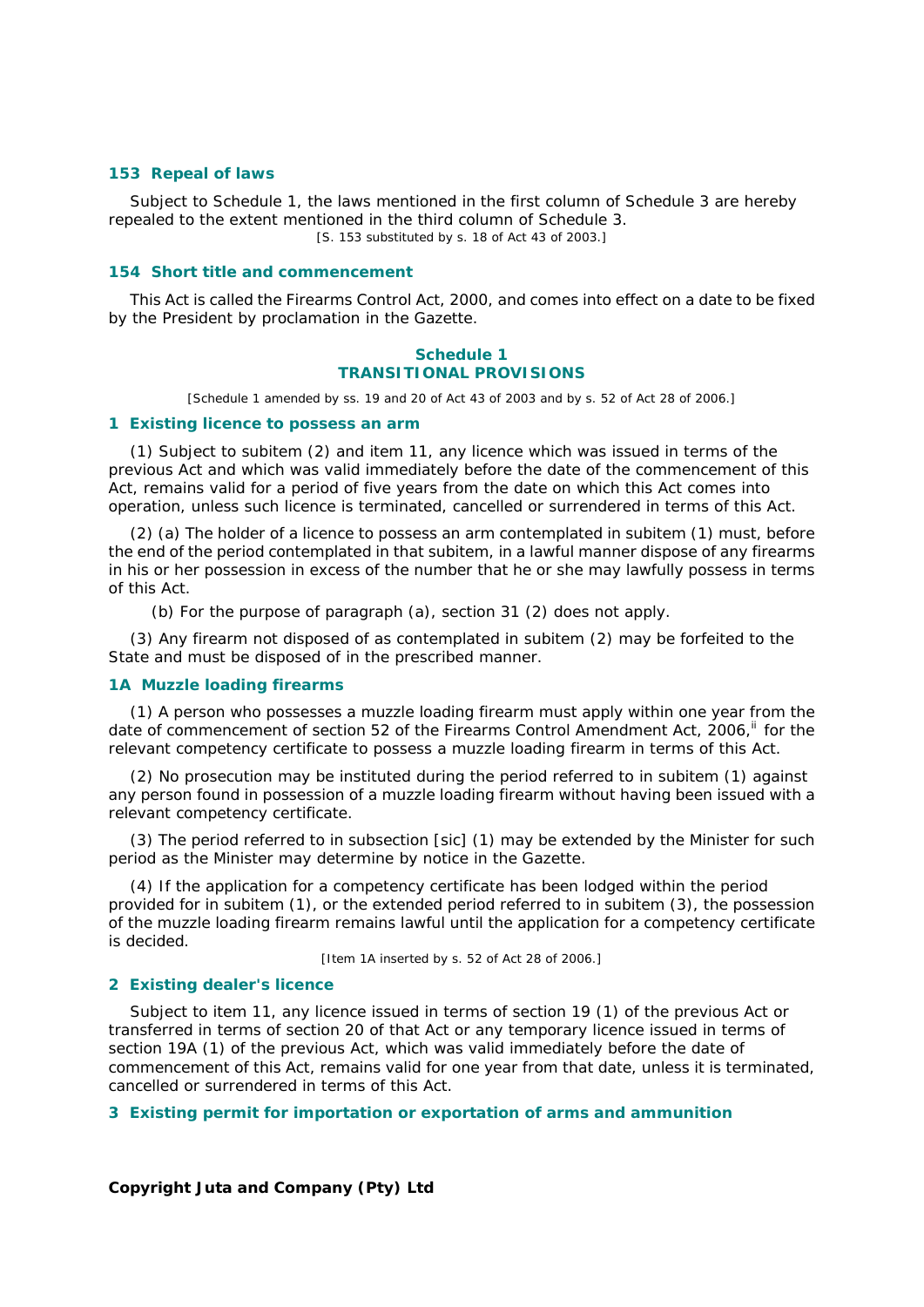Subject to item 11, any permit issued in terms of section 26 (1) or 32 (1) of the previous Act, which was valid immediately before the commencement of this Act, remains valid for the period specified in that permit, unless terminated, cancelled or surrendered in terms of this Act.

#### **4 Existing permit for manufacture of arms and ammunition**

Subject to item 11, any permit issued in terms of section 30 of the previous Act, which was valid immediately before the commencement of this Act, remains valid for one year from that date, unless terminated, cancelled or surrendered in terms of this Act.

#### **4A Existing registration certificate to carry on trade of gunsmith**

Subject to item 11, any registration certificate to carry on the trade of gunsmith, issued in terms of regulation 14 (4) of the regulations made under the previous Act, which was valid immediately before the date of commencement of this Act, remains valid for one year from that date, unless terminated, cancelled or surrendered in terms of this Act. [Item 4A inserted by s. 19 of Act 43 of 2003.]

#### **5 Existing authorisations and certain existing permits**

Subject to item 11, any authorisation issued in terms of section 3 (5) or 33A (1) of the previous Act or any permit issued in terms of the previous Act other than a permit contemplated in item 3 or 4, which was valid immediately before the commencement of this Act, remains valid for the period specified in the authorisation or permit, as the case may be, unless terminated, cancelled or surrendered in terms of this Act.

### **6 Person unfit to possess a firearm**

(1) Any person declared to be unfit to possess an arm in terms of the previous Act must be regarded as having been declared unfit to possess a firearm in terms of this Act.

(2) Despite items 1, 2, 3, 4 and 5, any person holding a licence contemplated in any of those items may in terms of this Act become or be declared unfit to possess a firearm.

# **7 Register in terms of previous Act to be kept by Registrar**

(1) The register kept in terms of section 42 of the previous Act must be maintained by the Registrar for such period as may be necessary.

(2) A certificate purporting to be signed by the Commissioner or any person acting under his or her authority stating any fact recorded in the register referred to in subitem (1) is upon production in a court by any person, *prima facie* evidence of the fact so stated.

#### **8 Matters pending under previous Act**

(1) Subject to subitems (2) and (3), this Act does not affect any proceedings instituted in terms of the previous Act which were pending in a court of law immediately before the date of commencement of this Act, and such proceedings must be disposed of in the court in question as if this Act had not been passed.

(2) Proceedings contemplated in subitem (1) must be regarded as having been pending if the person concerned had pleaded to the charge in question.

(3) No proceedings may continue against any person in respect of any contravention of a provision of the previous Act if the alleged act or omission constituting the offence would not have constituted an offence if this Act had been in force at the time when the act or omission took place.

(4) *(a)* Despite the repeal of the previous Act, any person who, before such repeal, committed an act or omission which constituted an offence under that Act and which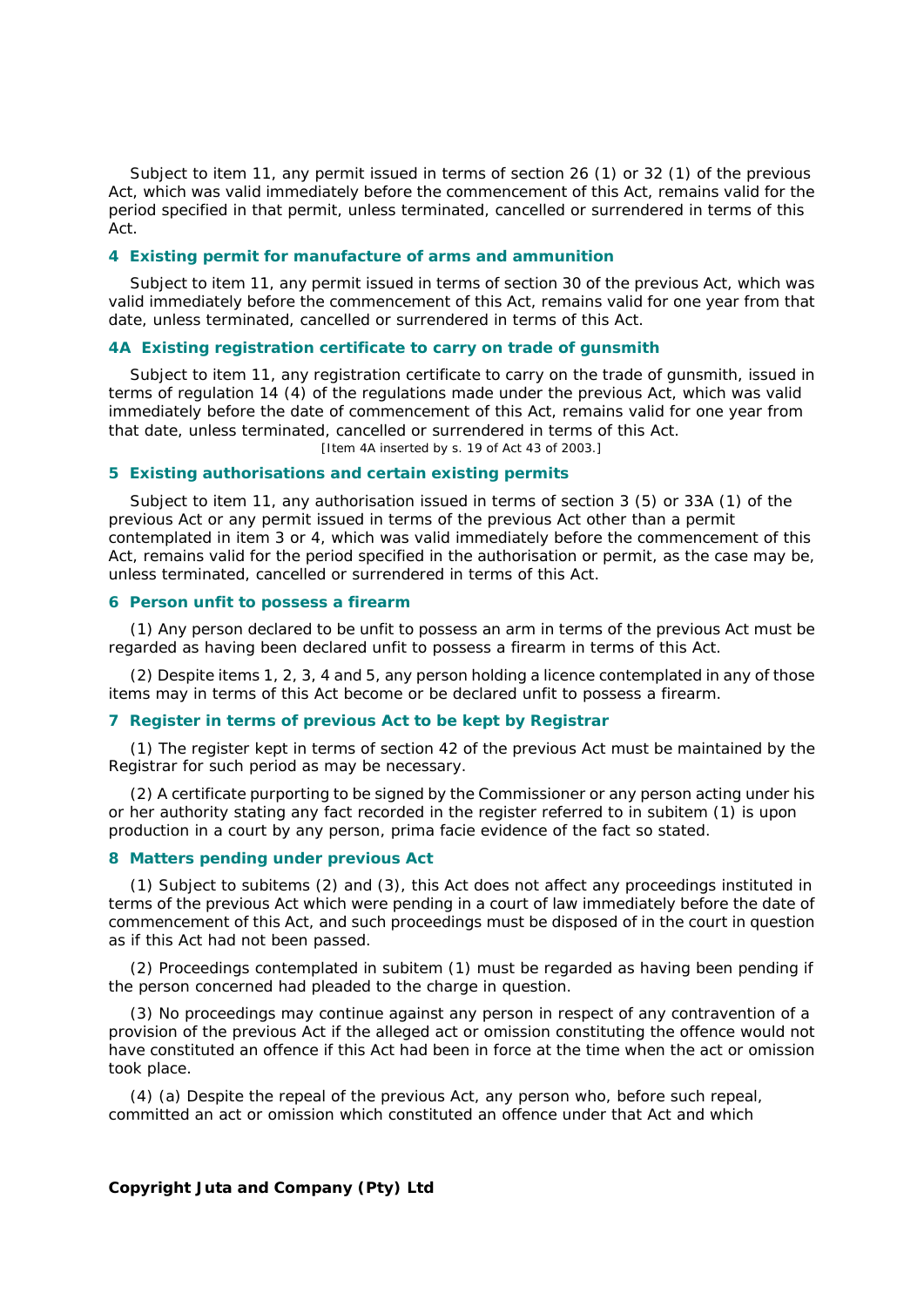constitutes an offence under this Act, may after this Act takes effect be prosecuted under the relevant provisions of this Act.

*(b)* Despite the retrospective application of this Act as contemplated in paragraph *(a)*, any penalty imposed in terms of this Act in respect of an act or omission which took place before this Act came into operation may not exceed the maximum penalty which could have been imposed on the date when the act or omission took place.

# **9 Investigations by Commissioner under previous Act**

(1) An investigation by the Commissioner in terms of the previous Act which has not been completed when this Act commences, must be discontinued.

(2) Any act or omission committed prior to the coming into operation of this Act, which constituted grounds for declaring a person unfit to possess an arm, must be regarded as constituting grounds for declaring a person unfit to possess a firearm in terms of this Act.

#### **10 Consideration of validity of existing licence, permit and authorisation**

(1) Despite this Schedule, the Registrar may at any time notify any person who holds a licence, permit or authorisation contemplated in item 1, 2, 3, 4 or 5 that he or she intends investigating the validity of that licence, permit or authorisation.

(2) The person notified must on a date specified in the notice furnish the Registrar-

- *(a)* with the original licence, permit or authorisation in question, against the issue of a receipt; and
- *(b)* with such additional information as may be required in terms of the notice.

(3) If the Registrar finds that the licence, permit or authorisation was not validly issued, the holder of the licence, permit or authorisation must, if applicable and against the issue of a receipt, surrender the firearm in question to a police official at a police station specified by the Registrar in a written notice to the holder.

(4) The firearm must be disposed of as prescribed after the expiration of a period of six months after the date of surrender or after all possible appeals have been concluded or the last date on which any appeal could have been noted has passed without an appeal having been noted, whichever occurs last.

(5) The Registrar may declare the holder referred to in subitem (3) to be unfit to possess a firearm, in which case the provisions of Chapter 12 of this Act apply with the necessary changes.

(6) Any person who fails to comply with subitem (2) or (3) is guilty of an offence and is liable on conviction to a fine or to imprisonment for a period not exceeding one year or to both a fine and such imprisonment.

#### **11 Renewal of licence**

(1) *(a)* The holder of a licence, permit, certificate or authorisation contemplated in item 1, 2, 3, 4, 4A or 5 must apply for the corresponding licence, permit, certificate or authorisation in terms of this Act within the period determined by the Minister by notice in the *Gazette*.<sup>III</sup>

*(b)* Different periods may be determined in terms of paragraph *(a)* in respect of-

- (i) different licences, permits, certificates or authorisations; and
- (ii) holders whose surnames start with different letters of the alphabet, or whose dates of birth fall in different months.

*(c)* The period contemplated in paragraph *(a)* must end before the end of the relevant period contemplated in item 1 (1) and may not exceed the period contemplated in item 2, 3, 4, 4A or 5.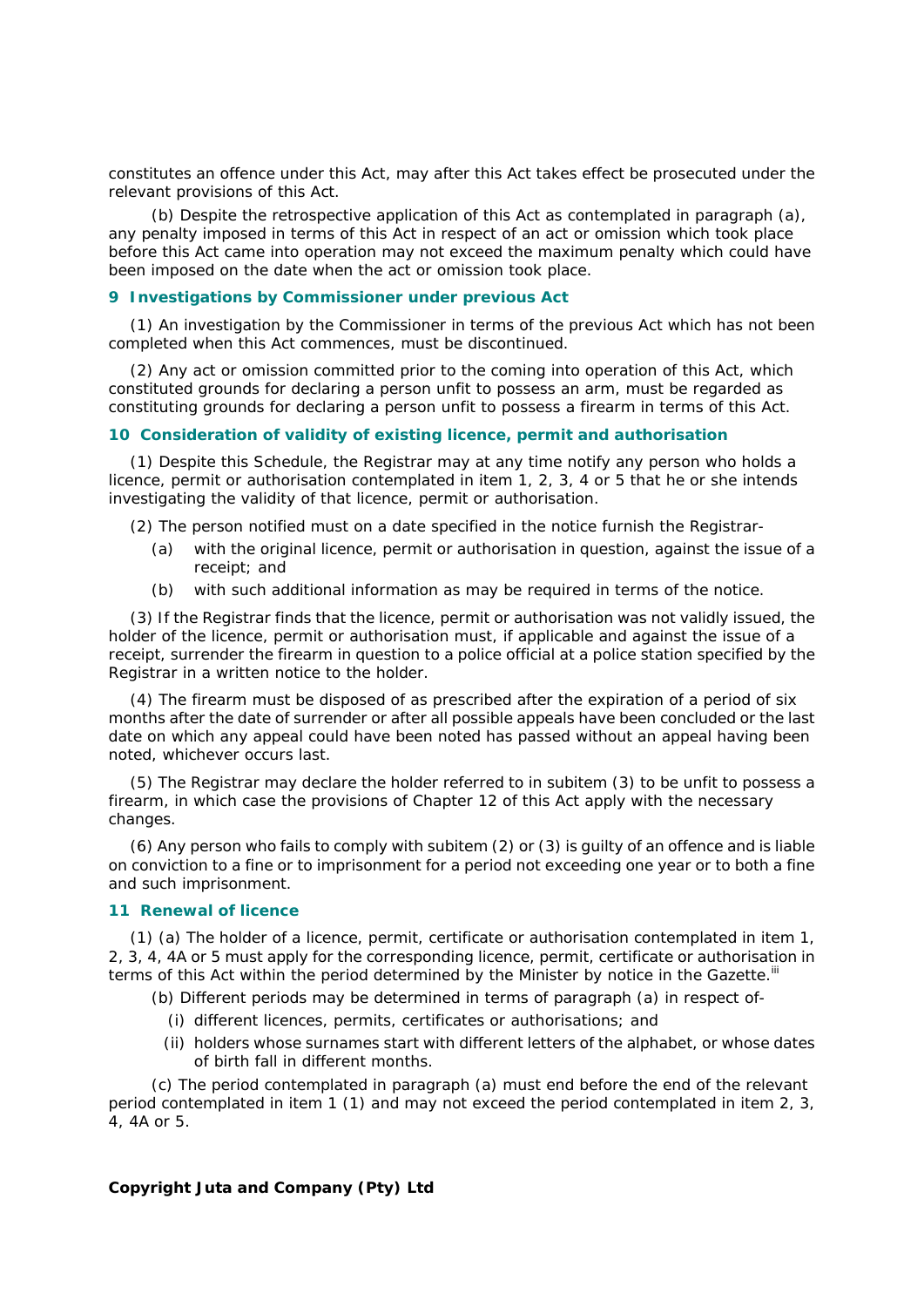*(d)* If an application for the renewal of a licence, permit, certificate or authorisation has been lodged within the period provided for in this section, the licence, permit, certificate or authorisation remains valid until the application is decided.

(2) An application for a licence, permit, certificate or authorisation contemplated in subitem (1) must in addition to any requirement in terms of this Act be accompanied by-

- *(a)* a certified copy of the existing licence, permit, certificate or authorisation; and
- *(b)* such other information as may be required.

(3) For purposes of this item, section 9 (2) *(r)* does not apply.

(4) Any holder of a licence, permit, certificate or authorisation who fails to apply for the renewal of his or her licence, permit, certificate or authorisation before the end of the period determined by the Minister in terms of subitem (1), is guilty of an offence and liable on conviction to a fine or to imprisonment for a period not exceeding one year or to both a fine and such imprisonment.

[Item 11 substituted by s. 20 of Act 43 of 2003.]

#### **Schedule 2 CRIMES AND OFFENCES GIVING RISE TO UNFITNESS ENQUIRY BY COURT**

(Section 103 (2))

- 1. High treason
- 2. Sedition
- 3. Malicious damage to property
- 4. Entering any premises with the intent to commit an offence under the common law or a statutory provision
- 5. Culpable homicide
- 6. Extortion
- 7. Any crime or offence-
	- *(a)* in terms of this Act or the previous Act, in respect of which an accused was not sentenced to a period of imprisonment without the option of a fine;
	- *(b)* in terms of the Domestic Violence Act, 1998 (Act 116 of 1998), in respect of which an accused was not sentenced to a period of imprisonment without the option of a fine;
	- *(c)* involving violence, sexual abuse or dishonesty, in respect of which an accused was not sentenced to a period of imprisonment without the option of a fine;
	- *(d)* in terms of the Explosives Act, 1956 (Act 26 of 1956), in respect of which an accused was not sentenced to a period of imprisonment without the option of a fine; or
	- *(e)* in terms of section 18 (1) *(a)* of the Protection from Harassment Act, 2011. [Para. *(e)* added by s. 22 of Act 17 of 2011.]
- 8. Any conspiracy, incitement or attempt to commit any offence referred to in this Schedule

# **Schedule 3 LAWS REPEALED**

(Section 153)

| [Schedule 3 amended by s. 21 of Act 43 of 2003.] |  |  |
|--------------------------------------------------|--|--|
|                                                  |  |  |

| No and year of Act I | <b>Short title</b>              | Extent of repeal |
|----------------------|---------------------------------|------------------|
| Act 75 of 1969       | Arms and Ammunition Act, 1969   | The whole        |
| Act 80 of 1971       | General Law Amendment Act, 1971 | Section 25       |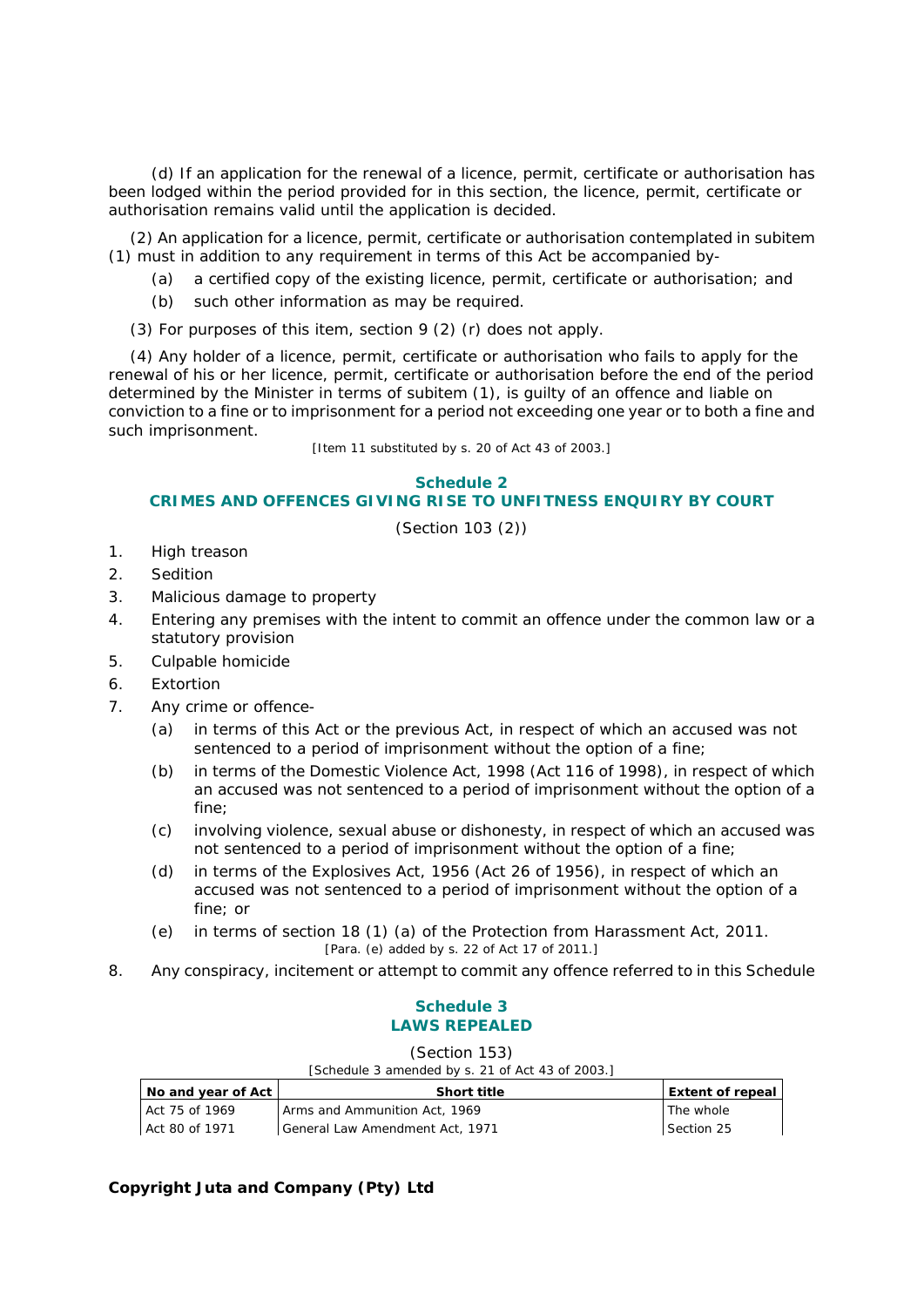| Act 35 of 1973  | Arms and Ammunition Amendment Act, 1973                             | The whole  |
|-----------------|---------------------------------------------------------------------|------------|
| Act 94 of 1974  | Second General Law Amendment Act, 1974                              | Section 48 |
| Act 16 of 1978  | Arms and Ammunition Amendment Act, 1978                             | The whole  |
| Act 19 of 1983  | Arms and Ammunition Amendment Act, 1983                             | The whole  |
| Act 60 of 1988  | Arms and Ammunition Amendment Act, 1988                             | The whole  |
| Act 30 of 1990  | Arms and Ammunition Amendment Act, 1990                             | The whole  |
| Act 79 of 1991  | Arms and Ammunition Amendment Act, 1991                             | The whole  |
| Act 117 of 1992 | Arms and Ammunition Acts Amendment Act, 1992                        | The whole  |
| Act 65 of 1993  | Arms and Ammunition Amendment Act, 1993                             | The whole  |
| Act 177 of 1993 | Arms and Ammunition Second Amendment Act, 1993                      | The whole  |
| Act 7 of 1995   | Arms and Ammunition Amendment Act, 1995                             | The whole  |
| Act 8 of 1995   | Arms, Ammunition and Armaments Transitional Regulation<br>Act. 1995 | The whole  |
| Act 15 of 1999  | Arms and Ammunition Amendment Act, 1999                             | The whole  |

## **Schedule 4 PENALTIES**

(Section 121)

[Schedule 4 amended by s. 22 of Act 43 of 2003.]

**[NB:** Schedule 4 has been substituted by s. 53 of the Firearms Control Amendment Act 28 of 2006, a provision which will be put into operation by proclamation. See PENDLEX.**]** [Date of commencement of Schedule 4 in respect of the penalties under s. 140 (2): 1 June 2001.]

| <b>Section</b> | Maximum period of imprisonment |
|----------------|--------------------------------|
| 3              | 15 years                       |
| 4              | 25 years                       |
| 12(3)          | Two years                      |
| 13(4)          | Two years                      |
| 14(5)          | Five years                     |
| 15(4)          | Two years                      |
| 16(3)          | Two years                      |
| 16(4)          | Two years                      |
| 17 $(3)$ $(a)$ | Two years                      |
| 17 $(3)$ $(b)$ | Three years                    |
| 17(4)          | Two years                      |
| 18 $(2)$ $(b)$ | Five years                     |
| 18(3)          | Five years                     |
| 18 $(4)$ $(a)$ | Two years                      |
| 18 $(4)$ $(b)$ | Three years                    |
| 19(3)          | Five years                     |
| 19 $(4)$ $(a)$ | Two years                      |
| 19 $(4)$ $(b)$ | Three years                    |
| 19(5)          | Five years                     |
| 19(6)          | Five years                     |
| 20(4)          | Five years                     |
| 20 $(5)$ $(a)$ | Five years                     |
| 20 $(5)$ $(b)$ | 25 years                       |
| 20 $(6)$ $(a)$ | Five years                     |
| 20(6)(b)       | Five years                     |
| 20(7)          | Two years                      |
| 20(8)          | .                              |
| 21(4)          | Two years                      |
| 21(5)          | Five years                     |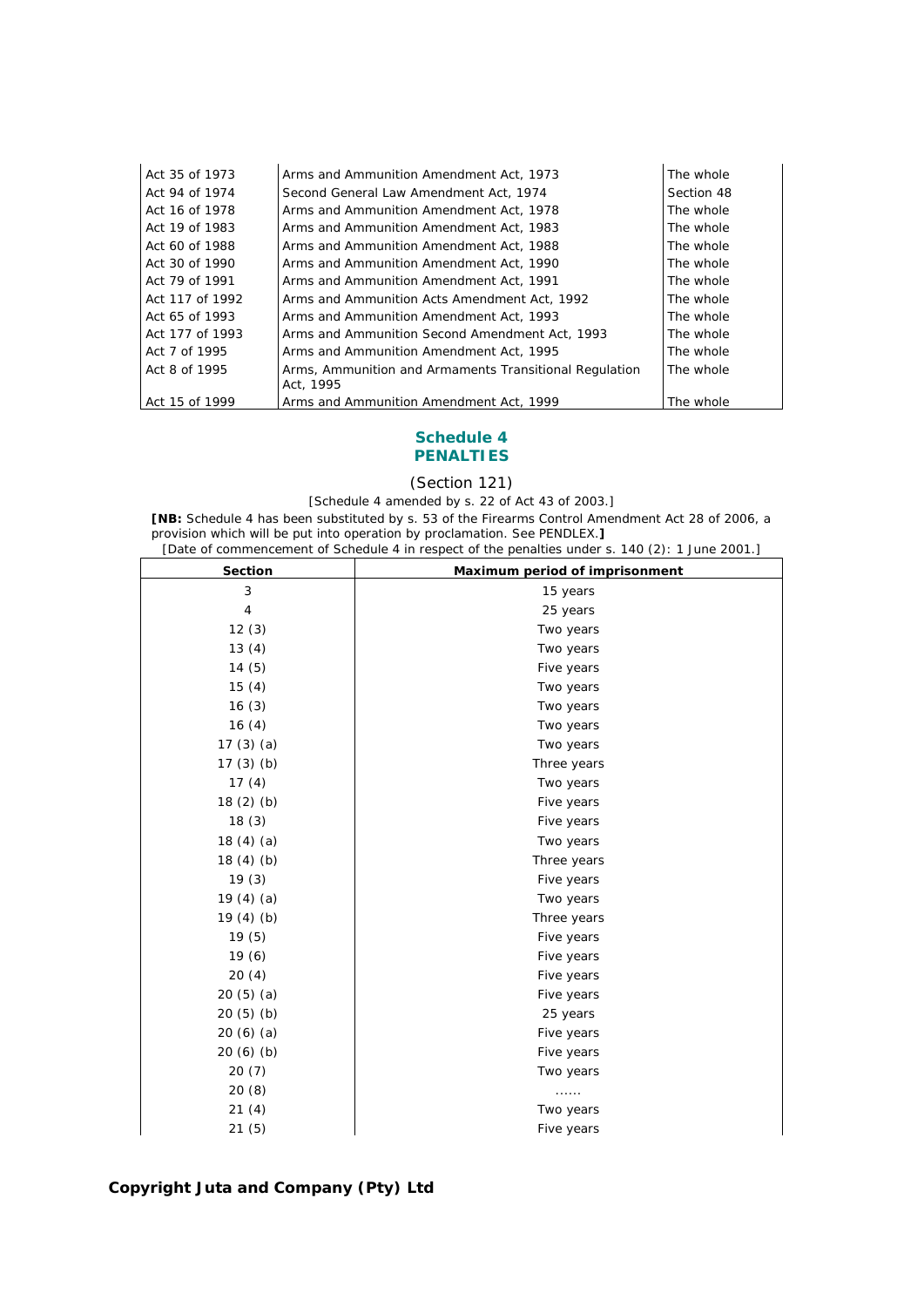| 23(5)    | 10 years    |
|----------|-------------|
| 23 (6)   | Five years  |
| 25(1)    | Two years   |
| 26(1)    | Two years   |
| 28(4)    | 10 years    |
| 28(5)    | 10 years    |
| 29 (1)   | Two years   |
| 29 (2)   | Two years   |
| 31(1)    | 25 years    |
| 31(2)    | 25 years    |
| 31(3)    | 15 years    |
| 32(2)    | Four years  |
| 36(6)    | Two years   |
| 38       | Two years   |
| 39 (1)   | Four years  |
| 39(2)    | Four years  |
| 39(3)    | Five years  |
| 39(4)    | Two years   |
| 39(5)    | Three years |
| 39 (6)   | Three years |
| 39(8)    | Three years |
| 39 (9)   | 15 years    |
| 41 (4)   | 25 years    |
| 42(4)    | 25 years    |
| 42 (5)   | 25 years    |
| 44 (1)   | Two years   |
| 44 (2)   | Two years   |
| 45 (1)   | 25 years    |
| 45 (2)   | 25 years    |
| 50 (6)   | Two years   |
| 52       | Two years   |
| 53 $(1)$ | Four years  |
| 53 (2)   | Five years  |
| 53(3)    | Three years |
| 53 $(4)$ | Two years   |
| 53 (5)   | Two years   |
| 53 (6)   | Three years |
| 53 (7)   | 15 years    |
| 55 (4)   | 25 years    |
| 56 (4)   | 25 years    |
| 56 (5)   | 25 years    |
| 58 (1)   | Two years   |
| 58 (2)   | Two years   |
| 59       | 15 years    |
| 64 (6)   | Two years   |
| 66       | Two years   |
| 67(1)    | Two years   |
| 67(2)    | Five years  |
| 67(3)    | Two years   |
| 67(4)    | Three years |
|          |             |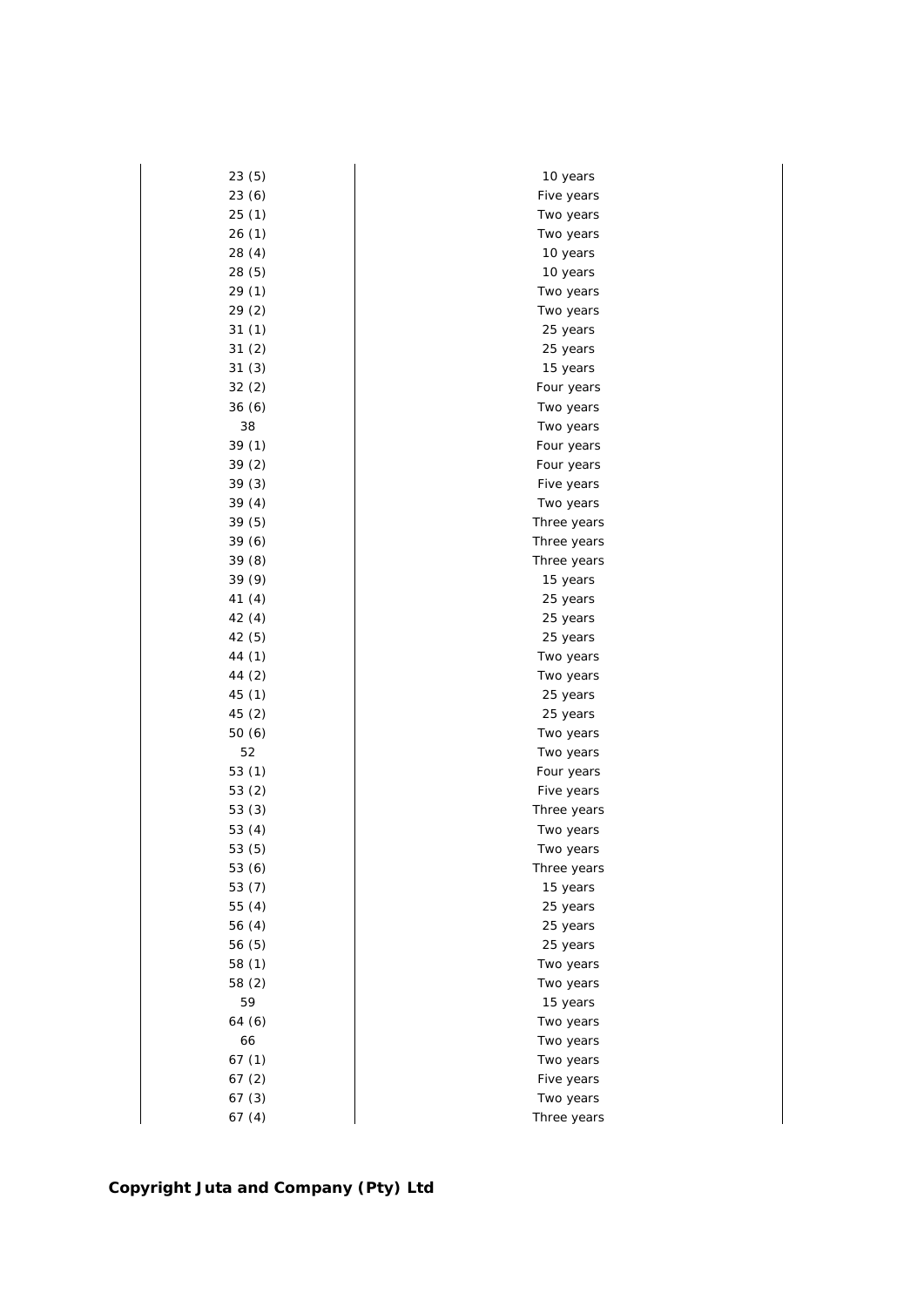| 67 (5)       | Three years |
|--------------|-------------|
| 67(7)        | Three years |
| 67(8)        | 15 years    |
| 69(4)        | 25 years    |
| 70(4)        | 25 years    |
| 70 (5)       | .           |
| 72 (1)       | Two years   |
| 72(2)        | Two years   |
| 73(1)        | 15 years    |
| 73(2)        | 15 years    |
| 78 (1)       | Two years   |
| 78 (2)       | Three years |
| 78 (3)       | Three years |
| 78 (4)       | 15 years    |
| 80(4)        | 25 years    |
| 82 (1)       | Two years   |
| 82(2)        | Two years   |
| 83           | 15 years    |
| 84           | Two years   |
| 85 (1)       | 25 years    |
| 87(1)        | Two years   |
| 87(2)        | Two years   |
| 87(3)        | Two years   |
| 88 (2)       | 25 years    |
| 90           | 15 years    |
| 91 (1)       | 10 years    |
| 93 (2)       | 10 years    |
| 93 (3)       | 10 years    |
| 94 (2)       | Five years  |
| 94 (3)       | Two years   |
| 98 (1)       | Two years   |
| 98 (5)       | Two years   |
| 98 (7)       | Two years   |
| 104 (2)      | 15 years    |
| 106(1)       | Two years   |
| 107(1)       | 10 years    |
| 107(2)       | One year    |
| 108(1)       | One year    |
| 120(2)       | 15 years    |
| 120(3)       | Five years  |
| 120(4)       | Three years |
| 120 (5)      | Three years |
| 120(6)       | 10 years    |
| 120(7)       | Five years  |
| 120(8)       | Five years  |
| 120 (9)      | Five years  |
| 120 (10) (a) | 10 years    |
| 120 (10) (b) | 25 years    |
| 120 (11)     | 10 years    |
| 120 (12)     | Five years  |
|              |             |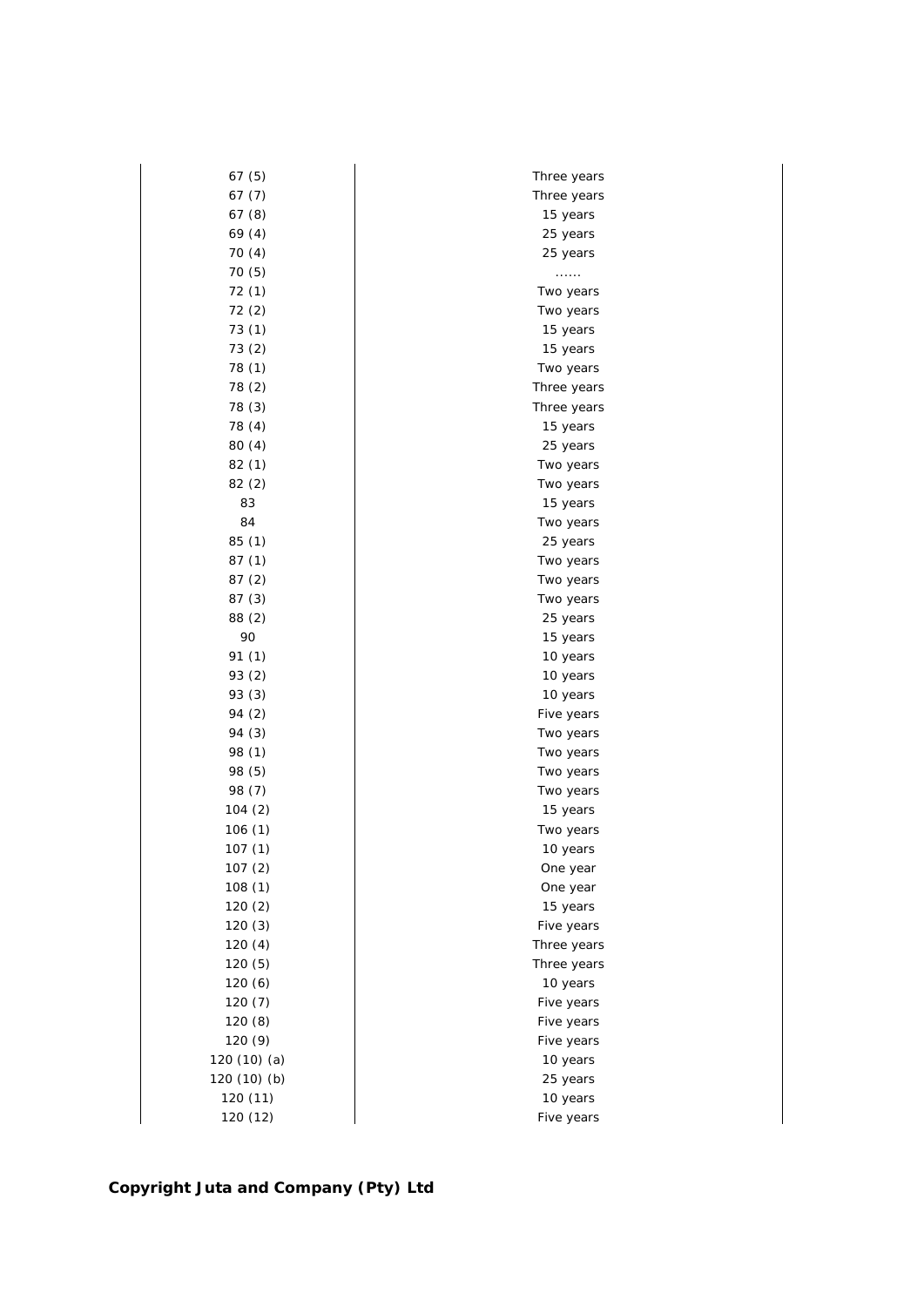| 140 $(2)$ $(a)$ | Five years |
|-----------------|------------|
| 140 $(2)$ $(b)$ | 10 years   |
| 140 $(2)$ $(c)$ | 25 years   |
| 146             | 15 years   |
| 147(1)          | Five years |
| 147(3)          | .          |
| 147(4)          | .          |
| 147(2)          | Five years |
| 148             | 25 years   |
| 149(1)          | 10 years   |
| 150(2)          | Five years |
| 150 $(3)$ $(a)$ | Two years  |
| 150 $(3)$ $(b)$ | Two years  |
| 150 $(3)$ $(c)$ | Two years  |

## *PENDLEX: Firearms Control Act 60 of 2000* **after amendment by the Firearms Control Amendment Act 28 of 2006**

## **Section 1 - definitions**

**'ammunition'** means a primer or cartridge;

**'cartridge'** means a complete object consisting of a cartridge case, primer (whether rimfire or otherwise), propellant and a bullet or shot, as the case may be;

**'dispossession'**, for the purposes of section 118, means selling, supplying or in any other manner giving possession in contravention of section 120 (10) *(a)*;

**'fit and proper person'** means a person who complies with the requirements of section 9 (2) and any regulations relevant to the competency of a person to possess a firearm in terms of this Act;

**'occasional hunter'** means any person who, from time to time, participates in hunting activities;

**'occasional sports person'** means any person who, from time to time, participates in sports-shooting;

**'Secretary for the Police Service'** means the Secretary for the Police Service appointed in terms of section 7 (1) of the Civilian Secretariat for Police Service Act, 2010 [sic];

[Definition of 'Secretary for the Police Service', previously 'Secretary for Safety and Security' substituted by s. 35 of Act 2 of 2011.]

#### **Section 6 (1)** *(a)*

on receipt of an application completed in the prescribed form, including such fingerprints of the applicant as the Registrar may require; and

## **Section 16 (1)** *(c)* **- deleted**

## **Section 21 (2)**

*(a)* The Registrar may, subject to paragraph *(b)*, at any time by written notice withdraw an authorisation if any condition contemplated in subsection (1) *(b)* is not complied with.

*(b)* A withdrawal notice contemplated in paragraph *(a)* may only be issued if the Registrar has-

 (i) given the holder of the authorisation notice in writing of the grounds on which the withdrawal is to be considered: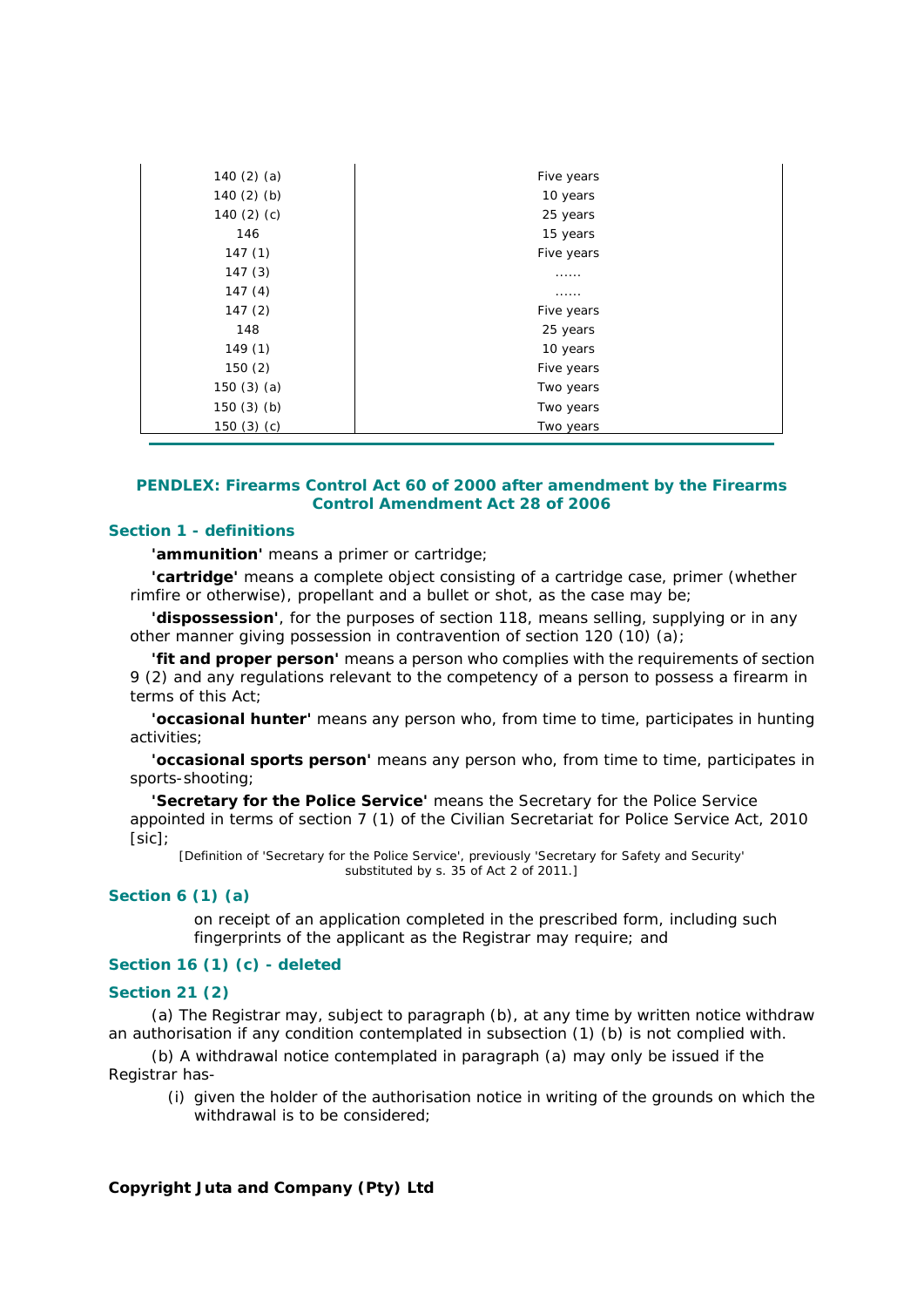- (ii) informed the holder concerned in writing that he or she may submit written representations within 30 days as to why the authorisation should not be cancelled; and
- (iii) duly considered any representations received and all the facts pertaining to the matter.

#### **Section 22 - Holder of licence may allow another person to use firearm**

Despite anything to the contrary in this Act but subject to section 120 (5), any person who is at least 21 years of age and the holder of a licence to possess a firearm or a competency certificate in respect of a muzzle loading firearm issued in terms of this Act may allow any other person to use that firearm or muzzle loading firearm while under his or her immediate supervision where it is safe to use the firearm or muzzle loading firearm and for a lawful purpose.

## **Section 42 (1)** *(a)*

upon the expiry of five years from the date on which it was issued;

#### **Section 45 - Prohibition of unlicensed manufacture of firearms, muzzle loading firearms and ammunition**

(1) No person may manufacture any firearm, muzzle loading firearm or ammunition without a manufacturer's licence.

(2) A manufacturer may only sell firearms, muzzle loading firearms and ammunition to a dealer or to the State, and may export firearms, muzzle loading firearms and ammunition subject to section 73 (1).

#### **Section 56 (1)** *(a)*

upon the expiry of five years from the date on which it was issued;

#### **Section 70 (1)** *(a)*

upon the expiry of five years from the date on which it was issued;

## **Section 73 - Prohibition of import, export or carriage in-transit of firearms, muzzle loading firearms and ammunition without permit**

(1) No person may import into or export from South Africa any firearms, muzzle loading firearms or ammunition without an import or export permit issued in terms of this Act.

(2) No person may carry in transit through South Africa any firearms, muzzle loading firearms or ammunition without an in-transit permit issued in terms of this Act.

#### **Section 88 (3)**

A notice contemplated in subsection (1) may only be issued if the Registrar has-

- *(a)* given the holder of the permit notice in writing of the grounds on which the withdrawal is to be considered;
- *(b)* informed the holder concerned in writing that he or she may submit written representations within 30 days as to why the permit should not be cancelled; and
- *(c)* duly considered any representations received and all the facts pertaining to the matter.

## **Section 94 (1)**

For the purposes of this section, **'firearm part'** means a slide, bolt or breech-block of a firearm, or a device designed to be attached to the barrel of a firearm in order to muffle or moderate the report of that firearm.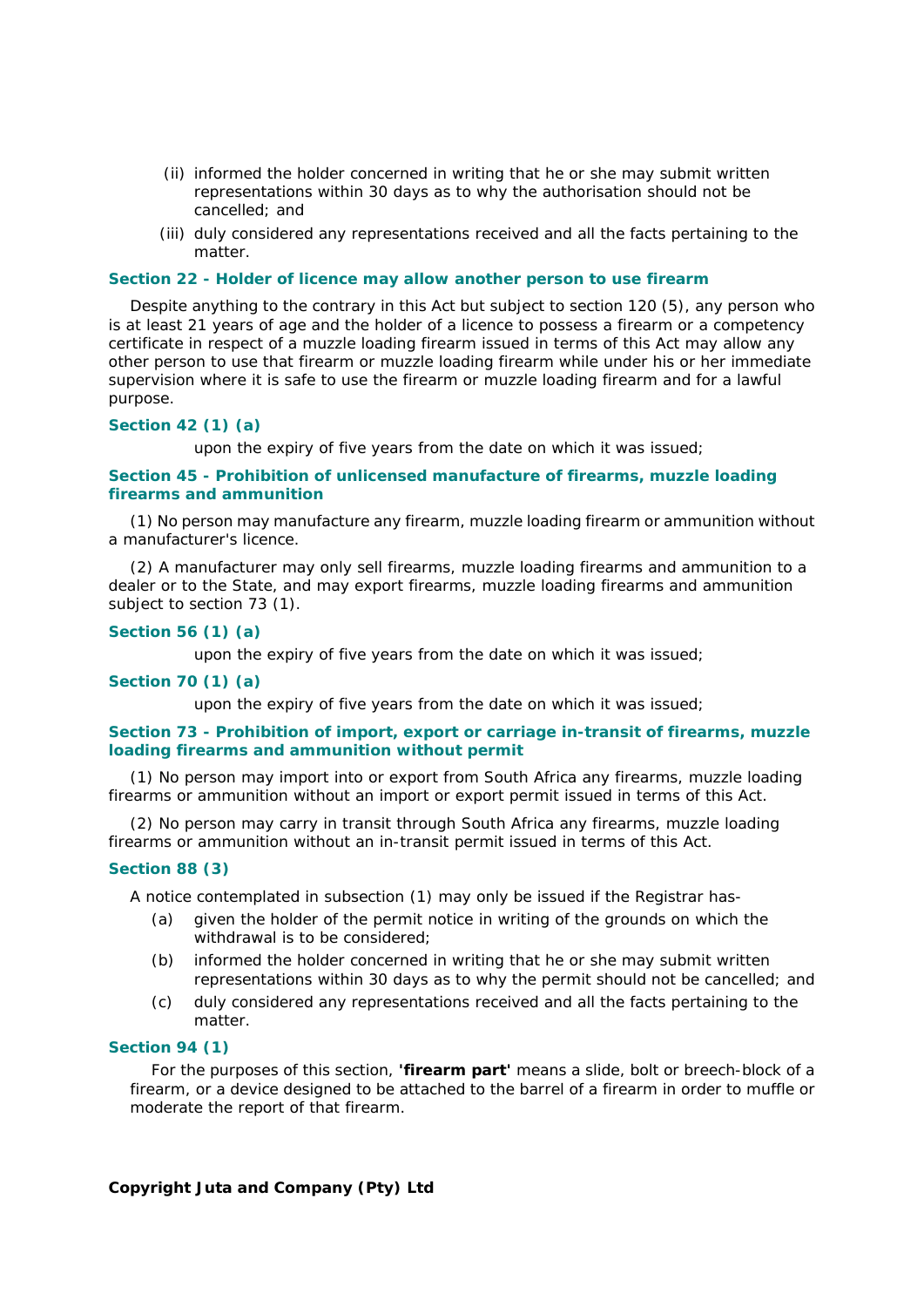#### **Section 96 (2)**

An application for the export of firearms and ammunition made in terms of this Act must be submitted by the Registrar to the National Conventional Arms Control Committee in accordance with section 4 (3) of the National Conventional Arms Control Act, 2002 (Act 41 of 2002).

## **Section 102 - heading**

Declaration by Registrar of person as unfit to possess firearm or muzzle loading firearm

### **Section 102 (1) - words preceding para.** *(a)*

The Registrar may declare a person unfit to possess a firearm or muzzle loading firearm if, on the grounds of information contained in a statement under oath or affirmation including a statement made by any person called as a witness, it appears that-

#### **Section 102 (1)** *(b)*

that person has expressed the intention to kill or injure himself or herself or any other person by means of a firearm, muzzle loading firearm or any other dangerous weapon;

## **Section 102 (1)** *(c)*

because of that person's mental condition, inclination to violence or dependence on any substance which has an intoxicating or narcotic effect, the possession of a firearm or muzzle loading firearm by that person is not in the interests of that person or of any other person;

## **Section 102 (1)** *(f)*

that person has paid an admission of guilt fine contemplated in section 103 (6) in respect of an offence contemplated in section 103 (1) or 103 (2) *(a)*.

#### **Section 102 (2)** *(a)*

by notice in writing delivered by hand to the person, has called upon the person to appear before the Registrar at a time and place determined therein in order to advance reasons as to why that person should not be declared unfit to possess a firearm or muzzle loading firearm;

#### **Section 102 (2)** *(c)*

has duly considered the matter having regard to-

- (i) any reasons, submissions and evidence advanced under oath or affirmation by or on behalf of that person; or
- (ii) any other information contained in a statement under oath or affirmation or evidence at his or her disposal;

## **Section 102 (2)** *(e)*

does not rely solely on the same facts relating to a conviction in respect of which a court has made a determination in terms of section 103 (1) or (2) that the person is not unfit to possess a firearm or muzzle loading firearm.

## **Section 102 (2A)**

Upon proof that the notice contemplated in subsection (2) *(a)* was duly delivered or tendered to the person to whom it was addressed, the Registrar may proceed with an inquiry at the time specified in that notice, whether or not the person concerned complies with the notice.

## **Section 103 - heading**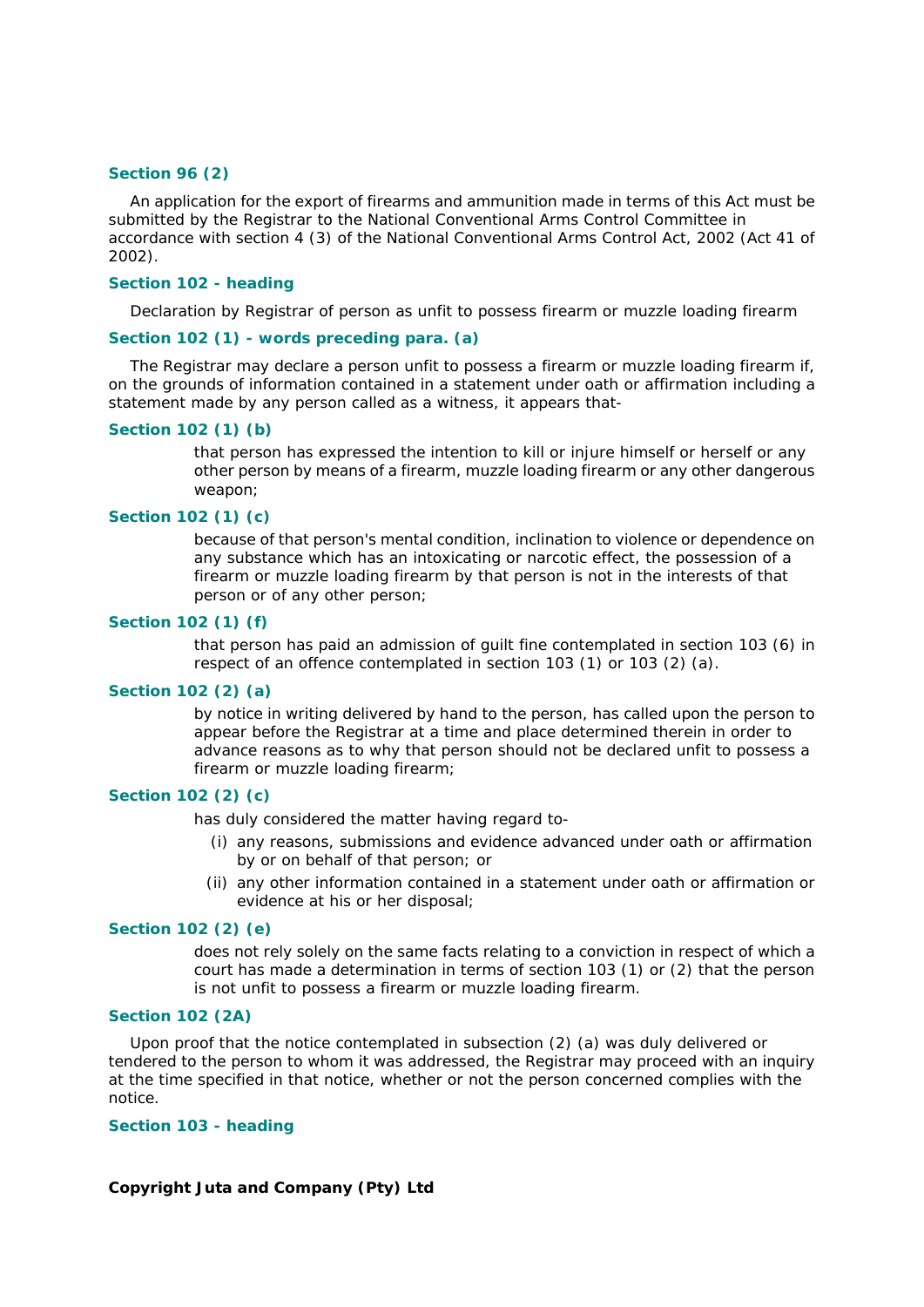Declaration by court of person to be unfit to possess firearm or muzzle loading firearm

## **Section 103 (1) - words preceding para.** *(a)*

Unless the court determines otherwise, a person becomes unfit to possess a firearm or muzzle loading firearm if convicted of-

#### **Section 103 (1)** *(a)*

the unlawful possession of a firearm or ammunition or muzzle loading firearm;

#### **Section 103 (1)** *(b)*

any crime or offence involving the unlawful use or handling of a firearm or muzzle loading firearm, whether the firearm or muzzle loading firearm was used or handled by that person or by another participant in that offence;

#### **Section 103 (1)** *(e)*

an offence involving the handling of a firearm or muzzle loading firearm while under the influence of any substance which has an intoxicating or narcotic effect;

#### **Section 103 (1)** *(f)*

any other crime or offence in the commission of which a firearm or muzzle loading firearm was used, whether the firearm or muzzle loading firearm was used or handled by that person or by another participant in the offence;

## **Section 103 (6)**

This section does not apply in respect of the payment of an admission of guilt fine in terms of section 57 of the Criminal Procedure Act, 1977 (Act 51 of 1977).

## **Section 103 (7)**

When a person becomes or is declared unfit to possess a firearm or muzzle loading firearm in terms of this section, the court dealing with the case must determine the duration of unfitness, which duration must depend on the seriousness of the conduct which gave rise to the unfitness and which may not be less than 10 years calculated from the date of conviction.

## **Section 104 (2) - words preceding para.** *(a)*

A person who becomes or is declared unfit to possess a firearm or muzzle loading firearm in terms of section 102 or 103 must within 24 hours surrender to the nearest police station-

## **Section 104 (2)** *(b)*

all firearms or muzzle loading firearms in his or her possession;

## **Section 104 (3)**

*(a)* A person who has surrendered his or her firearm or muzzle loading firearm as contemplated in subsection (2) must dispose of the firearm and ammunition or muzzle loading firearm through a dealer or in such manner as the Registrar may determine-

- (i) if an appeal is lodged and that appeal is unsuccessful, within 60 days of the finalisation of the appeal; or
- (ii) if no appeal is lodged, within 60 days of the receipt of a written notice from the Registrar informing the person of his or her unfitness to possess a firearm or muzzle loading firearm.

*(b)* If the firearm and ammunition or muzzle loading firearm are not disposed of within 60 days, they must be forfeited to the State and destroyed or disposed of as prescribed.

*(c)* The period of 60 days referred to in this subsection may be extended by the Registrar on good cause shown.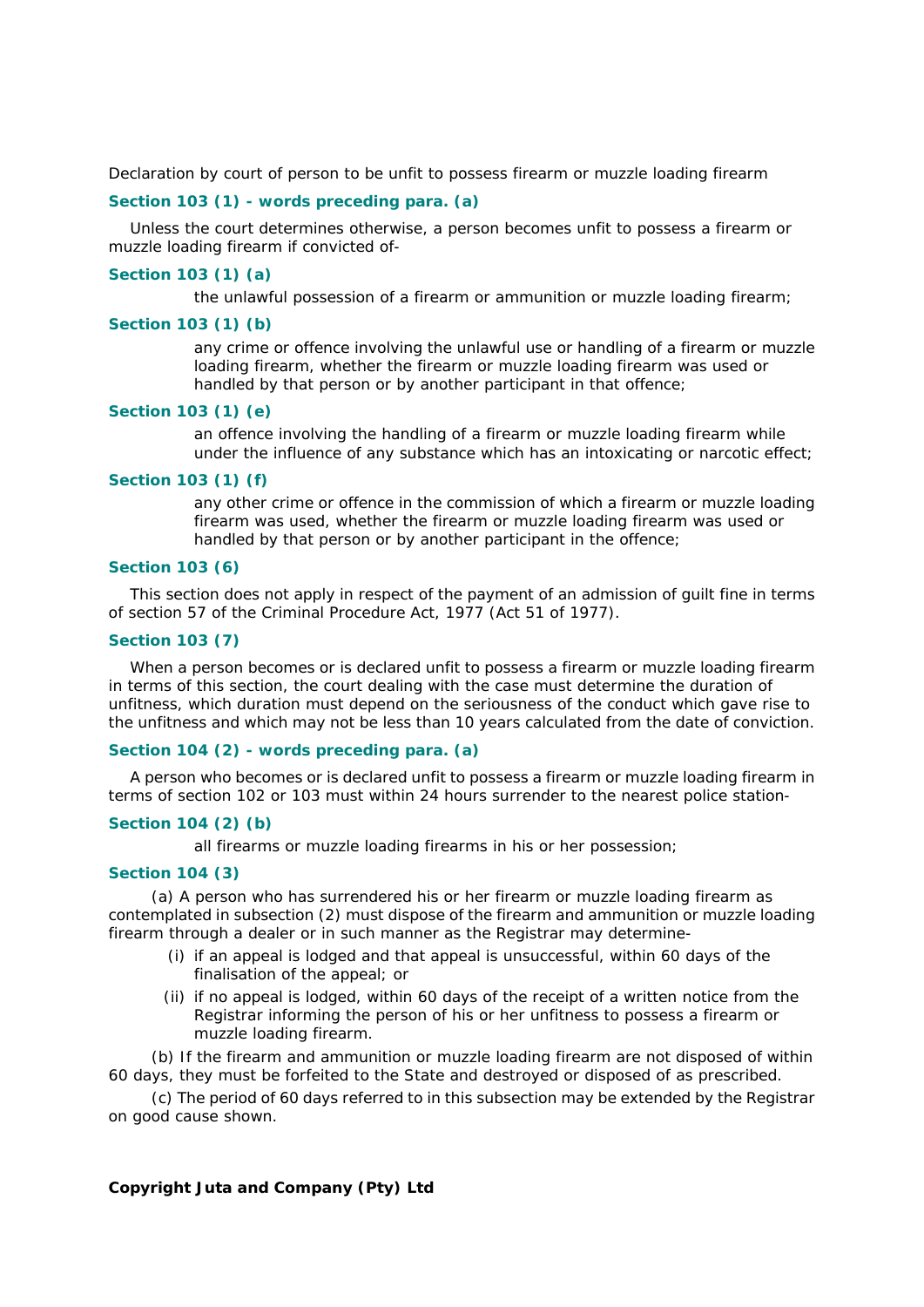*(d)* For the purposes of paragraph *(a)*, the Registrar must release the firearm and ammunition or muzzle loading firearm in question to a dealer identified by the relevant person, for disposal by that dealer on behalf of the person. and

## **Section 104 (5)**

If the decision leading to the status of unfitness to possess a firearm or muzzle loading firearm of any person is set aside, any seized or surrendered firearm, ammunition, muzzle loading firearm, licence, permit or authorisation belonging to any such person, must be returned.

### **Section 104 (6)**

Subject to sections 9 (3) *(b)* and 103 (7) and after a period of five years calculated from the date of the decision leading to the status of unfitness to possess a firearm or muzzle loading firearm, the person who has become or been declared unfit to possess a firearm or muzzle loading firearm may apply for a new competency certificate, licence, authorisation or permit in accordance with the provisions of this Act.

#### **Section 110 (1)**

Chapter 2 of the Criminal Procedure Act, 1977 (Act 51 of 1977), applies with the necessary changes to the entry of premises, search for and seizure of any firearm, muzzle loading firearm, imitation firearm, airgun, device or ammunition referred to in this Act.

## **Section 110 (2)**

In the application of Chapter 2 of the Criminal Procedure Act, 1977 (Act 51 of 1977), as contemplated in subsection (1), section 20 of the said Act must be construed as if the following paragraph had been added to it:

 '*(d)* which is a firearm, muzzle loading firearm or ammunition as defined in section 1 of the Firearms Control Act, 2000, and is on reasonable grounds believed to be in the possession or under the control of a person, who by reason of any physical or mental condition, is incapable of having proper control of any firearm, muzzle loading firearm or ammunition or who by such reason presents a danger of harm to himself or herself or to any other person.'

## **Section 111 (1) - words preceding para.** *(a)*

Despite anything to the contrary in this Chapter, any police official or person authorised as such by the National Commissioner or any provincial commissioner of the South African Police Service, may, in the course of official policing operations contemplated in section 13 (6), (7) or (8) of the South African Police Service Act, 1995 (Act 68 of 1995), search any person, premises, container, vehicle, vessel or aircraft and seize any firearm, muzzle loading firearm, imitation firearm, airgun, device or ammunition-

## **Section 113 (4)**

A police official may do such tests, or cause such tests to be done, as may be necessary to determine whether a person suspected of having handled or discharged a firearm or muzzle loading firearm has indeed handled or discharged a firearm or muzzle loading firearm.

## **Section 114 - Ballistic testing**

(1) Any police official may seize, test-fire and examine such number of firearms or muzzle loading firearms as are necessary or such ammunition as is necessary, if-

*(a)* there are reasonable grounds to suspect that one or more of the firearms or muzzle loading firearms or the ammunition has been used in the commission of an offence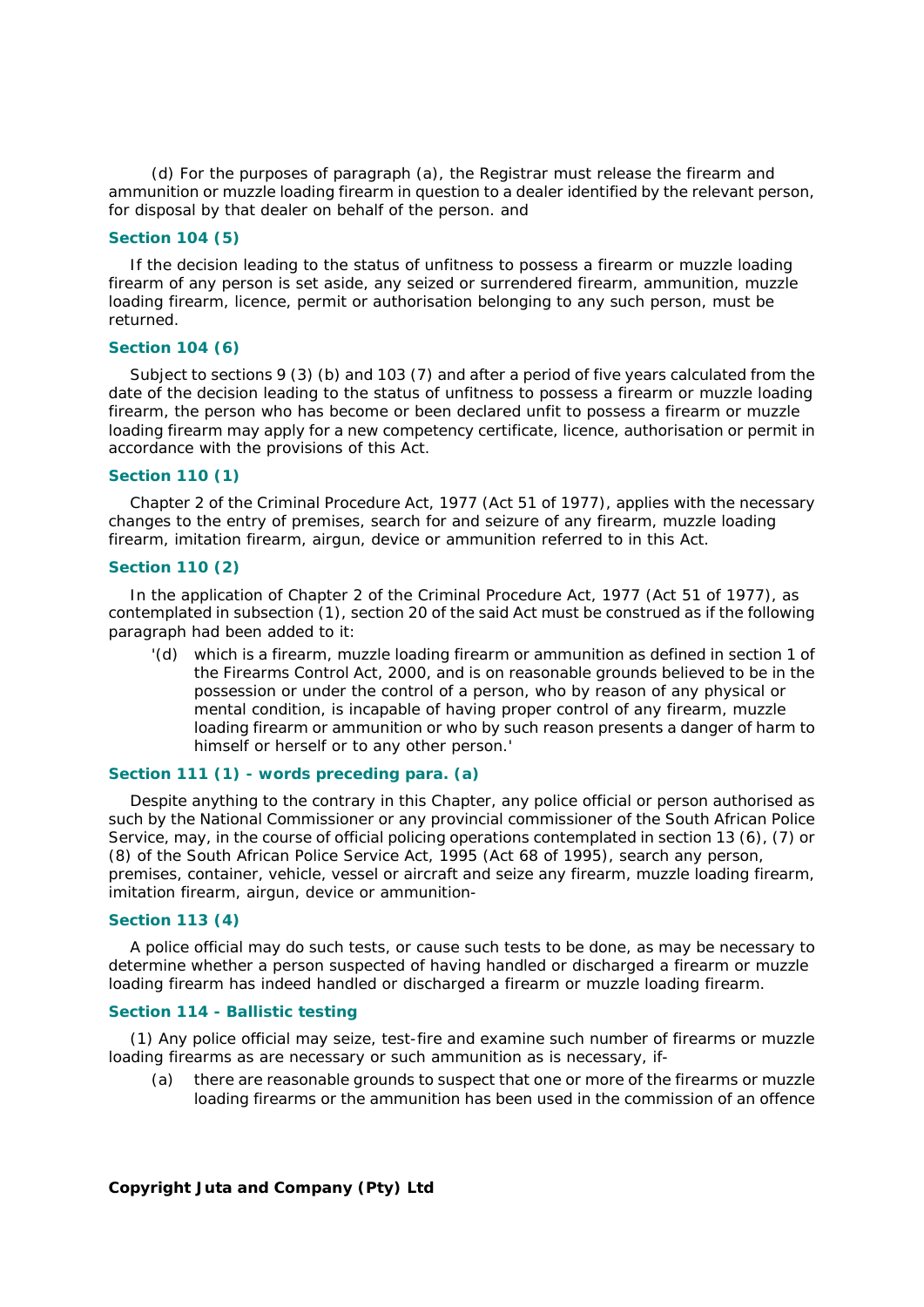which is punishable in terms of this Act with imprisonment for a period of five years or longer; and

- *(b)* there are reasonable grounds to believe that one or more of the firearms or muzzle loading firearms or the ammunition or the results of the test-firing and examination, will be of value in the investigation by excluding or including-
	- (i) one or more of those firearms or muzzle loading firearms or the ammunition as having been used in the commission of the offence; or
	- (ii) one or more persons as possible perpetrators of the offence.

(2) The person who has control over a firearm, muzzle loading firearm or ammunition seized in terms of this section must immediately return it or otherwise dispose of it in terms of this Act when it is clear that it will not be of value as evidence.

### **Section 117 (2) - words preceding para.** *(a)*

Whenever a person is charged in terms of this Act with an offence of which the possession of a firearm, muzzle loading firearm or ammunition is an element, and the State can show that despite the taking of reasonable steps it was not able with reasonable certainty to link the possession of the firearm, muzzle loading firearm or ammunition to any other person, the following circumstances will, in the absence of evidence to the contrary which raises reasonable doubt, be sufficient evidence of possession by that person of the firearm, muzzle loading firearm or ammunition where it is proved that the firearm or ammunition or muzzle loading firearm was found-

#### **Section 117 (2)** *(c)* **(iii)**

present in the immediate vicinity of the place on the premises where the firearm, muzzle loading firearm or ammunition was found and the circumstances indicate that the firearm, muzzle loading firearm or ammunition should have been visible to that person; or

#### **Section 117 (2)** *(c)* **(iv)**

in control of a locker, cupboard or other container within which the firearm, muzzle loading firearm or ammunition was found;

## **Section 117 (2)** *(d)* **(iv)**

the consignor of any goods in or among which the firearm, muzzle loading firearm or ammunition was found;

# **Section 117 (2)** *(d)* **(v)**

the only person who had access to the firearm, muzzle loading firearm or ammunition;

## **Section 117 (2)** *(g)* **(ii)**

where the circumstances indicate that the firearm, muzzle loading firearm or ammunition should have been visible to no one besides the person;

## **Section 117 (2)** *(h)*

on any vessel other than a vessel which was used to convey passengers for gain, and the person was, at the time-

- (i) in charge of that vessel or that part of the vessel in which the firearm, muzzle loading firearm or ammunition was found;
- (ii) ordinarily employed in the immediate vicinity of the place on the vessel where the firearm, muzzle loading firearm or ammunition was found; or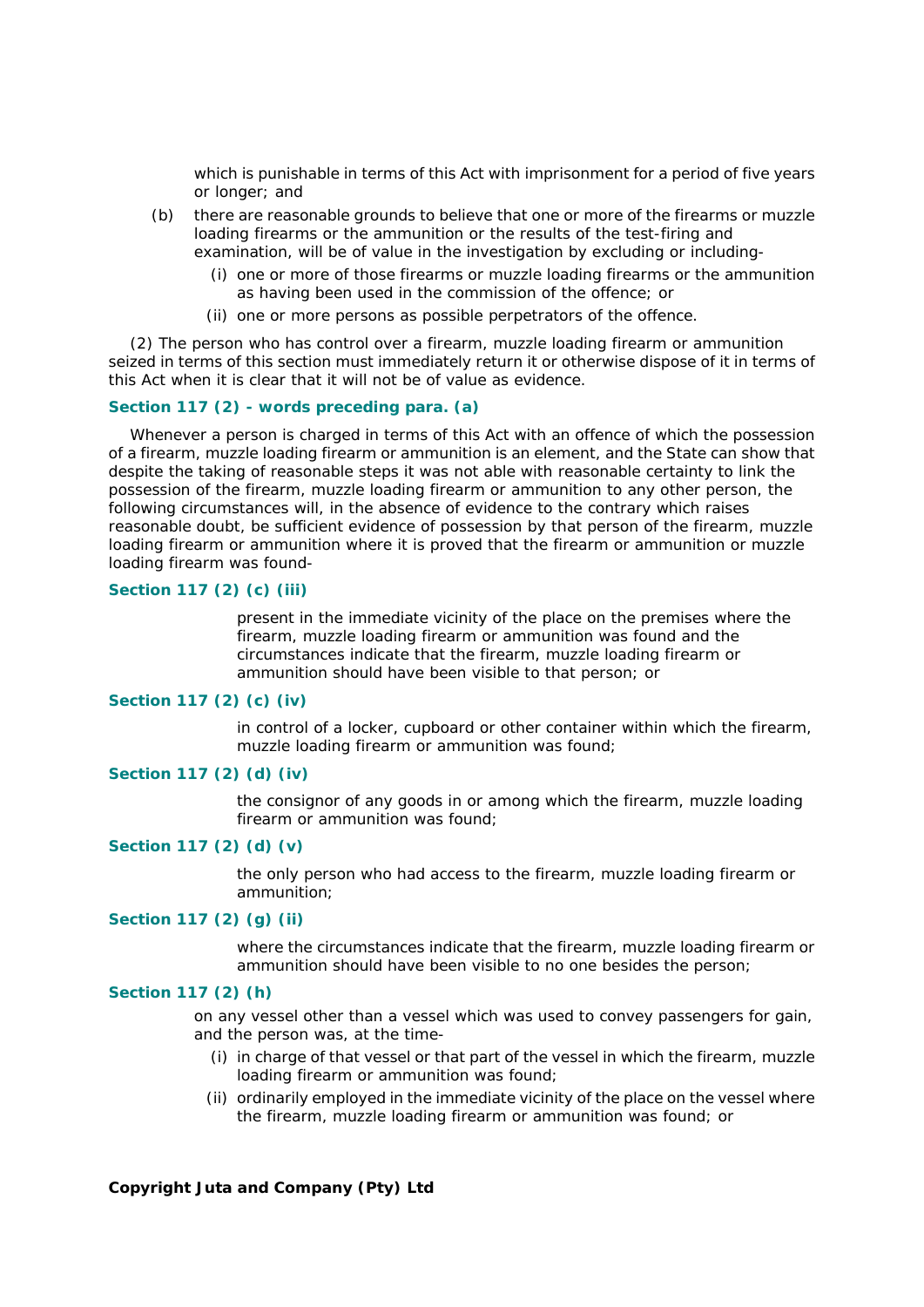(iii) over the age of 16 years and present in that part of the vessel; or

## **Section 117 (2)** *(i)*

in the cargo of a vessel and the person was, at the time-

- (i) in control of the cargo of the vessel; or
- (ii) the consignor of any goods in or among which the firearm, muzzle loading firearm or ammunition was found.

## **Section 117 (3)** *(b)*

a firearm or muzzle loading firearm was discharged from that vehicle while the person was driving or was a passenger in the vehicle; and

# **Section 118 (1)**

Whenever a person is charged with an offence in terms of this Act of failing to report the loss, theft or destruction of a firearm, or the dispossession of a firearm, and it is proved that such person was, at the time, the licensed or authorised possessor of the firearm alleged to have been lost, stolen, destroyed or dispossessed of, proof that the person has failed to produce such firearm within seven days of the request by a police official to do so, will, in the absence of evidence to the contrary which raises reasonable doubt, be sufficient evidence that the firearm has been lost, stolen, destroyed or dispossessed of.

#### **Section 120 (2)** *(a)*

Any person who is aware of the existence of a firearm, muzzle loading firearm or ammunition that is not in the lawful possession of any person and fails to report the location of the firearm, muzzle loading firearm or ammunition to a police official without delay, is guilty of an offence.

## **Section 120 (3)**

It is an offence to-

- *(a)* cause bodily injury to any person or cause damage to property of any person by negligently using a firearm, a muzzle loading firearm or an airgun;
- *(b)* discharge or otherwise handle a firearm, a muzzle loading firearm or an airgun in a manner likely to injure or endanger the safety or property of any person or with reckless disregard for the safety or property of any person; or
- *(c)* have control of a loaded firearm, a muzzle loading firearm or an airgun in circumstances where it creates a risk to the safety or property of any person and not to take reasonable precautions to avoid the danger.

#### **Section 120 (4)**

It is an offence to handle a firearm, a muzzle loading firearm or an airgun while under the influence of a substance which has an intoxicating or a narcotic effect.

## **Section 120 (5) - words preceding para.** *(a)*

A person is guilty of an offence if he or she gives control of a firearm, a muzzle loading firearm or an airgun to a person whom he or she knows, or ought reasonably to have known-

#### **Section 120 (6)**

It is an offence to point-

- *(a)* any firearm, a muzzle loading firearm or an airgun, whether or not it is loaded or capable of being discharged, at any other person, without good reason to do so; or
- *(b)* anything which is likely to lead a person to believe that it is a firearm, a muzzle loading firearm or an airgun at any other person, without good reason to do so.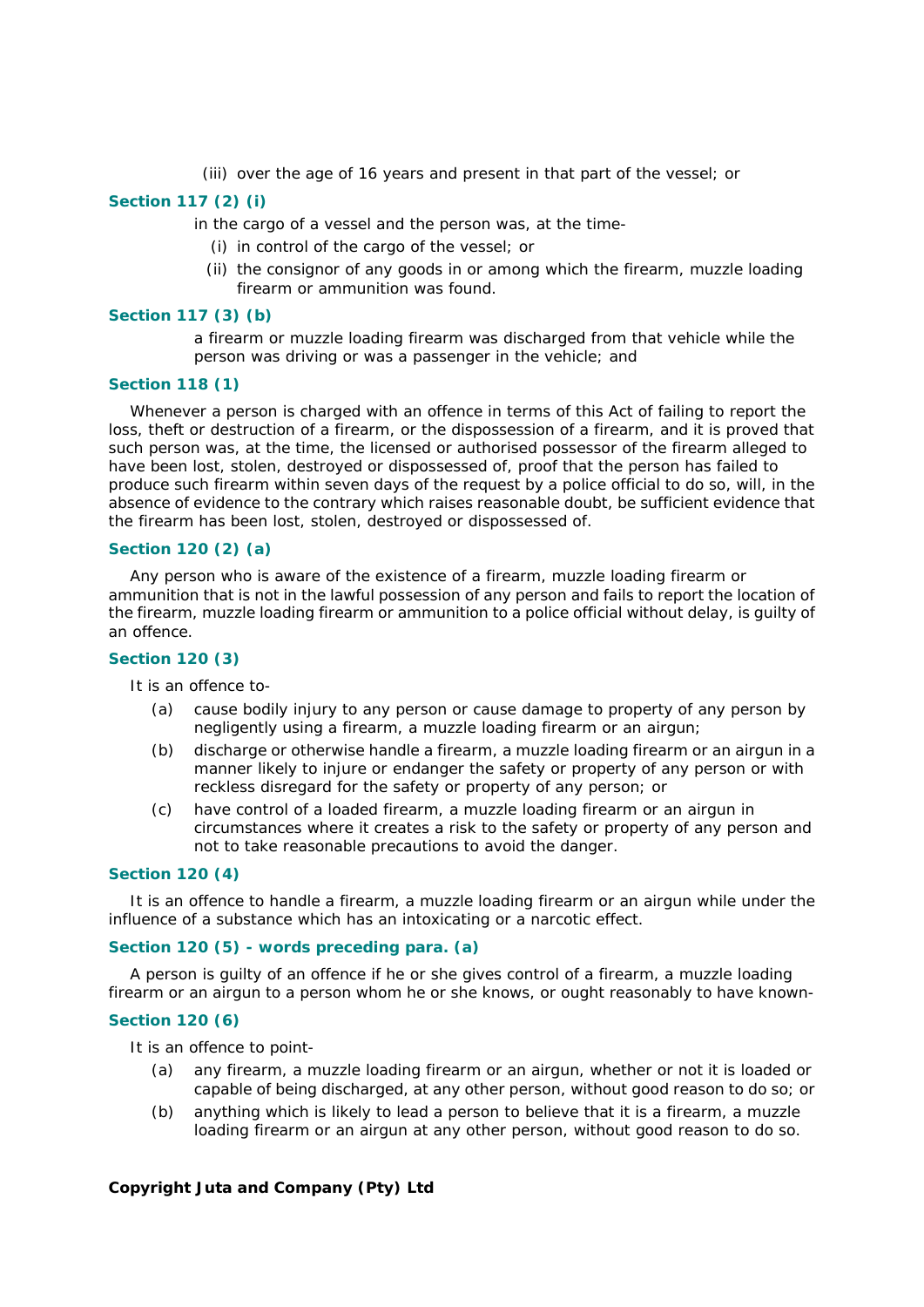#### **Section 120 (7)**

It is an offence to discharge a firearm, a muzzle loading firearm or an airgun in a built-up area or any public place, without good reason to do so.

### **Section 120 (9)** *(e)*

use a competency certificate, licence, permit or authorisation issued in the name of another person to procure possession of a firearm, muzzle loading firearm or ammunition;

## **Section 120 (10)** *(a)*

sell, supply or in any other manner give possession of a firearm, muzzle loading firearm or ammunition to a person who is not allowed in terms of this Act to possess that firearm, muzzle loading firearm or ammunition; or

### **Section 120 (10)** *(b)*

be in possession of any firearm, imitation firearm, muzzle loading firearm or ammunition, with intent to commit an offence or to use the firearm, an imitation firearm or muzzle loading firearm to resist arrest or prevent the arrest of another person.

#### **Section 132 - Establishment of Ministerial Consultative Forum**

The Minister may establish such consultative forums as may be appropriate to assist him or her in respect of any matter dealt with in this Act.

#### **Section 133 (5)**

For the purposes of subsection (3), the Appeal Board shall where required by a party to an appeal or within its own discretion issue a notice calling upon any person to give evidence or produce any article, book, accounts or record before the Appeal Board, and such notice must have the force of a subpoena in a court of law.

## **Section 135 - Circumstances where no compensation is payable in respect of firearms, muzzle loading firearms and ammunition seized by State**

(1) No compensation is payable to a person from whom a firearm, muzzle loading firearm or ammunition was seized by the State if-

- *(a)* no licence, permit or authorisation had been issued for such firearm or ammunition to that person and in the case of a muzzle loading firearm, no competency certificate had been issued to that person in terms of this Act; or
- *(b)* the firearm, muzzle loading firearm or ammunition was for any other reason unlawfully in the possession of that person.

(2) The lawful owner of a firearm or muzzle loading firearm or ammunition lost or stolen as a result of his or her negligence is not entitled to claim compensation if such firearm, muzzle loading firearm or ammunition is subsequently seized by the State from another person.

#### **Section 136 - No compensation payable where firearms, muzzle loading firearms or ammunition are destroyed by State**

(1) The Registrar may in respect of any firearm, muzzle loading firearm or ammunition seized by, surrendered to or forfeited to the State, issue a notice in the *Gazette* stating that it is the intention of the State to destroy that firearm, muzzle loading firearm or ammunition.

(2) Any person who has a valid claim to the relevant firearm, muzzle loading firearm or ammunition may, within 21 days after the publication of the notice in the *Gazette*, make representations to the Registrar as to why the firearm, muzzle loading firearm or ammunition should not be destroyed.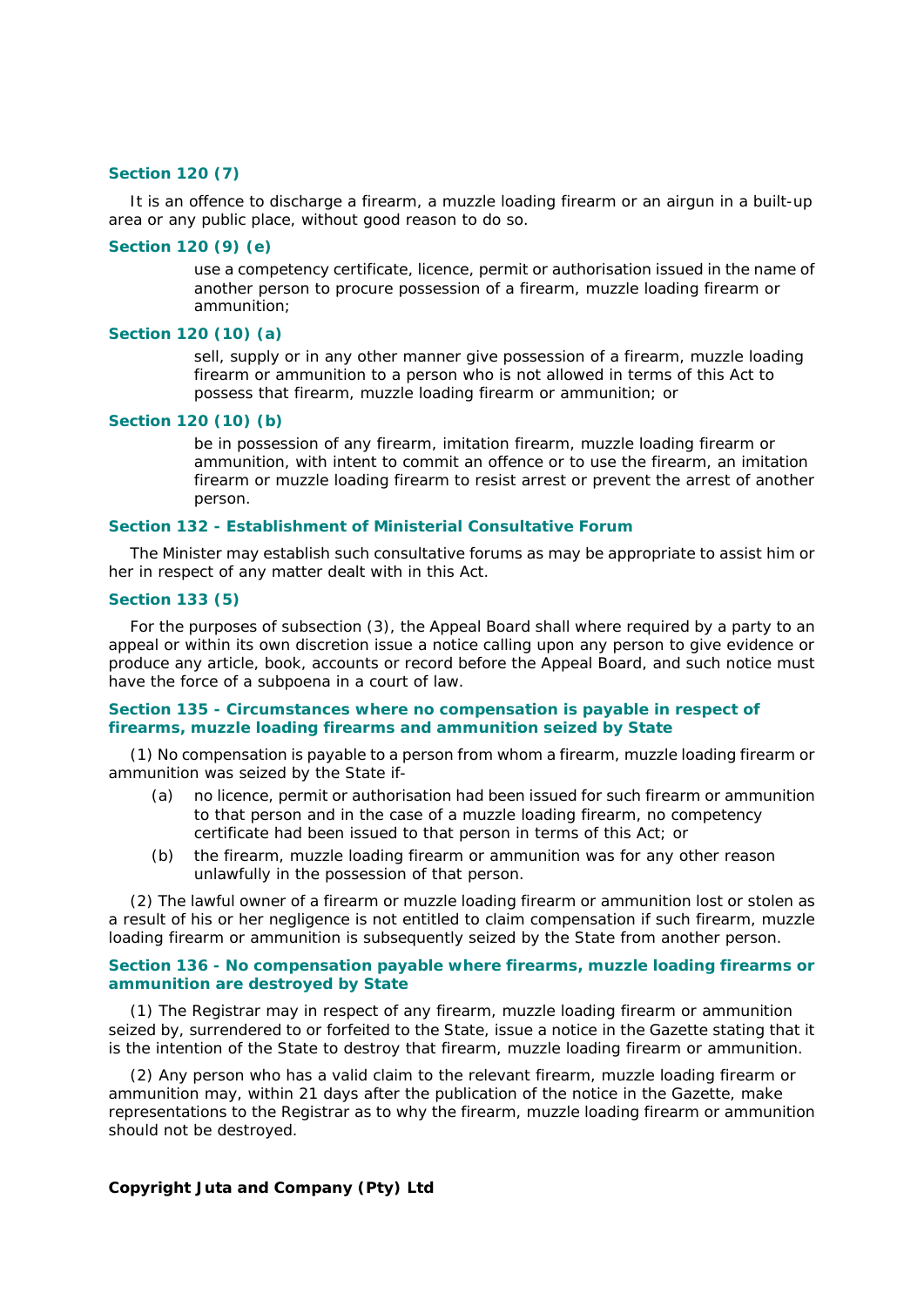(3) If the Registrar is satisfied, after consideration of any representations contemplated in subsection (2), that a valid claim to the relevant firearm, muzzle loading firearm or ammunition has not been proved, the firearm, muzzle loading firearm or ammunition may be destroyed and no compensation will be payable to anyone in respect thereof.

## **Section 137 (1)**

A person whose firearm or muzzle loading firearm has been surrendered or forfeited to the State in circumstances other than those referred to in sections 134, 135 and 136 may apply to the Registrar for compensation in respect of that firearm or muzzle loading firearm in the prescribed form.

## **Section 140 (2)**

Unless authorised to do so in terms of a notice issued under subsection (1), no person may-

- *(a)* allow any firearm, muzzle loading firearm or ammunition to be in a firearm-free zone;
- *(b)* carry any firearm, muzzle loading firearm or ammunition in a firearm-free zone; or
- *(c)* store any firearm, muzzle loading firearm or ammunition in a firearm-free zone.

## **Section 140 (3)**

A police official may, without warrant-

- *(a)* search any building or premises in a firearm-free zone if he or she has a suspicion on reasonable grounds that a firearm, muzzle loading firearm or ammunition may be present in the firearm-free zone in contravention of a notice issued in terms of subsection (1);
- *(b)* search any person present in a firearm-free zone; and
- *(c)* seize any firearm, muzzle loading firearm or ammunition present in the firearm-free zone or on the person in contravention of a notice issued in terms of subsection (1).

## **Section 145 (1)** *(b)*

the surrendering of firearms, muzzle loading firearm and ammunition to the South African Police Service;

## **Section 145 (1)** *(c)*

the production of any firearm or muzzle loading firearm to which any application relates for the purpose of identification, and the discharging of ammunition for identification purposes;

## **Section 145 (1)** *(e)*

the fees or remuneration which may be charged by dealers in respect of any firearm, muzzle loading firearm or other device, required to be disposed of through a dealer in terms of this Act;

#### **Section 146 - Disposal of firearms, muzzle loading firearms and ammunition in case of ceasing to carry on business**

If a person who holds a licence issued in terms of section 20 or who holds a licence, permit or authorisation contemplated in Chapter 7 or 8, ceases to carry on business for any reason, any firearms, muzzle loading firearms and ammunition in possession of that person must be kept in safe custody by the person and at the place designated by the Registrar, until they are disposed of as prescribed.

**Section 147 (2)**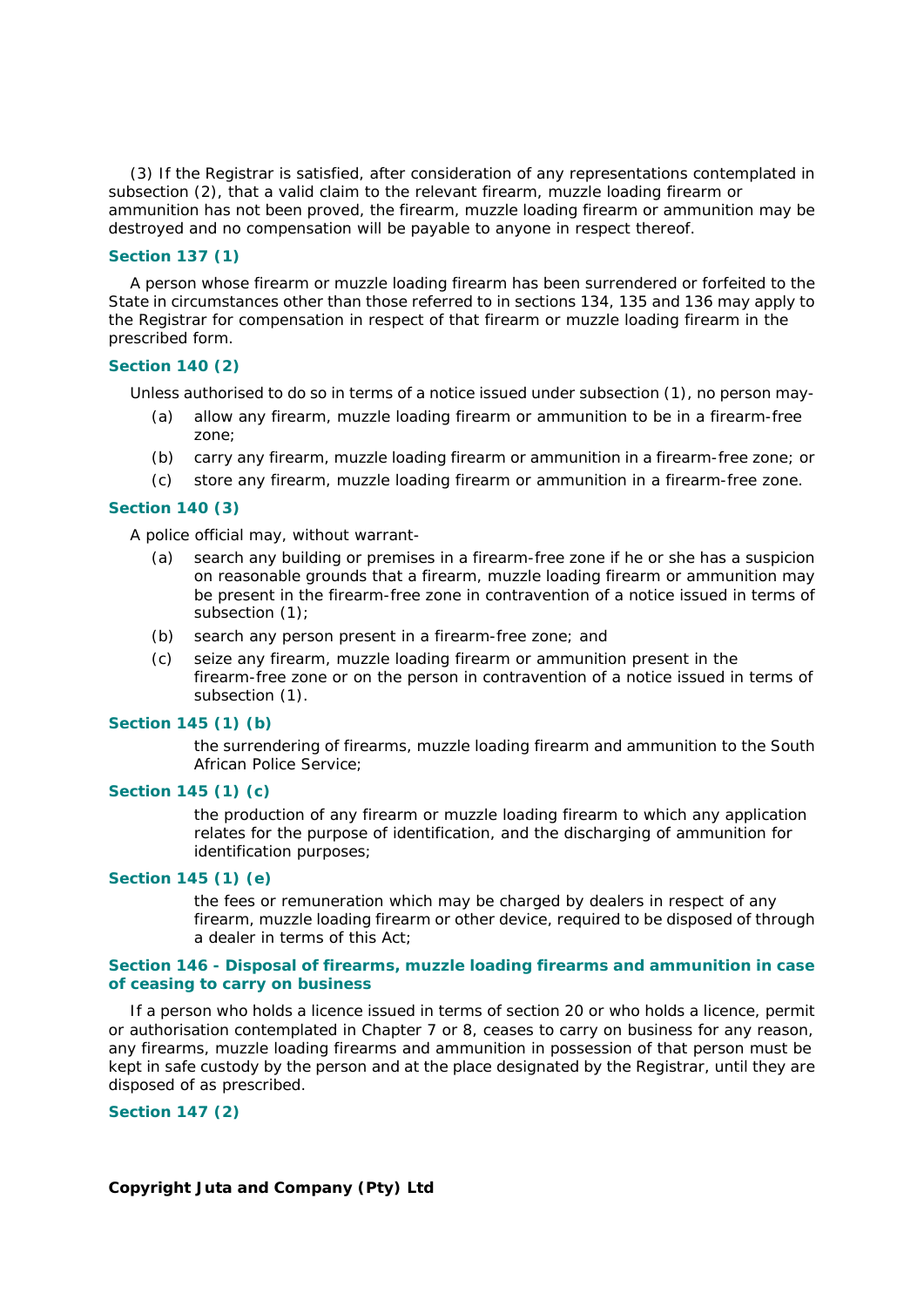The executor of the estate of a deceased person who comes into possession of a firearm licensed to the deceased or muzzle loading firearm that belonged to the deceased must store the firearm or muzzle loading firearm as prescribed.

| <b>Section</b>            | Maximum period of imprisonment |
|---------------------------|--------------------------------|
| $\ensuremath{\mathsf{3}}$ | 15 years                       |
| $\pmb{4}$                 | 25 years                       |
| 7(4)                      | Two years                      |
| 8(4)                      | 10 years                       |
| 8(5)                      | 10 years                       |
| 12(3)                     | Two years                      |
| 13(4)                     | Two years                      |
| 14(5)                     | Five years                     |
| 15(4)                     | Two years                      |
| 16(3)                     | Two years                      |
| 16(4)                     | Two years                      |
| 17(3)(a)                  | Two years                      |
| 17 $(3)(b)$               | Three years                    |
| 17(4)                     | Two years                      |
| 18(2)(b)                  | Five years                     |
| 18(3)                     | Five years                     |
| 18 $(4)$ $(a)$            | Two years                      |
| 18 $(4)$ $(b)$            | Three years                    |
| 19(3)                     | Five years                     |
| 19 $(4)$ $(a)$            | Two years                      |
| 19 $(4)$ $(b)$            | Three years                    |
| 19 $(4)$ $(c)$            | Three years                    |
| 19(5)                     | Five years                     |
| 19(6)                     | Five years                     |
| 20(4)                     | Five years                     |
| 20 $(5)$ $(a)$            | Five years                     |
| 20(5)(b)                  | 25 years                       |
| 20 $(6)$ $(a)$            | Five years                     |
| 20(6)(b)                  | Five years                     |
| 20(7)                     | Two years                      |
| 21(4)                     | Two years                      |
| 21(5)                     | Five years                     |
| 23(5)                     | 10 years                       |
| 23(6)                     | Five years                     |
| 25(1)                     | Two years                      |
| 26(1)                     | Two years                      |
| 28(4)                     | 10 years                       |
| 28(5)                     | 10 years                       |
| 29(1)                     | Two years                      |
| 29(2)                     | Two years                      |
| 31(1)                     | 25 years                       |
| 31(2)                     | 25 years                       |
| 31(3)                     | 15 years                       |
|                           |                                |
| <b>Section</b>            | Maximum period of imprisonment |
| 32(2)                     | Four years                     |
| 36(6)                     | Two years                      |

## **Schedule 4 - PENALTIES**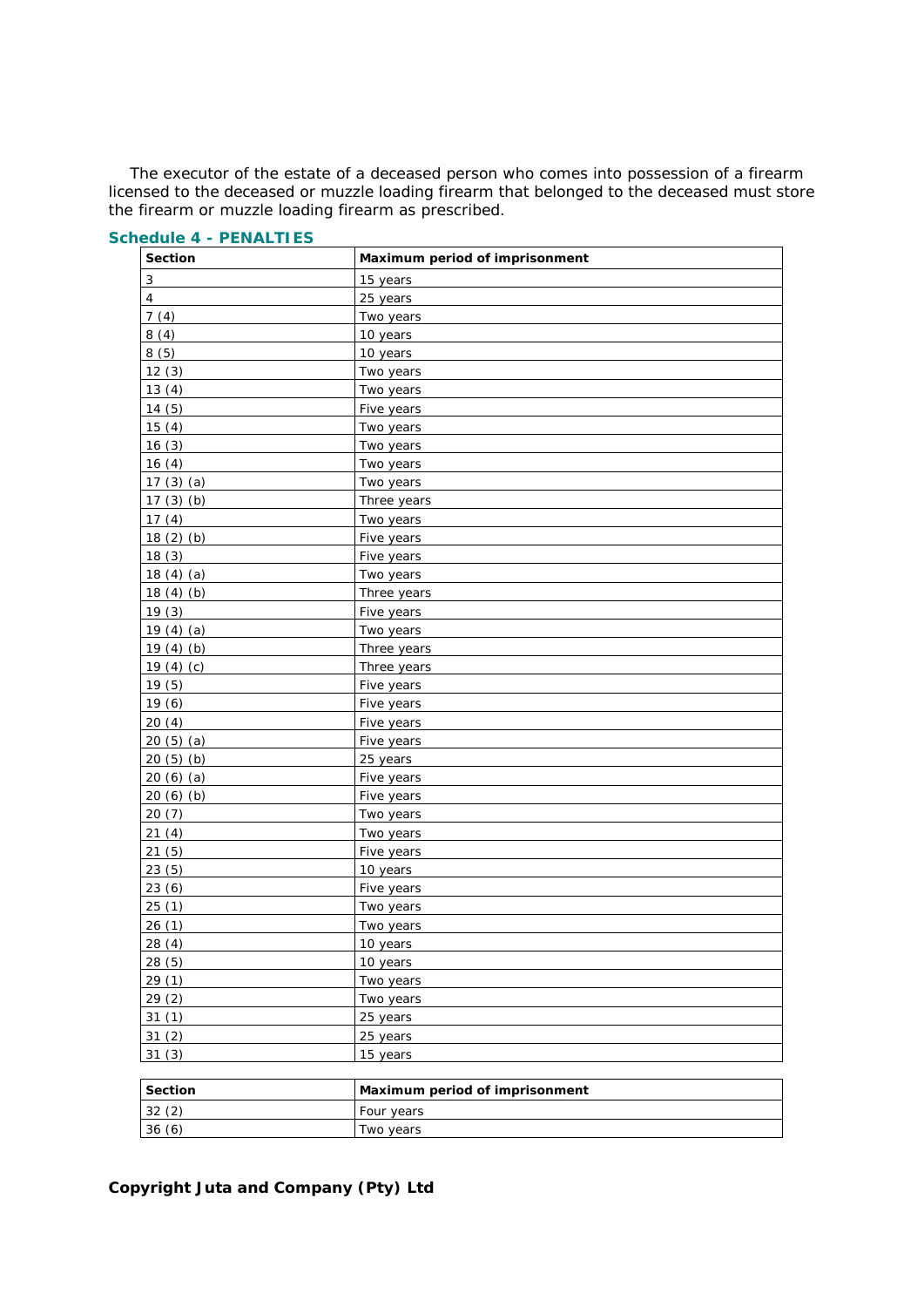| 38       | Two years                      |
|----------|--------------------------------|
| 39(1)    | Four years                     |
| 39(2)    | Four years                     |
| 39(3)    | Five years                     |
| 39(4)    | Two years                      |
| 39(5)    | Three years                    |
| 39(6)    | Three years                    |
| 39(8)    | Three years                    |
| 39 (9)   | 15 years                       |
| 41(4)    | 25 years                       |
| 42(4)    | 25 years                       |
| 42(5)    | 25 years                       |
| 44 (1)   | Two years                      |
| 44 (2)   | Two years                      |
| 45 (1)   | 25 years                       |
| 45(2)    | 25 years                       |
| 50(6)    | Two years                      |
| 52       | Two years                      |
| 53 $(1)$ | Four years                     |
| 53(2)    | Five years                     |
| 53(3)    | Three years                    |
| 53 $(4)$ | Two years                      |
| 53(5)    | Two years                      |
| 53(6)    | Three years                    |
| 53(7)    | 15 years                       |
| 55(4)    | 25 years                       |
| 56(4)    | 25 years                       |
| 56(5)    | 25 years                       |
| 58(1)    | Two years                      |
| 58(2)    | Two years                      |
| 59       | 15 years                       |
| 64 (6)   | Two years                      |
| 66       | Two years                      |
| 67(1)    | Two years                      |
| 67(2)    | Five years                     |
| 67(3)    | Two years                      |
| 67(4)    | Three years                    |
| 67(5)    | Three years                    |
| 67(7)    | Three years                    |
| 67(8)    | 15 years                       |
| 69(4)    | 25 years                       |
| 70(4)    | 25 years                       |
| 72(1)    | Two years                      |
| 72(2)    | Two years                      |
| 73(1)    | 15 years                       |
| 73(2)    | 15 years                       |
| 78(1)    | Two years                      |
| 78 (2)   | Three years                    |
| 78 (3)   | Three years                    |
| 78 (4)   | 15 years                       |
|          |                                |
| Section  | Maximum period of imprisonment |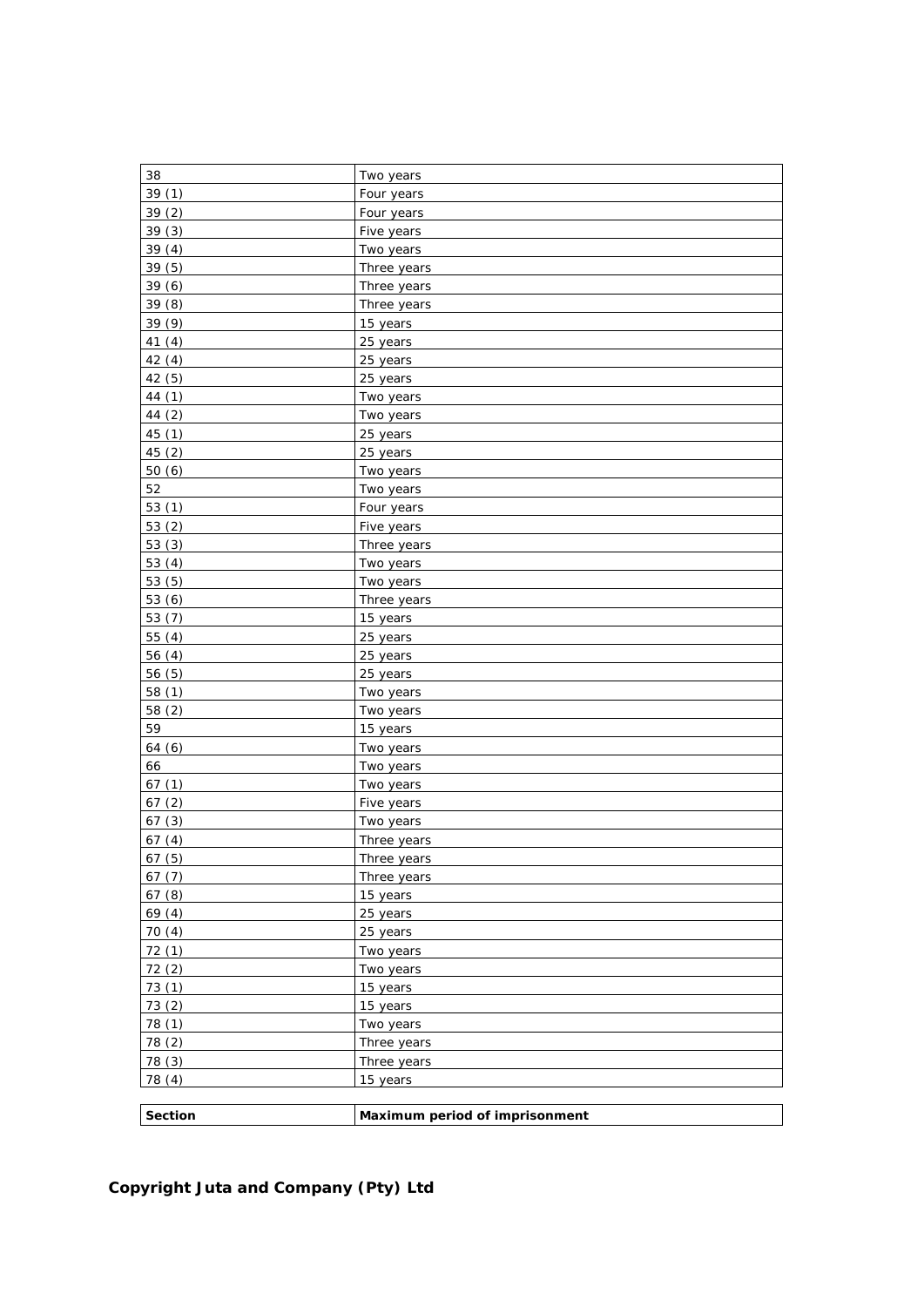| 80(4)            | 25 years    |
|------------------|-------------|
| 82(1)            | Two years   |
| 82(2)            | Two years   |
| 83               | 15 years    |
| 84               | Two years   |
| 85(1)            | 25 years    |
| 87(1)            | Two years   |
| 87(2)            | Two years   |
| 87(3)            | Two years   |
| 88(3)            | 25 years    |
| 90               | 15 years    |
| 91 (1)           | 10 years    |
| 93 (2)           | 10 years    |
| 93 (3)           | 10 years    |
| 94 (2)           | Five years  |
| 94 (3)           | Two years   |
| 98 (1)           | Two years   |
| 98 (5)           | Two years   |
| 98 (7)           | Two years   |
| 104(2)           | 15 years    |
| 106(1)           | Two years   |
| 107(1)           | 10 years    |
| 107(2)           | One year    |
| 108(1)           | One year    |
| 120(2)           | 15 years    |
| 120(3)           | Five years  |
| 120(4)           | Three years |
| 120(5)           | Three years |
| 120(6)           | 10 years    |
| 120(7)           | Five years  |
| 120(8)           | Five years  |
| 120 (9)          | Five years  |
| 120 $(10)$ $(a)$ | 10 years    |
| 120 $(10)$ $(b)$ | 25 years    |
| 120 (11)         | 10 years    |
| 120 (12)         | Five years  |
| 133(5)           | Five years  |
| 140 $(2)$ $(a)$  | Five years  |
| 140 $(2)$ $(b)$  | 10 years    |
| 140 $(2)$ $(c)$  | 25 years    |
| 146              | 15 years    |
| 147(1)           | Five years  |
| 147(2)           | Five years  |
| 148              | 25 years    |
| 149(1)           | 10 years    |
| 149(3)           | 10 years    |
| 150(2)           | Five years  |
| 150 $(3)$ $(a)$  | Two years   |
| 150(3)(b)        | Two years   |
| 150 $(3)$ $(c)$  | Two years   |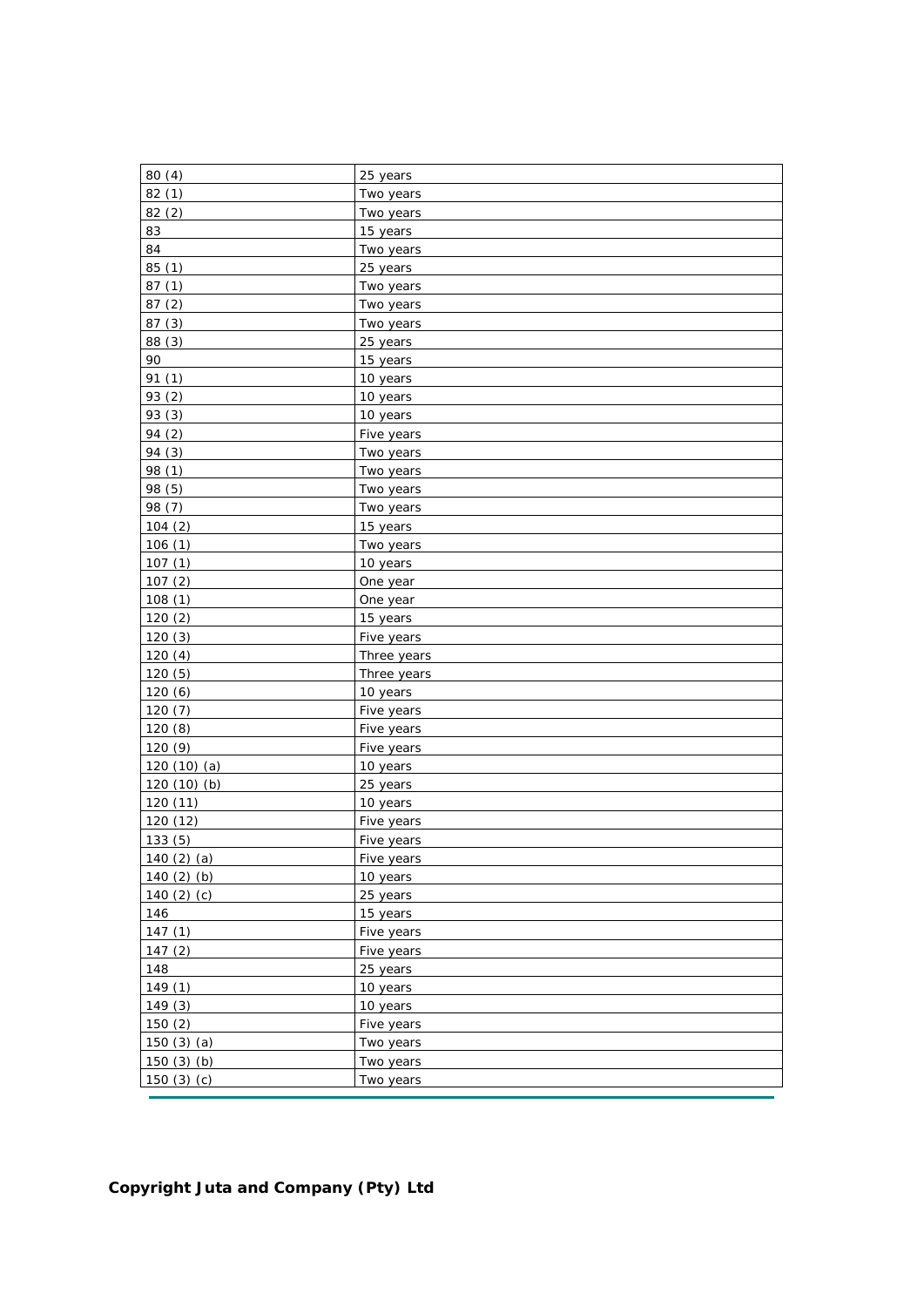-

iiiGN R974 in *GG* 26664 of 20 August 2004 reads as follows:

#### '**1 Existing licence to possess a firearm**

*(a)* A natural person who is the holder of any licence to possess a firearm, which was issued in terms of the Arms and Ammunition Act, 1969 and which was valid immediately before 1 July 2004, must apply for the corresponding licence in terms of the Firearms Control Act, 2000, within the renewal period indicated next to the period of the year in which he or she was born

| Period of the year in which<br>the holder was born | <b>Renewal Period</b>                                          |
|----------------------------------------------------|----------------------------------------------------------------|
| 1 January - 31 March                               | 1 January 2005 - 31 March 2006                                 |
|                                                    | [Period extended by GN R1248 in GG 28354 of 21 December 2005.] |
| 1 April - 30 June                                  | 1 January 2006 - 31 March 2007                                 |
|                                                    | [Period extended by GN R164 in GG 28533 of 20 February 2006.]  |
| 1 July - 30 September                              | 1 January 2007 - 31 March 2008                                 |
|                                                    | [Period extended by GN R164 in GG 28533 of 20 February 2006.]  |
| 1 October - 31 December                            | 1 January 2008 - 31 March 2009                                 |
|                                                    | [Period extended by GN R164 in GG 28533 of 20 February 2006.]  |

- *(b)* A juristic person who is a holder of any licence to possess a firearm, which was issued in terms of the Arms and Ammunition Act, 1969, and which was valid immediately before 1 July 2004, must apply for the corresponding licence in terms of the Firearms Control Act, 2000, within the period 1 January 2006 until 31 December 2006
- 2 Existing dealers licence

The holder of any dealers licence, which was issued in terms of section 19 (1), 19A (1) or was transferred in terms of section 20 of the Arms and Ammunition Act, 1969, and which was valid immediately before 1 July 2004, must apply for the corresponding licence in terms of the Firearms Control Act, 2000, before 30 June 2005

#### 3 Existing permit for importation or exportation of firearms and ammunition

The holder of any permit, which was issued in terms of section 26 (1) or 32 (1) of the Arms and Ammunition Act, 1969, and which was valid immediately before 1 July 2004, must apply for the corresponding licence in terms of the Firearms Control Act, 2000, before 30 June 2005

4 Existing permit for the manufacturing of firearms and ammunition

The holder of any permit, which was issued in terms of section 30 of the Arms and Ammunition Act, 1969, and which was valid immediately before 1 July 2004, must apply for the corresponding licence in terms of the Firearms Control Act, 2000, before 30 June 2005

5 Existing registration certificate to carry on the trade of gunsmith

The holder of any registration certificate to carry on the trade of gunsmith which was issued in terms of regulation 14 of the Regulations made in terms of the Arms and Ammunition Act, 1969, and which was valid immediately before 1 July 2004, must apply for the corresponding licence in terms of the Firearms Control Act, 2000, before 30 June 2005 6 Certain existing authorisations and permits

The holder of any authorisation, which was issued in terms of section 3 (5) or 33A (1) of the Arms and Ammunition Act, 1969, or the holder of any permit in terms of the Arms and Ammunition Act, 1969, other than a permit for the importation or exportation of arms and ammunition or a permit to manufacture arms and ammunition and which was valid immediately before 1 July 2004, must apply for the corresponding licence, permit, certificate or authorisation in terms of the Firearms Control Act, 2000, before 30 June 2005 7

The holder of a licence, permit, certificate or authorisation not referred to in paragraphs 1 - 6 of this notice, which was issued in terms of the Arms and Ammunition Act, 1969, and which was valid immediately before 1 July 2004, must apply for the corresponding licence, permit, certificate or authorisation in terms of the Firearms Control Act, 2000, within the period 1 July 2008 until 31 December 2008'

GN R914 in *GG* 28039 of 23 September 2005 reads as follows:

i See GN 1071 in *GG* 32701 of 10 November 2009

iiS. 52 of Act 28 of 2006 commenced on 10 January 2011 - see Proc 77 in *GG* 33871 of 17 December 2010. This period was extended to 31 July 2012 - see GN 1059 in *GG* 34855 of 14 December 2012